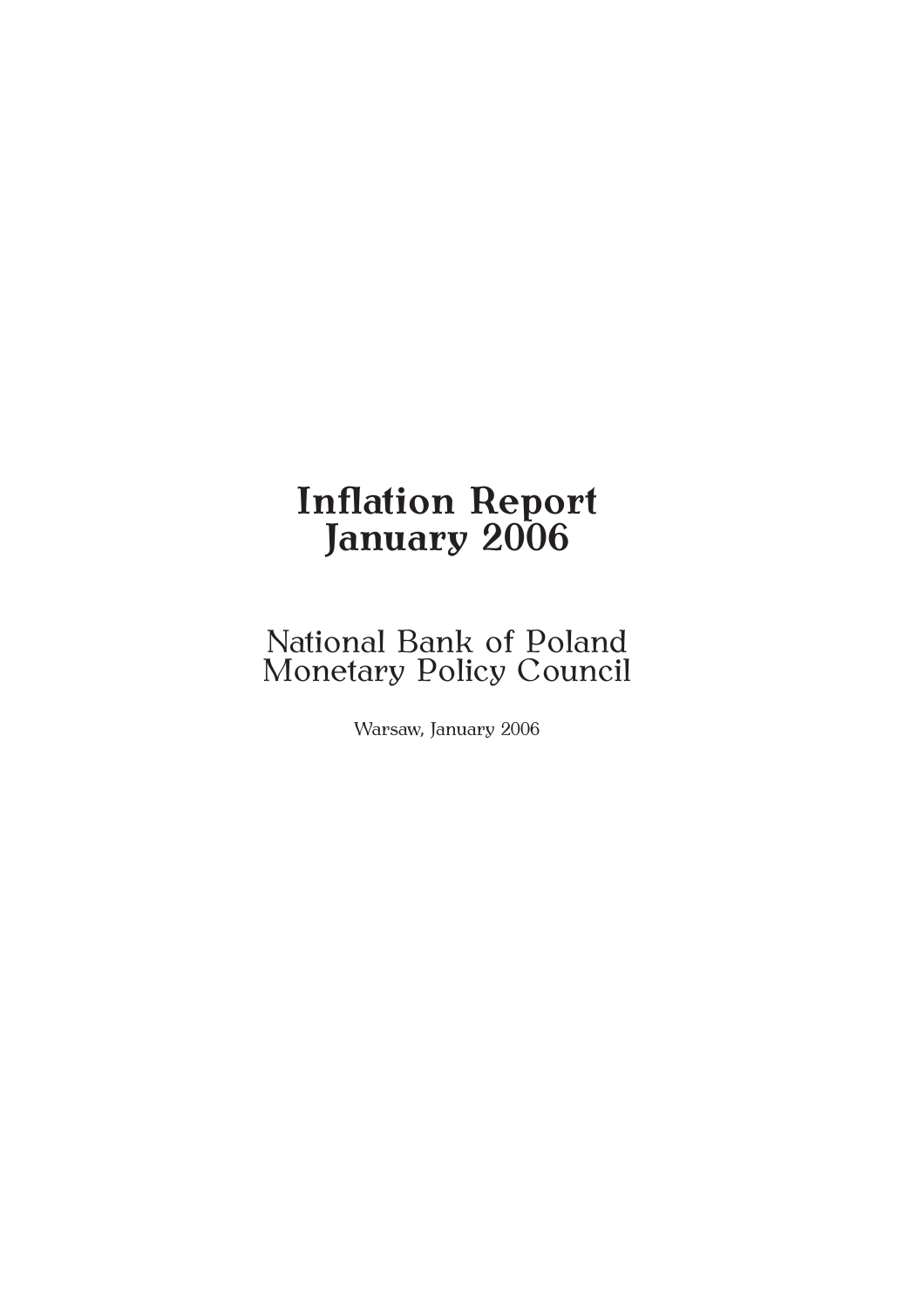*The Inflation Report presents the Monetary Policy Council's assessment of the current and future macroeconomic developments influencing inflation. The inflation projection presented in Chapter 4 is based on macroeconomic model ECMOD and* has been prepared by a team of NBP economists led by Adam B. Czyżewski, Direc*tor of Macroeconomic and Structural Analyses Department. The NBP Management Board has approved the projection to be submitted to the Monetary Policy Council. The inflation projection is one of the inputs to the Monetary Policy Council's decision-making process.*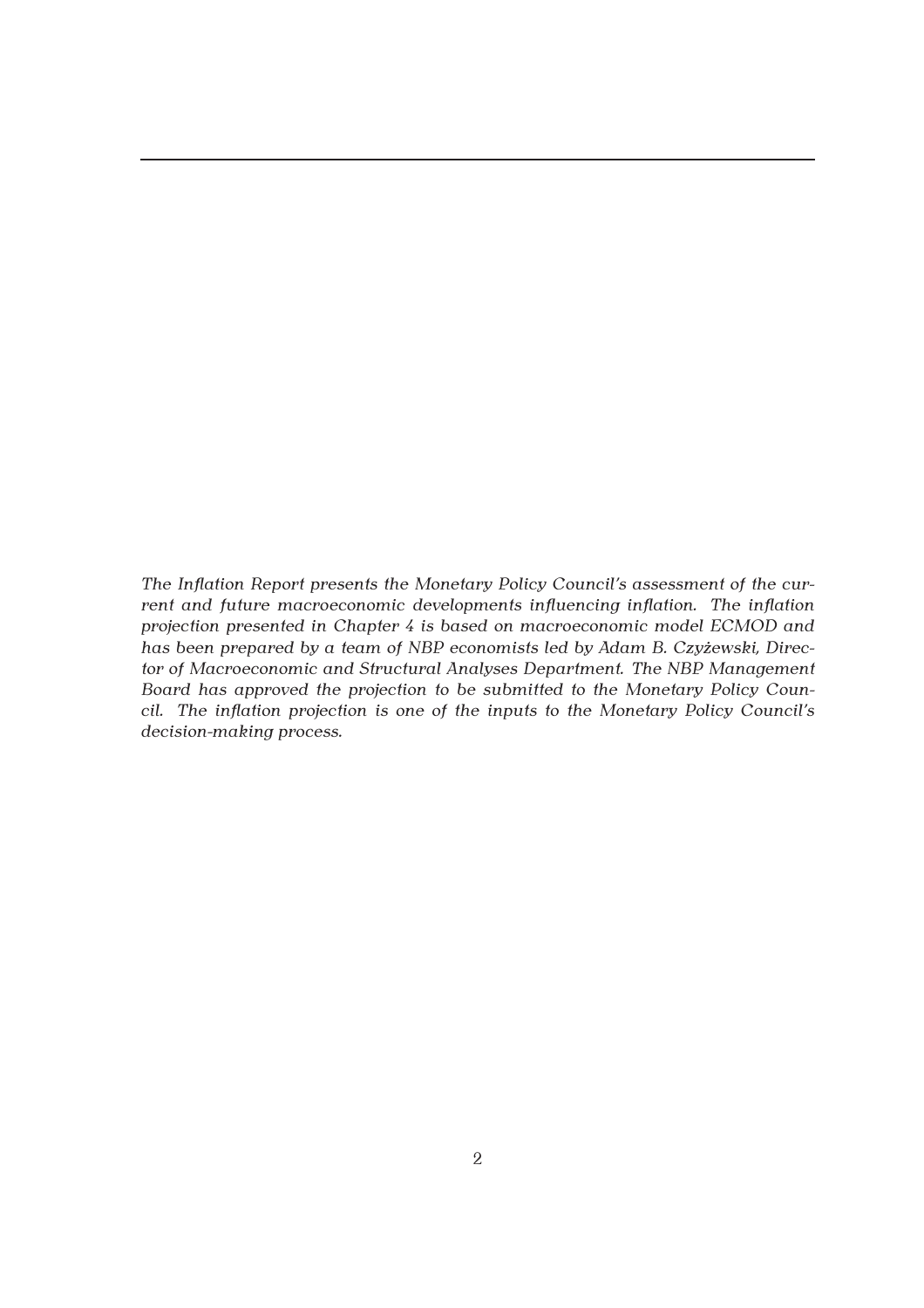# **Contents**

| <b>Summary</b> |       |                                                                                                                     | 5   |  |  |  |  |  |  |  |
|----------------|-------|---------------------------------------------------------------------------------------------------------------------|-----|--|--|--|--|--|--|--|
|                |       | <b>Inflationary Processes</b>                                                                                       | 9   |  |  |  |  |  |  |  |
| 1.1            |       |                                                                                                                     | 9   |  |  |  |  |  |  |  |
| 1.2            |       |                                                                                                                     | 13  |  |  |  |  |  |  |  |
| 1.3            |       | Inflation and the Maastricht criterion<br>14                                                                        |     |  |  |  |  |  |  |  |
|                |       | Determinants of Inflation                                                                                           | 17  |  |  |  |  |  |  |  |
| 2.1            |       |                                                                                                                     | 17  |  |  |  |  |  |  |  |
|                | 2.1.1 |                                                                                                                     | 18  |  |  |  |  |  |  |  |
|                | 2.1.2 |                                                                                                                     |     |  |  |  |  |  |  |  |
|                | 2.1.3 | Investment demand $\dots$ , $\dots$ , $\dots$ , $\dots$ , $\dots$ , $\dots$ , $\dots$ , $\dots$ , $\dots$ , $\dots$ | 21  |  |  |  |  |  |  |  |
|                | 2.1.4 | External demand and current account of the balance of payments.                                                     | 23  |  |  |  |  |  |  |  |
| 2.2            |       |                                                                                                                     | 30  |  |  |  |  |  |  |  |
| 2.3            |       |                                                                                                                     | 32  |  |  |  |  |  |  |  |
|                | 2.3.1 |                                                                                                                     |     |  |  |  |  |  |  |  |
|                | 2.3.2 |                                                                                                                     |     |  |  |  |  |  |  |  |
| 2.4            |       |                                                                                                                     |     |  |  |  |  |  |  |  |
|                | 2.4.1 |                                                                                                                     | 37  |  |  |  |  |  |  |  |
|                | 2.4.2 |                                                                                                                     | -39 |  |  |  |  |  |  |  |
| 2.5            |       |                                                                                                                     | 40  |  |  |  |  |  |  |  |
|                | 2.5.1 |                                                                                                                     | 40  |  |  |  |  |  |  |  |
|                | 2.5.2 | Exchange rate                                                                                                       | 45  |  |  |  |  |  |  |  |
|                | 2.5.3 |                                                                                                                     | 46  |  |  |  |  |  |  |  |

## **Monetary policy in September 2005-January 2006 55**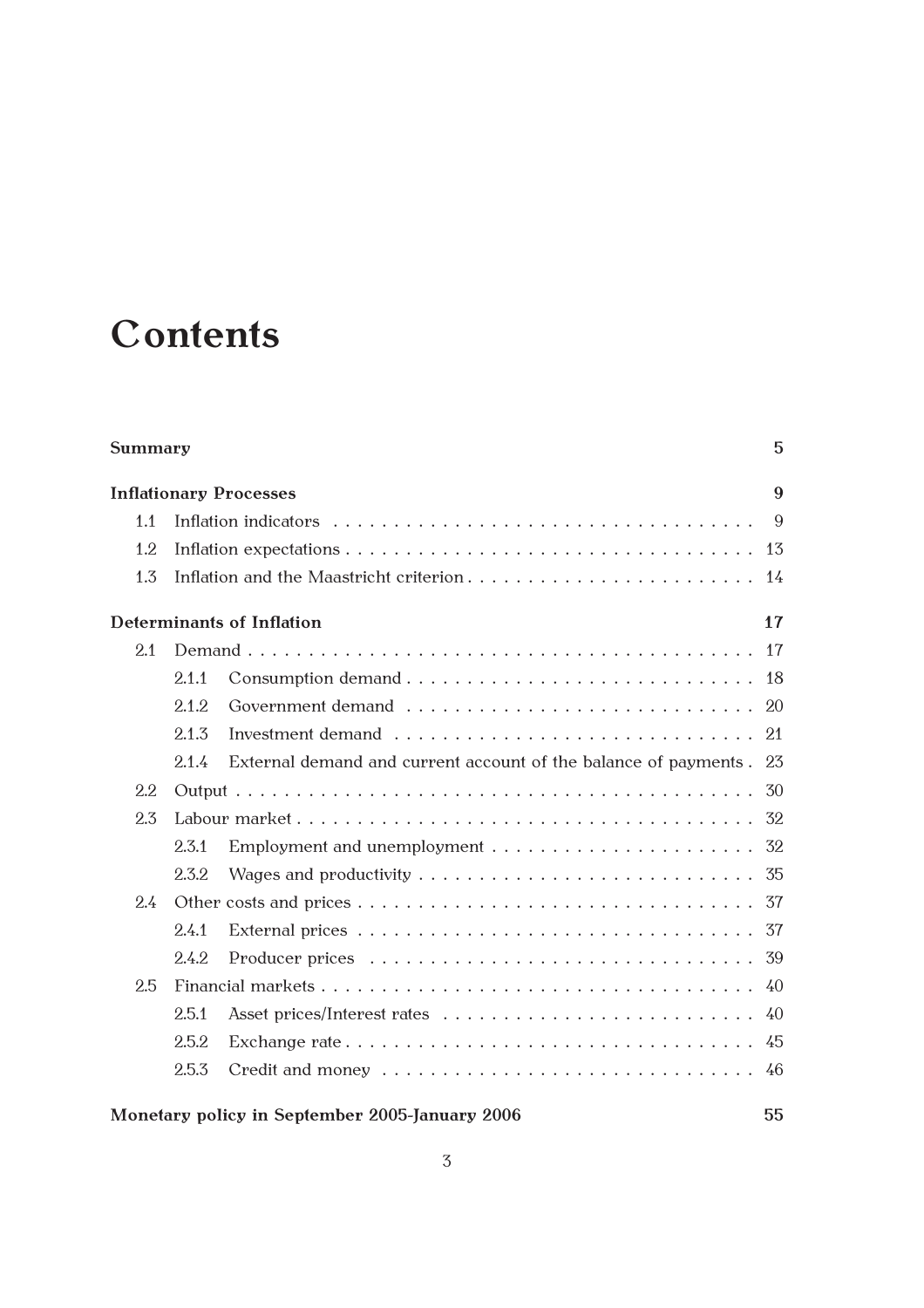|     |       | Projection of inflation and GDP                                                                                                                                                                                                                                                | 61 |
|-----|-------|--------------------------------------------------------------------------------------------------------------------------------------------------------------------------------------------------------------------------------------------------------------------------------|----|
| 4.1 |       |                                                                                                                                                                                                                                                                                |    |
|     |       | 4.2 Assumptions for the January projection of inflation and GDP $\dots \dots$ 65                                                                                                                                                                                               |    |
|     |       |                                                                                                                                                                                                                                                                                |    |
|     |       |                                                                                                                                                                                                                                                                                |    |
|     | 4.4.1 | Risk of errors in the projection due to inadequacy of the model 77                                                                                                                                                                                                             |    |
|     | 4.4.2 | Risk of errors in the projection due to uncertainty concerning                                                                                                                                                                                                                 |    |
|     | 4.4.3 | Discussion of data released after 2 January 2006 $\dots \dots \dots \dots$                                                                                                                                                                                                     |    |
|     |       | $\mathbb{R}^n$ . All $\mathbb{R}^n$ is a set $\mathbb{R}^n$ if $\mathbb{R}^n$ is a set $\mathbb{R}^n$ if $\mathbb{R}^n$ is a set of $\mathbb{R}^n$ if $\mathbb{R}^n$ is a set of $\mathbb{R}^n$ if $\mathbb{R}^n$ is a set of $\mathbb{R}^n$ if $\mathbb{R}^n$ is a set of $\$ |    |

**Annex: The voting of the Monetary Policy Council members on motions and resolutions adopted in July-November 2005 81**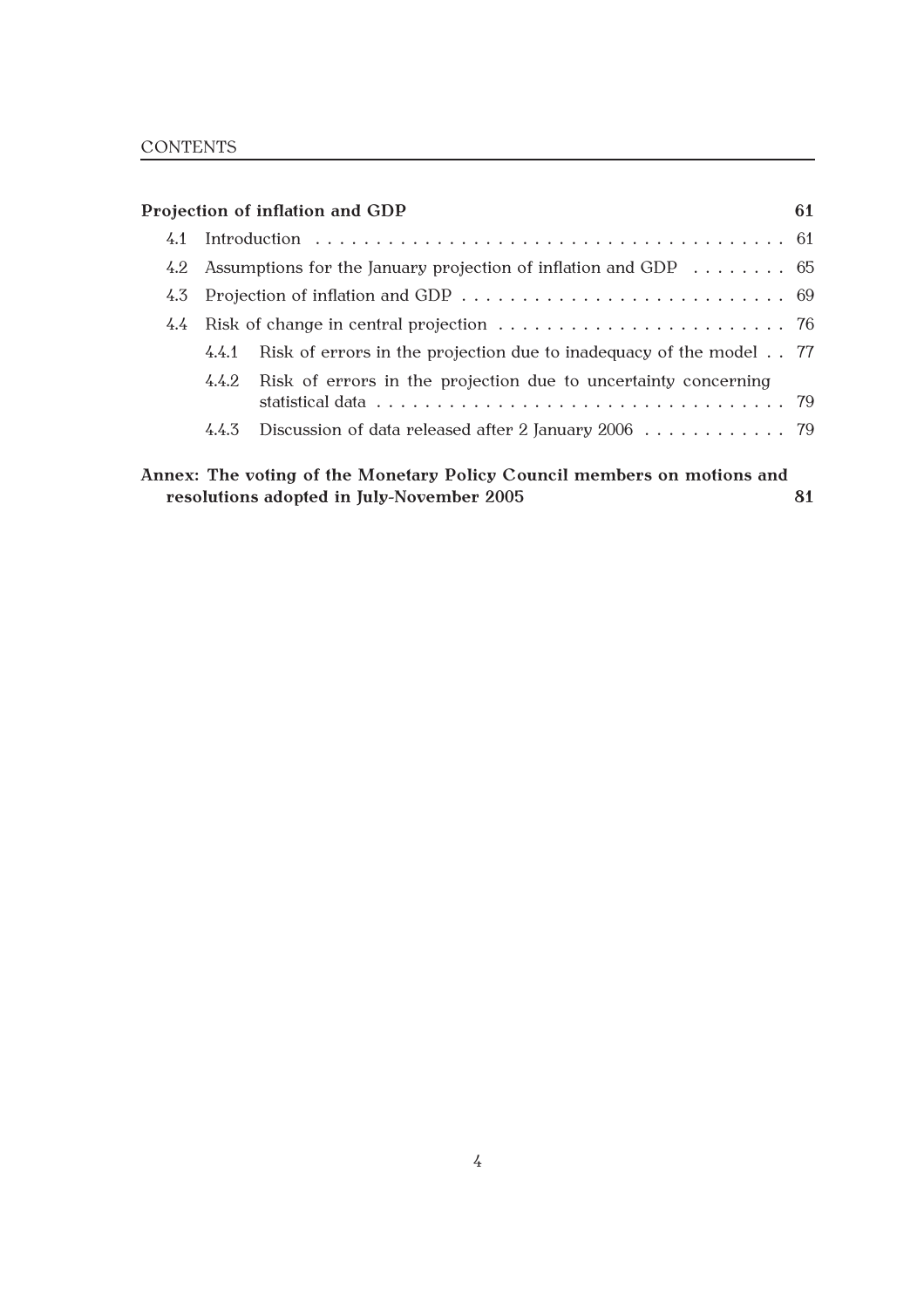## **Summary**

In the period August-September 2005, the annual CPI inflation increased to 1.8%, and in the following months it was declining to 0.7% in December 2005, i.e. clearly below the lower tolerance limit for deviations from the inflation target. Throughout 2005 Q3 inflation was higher, while in Q4 it turned out to be consistent with the August *Inflation Report*.

The rise in annual inflation in August and September 2005 was primarily the outcome of the increased growth rate of food and non-alcoholic beverage prices as well as fuel prices. In turn, a decline in the growth rate of these prices was the main factor contributing to the reduction of annual inflation in October-December 2005. Inflation was also reduced by the appreciation of the zloty exchange rate, which lowered prices of imported goods. In the Council's assessment, another factor conducive to the inflation decline was the actual GDP, which continued below the potential output, though its growth in the analysed period was generally consistent with the expectations presented in the previous *Report*. Due to lags in the monetary transmission mechanism, a decline in inflation in the analysed period was also the result of previous monetary decisions, in particular interest rate increases in 2004.

Despite strengthening in the recovery of the Polish economy, in the period under review, all core inflation indices went down. The low 'net inflation' indicated that the demand-driven inflation was limited. Moreover, the recorded growth rate of core inflation measures indicated the so-far limited impact of high fuel prices on the prices of other consumer goods and services.

In August 2005 inflation expectations of individuals reached their lowest value in 2005 (1.3%). They slightly increased in the two subsequent months to reach a level of 1.5% in the period from October to December 2005, i.e. 1 percentage point below the inflation target of the NBP (2.5%). In January 2006, inflation expectations of individuals dropped to the level of 0.9%, i.e. markedly below the target of 2.5%. In the whole of the analysed period, inflation forecasts of bank analysts rose slightly, but also stayed below the NBP's target level.

In August-November 2005 producer prices (PPI) continued to fall in year-on-year terms, while in December they recorded a slight increase. The low level of PPI could be attributed to a moderate growth of domestic demand and a stronger than a year before zloty exchange rate, which offset the impact of high oil prices on producer prices.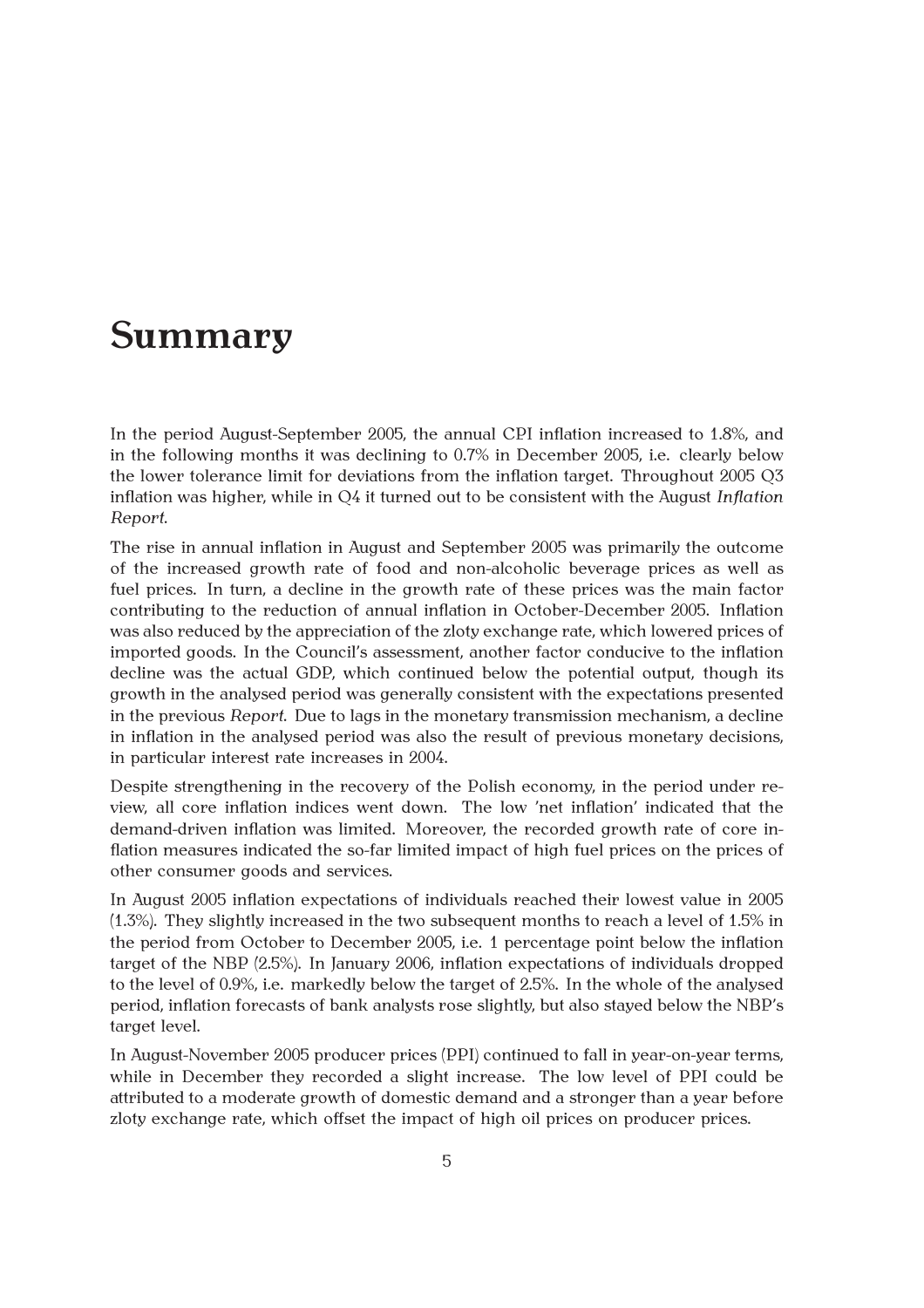Over the period between the MPC meetings in August 2005 and January 2006 the zloty exchange rate appreciated and remained stronger than it had been accounted for in the August *Inflation Report*. The stronger zloty exchange rate had the effect of reducing inflation.

The labour market data indicate that the improvement is larger than expected in the previous *Report*. In 2005 Q3 an acceleration in the number of working persons in the economy was recorded both according to BAEL (Polish Labour Force Survey) (in seasonally adjusted year-on-year and quarter-on-quarters terms) and the GUS data based on corporate reporting. In 2005 Q3 the number of working persons in the economy rose by 2.8% y/y (compared with 1.9% in 2005 Q2). This significant growth in the working persons count was accompanied by a considerable increase in the number of economically active  $(1.7\% \text{ y/y})$ . In the second half of 2005, the annual employment growth rate in the enterprise sector was on the rise (reaching 2.5% in December). The unemployment rate was still falling. In December 2005, the rate of unemployment registered by labour offices amounted to 17.6%, i.e 1.4 percentage point less than a year before.

In 2005 Q3 nominal wages grew slower than in Q2, both in the enterprise sector and in the economy as a whole. Wages in the economy rose by  $3.4\%$  y/y in 2005 Q3 in nominal terms (compared with 3.9% in 2005 Q2), and by 2.7% in enterprises (against 3.0% in 2005 Q2). In turn, in 2005 Q4 the growth rate of nominal wages in enterprises accelerated (by  $4.8\%$  y/y) and was the highest in 2005.

According to GUS estimates, the year-on-year GDP growth in Poland in 2005 Q3 was higher than in Q2 and consistent with the August *Inflation Report*. Also consistent with the NBP expectations were the growth rates of individual consumption and investments. Net exports - despite a strong appreciation of the zloty - remained the major demand factor of economic growth in 2005 Q3. The contribution of net exports to GDP growth proved significantly larger than expected in the August *Report*. At the same time, however, GUS data pointed to a gradual acceleration in domestic demand, including investments.

According to the GUS estimates, in 2005 Q3 individual consumption grew by 2.7% y/y in real terms, which is significantly faster than in the first two quarters of 2005 and in line with the NBP expectations presented in the August *Inflation Report*. The acceleration in the consumption growth rate was the result of the rise in the growth rate of real disposable income of households. Given the improving sentiment of consumers and the rising growth rate of retail sales, coupled with favourable data on employment and wages in enterprises in 2005 Q4, it can be expected that 2005 Q4 brought a further increase in the annual growth rate of individual consumption.

In line with the NBP expectations, 2005 Q3 saw a continued increase in the growth rate of gross fixed capital formation. In that period, it rose by 5.7% in real year-on-year terms, as compared with 3.8% in Q2 and 1.2% in Q1. In the longer term investments are a key factor in sustaining economic growth. Still, the prospect for a further acceleration in the investment process continued to be uncertain. A very good economic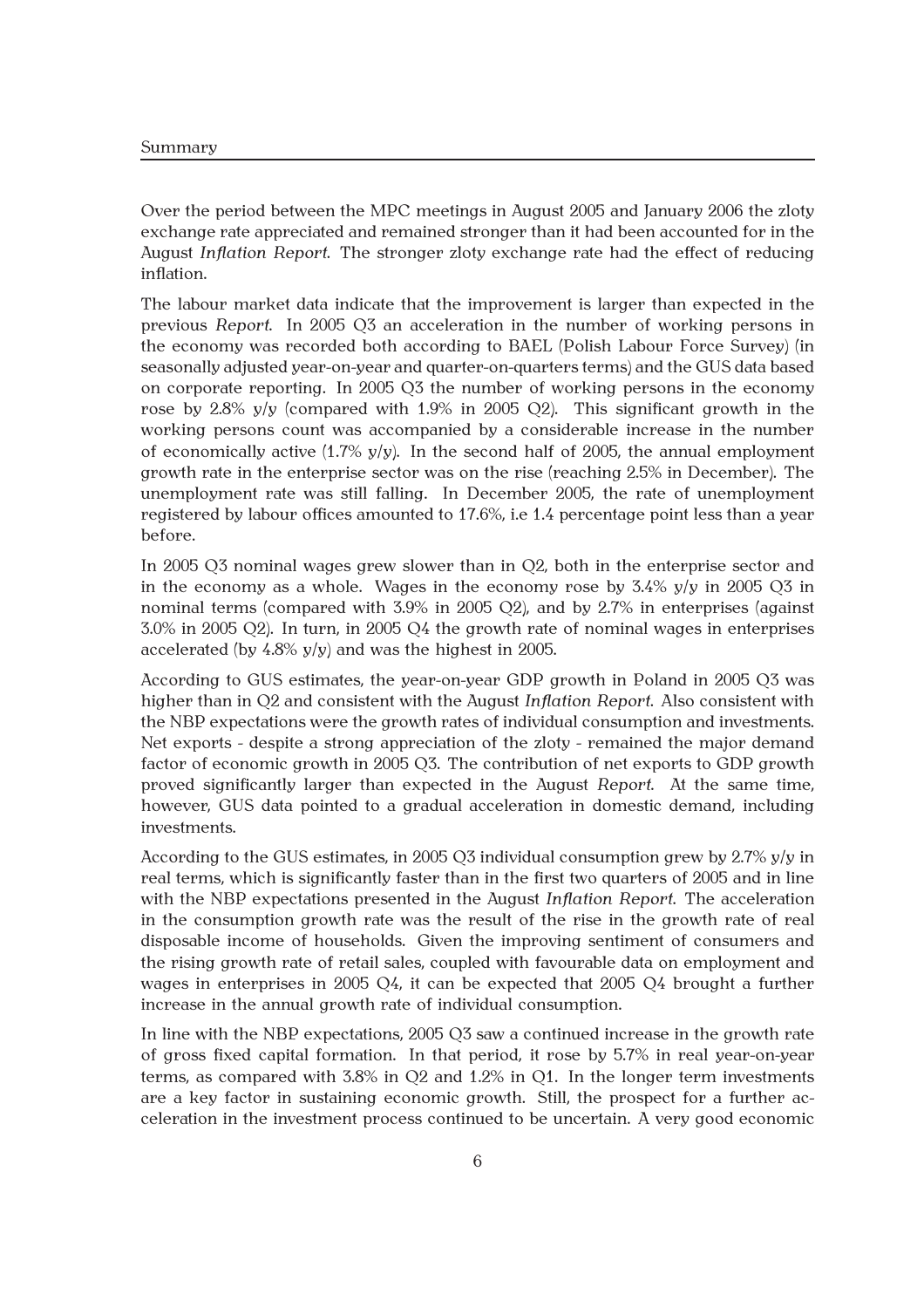standing of companies suggested that their financial situation should not be an obstacle to increasing investment outlays. What is more, the conditions of external investment financing were favourable due to relatively low interest rates in Poland and the euro area and an exceptionally good situation in the capital markets. The continuing growth in corporate lending, and especially in foreign credit of enterprises, indicated rising investment activity. On the other hand, the limited growth rate in private consumption and thereupon based assessments of future demand may be conducive to investment slowdown. Moreover, statistical data on the domestic credit market in the second half of 2005 and the findings of survey studies of credit activity of enterprises in 2005 Q4 could rebut the expectations for significant investment acceleration. This could result from fears about further appreciation of the zloty, growing political uncertainty, lack of clarity regarding the future total fiscal burden, the tax system and uncertainty as to higher oil prices. Lack of progress in institutional reforms, on which the investment climate in the country is dependent, has a negative impact on the propensity to invest.

According to the GUS estimates, there was a sizeable build-up in inventories in 2005 Q3, even though it was significantly lower than that observed a year before. As a result, the contribution of inventories to the annual GDP growth rate in 2005 Q3 was strongly negative. According to the NBP estimates, in 2005 Q4 an increase in inventories was slightly lower than in Q3, but the contribution of this category to GDP growth was close to zero due to a similar increase recorded in 2004 Q4.

In light of the GUS preliminary data for October-December 2005, it was estimated that, similarly to 2005 Q3, the 2005 Q4 GDP growth was also in line with the August projection. In the assessment of the NBP, all domestic demand components were rising faster in that period than in 2005 Q3 (in year-on-year terms), with a concurrent decline in the contribution of net exports to GDP growth. Preliminary data on national accounts in 2005 confirm strengthening of favourable growth tendencies in the economy. The data on economic growth in the second half of 2005 indicates that the period of a gradual closing-up of the output gap will be comparable with that anticipated in the August *Report*. However, throughout the horizon of the projection presented in the *Report* the output gap will remain negative, which should be a factor limiting inflation.

In September 2005 the Council published the *Monetary Policy Guidelines for the Year 2006*, in which it maintained its previous understanding of the permanent inflation target set at the level of  $2.5\%$  with a symmetrical tolerance range for deviations of  $+/-1$ percentage point. The Council confirmed that the monetary policy would be focused on maintaining inflation as close as possible to the 2.5% target in the mid-term. The Council declared that in 2006 monetary policy would be conducted so as to achieve the target in the horizon of 5 to 7 quarters. However, this period might be shorter or longer depending on the type and strength of shocks affecting the Polish economy. The MPC pointed to the likely favourable changes in the functioning of the labour market, not least an increase in its flexibility, which should be conducive to limiting the impact of shocks on inflation.

In September-December 2005 the Monetary Policy Council kept the NBP's interest rates unchanged. In January 2006 the MPC lowered interest rates by 0.25 percentage point,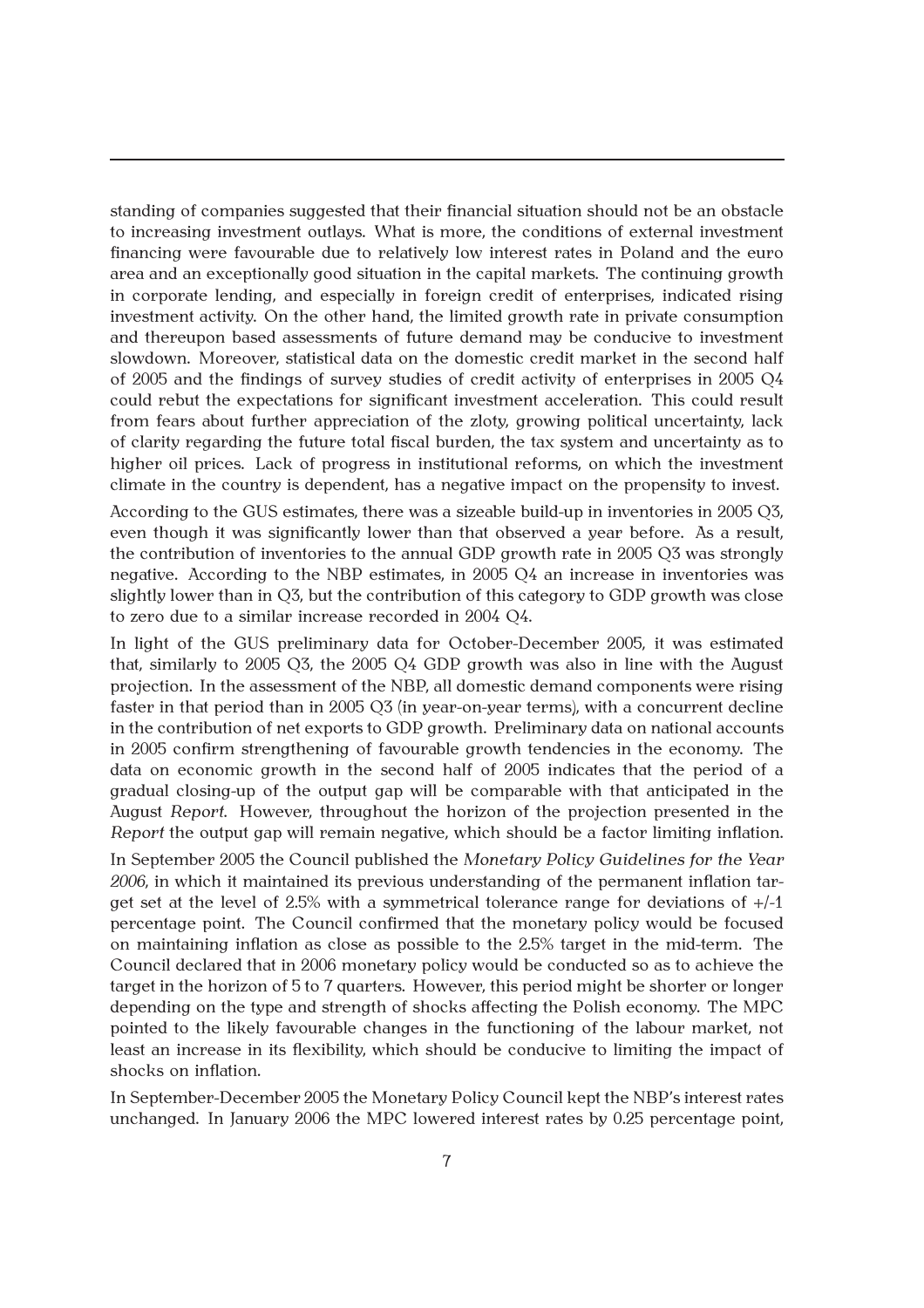#### Summary

and thus at the end of this period the reference rate was at 4.25%, the lombard rate at 5.75%, the deposit rate at 2.75%, and the rediscount rate at 4.50%. Until and including December 2005 the MPC maintained its easing monetary policy bias, thus signalling that interest rate cuts are more probable than interest rate increases. Since January 2006 the Council has ceased announcing monetary policy bias. Instead of making the bias known to the public, the Council will be communicating its assessment of the balance of factors influencing future inflation. This balance is based on the inflation projection, which is an important input into monetary policy decision-process, the assessment of the actual economic developments that may deviate from the scenario presented in the projection, as well as the course of variables and information not directly accounted for in the projection

The NBP inflation projection presented in the January *Inflation Report* was prepared on the basis of data available as of 2 January 2006 and so, among others, it does not account for the GUS estimates of GDP in 2005. The projection indicates that with a 50-percent probability the annual GDP growth should stay in the range of 3.8%-5.1% in 2006, 3.4%-5.2% in 2007 and 3.6%-5.5% in 2008, respectively. The January inflation projection indicates that growth in prices in 2006 will be lower than expected in the August projection. In 2007 inflation will accelerate and at the end of the year should be close to the level from the projection presented in August 2005. Assuming unchanged interest rates, there is a 50-percent probability that inflation will stay within the range of 0.5%-2.3% in 2006 Q4 (compared to 1.0%-3.1% in the August *Report*) 1.1%-3.6% in 2007 Q4 (compared to 1.2%-4.1%) and 0.8%-3.9% in 2008 Q4.

It has to be emphasised that the inflation projection and the distribution of probabilities presented in the *Report* do not account for all sources of uncertainty related to the scale of future rise in employment, the impact of globalisation effects on price processes, the economic policy of the government in the years to come and the path of the exchange rate. Moreover, the projectiondoes not allow for the latest developments which may have great bearing on the forecast growth of prices. On the one hand, oil prices in January 2006 were higher than accounted for in the projection. On the other, the zloty exchange rate in January was stronger and the data on national accounts indicate that the GDP growth in 2005 Q4 and the whole of 2005 was slightly lower, while the risein investments was significantly higher, than assumed in the January projection.

The Council maintains its conviction that implementing an economic strategy focused on creating conditions that could ensure the introduction of the euro at the earliest possible date would be most favourable for Poland and would contribute to higher long-term economic growth.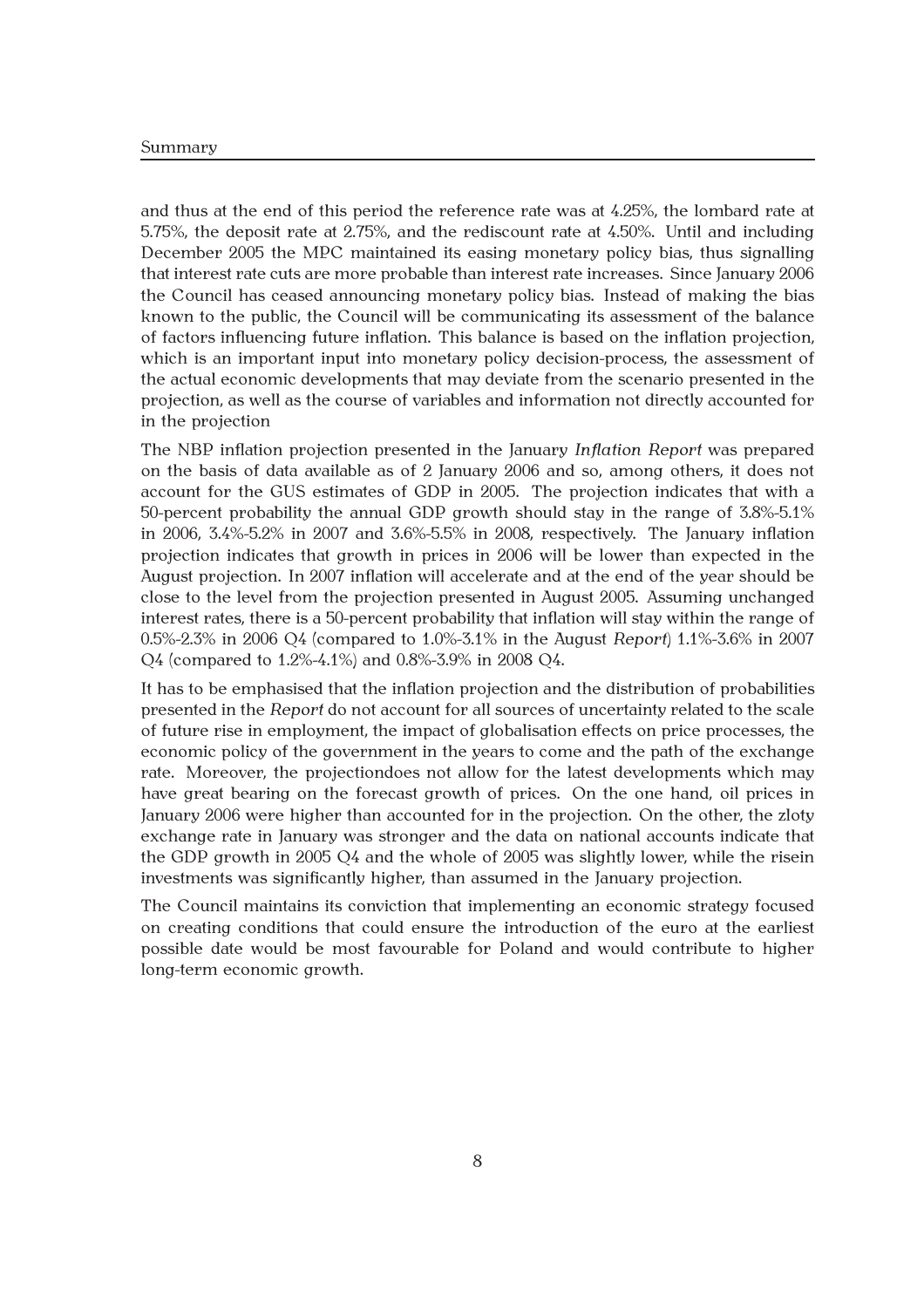## **Inflationary Processes**

## **1.1 Inflation indicators**

In August and September 2005<sup>1</sup> inflation (CPI) reached 1.6%  $y/y$  and 1.8%  $y/y$  respectively, while in the subsequent months the annual price growth rate declined to 1.0% in November and 0.7% in December 2005 y/y $^2$  (Figure 1.1, left-hand panel), i.e. stood clearly below the lower tolerance limit for deviations from the inflation target. The rise in the annual inflation in August and September 2005 was mainly caused by an increase in the growth rate of prices of food and non-alcoholic beverages and fuels. In turn, the fall in the growth rate of prices of those goods was the main factor behind a fall in the annual inflation in the period October-December 2005. The growth rate of prices of consumer goods and services was also driven down by the zloty appreciation and the actual GDP remaining below the potential output, although its growth in the analysed period was in line with the expectations presented in the previous *Report*. Due to lags in the monetary transmission mechanism, the decrease in inflation in the analysed period was also the result of previous monetary decisions, in particular interest rate increases in 2004. In the whole of 2005 Q3 inflation was higher, while in 2005 Q4 it was in line with the expectations presented in the August *Report*.

The annual growth rate in prices of food and non-alcoholic beverages in the period August-October 2005 ranged between 0.5-1.0% while November and December 2005 saw a fall in food prices (by 0.5% y/y and 1.3% y/y respectively). The scale of the annual fall in food prices in December 2005 was the highest since 2003. The decrease in the growth rate of food prices in the analysed period was driven primarily by a drop in meat prices, caused chiefly by the growing supply of pork. Downward trends in prices of pork meat contributed also to the reduction of poultry prices additionally reinforced by consumer fears of the spread of bird flue. Moreover, a drop in the growth rate of food prices was also caused by the suspension of the imports of Polish food by Russia

<sup>1</sup>The time horizon of the analysis presented in the *Report* is conditioned by the availability of macroeconomic data. In turn, periodisation of the analysis (breakdown into sub-periods) is conditioned by the developments of particular variables.

<sup>2</sup>The following abbreviations will used throughout the *Report*:

 $y/y$  - analysed period compared to the corresponding period of the previous year

q/q - quarter compared to the previous quarter

m/m - month compared to the previous month.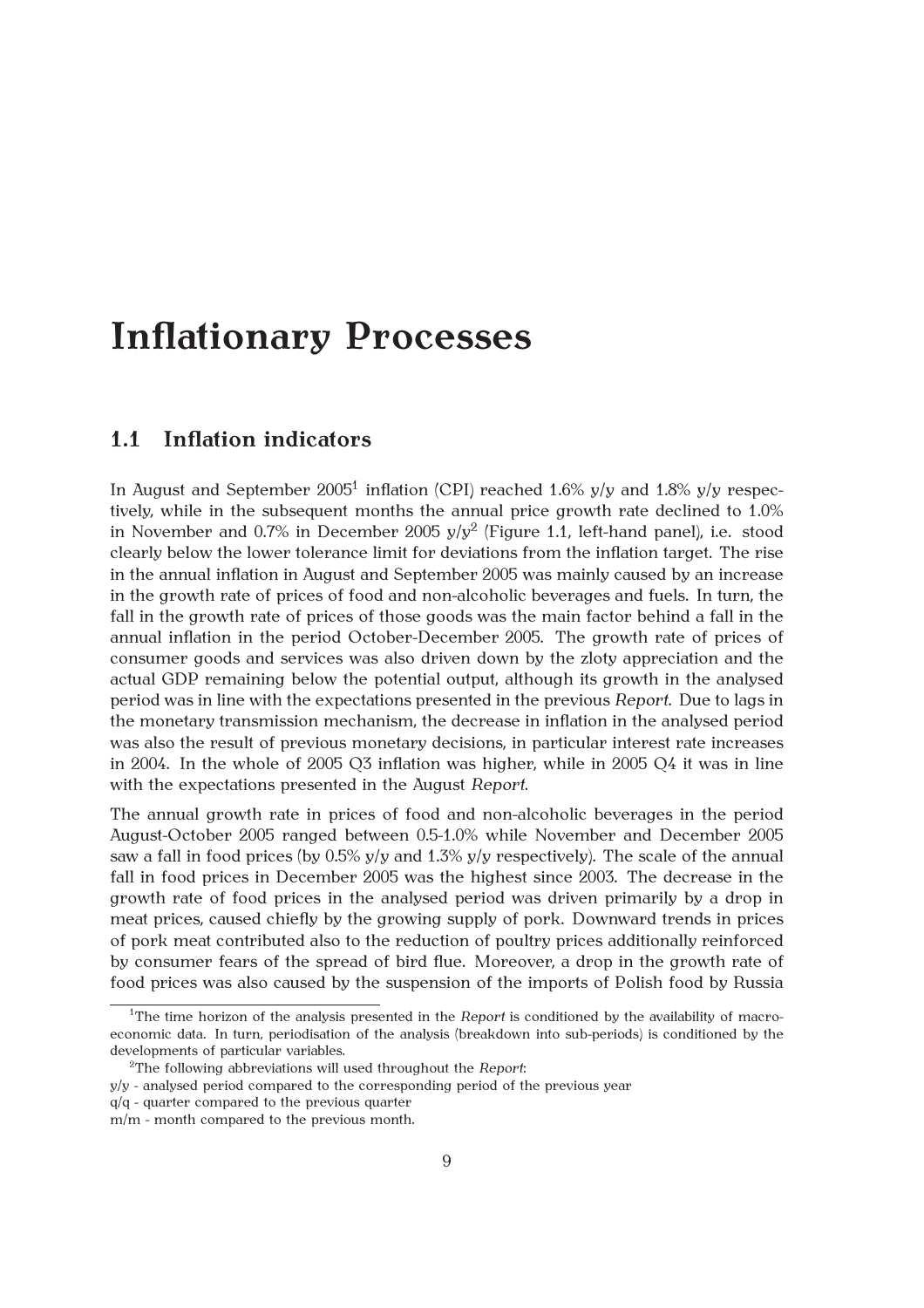

**Figure 1.1:** Consumer price index CPI. Left panel: CPI and main categories of prices. Right panel: CPI breakdown.

**Source:** GUS data, NBP calculations.

(since November 2005). Both high crop harvest from 2005 – supplemented with large stocks from the 2004 harvest – and a high livestock production should be conducive to maintaining a low growth rate of food prices at least until mid-2006.

In August and September 2005, the growth rate of regulated prices stood at 4.4 and 4.7% y/y, respectively. In the subsequent months, the growth rate of those prices fell to reach 3.4% y/y in December 2005 (Figure1.1, left-hand panel). The main driving force behind the increase of regulated prices in the analysed period taken as a whole was the increase in gas prices (in total by 6.5%). In the period August-September 2005 the higher growth rate of regulated prices was driven also by the increase in fuel prices (by 5.8% in total). It resulted from higher import prices of fuels<sup>3</sup> and an increase in the distribution margin in the domestic market, while the reduction of the excise tax on petrol in September 2005 (of 16%) had an effect of reducing fuel prices. In the period October-December 2005 fuel prices on the domestic market started to fall (they fell by 7.6% in total), thus contributing to a lower growth rate of regulated prices. The decrease in fuel prices recorded in those months was mainly the effect of the import price reduction. Additionally, December 2005 brought a reduction in the distribution margin in the domestic market. It may be expected that the beginning of 2006 will see an accelerated growth rate of regulated prices resulting mainly from the introduction of new tariffs for electricity and gas (approved by the Energy Regulatory Office in December 2005) and a higher excise tax on tobacco products.

Despite the increasing growth rate of retail sales and consumer credit, inflation in the group of other consumer goods and services $^4$  fell in the analysed period and reached  $0.2\%$  y/y in December 2005 (Figure 1.1, left-hand panel). The fall in the annual price growth rate in this group was driven by a decline (in annual terms) in non-food product

<sup>&</sup>lt;sup>3</sup>Import price of fuels is the product of the world petrol price (which, in turn, depends on crude oil prices) and the zloty exchange rate against the USD. Import price is used to calculate the import parity, which constitutes the basis for determining fuel prices in the domestic market.

<sup>4</sup>The group of other consumer goods and services includes goods and services whose prices are affected mainly by market mechanisms (excluding food), which means that it does not include those goods whose prices are regulated.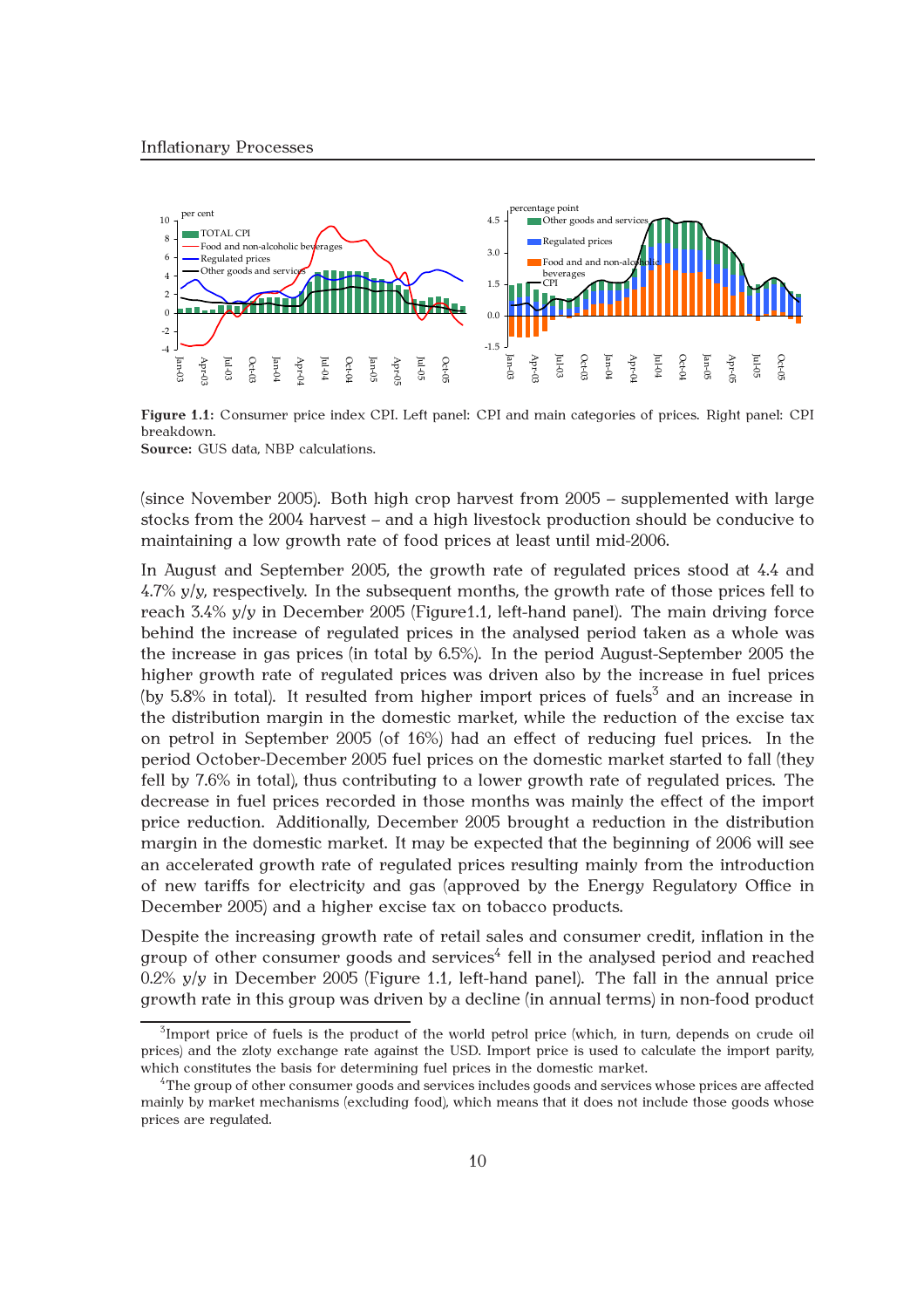prices (intensified since May 2005). In December 2005, the prices of those products went down by 1.2% y/y. In August-December 2005, the price fall (in annual terms) was recorded in most categories in the group of non-food products<sup>5</sup>. The most pronounced fall in prices<sup>6</sup> was observed in the following categories: clothes, footwear, telecommunications equipment, audio and video equipment, photographic and IT equipment, household appliances, means of transport (including passenger cars). The decrease in the group of non-food prices in the analysed period was influenced by the zloty strengthening (y/y) through the reduction of prices of imported goods. The drop in prices of these products was also driven by a growing share among their suppliers taken by China and other Asian developing countries with low production  $\mathrm{costs}^{7}.$  The lower inflation rate in the group of other consumer goods and services was also driven by a lower growth rate of prices of services, which decreased from 2.8% y/y in August 2005 to 2.2% y/y in December 2005. The main factor behind the decrease in the annual growth rate of those prices was a strong reduction of prices of Internet services in November 2005.



Figure 1.2: CPI and core inflation indices (y/y changes, per cent) **Source:** GUS Data, NBP calculations.

In the period August-December 2005 all core inflation measures followed a downward trend (Figure 1.2, Figure 1.1). In November and December 2005 prices of consumer goods and services (with the exception of regulated prices) fell (in annual terms) – mainly as a result of the decrease in food prices. On the other hand, 'net' inflation $^8$ ,

<sup>&</sup>lt;sup>5</sup>These categories accounted in total for 59% of the group of non-food prices.

 $^6$ In certain categories, prices have been falling since the beginning of 2002.

 $^7$ China's exports in the years 2001-2005 increased threefold. At present, China is the fourth largest world economy in terms of trade (after the United States, Japan and Germany). According to the majority of forecasts (e.g. of the IMF) the two-digit growth rate of China's exports will continue, which means that China's share in the global trade will increase. In consequence, the force exerted by the above phenomena on inflation may grow in the future.

<sup>&</sup>lt;sup>8</sup>'Net' inflation excludes food and fuel prices.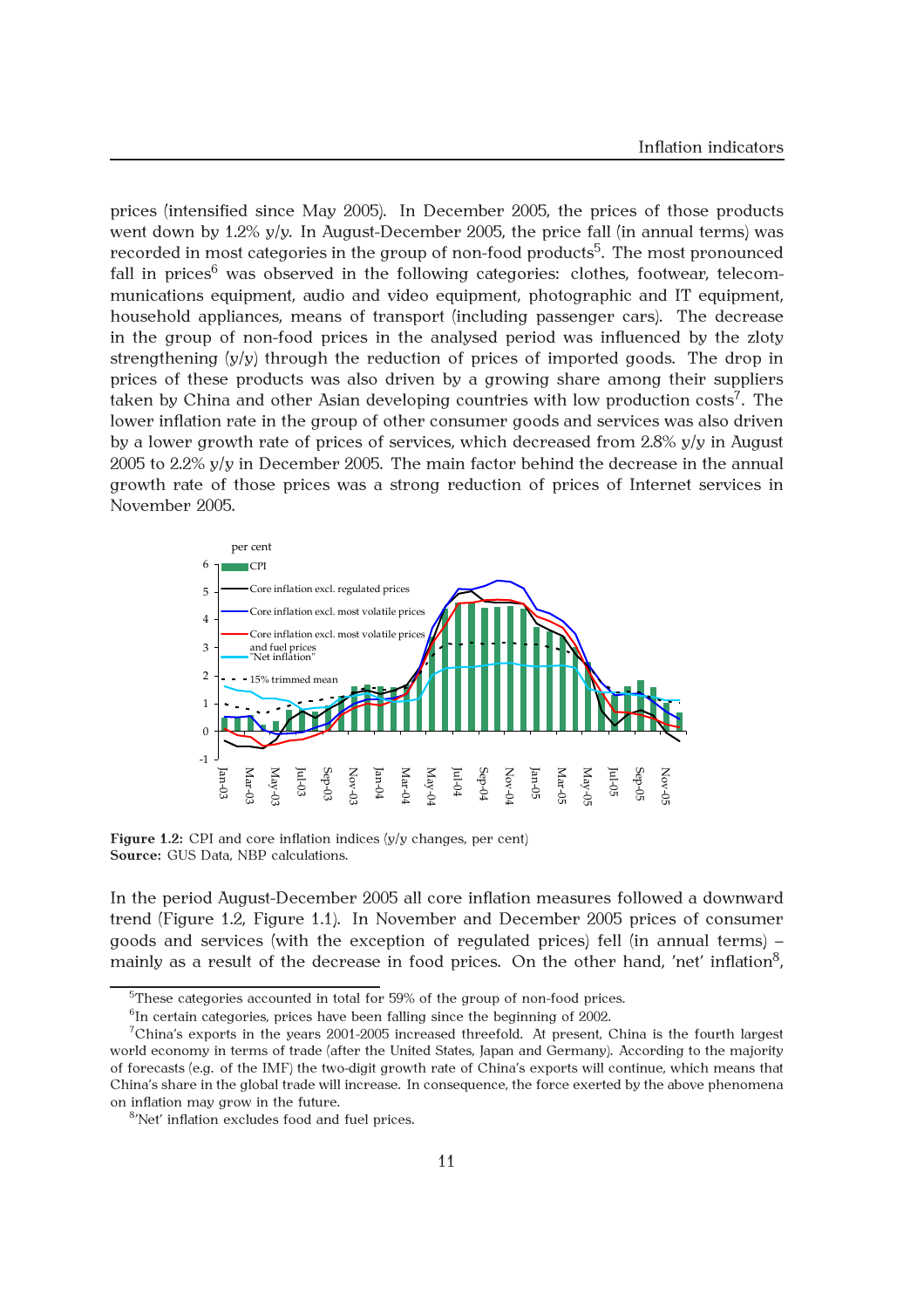#### Inflationary Processes

|                                                             | $y/y$ change in per cent |        |        |                  |         |        |        |        |     |         |        |         |
|-------------------------------------------------------------|--------------------------|--------|--------|------------------|---------|--------|--------|--------|-----|---------|--------|---------|
|                                                             |                          |        |        |                  | 2005    |        |        |        |     |         |        |         |
|                                                             | Jan                      | Feb    | Mar    | Apr              | May     | Jun    | Jul    | Aug    | Sep | Oct     | Nov    | Dec     |
| <b>CPI</b>                                                  | 3.7                      | 3.6    | 3.4    | 3.0              | 2.5     | 1.4    | 1.3    | 1.6    | 1.8 | 1.6     | 1.0    | 0.7     |
| Core inflation indices excluding:                           |                          |        |        |                  |         |        |        |        |     |         |        |         |
| Regulated prices                                            | 3.9                      | 3.6    | 3.4    | 2.8              | 2.3     | 0.7    | 0.2    | 0.6    | 0.8 | 0.6     | $-0.1$ | $-0.4$  |
| Most volatile prices                                        | 4.4                      | 4.2    | 4.0    | 3.5              | $2.4\,$ | 1.7    | 1.3    | 1.3    | 1.4 | 1.1     | 0.7    | $0.4\,$ |
| Most volatile prices and fuel<br>prices                     | 4.1                      | 3.9    | 3.7    | 3.1              | 2.2     | 1.4    | 0.7    | 0.7    | 0.6 | 0.5     | 0.2    | 0.1     |
| Food and fuel prices<br>("net" infaltion)                   | 2.3                      | 2.3    | 2.4    | 2.3              | 1.5     | 1.4    | 1.4    | 1.3    | 1.3 | 1.2     | 1.1    | 1.1     |
| 15% trimmed mean                                            | 3.1                      | 3.0    | 2.9    | 2.7              | 2.3     | 1.8    | 1.4    | 1.4    | 1.4 | 1.1     | 1.0    | 1.0     |
|                                                             | m/m change in per cent   |        |        |                  |         |        |        |        |     |         |        |         |
|                                                             |                          |        |        |                  | 2005    |        |        |        |     |         |        |         |
|                                                             | Jan                      | Feb    | Mar    | Apr              | May     | Jun    | Jul    | Aug    | Sep | Oct     | Nov    | Dec     |
| CPI                                                         | 0.1                      | $-0.1$ | 0.1    | 0.4              | 0.3     | $-0.2$ | $-0.2$ | $-0.1$ | 0.4 | $0.4\,$ | $-0.2$ | $-0.2$  |
| Core inflation indices excluding:                           |                          |        |        |                  |         |        |        |        |     |         |        |         |
| Regulated prices                                            | 0.0                      | $-0.2$ | 0.1    | 0.2              | 0.3     | $-0.4$ | $-0.6$ | $-0.3$ | 0.2 | 0.4     | $-0.2$ | 0.0     |
| Most volatile prices                                        | $-0.2$                   | $-0.1$ | $-0.1$ | 0.2              | $-0.1$  | $-0.7$ | 0.3    | 0.2    | 0.3 | 0.4     | 0.1    | 0.1     |
| Most volatile prices and fuel<br>prices                     | 0.0                      | $-0.2$ | $-0.2$ | 0.0              | $-0.2$  | $-0.8$ | 0.2    | 0.1    | 0.1 | 0.5     | 0.2    | $0.4\,$ |
| Food and fuel prices<br>("net" infaltion)                   | $0.4\text{ }$            | 0.0    | 0.0    | 0.1              | 0.1     | 0.1    | 0.2    | 0.0    | 0.1 | 0.2     | 0.0    | 0.0     |
| 15% trimmed mean                                            | 0.1                      | 0.1    | 0.0    | 0.0              | 0.0     | 0.0    | 0.1    | 0.1    | 0.1 | 0.1     | 0.0    | 0.0     |
| Core inflation indices - seasonally adjusted (TRAMO/SEATS): |                          |        |        |                  |         |        |        |        |     |         |        |         |
| <b>CPI</b>                                                  | $-0.1$                   | 0.1    | 0.1    | 0.1              | 0.1     | $-0.1$ | 0.2    | 0.3    | 0.1 | 0.0     | $-0.2$ | $-0.1$  |
| "Net" inflation                                             | 0.2                      | 0.1    | 0.1    | 0.2 <sub>z</sub> | 0.0     | 0.1    | 0.1    | 0.1    | 0.1 | 0.1     | 0.0    | 0.1     |

**Table 1.1:** CPI and core inflation indices in 2004 and 2005 **Source:** GUS data, NBP calculations.

which from June 2004 stood at the level of 2.3-2.4%, after the disappearance of the statistical base effect in May 2005 actually decreased significantly (by 0.8 percentage point) and has been falling systematically (down to 1.1% y/y in December 2005). The continuing low level of the monthly 'net inflation' (seasonally adjusted) may indicate a limited demand-driven inflationary pressure. Moreover, the observed dynamics of core inflation measures indicates a very limited, so far, effect of high fuel prices on prices of other consumer goods and services.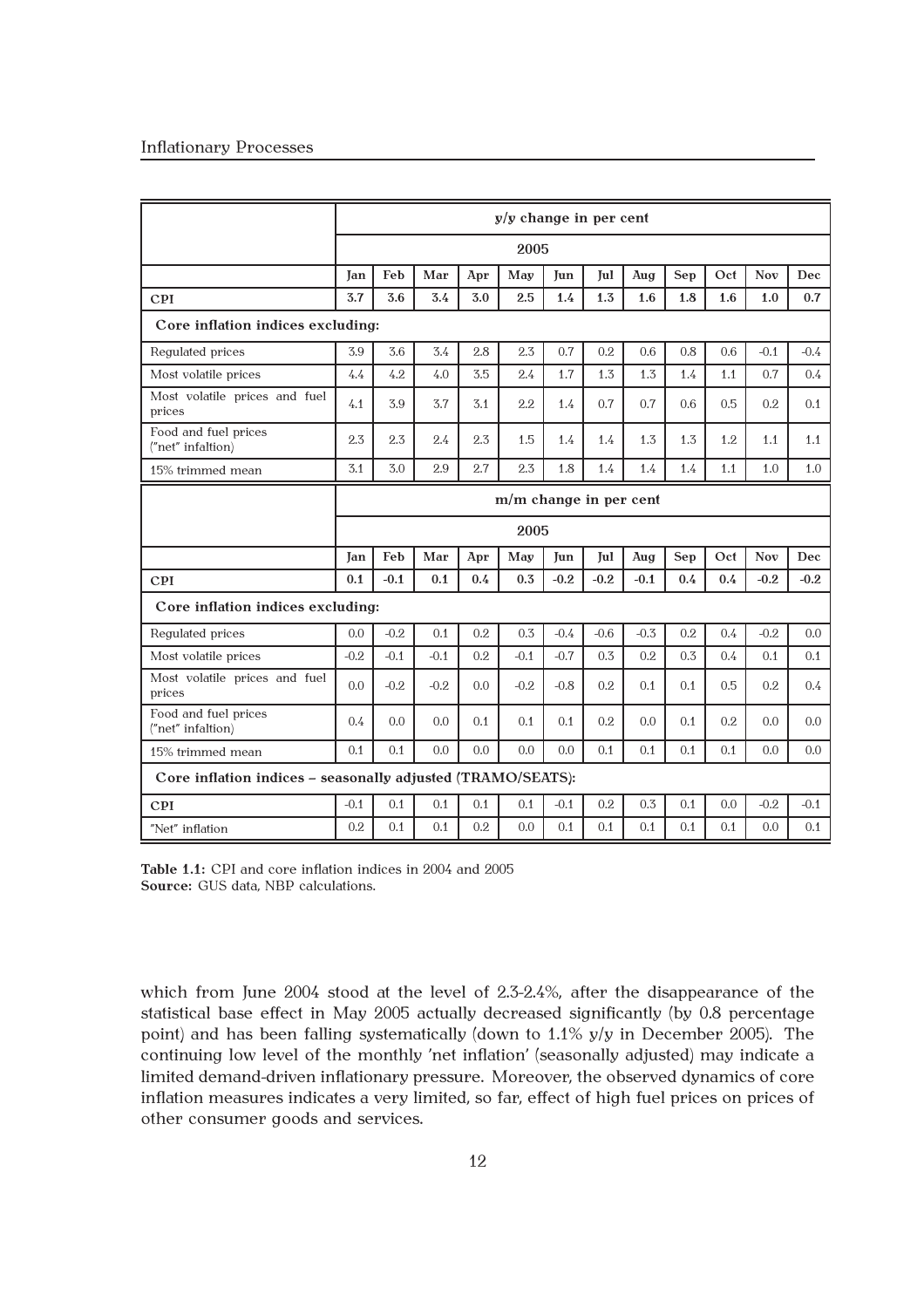## **1.2 Inflation expectations**

### **Inflation expectations of individuals**

In August 2005 inflation expectations of individuals reached the lowest value in 2005 (1.3%). They slightly increased in the two subsequent months to stabilise at a level of 1.5% in the period from October to December 2005, i.e. 1 percentage point lower than the inflation target of the NBP (2.5%). In January 2006 inflation expectations of this group of entities decreased to the level of 0.9% (Figure 1.3, left-hand panel).



**Figure 1.3:** Inflation expectations of individuals. Left panel: Inflation expected in 12 months. Right panel: Responses to the question asked by Ipsos.

**Source:** GUS data, NBP estimates on the basis of Ipsos data.

Ipsos survey question: "Considering the present situation, do you think that prices during the next 12 months: (1) will grow faster than they do now; (2) will rise at the same rate; (3) will grow at a slower rate;  $(4)$  will stay the same; (5) will decrease; (6) it is hard to say?"

The rise in inflation expectations in the period from September to December 2005 (of 0.2 percentage point) was fully the result of the increased current inflation rate, which serves as a point of reference for respondents in formulating their estimates of future inflation. A fall in inflation expectations in January (of 0.6 percentage point) was also brought about by the current inflation which decreased in January to 1.0%. Although the second factor responsible for the quantification of the forecast inflation index, i.e. the structure of responses to the survey questions, exhibited rather strong fluctuations in the analysed period (Figure 1.3, left-hand panel), the effect of those fluctuations – given their multidirectional nature, was balanced $\rm{^9}.$ 

 $^{9}{\rm In}$  order to explain the shifts in the structure of responses to the survey questions concerning inflation expectations (mainly, the growth in the number of respondents expecting the prices to continue to rise, observed in September 2005), in October 2005 the regular consumer surveys conducted by Ipsos and GfK Polonia, contained – on a one-off basis – additional questions aimed to detail the reasons behind a possible rise in prices as perceived by respondents. The most common reasons behind a possible rise in prices in the nearest future, as cited by respondents, included higher fuel, gas and energy prices. Other important factors listed by respondents included alignment of the level of prices between Poland and EU countries and the situation on the political arena (the survey was conducted at the beginning of October, i.e. after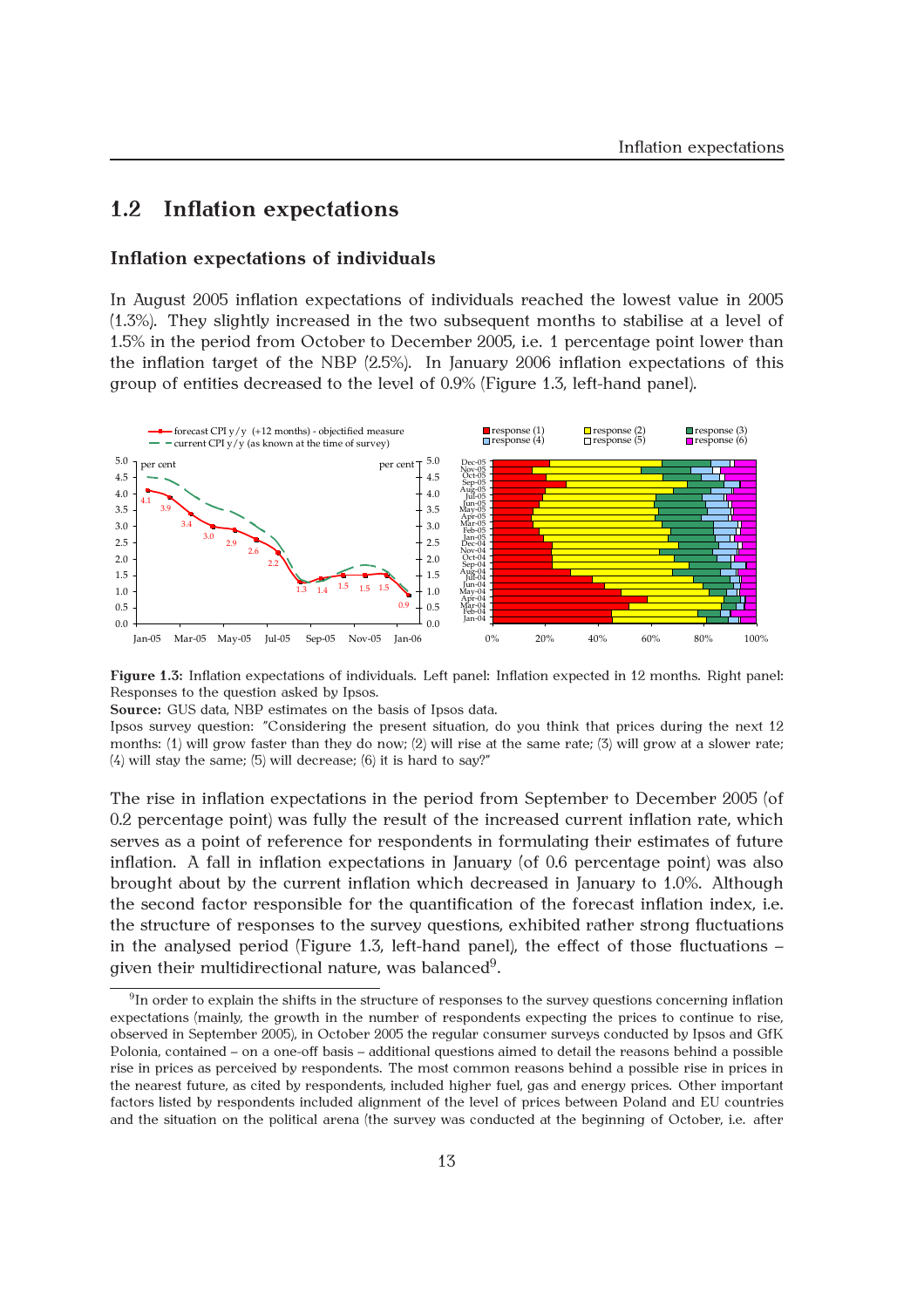### **Inflation forecasts of bank analysts**

In the period from August 2005 to January 2006, bank analysts revised upwards their expectations for annual inflation in 11 months from 1.8% in August 2005 to 2.0% in January 2006. Thus, the expected inflation continued to run below the NBP's inflation target (2.5%) (Figure1.4, left-hand panel). The distribution of forecasts in this time horizon was slightly shifted towards a higher price growth rate (Figure1.4, right-hand panel).



**Figure 1.4:** Inflation forecasts of bank analysts. Left panel: Inflation forecasted in 11 months and inflation forecast for December 2006. Right panel: Distribution of bank analysts' inflation forecasts of the annual inflation rate in 11 months.

**Source:** GUS data, Reuters data, NBP calculations.

## **1.3 Inflation and the Maastricht criterion**

In a country intending to adopt the euro, the average annual inflation as measured by the harmonised index of consumer prices  $HICP<sup>10</sup>$  cannot exceed the reference value determined as the average inflation in the three EU countries with the lowest average annual price growth rate plus 1.5 percentage point (see box). As a result of the inflation growth in Poland following its accession to the EU, Poland did not comply with this criterion in the period from August 2004 to October 2005 (Figure 1.5). However, in line with the expectations presented in the previous *Inflation Report*, in the second half of 2005 Poland saw a continued fall of the average annual value of the HICP. As a result, since November 2005 Poland has been complying with the inflation criterion again.

the parliamentary elections).

 $10$ The key difference between CPI and HICP is that the harmonised index additionally includes expenses incurred by foreigners buying goods and services in Poland, estimated expenses incurred by individuals staying at the so-called institutional households (for instance, hospitals, prisons, rest homes) as well as expenditure on lotteries. Despite the fact that HICP and CPI baskets have a different weight structure, in practice the differences between those two indices are insignificant.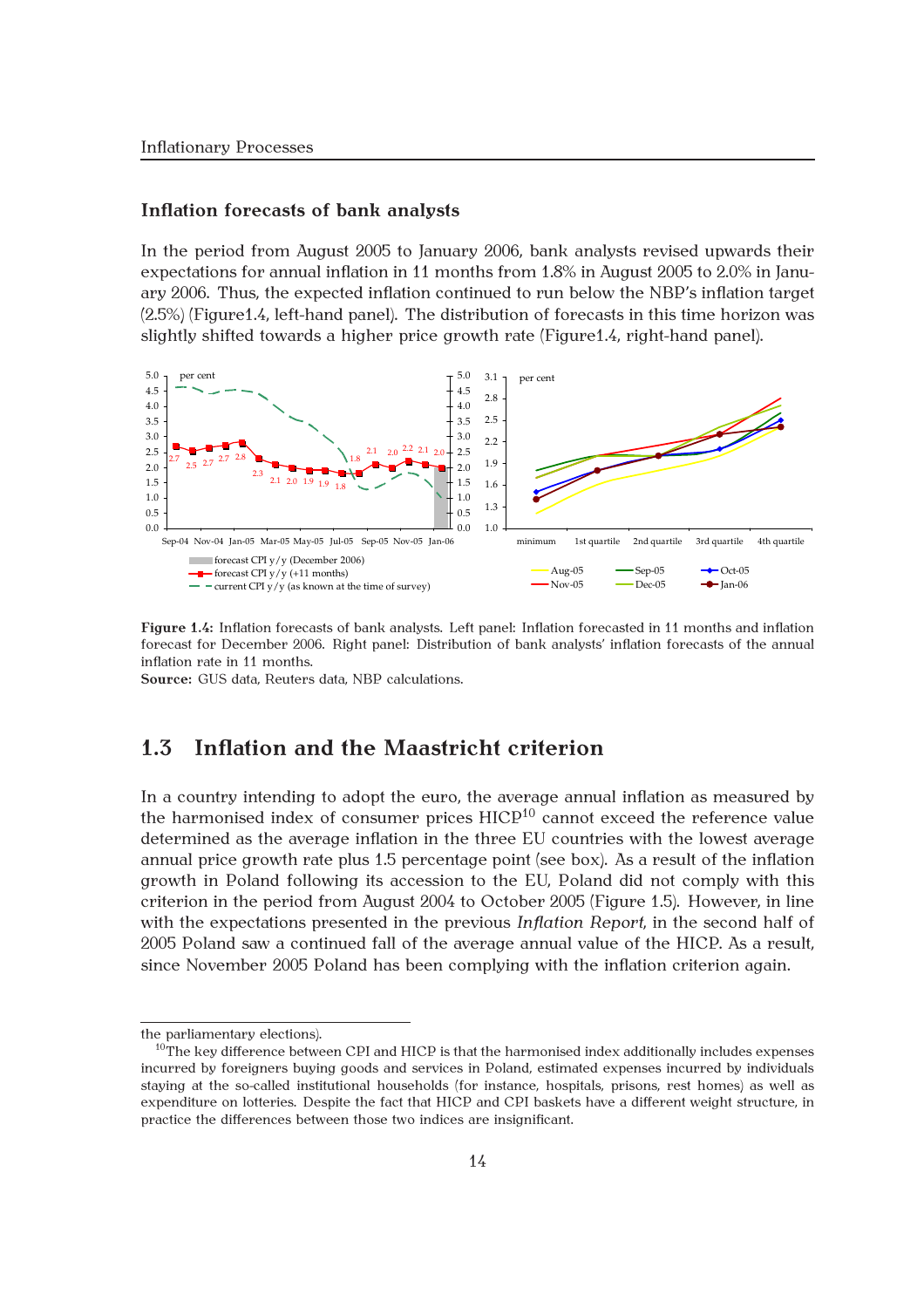

**Figure 1.5:** Inflation in Poland (HICP annual average) and the Maastricht criterion (y/y changes, per cent) **Source:** Eurostat data, NBP calculations.

#### **Maastricht reference value**

The assessment whether a given country may be included into the group of countries with the most stable prices or not is made by the European Commission and the European Central Bank (ECB) on a case-by-case basis. According to the position taken by the Commission, presented in the *2004 Convergence Report*, countries which have recorded deflation are excluded from the reference group. It remains unknown, however, whether countries with very low inflation would be included by the Commission into the group with the most stable prices. In turn, the ECB does not condition the exclusion of a given country from the reference group on whether it has experienced deflation but rather on whether its average annual inflation differs significantly from the price growth rate recorded in other countries. As a result, it is unclear whether Finland, where the average annual price growth rate in February and March 2005 stood at the level of 0% and 0.1% respectively, would be included by the European Commission and the ECB into the group of reference countries (Finland was included into the group of reference countries with inflation at the level of 0.4% in August 2004). Figure 1.5 presents estimates of the reference value on the conservative assumption that countries with a zero or very low average annual inflation rate could be included into the group of countries with the most stable prices. For more information about the Maastricht criteria see: *Report on the Costs and Benefits of Poland's Adoption of the Euro, NBP, 2004*.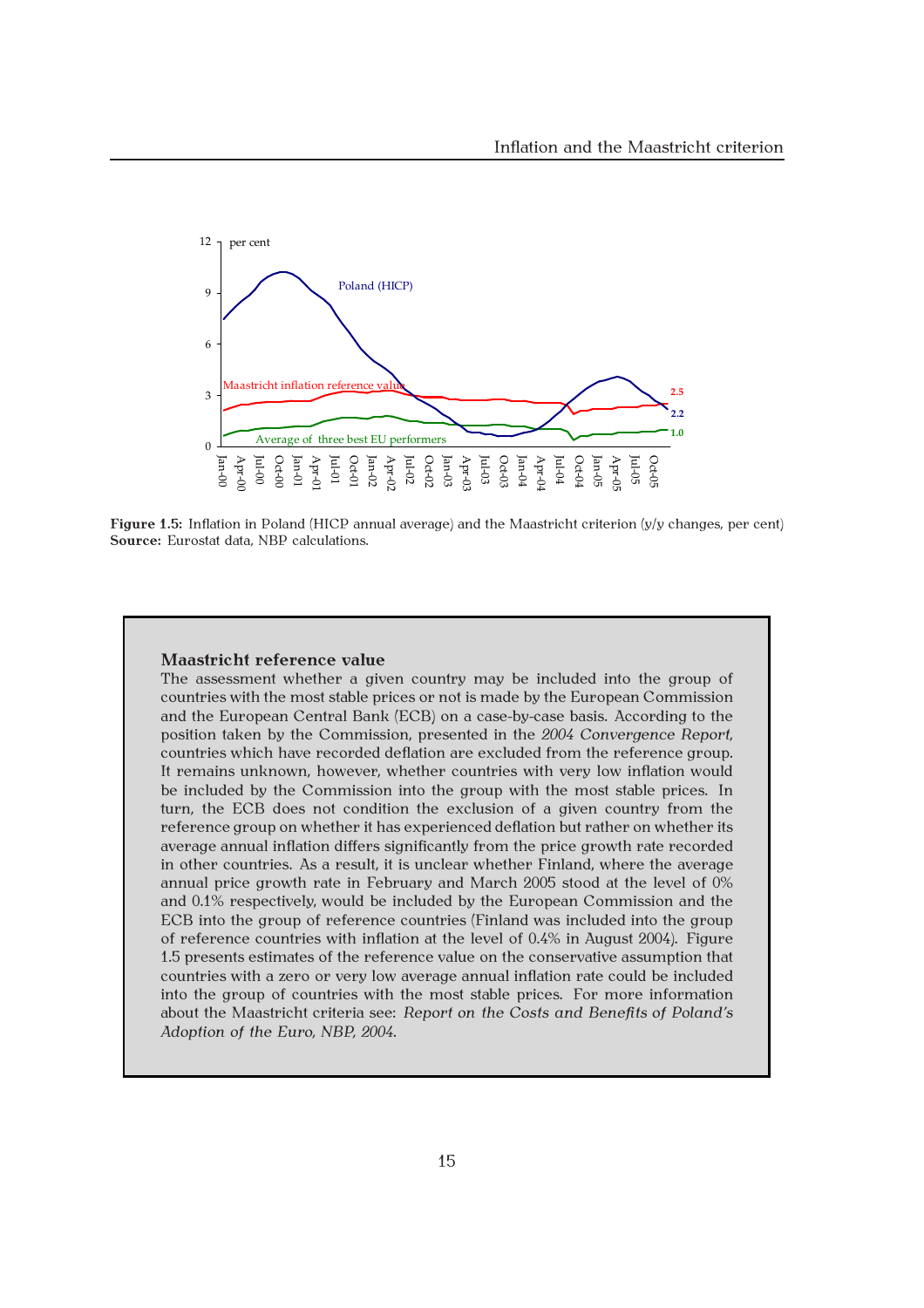Inflationary Processes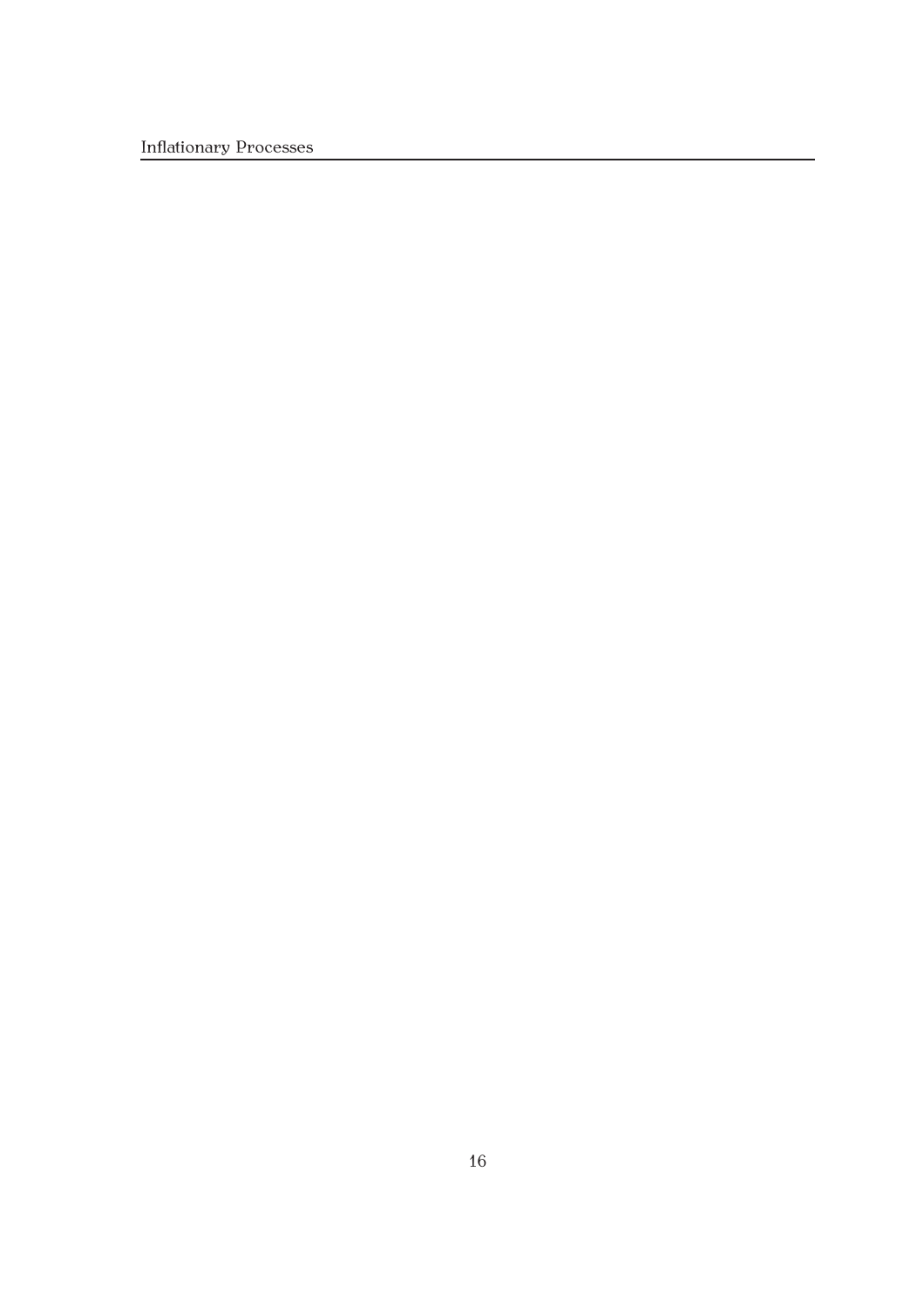## **Determinants of inflation**

After the period of slowdown connected with, among other things, the disappearance of the effect of the so-called pre-accession boom, the Polish economy has entered the recovery stage again. The main driving force behind economic growth are net exports. Yet, net exports are accompanied, to a growing extent, with a gradual improvement in consumption and investment demand. From the point of view of sustainability of upward trends, an important role is played by the prospects for the future path of investment outlays. Investments are expected to become gradually the major source of economic growth. The revival in investment demand may also be crucial in sustaining the observed recovery in the labour market, which should favour further acceleration of consumption demand growth.

## **2.1 Demand**

According to the GUS data, in 2005 Q3 GDP increased by 3.7% y/y in real terms, as compared to a rise of 2.8% y/y in Q2 and 2.1% y/y in Q1. This growth acceleration in year-on-year terms was partly caused by the disappearance of the statistical base effect, which had decreased the annual GDP growth rate in 2005 Q1 and Q2. However, the rise in the GDP growth rate also occurred in quarterly terms (seasonally adjusted)<sup>11</sup>. A gradual acceleration in individual consumption and gross fixed capital formation coupled with a lower (than in the preceding quarter) negative contribution of inventories in the annual GDP growth significantly increased the growth rate of domestic demand. Net exports remained the main demand factor of economic growth, though their contribution to the annual GDP growth was smaller than in the previous quarter and amounted to 2 percentage points (in comparison to 3.4 percentage points in 2005 Q2).

On the basis of the GUS preliminary data for October and November it can be assessed that in 2005 Q4 the annual GDP growth rate continued to rise and, for the third straight quarter, a considerable growth was recorded in quarter-on-quarter terms, as well. According to the NBP estimates, in 2005 Q4 the scale of increase in individual consumption and gross fixed capital formation was further accelerated. As a result of

<sup>11</sup>Data accounted for in the *Report* are seasonally adjusted national accounts data expressed in average annual prices of the previous year.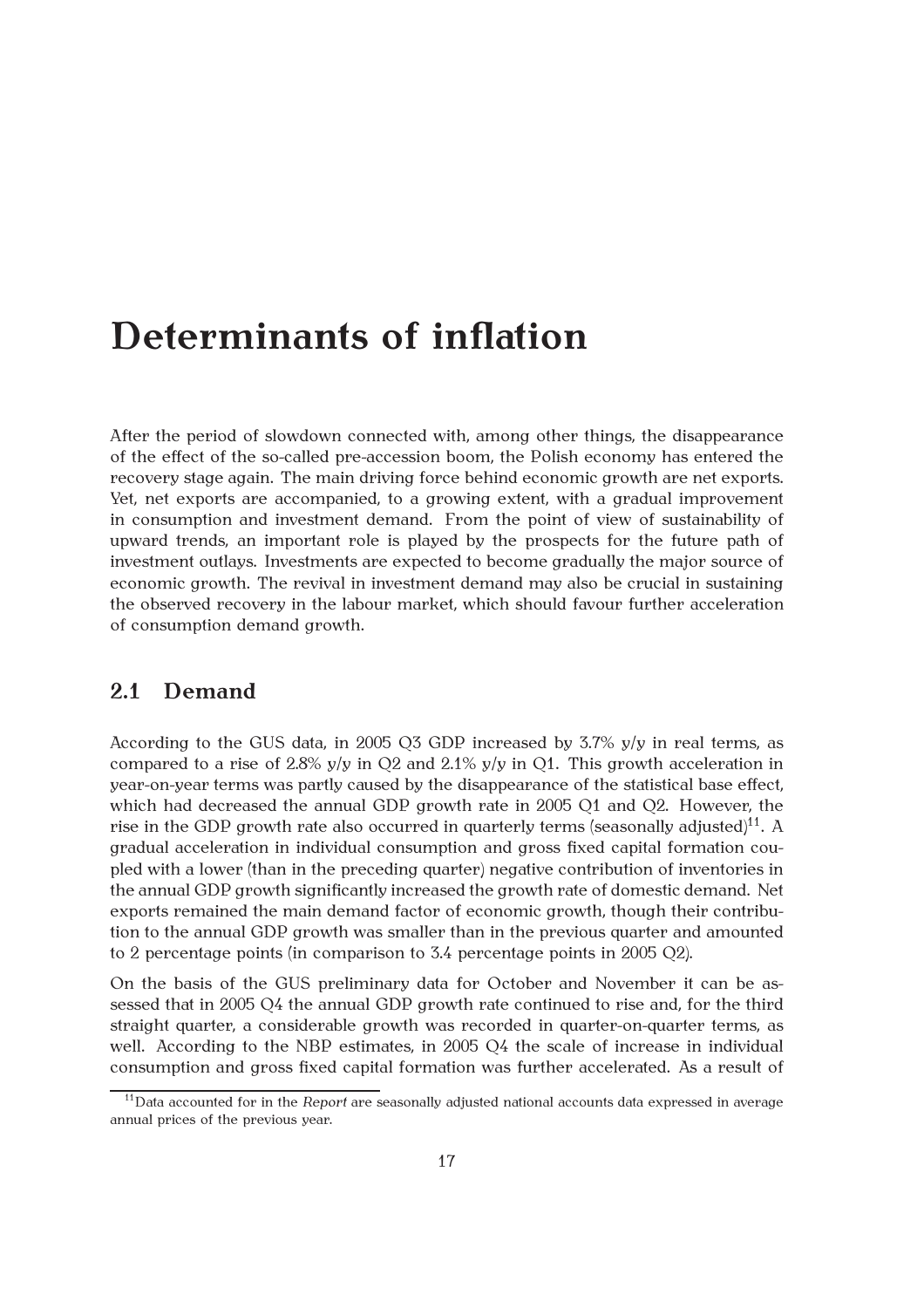

**Figure 2.6:** Contribution of aggregate demand components to GDP growth **Source:** GUS data, 2005 Q4 – NBP estimates.

| Seasonally adjusted<br>(per cent)              | 03q2   | 03q3 | 03q <sub>4</sub> | 04a1 | 04q2 | 04a3          | 04q4   | 05q1          | 05q2             | 05a3 |
|------------------------------------------------|--------|------|------------------|------|------|---------------|--------|---------------|------------------|------|
| GDP                                            | 1.7    | 1.4  | 1.2              | 2.4  | 0.8  | 0.3           | 0.4    | 0.6           | $1.4\phantom{0}$ | 1.2  |
| Domestic demand                                | 0.8    | 1.4  | $1.4\phantom{0}$ | 2.3  | 1.3  | 0.0           | 0.3    | 0.0           | 0.0              | 0.8  |
| Total consumption                              | 1.1    | 1.0  | 1.3              | 1.1  | 1.0  | 0.4           | 0.3    | 0.6           | 0.6              | 0.7  |
| Private consumption                            | 1.3    | 0.8  | 1.5              | 1.2  | 0.9  | $0.2^{\circ}$ | 0.2    | $0.5^{\circ}$ | 0.7              | 0.9  |
| Gross capital formation<br>Gross fixed capital | $-1.5$ | 3.9  | 3.3              | 9.6  | 2.5  | $-2.2$        | $-0.5$ | $-2.4$        | $-2.3$           | 1.7  |
| formation                                      | 1.1    | 1.3  | $0.0^{\circ}$    | 4.0  | 0.4  | 1.0           | 2.0    | $-0.1$        | 1.9              | 1.5  |

**Table 2.2:** GDP and aggregate demand components growth rates (q/q, per cent, seasonally adjusted) **Source:** NBP calculations on the basis of GUS data.

the subsiding base effect, related to a very high increase in inventories in the first three quarters of 2004, it can be estimated that 2005 Q4 marked a significant rise in the annual growth rate of capital formation and, consequently, also domestic demand. In the NBP's assessment, the contribution of net exports to the annual GDP growth rate remained positive, though lower than in 2005 Q3. GDP growth in 2005 Q3 and the NBP-estimated GDP growth rate in 2005 Q4 are both consistent with the expectations presented in the August *Inflation Report*.

## **2.1.1 Consumption demand**

According to the GUS estimates, in 2005 Q3 individual consumption grew by 2.7% y/y in real terms, which is significantly faster than in the first two quarters of 2005 and consistent with the NBP expectations presented in the August *Inflation Report*. The acceleration in the consumption growth rate was caused by the increased growth rate of real disposable income due to a drop in inflation recorded in that period. Moreover, the individual consumption growth rate was accelerated by a dynamic climb in consumer loans to households (see Chapter 2.5.3 *Credit and money*).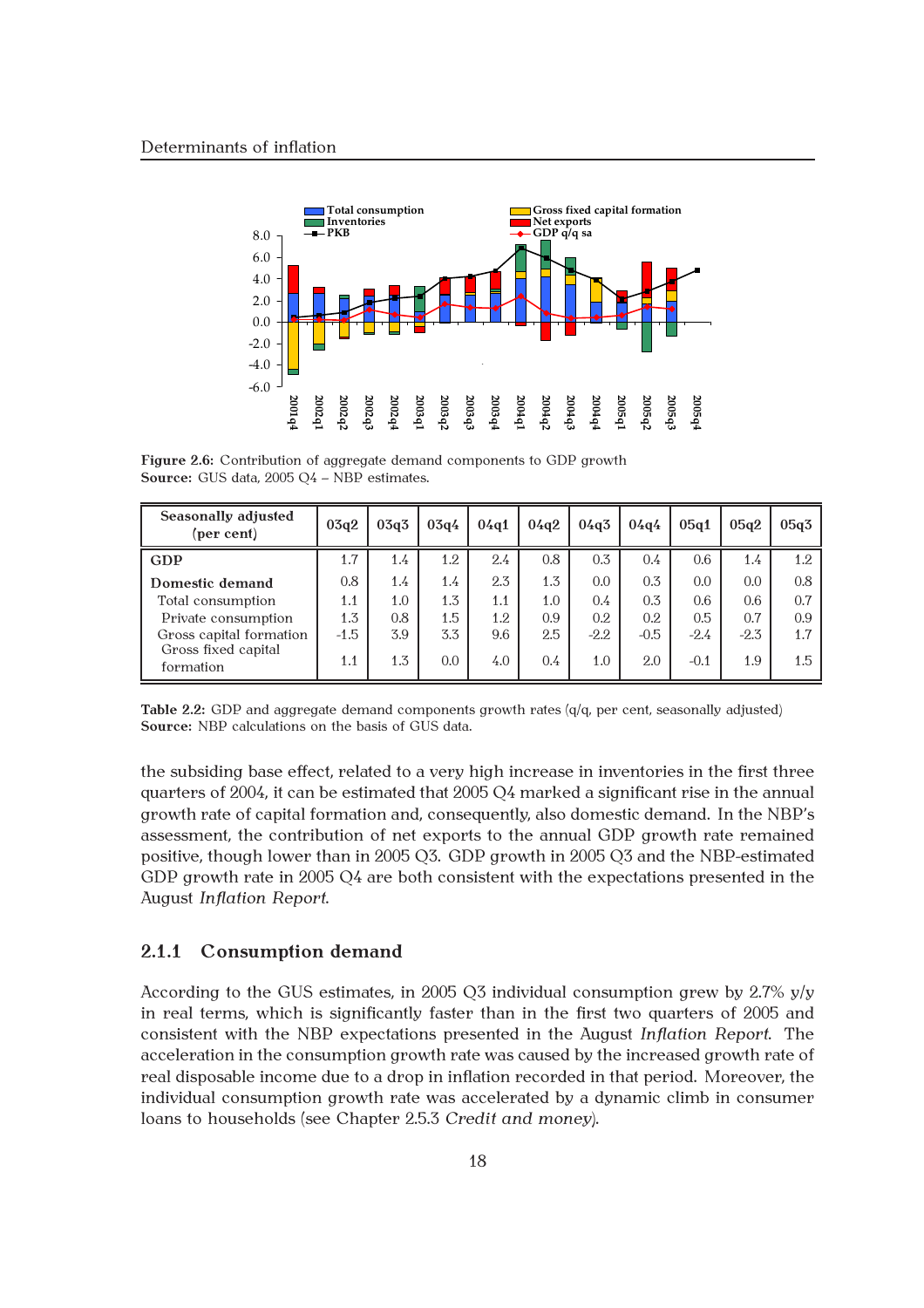As a result of a gradual employment growth coupled with a higher than in 2005 Q2 rise in real wages, 2005 Q3 brought a further stepping up in the annual growth rate of household income from work. A more pronounced increase in relation to the previous quarter was also observed in income from property, which was associated, among other things, with sizeably larger dividend payments to individual shareholders than those made in 2004. Also slightly faster than in the preceding quarter was the real growth in the gross operational surplus. Additional payments for old-age and disability pensioners with low income<sup>12</sup> resulted in a slight year-on-year real growth in income from pensions. The rise in income may have been also supported by funds transferred to farmers under the Common Agricultural Policy (payment of direct subsidies started not earlier than 2004 Q4). According to the NBP estimates, in 2005 Q3, similarly to 2005 Q2, the growth rate of gross disposable income of households outstripped the growth rate of individual consumption.



**Figure 2.7:** Growth of private consumption, gross disposable income and retail sales (y/y, per cent, constant prices)

**Source:** GUS data.

At the same time, in 2005 Q3 the annual growth rate of public consumption was lower than those in the first two quarters of 2005 (a real growth of 1.1% against 2.8% in Q2 and 3.2% in Q1).

The GUS business tendency surveys suggest that, in comparison to 2005 Q3, Q4 saw an improvement in households' assessment of both their current and future financial standing. The improvement is visible in households' assessments of current purchases, while their assessment of purchasing possibilities in the next 12 months remains unchanged. The surveyed households displayed increased interest in raising their expenditure on flat or house standard improvement, which was probably related to their efforts to take advantage of the renovation tax relief expiring at the end of 2005.

Data from the enterprise sector for 2005 Q4 indicate that the rising trends in employment and wages have accelerated as compared to Q3. Given the improving consumer

<sup>12</sup>These payments resulted from the *Act on extra payment for some old-age and disability pensioners and persons receiving pre-pension benefit or allowance*.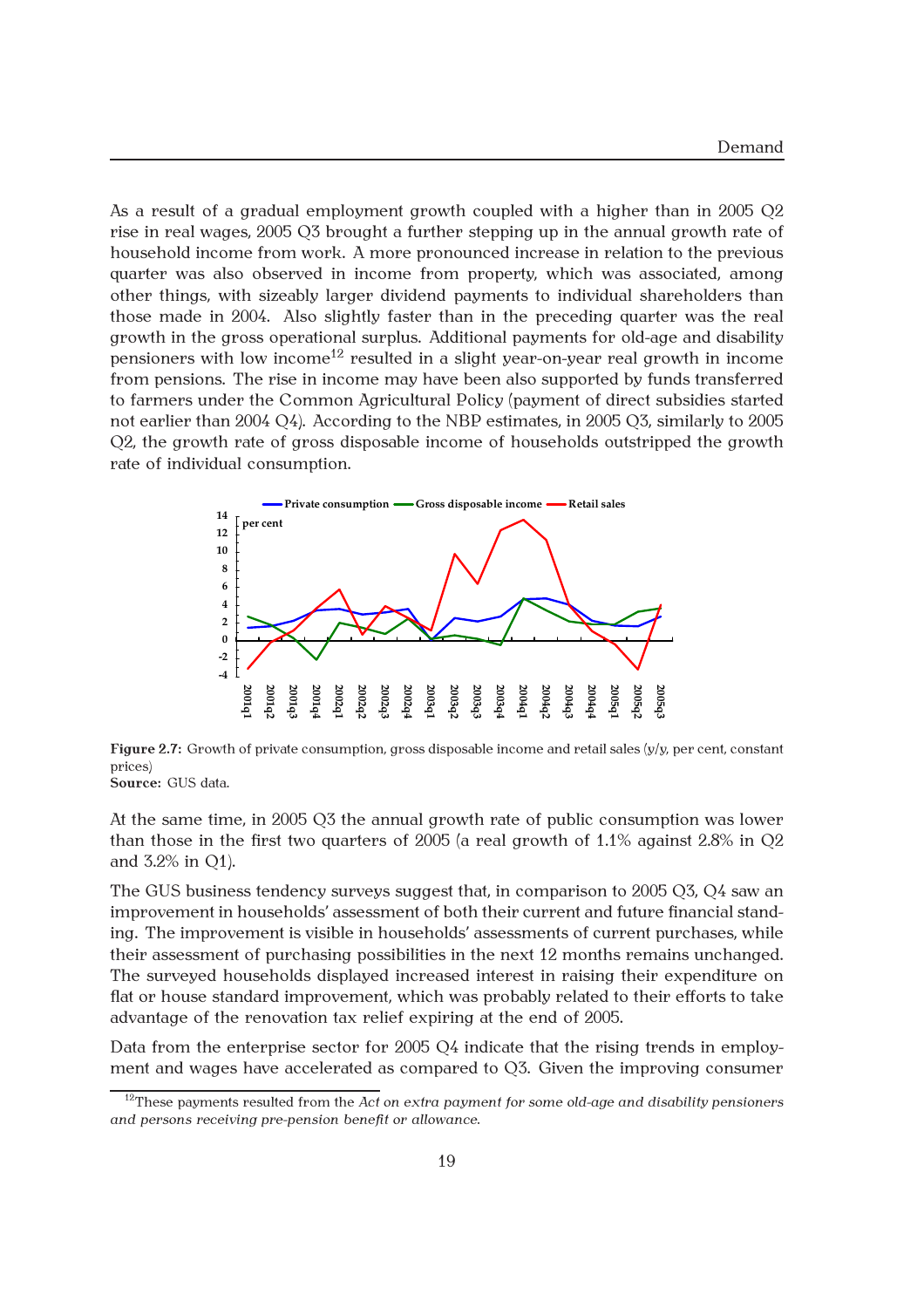sentiment and the growing rate of retail sales, it can be expected that 2005 Q4 brought further rise in the annual growth rate of individual consumption. Similarly, it may be assessed that in 2005 Q4 the rise in public consumption was higher than that recorded in 2005 Q3.

### **2.1.2 Government demand**

According to preliminary data of the Ministry of Finance, in 2005 the central budget deficit amounted to PLN 28.6 billion (3% of GDP against 4.5% of GDP in 2004) and was the lowest in the past four years. Undoubtedly, it was driven by a good standing of the central budget in the second half of 2005. In this period, the central budget deficit reached PLN 10.3 billion. In the second half of 2005, the high growth rate of the budget revenue was continued (growth of  $14.2\%$  y/y, in the whole of  $2005$  – growth of 15% y/y), which was related to high revenues from income taxes. Also, Value Added Tax revenues were considerably higher than in the previous year. Their high annual growth was mainly the effect of one-off factors experienced in 2004<sup>13</sup>. The driving force behind the increase in central budget revenues was high income from dividends and profit distribution of state-owned enterprises and companies of the State Treasury which resulted from exceptionally good results of those enterprises in 2004. Also revenues of state budget entities were higher than a year before; it concerned mainly domestic debt servicing revenues<sup>14</sup>.

At the same time, in the second half of 2005 the central budget expenditure edged up slightly in annual terms (by 0.2%). This resulted, among other things, from a relatively low level of subsidies paid to social security funds and property expenditure and a lower than a year before EU membership fee. In the whole of 2005, the central budget expenditure was 5.4% higher than in 2004.

In the NBP's assessment, other government sector entities (mainly local governments and major social contribution funds) recorded good revenues in the second half of 2005. Yet, changes in the financial standing of those entities differed in this period. The Social Security Fund and Pension Fund, despite good revenues from insurance contributions saw certain worsening in their financial standing due to the fact that they had consumed the greater part of the state budget subsidy envisaged for the whole 2005 in the first half of the year. The Social Security Fund supplemented the shortage of funds with bank loans. In turn, local government accumulated a major part of their revenues in the first half of 2005 which enabled them to increase expenditure dynamically at the end of 2005. This was mainly expenditure associated with investment. Like in the previous

<sup>&</sup>lt;sup>13</sup>Relatively low VAT revenues in 2004 resulted from changes in the payment of this tax on intra-EU imports introduced with Poland's accession to the EU and changes in the way of accounting VAT returns for December 2004.

 $14}$ Revenues from dividends and profit distribution after 11 months of 2005 amounted to PLN 2.7 billion, i.e. were by 80.8% higher than a year before. The revenues of state budget entities until November 2005 amounted to PLN 9.5 billion, marking a growth of 34.3% y/y.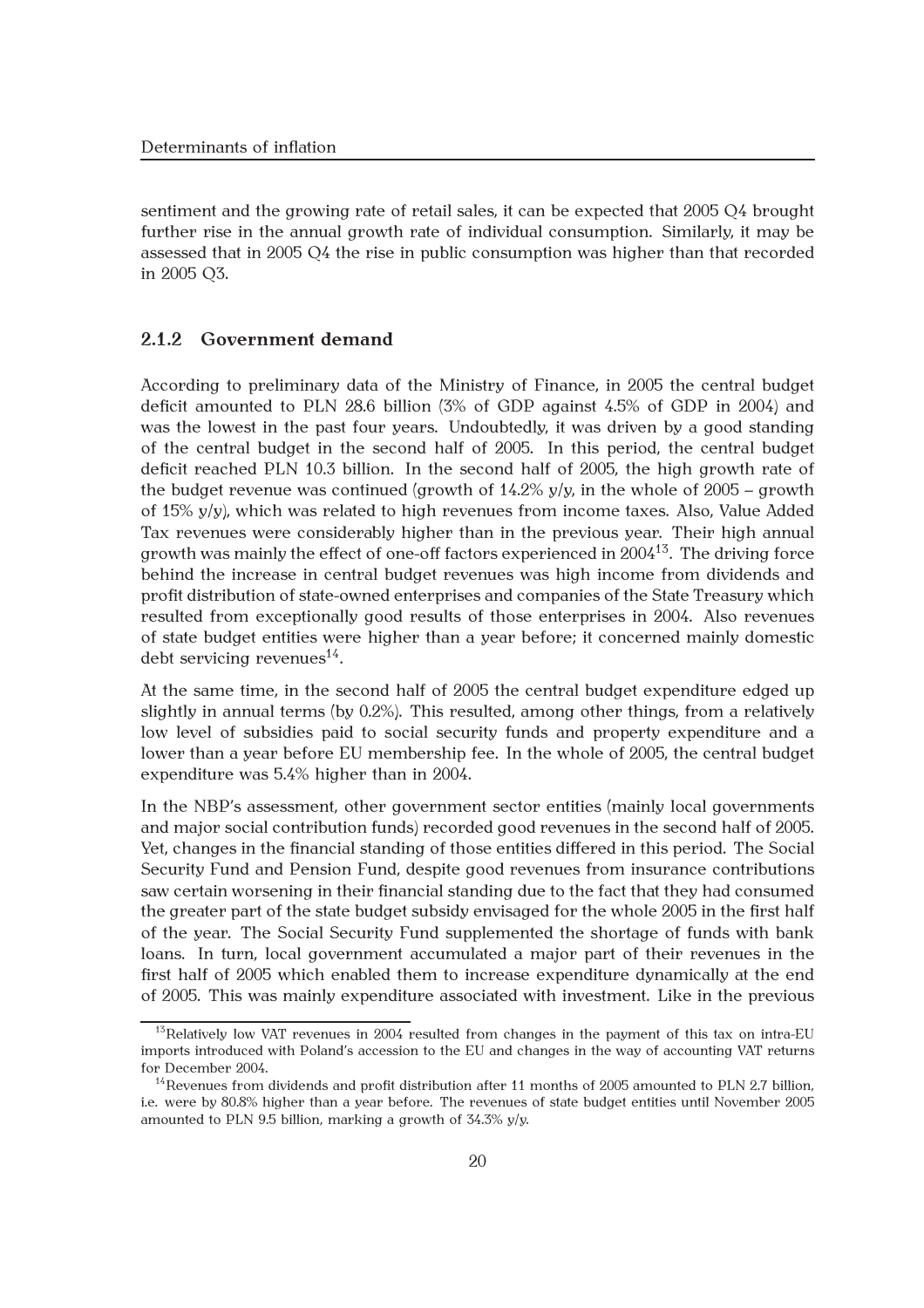years, this part of the government sector recorded a high deficit in the second half of 2005<sup>15</sup> .

In 2005 as a whole, both the central budget and local governments together with social contribution funds recorded a high level of revenues, which was a decisive factor behind lowering of the general government deficit as compared with 2004. Also the expenditure on co-financing EU funds most probably remained at a low level due to a still low EU-fund absorption capacity. Moreover, 2005 brought a moderate increase in social benefit spending, resulting from the lack of indexation of those benefits in 2005 and a drop in the number of people entitled to receive work-disability pensions. As a result of the above factors, the cash deficit of the general government sector in 2005 – according to the NBP's estimates – amounted to 3.3% of GDP, and thus was considerably lower than expected (4.5% of GDP) and also significantly lower than recorded in the preceding year (4.6% of GDP).

The 2006 Budget Bill assumes a widening of the general government deficit to the level of 3.6% of GDP. However, there is a risk that the general government situation could worsen in 2006 as a result of a lower level of budget revenues than the one assumed in the Budget Bill. The prospects for public finance are negatively affected by certain bills increasing public spending permanently, passed by the previous and current Parliament. This will significantly hinder the indispensable reduction of the public finance deficit and curbing of the public debt growth. The implementation of fiscal reforms is necessary to meet the convergence criteria and accelerate the long-term economic growth.

## **2.1.3 Investment demand**

According to the GUS estimates, 2005 Q3 saw a continued increase in the growth rate of gross fixed capital formation which rose in this period by  $5.7\%$  y/y in real terms as compared with 3.8% in Q2 and 1.2% in Q1. This growth was consistent with the NBP expectations from the August *Inflation Report*.

In the non-financial enterprise sector (enterprises employing more than 49 people) the annual growth rate of gross fixed capital formation amounted to 7.4% y/y, in real terms, in the first three quarters of 2005 as compared to 4.6% in the first half of 2005. In turn, the nominal calculated value of started investments rose by  $3.9\%$  y/y in the first three quarters of 2005 (against 4.5% y/y in the first half of 2005).

According to the data of the Ministry of Finance, 2005 Q3 brought a decline in the investment activity of the general government sector. In this period, state budget entities spent 25% less, in nominal terms, than a year before, while the local governments spent 11% more. 2005 Q4 probably saw certain improvement in the investment activity at state budget entities.

<sup>&</sup>lt;sup>15</sup>In 2005, local governments increased their debt in the form of municipal bonds by 10%. Most bond issues, both in 2004 and 2005, took place in the last quarter of the year. Funds obtained in this way are allocated for investment and are mainly associated with road construction and modernisation.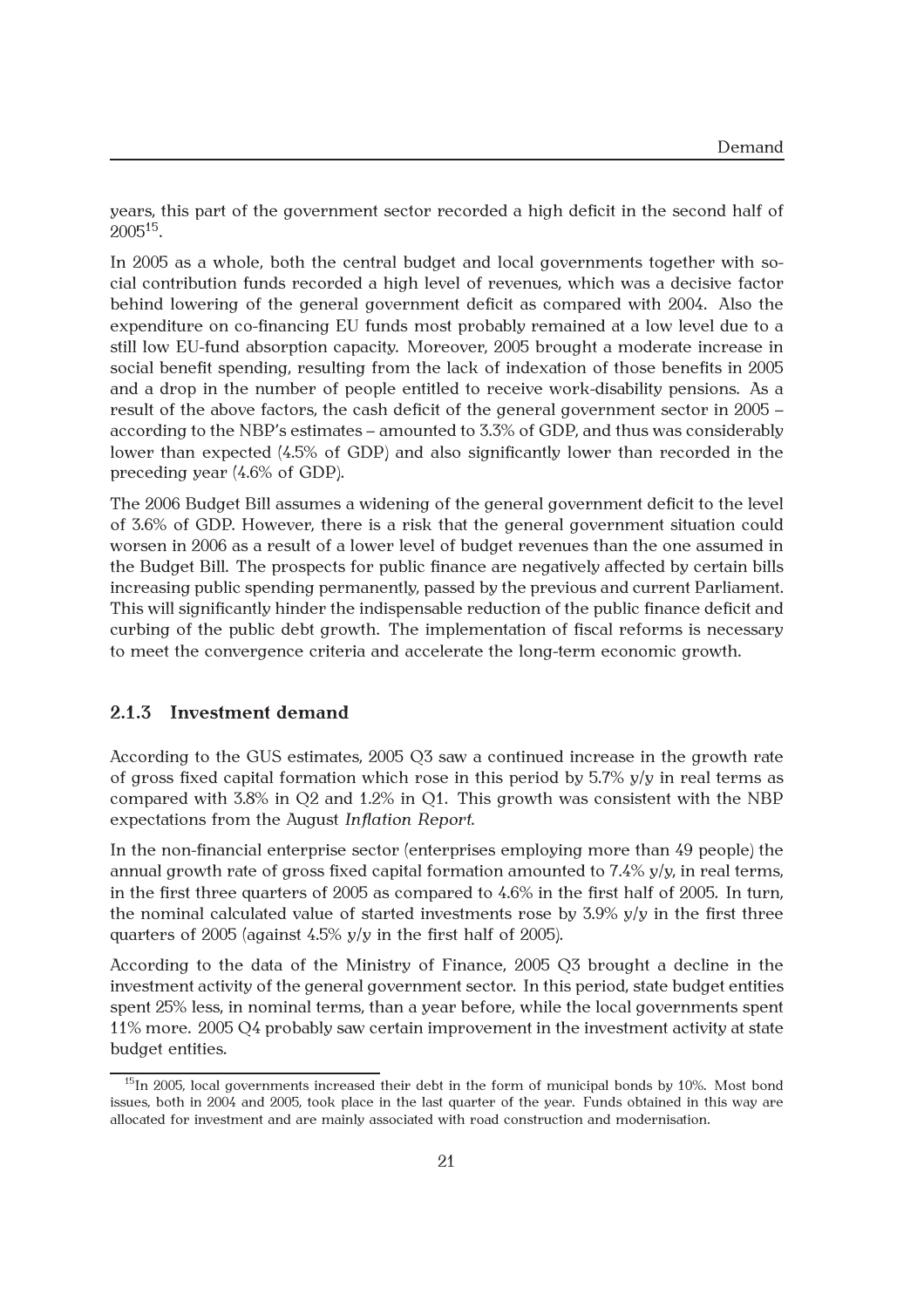The recovery in housing construction has been gaining momentum. The number of flats for which construction permits were issued grew in July-November 2005 by 12.4%  $y/y$  (against 7.9%  $y/y$  in the first half of 2005); the number of completed dwellings in the whole of 2005 rose by 5.8%  $y/y$  compared to  $-4.5\%$  in the first half of 2005; in the first eleven months of 2005 the volume of housing loans taken out by households increased by PLN 12.7 billion  $(35.5\% \text{ y/y})$ , in nominal terms.

Since May 2005 the growth rate of imports of investment goods has remained at a relatively high level. In 2005 Q3 the value of imports (excluding means of transport) rose by 15.5% y/y (in the euro) against  $10.1\%$  in 2005 Q2 and  $1.4\%$  in 2005 Q1. In October-November 2005 the rise in imports of those goods accelerated to 30% y/y (see Chapter 2.1.4 *External demand and current account of the balance of payments*).

The findings of the NBP business tendency surveys in 2006 Q1 signal further improvement in investment conditions. The intention to undertake new investments in 2006 was declared – similarly to last year – by half of the enterprises surveyed by the NBP, 70% of which planning to commence investments in the first half of 2006. Moreocer, enterprises assess the possibility of continuing already started investments more optimistically. The rise in investment activity of enterprises is also heralded by the continual growth in corporate loans mainly foreign ones (for more details see Chapter 2.5.3 *Credit and money*) <sup>16</sup>. The investment growth should be additionally supported by the very good financial situation of enterprises.

In the course of the coming quarters, investment in enterprises may also be stimulated by the inflow of EU structural funds, but only provided that the capacity for their absorption improves. Another positive stimulus for investments is offered by the continuously good condition in the construction sector and, in particular, the extremely rapid output growth in construction site development companies. Increased investment outlays can also be expected in view of a very high and still growing level of production capacity utilisation in enterprises, which is the effect of economic recovery (Figure 2.8).

On the other hand, statistical data on the domestic credit market and findings of the surveys concerning corporate borrowing indicate a heightened uncertainty about the scale of the expected investment revival<sup>17</sup>. Moreover, among the uncertainty factors affecting investment growth, a major role will be played by the effectiveness of the co-financing system of investment projects from EU funds. The risk factors that may negatively affect the 2006 investment activity include the uncertainty as to the direction of the economic policy pursued by the government and the political situation in Poland. There still persists uncertainty about the impact of volatile prices of fuel and other commodities on investment activity.

 $16$ Currently, information on foreign debt of enterprises covers the data until 2005 Q3.

<sup>17</sup>see: chapter 2.5.3. *Credit and money.*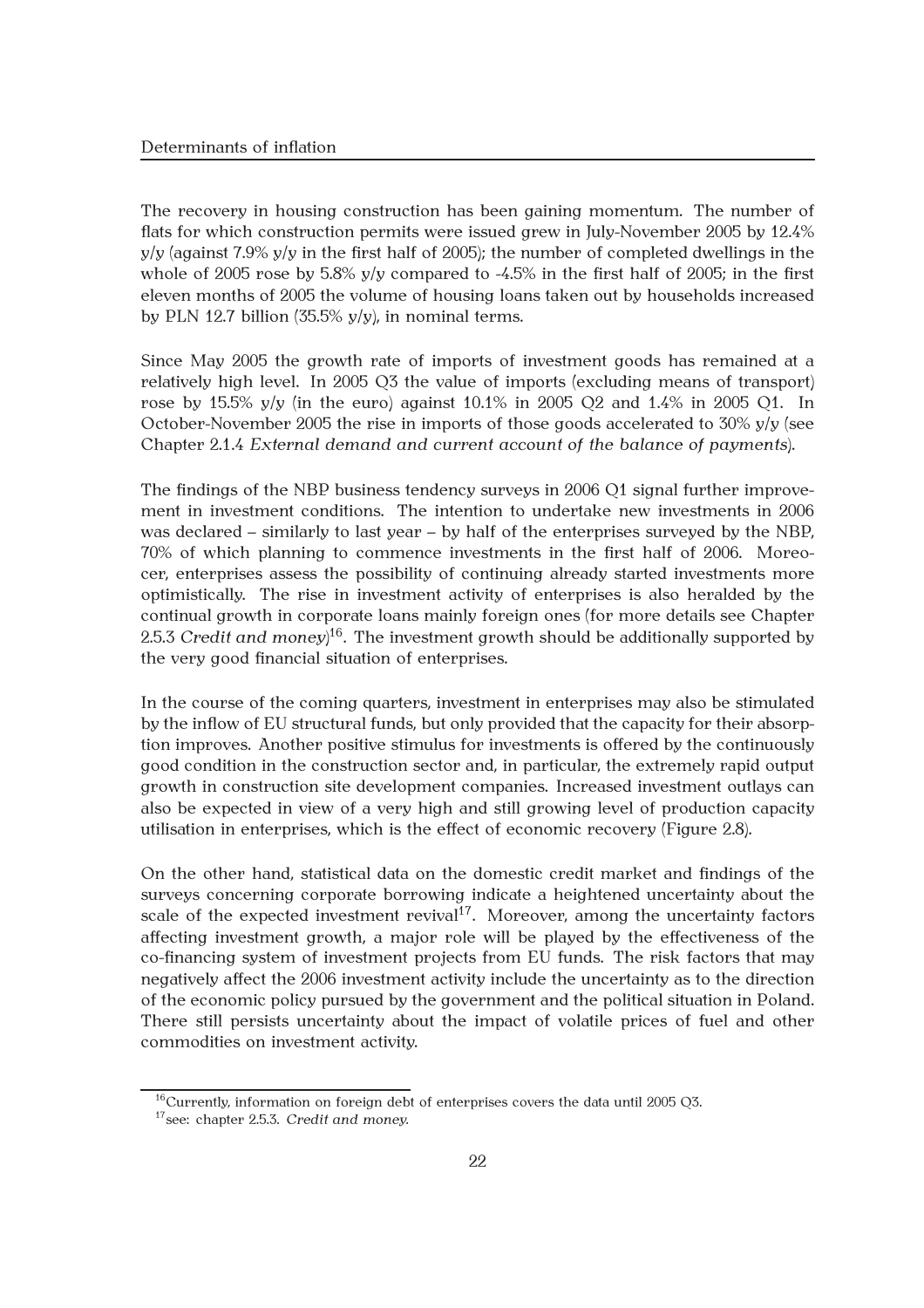

**Figure 2.8:** Production capacity utilisation in industry (GUS) and in the corporate sector (NBP) (per cent) The difference in production capacity utilisation obtained from the GUS business survey and from the NBP business survey is due to the fact that the two surveys are based on different enterprise samples. The GUS sample includes ca. 2500 enterprises and covers only three sections of industry. The NBP sample, in turn, includes ca. 770 enterprises (December 2005) from the whole corporate sector. The difference may also reflect the over-representation of big enterprises in the NBP sample, while the GUS sample is representative with respect to enterprise size.

**Source:** GUS data, NBP business survey.

#### **Inventories**

According to GUS estimates, there was a sizeable build-up in inventories in 2005 Q3, even though it was significantly lower than that observed a year before. As a result, the contribution of inventories to the annual growth rate of GDP in 2005 Q3 was strongly negative. According to the NBP estimates, in 2005 Q4 the growth in inventories was slightly lower than in Q3, but the contribution of this category to GDP growth was close to zero due to a similar increase recorded one year before.

### **2.1.4 External demand and current account of the balance of payments**

According to the NBP data, the period July-November 2005 saw further improvement in the current account balance as compared with the corresponding period of the previous year<sup>18</sup>, although at a considerably lower rate than in the first half of  $2005$  (in the period January-June 2005 the current account deficit fell by EUR 3.7 billion, and in the period July-November 2005 by EUR 0.8 billion.). The narrowing of the deficit in annual terms was driven by changes in all components of the balance of payments, apart from the balance of transfers which had the opposite effect (Figure 2.9, left-hand panel). This was mainly the result of an improvement recorded again in the trade balance in goods. The continuing higher growth rate of exports than imports not only decreased the external imbalance<sup>19</sup>, but was also an important demand factor behind economic

<sup>18</sup>September 2005 saw a revision in the current account data presented in the previous *Reports* – see: Box 'Data revision of the balance of payments'.

 $19$ In January-September 2005, the current account deficit in relation to GDP stood at 1.4%, and in the corresponding period of 2004 – at 5.1%.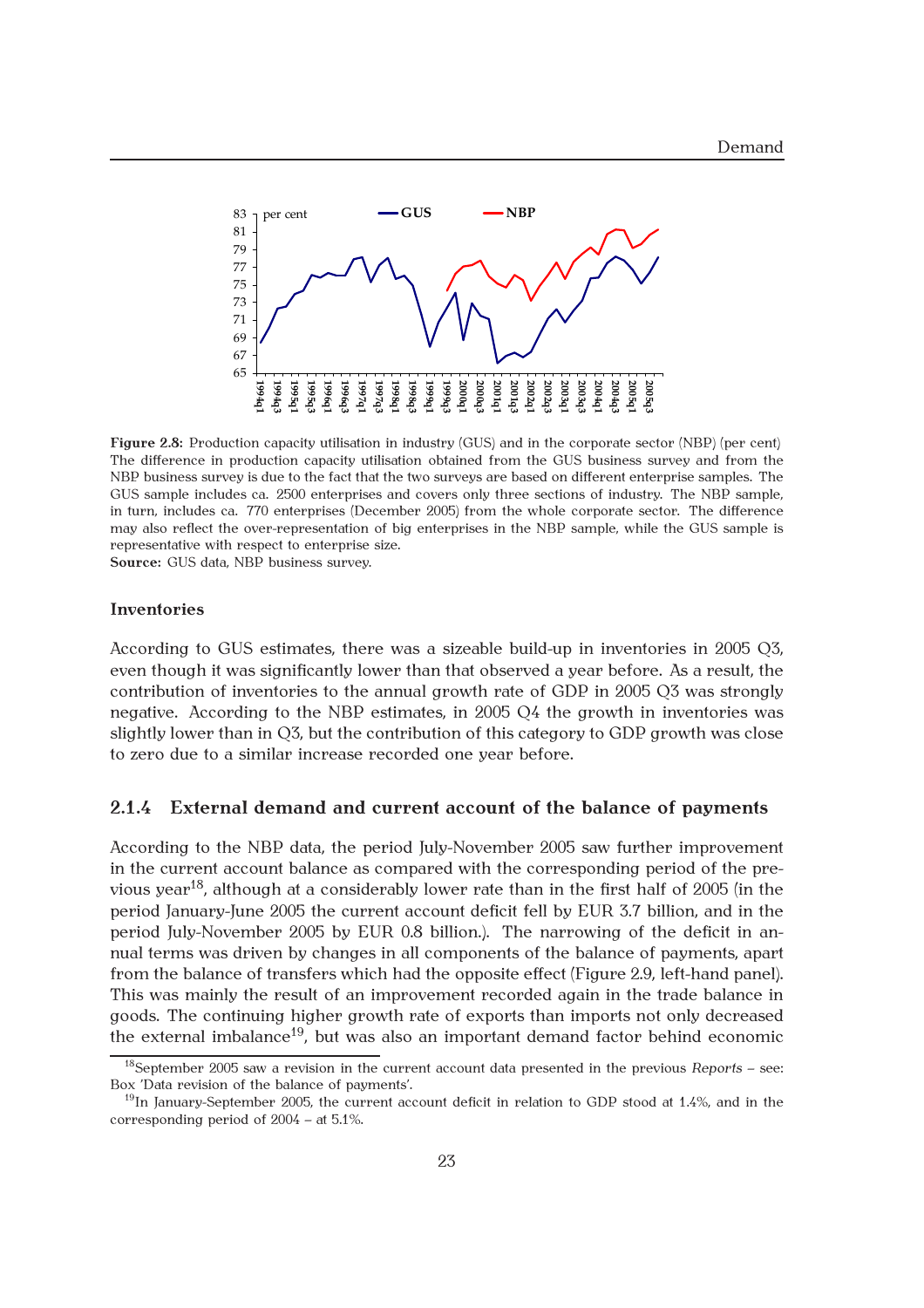growth. The continued improvement in the current account balance may favour the zloty appreciation and, as a result, drive inflation down.



**Figure 2.9:** Polish foreign trade (three-month moving average). Left-hand panel: Current account balance. Right-hand panel: exports and imports of goods. **Source:** NBP data – left-hand panel, GUS data – right-hand panel.

#### **Data revision of the balance of payments**

In September 2005, the NBP revised its balance of payments data for 2004 and 2005 Q1. The revision of the balance of payments data was associated with the information on the value of reinvested profits obtained from Polish direct investment enterprises. In accordance with the principles of recording transactions in the balance of payments, incomes generated by direct investors (including dividends and interest on liabilities and reinvested earnings) are recorded in the current account as follows: incomes on Polish direct investments abroad are recorded on the credit side and incomes on foreign direct investments in Poland are recorded on the debit side. In 2004 reinvested profits generated by foreign investors were very high due to good financial results and had an effect – on the one hand – of worsening the current account balance, and – on the other hand (in accordance with the double-entry accounting principle in the balance of payments) – of increasing the value of capital inflows from foreign direct investments in Poland on the financial account. Due to the above revision, the data presented in the Table 2.4 differ considerably from the data presented in the previous *Report*. This concerns, in particular, the 2004 current account deficit, whose value was estimated at EUR 3.0 billion (i.e. 1.5% of GDP) before the revision, and at EUR 8.4 billion (i.e. 4.1% of GDP) after the revision. It should be noted, however, that the value of capital inflows in the form of foreign direct investment to Poland increased simultaneously and at the same scale in 2004. Thus, taken as a whole, the degree of the external imbalance and the contribution of net exports to GDP in 2004 – in the economic sense – are close to those before the revision.

According to GUS preliminary data, the value of exports in the period July-November 2005 increased by 16.5%  $y/y$  in EUR (as compared with an increase of 20.8%  $y/y$  in the first half of 2005) – Figure 2.9, right-hand panel). The data on the geographical structure of foreign trade indicates that the increase in the value of Polish exports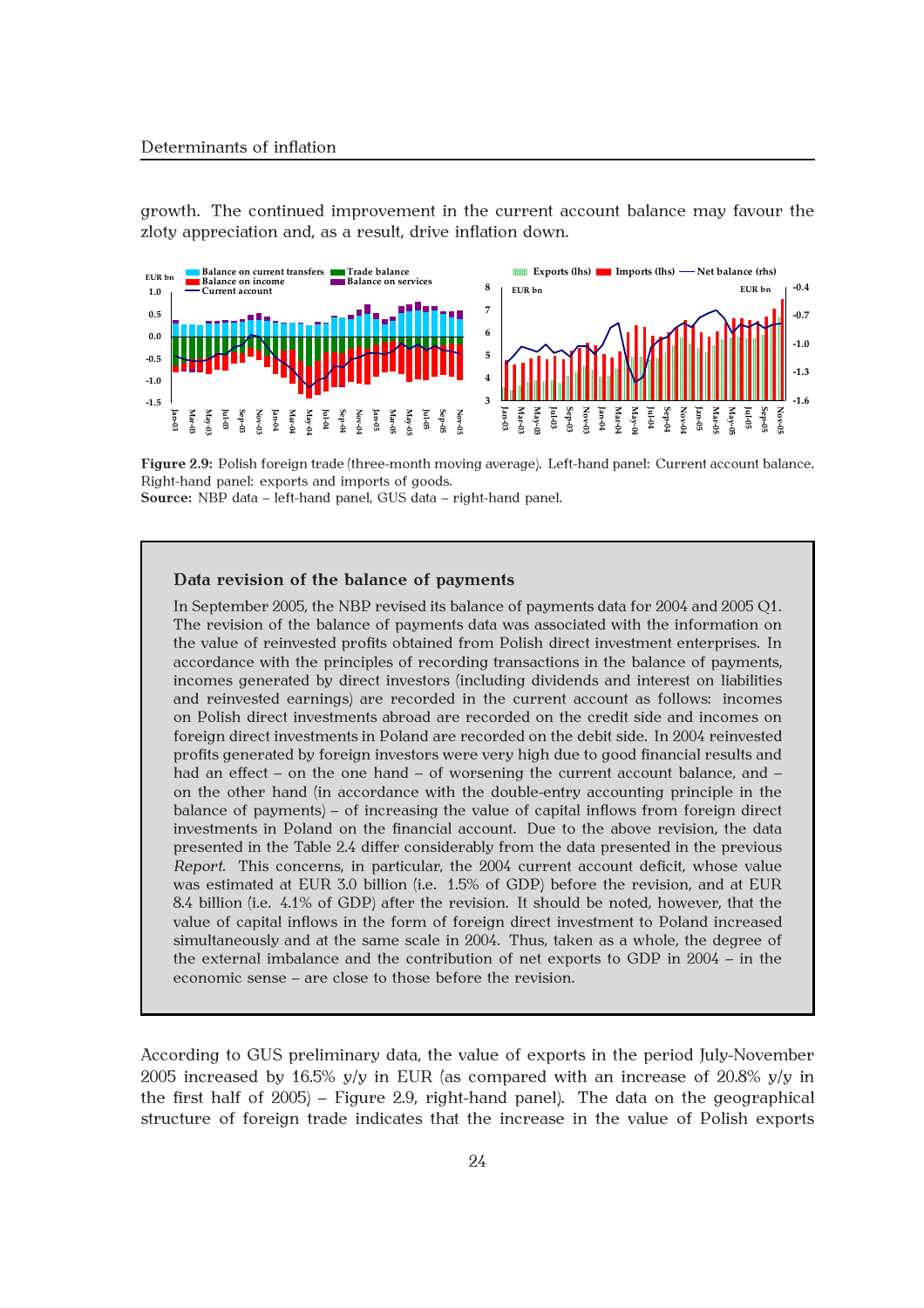resulted mainly from increased sales to euro area countries and the new EU member states, while the slowdown in export growth was driven by a lower growth rate of sales to non-EU countries.

The acceleration of economic growth in the euro area in 2005 Q3 (to 1.6% y/y from 1.2% y/y in the first half of 2005) was accompanied by a revival of import demand in these countries. Imports of the euro area increased in this period by  $14.1\%$  y/y continuing the upward trend started in 2005 Q2. The imports growth rate in the euro area (as compared with the first half of 2005 when the value of imports increased by 9.8%) was accelerated by both higher domestic demand (mainly investment demand) and continued growth of exports in the euro area<sup>20</sup>. According to the Eurostat data, in the period July-September 2005 the value of euro area imports from Poland rose by 12.6%  $y/y$ , compared to a slight growth of 0.5%  $y/y$  recorded in the first half of 2005. A relatively high demand in the new EU member states (economic growth in those countries weighed by the structure of the Polish exports stood at 5.9% in 2005 Q3) was also reflected in the accelerated growth of Polish exports to those countries.

The accelerated growth in the value of Polish imports (from  $10.9\%$  y/y in the first half of 2005 to 13.6% y/y in the period July-November 2005) was mainly driven by higher fuel prices<sup>21</sup> and the revival in investment demand<sup>22</sup>. As a result of crude oil hikes, the highest growth rate among major groups of goods continued to be observed in imports of supply goods. However, a drop in the imports growth rate was observed in other goods in this group (the most pronounced drop was observed in the case of parts for machines and means of transport, from 13.1% y/y in the first half of 2005 down to 6.3% y/y in the period July-November 2005) which is likely to slow down the growth rate of exports of finished goods in the coming months.

As compared with the first half of 2005, an increase was recorded in the imports of investment goods. In October and November 2005, the average growth of imports in this group amounted to 30%  $y/y$ . This was the effect of increased supplies of machinery and industrial equipment (primarily for the paper industry), agricultural machinery (as a result of the inflow of transfers within the Common Agricultural Policy) and IT and telecommunications products – which was associated with a revival in this industry on a global scale<sup>23</sup> (which was accompanied by the rising share of China and other Asian developing countries among suppliers of those goods and the reduction of unit prices).

The period July-November 2005 saw certain acceleration in the imports of consumer goods. This acceleration concerned mainly food imports. In 2005 Q3 the volume of

 $20$ The strengthening interdependence between exports and imports growth indicates a stronger trend towards the internationalisation of production processes (see:*ECB Monthly Bulletin – December 2005*).

<sup>&</sup>lt;sup>21</sup>In the period January-September 2005 transaction prices of imported fuels expressed in the euro increased by 27.9% y/y

 $^{22}$ The total value of imported fuels and investment goods increased in the period July-November 2005 by 30.9% y/y (against 18.6% y/y in the first half of 2005) while the value of imports of other commodities increased by 8.4% (against 8.8% in the first half of 2005).

<sup>23</sup>See, for example, *"Global economic prospects 2006: economic implications of remittances and migration"*, World Bank 2005.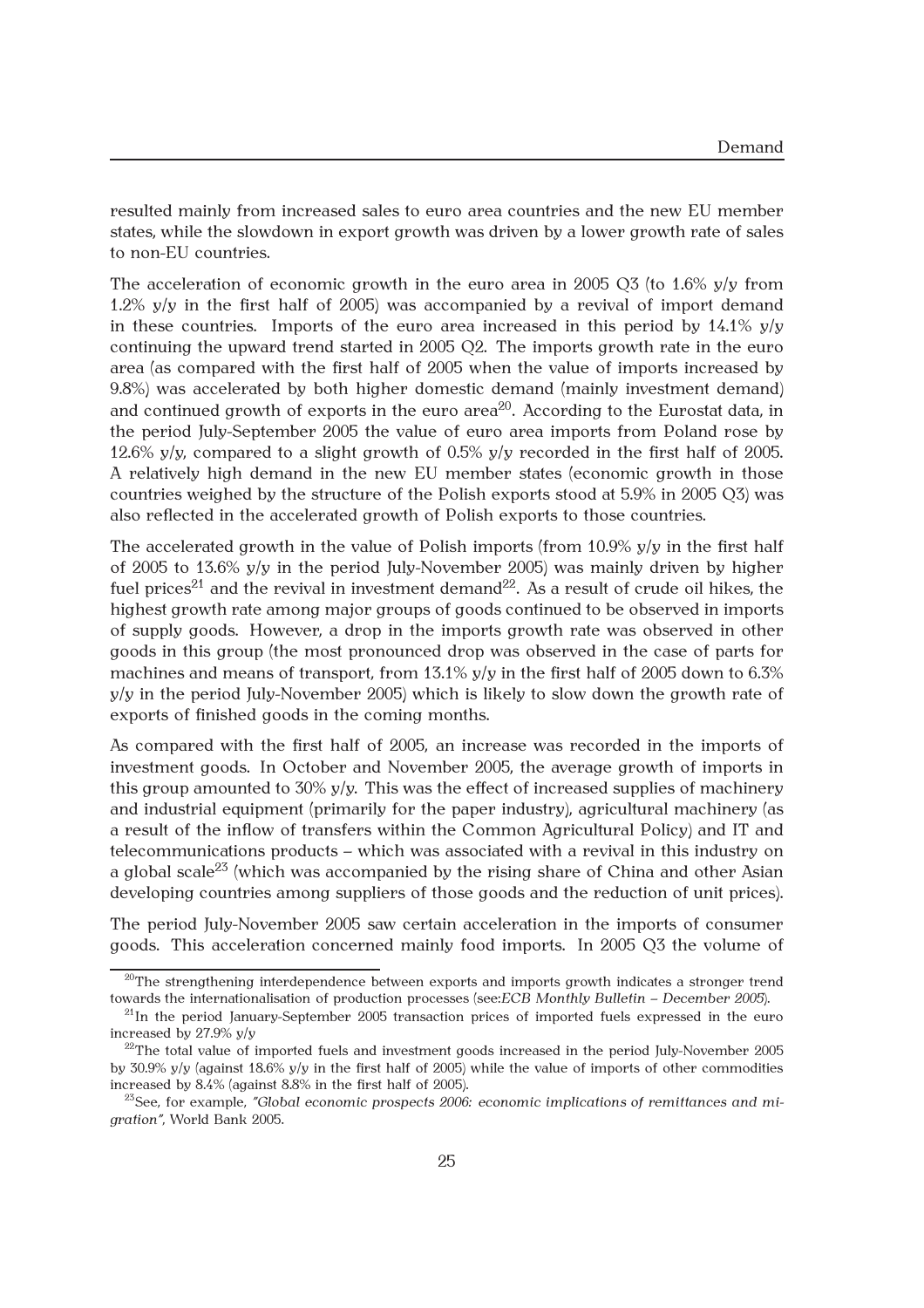durable goods imports increased significantly, as well, yet, as a result of a considerable reduction of unit prices<sup>24</sup> it was not reflected in a correspondingly high increase in the value of imports (also in this case, China's share of imports increased).

## **Global imbalances**

The past few years have seen a growing global imbalance. It is manifested, among other things, by a very high current account deficit in the United States, which in 2005 exceeded 6% of GDP, a considerable growth in real estate prices in the United States and other Anglo-Saxon countries, negative household savings in those countries and a very strong growth in foreign currency reserves in the central banks of many Asian countries and oil exporting countries. At the same time, long-term interest rates in the main financial markets remain at historically low levels. According to many economists, the foundations of the current growth of the world economy are unstable. The continuing US current account deficit at a level exceeding 5% of GDP will drastically increase the American net foreign debt whose value may exceed the level acceptable by financial markets.

The appearance and increase in the global imbalance is explained by a number of – partly competitive and partly complementary – hypotheses which indicate the combination of overlapping and interdependent economic factors.

The first theory indicates the export-oriented macroeconomic policy pursued by Far East countries, i.a. by China. This policy involves keeping the domestic currency undervalued which is associated with maintaining fixed exchange rate regimes or conducting currency interventions. Under the adopted exchange rate regime, central banks purchase foreign currency and issue domestic currency. The currency, mainly US dollars, acquired in this way is invested primarily in US treasuries. Such a strategy pursued by central banks of Asian countries is conducive to keeping American interest rates at a low level (this effect is estimated in the literature at 50-200 basis points) and – thus – decreases the savings of American households.

The second theory behind the global imbalance indicates the decrease in American domestic savings caused by the growing fiscal expansion (in the years 2000-2004 the budget balance deteriorated by almost 6% of GDP), loose monetary policy causing an increase in negative household savings in the United States. It is estimated that as a result of higher real estate prices in this country, households might have increased their consumption considerably taking out new loans secured by mortgage.

The third factor behind the global imbalance, related with the second one, is the increased productivity in the American economy and thus larger investment opportunities in this country. Investment growth coupled with low savings results in growing external imbalance.

Fourthly, it is pointed out that the imbalance in the world economy is also driven by the global savings glut which results, among other things, from the restructuring of enterprises, demographic changes, strong economic growth in countries with a

<sup>24</sup>See *"Foreign Trade January-September 2005"*, GUS, Warsaw 2005.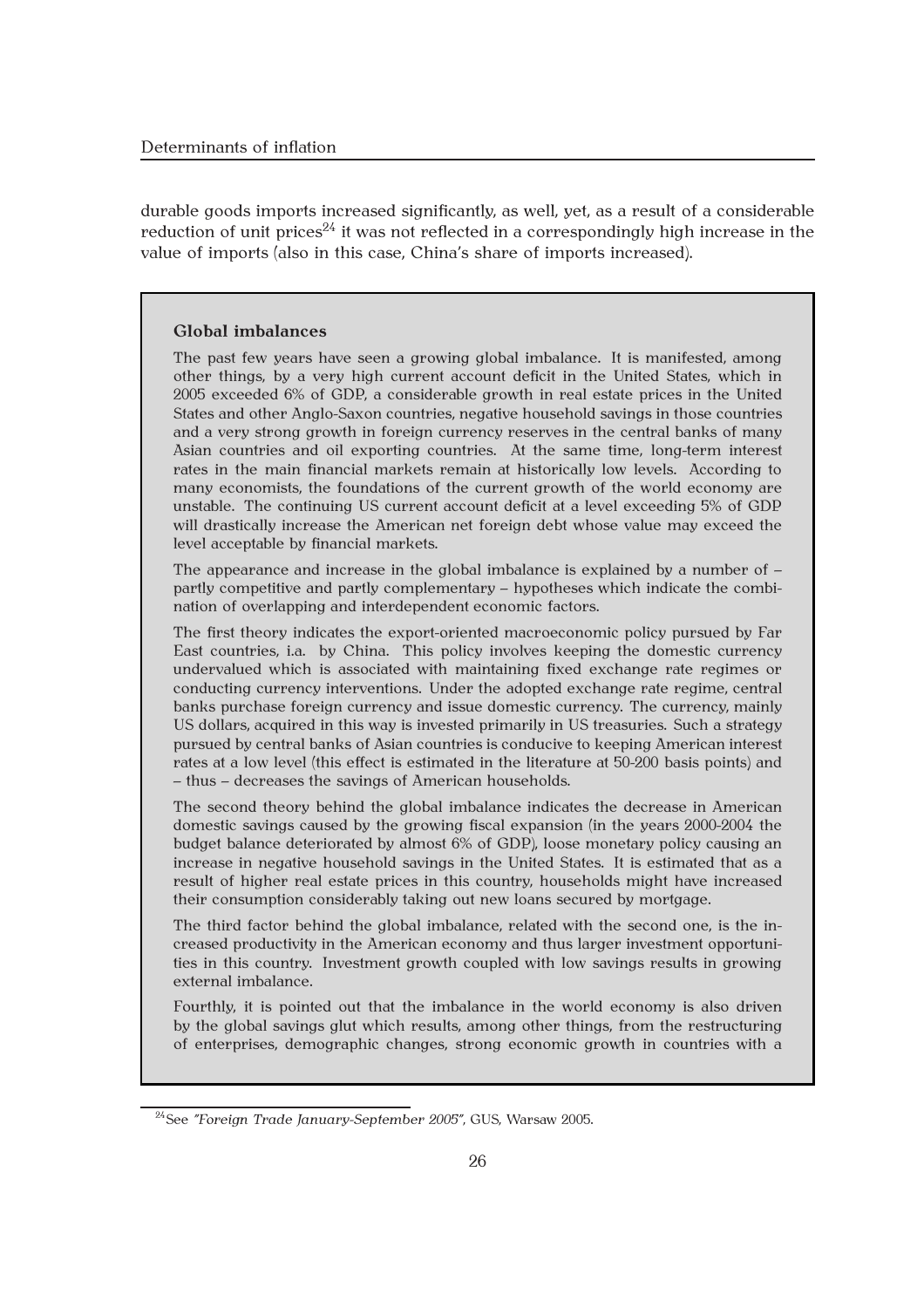structurally high savings level (which in China, for instance, reaches almost 50% of GDP) or higher income of oil exporting countries.

The fifth factor believed to cause the imbalance is a drop in investment demand on a global scale. The lower contribution of investment to GDP is mostly visible in those countries which have faced an economic crisis in the last 10 years.

Like in the case of the causes behind the global imbalance, there is no consensus as to the future developments, either. There are studies indicating the likelihood of the global imbalance being sustained in the longer run, however the majority of studies indicate the inevitability of adjustment in the coming years.



**Left-hand panel:** Current account balance and international net investment position of the United States in the years 1984-2004. **Source:** Bureau of Economic Analysis. **Right-hand panel:** Changes in the level of world currency reserves in the years 1990-2004 (as at the end of the period). **Source:** IMF, IFS

The process of narrowing of the US current account deficit, and consequently, the reembarking of the world economy on the path of stable and sustainable development, would be less turbulent under a coordinated macroeconomic policy. Relevant adjustments require measures aimed, inter alia, at narrowing the US budget deficit, increasing domestic demand in Japan and EU countries, making the exchange rate regime in China and other Asian countries more flexible and the departure of those countries from the export-driven model of growth towards a sustainable growth model based, to a larger extent, on domestic demand growth. In practice, the global coordination of macroeconomic policy may prove difficult to pursue. This increases, in turn, the risk of the so-called 'hard landing scenario' which means considerable tensions in the financial markets, a possible dollar depreciation, a considerable increase of long-term interest rates and – in consequence – a considerable fall in global economic growth.

In 2005 Q3 the competitive position of domestic exporters measured with the ratio of transaction export prices to unit labour costs remained unchanged; yet, measured with the real effective exchange rate deteriorated slightly as compared with the previous quarter (Table 2.3), which resulted mainly from the appreciation of the nominal effective zloty exchange rate (see chapter 2.5.2 *Exchange rate*). According to the NBP estimates, in 2005 Q4 the real effective exchange rate of the zloty depreciated which was associated with a relatively low growth rate of unit labour costs in manufacturing in Poland.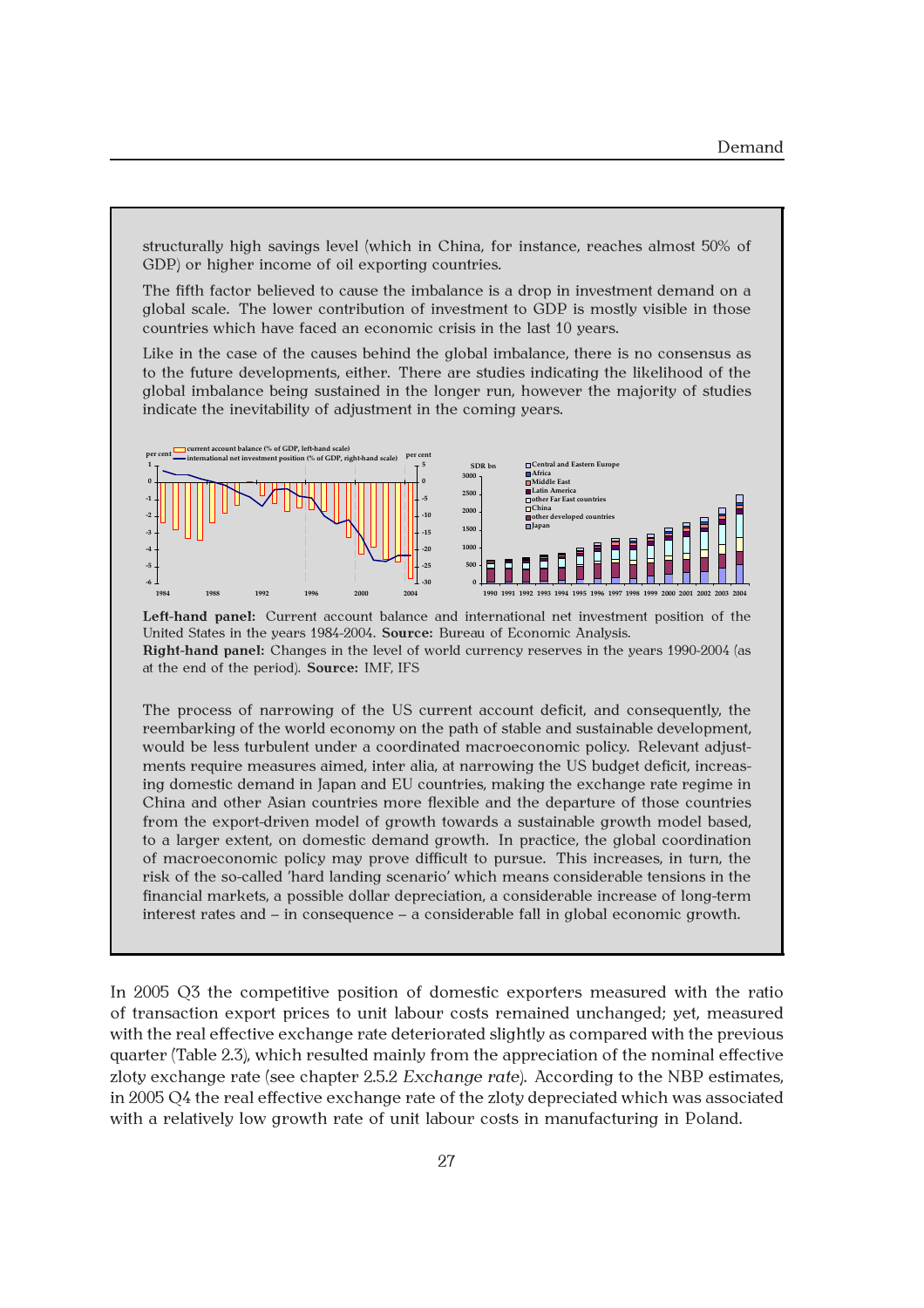|                                                | 03q3                                     | 03q <sub>4</sub> | 04q1    | 04q2    | 04q3    | 04q <sub>4</sub> | 05q1    | 05q2    | 05q3   | 05q4     |  |  |  |
|------------------------------------------------|------------------------------------------|------------------|---------|---------|---------|------------------|---------|---------|--------|----------|--|--|--|
| Export prices / Unit labour costs <sup>*</sup> |                                          |                  |         |         |         |                  |         |         |        |          |  |  |  |
| y/y                                            | 11.2                                     | 21.0             | 25.7    | 32.6    | 12.8    | 7.7              | $-8.1$  | $-16.5$ | $-6.6$ | b.d.     |  |  |  |
| q/q                                            | 5.3                                      | 6.8              | 2.0     | 15.6    | $-10.5$ | 2.0              | $-12.9$ | 5.0     | 0.1    | b.d.     |  |  |  |
|                                                | Import prices / domestic producer prices |                  |         |         |         |                  |         |         |        |          |  |  |  |
| y/y                                            | 5.0                                      | 5.8              | 6.4     | 1.7     | $-8.2$  | $-10.5$          | $-17.9$ | $-19.6$ | $-9.6$ | b.d.     |  |  |  |
| q/q                                            | $0.4\text{ }$                            | 0.0              | 3.4     | $-2.0$  | $-9.4$  | $-2.5$           | $-5.3$  | $-4.0$  | 1.9    | b.d.     |  |  |  |
|                                                | REER ULC*                                |                  |         |         |         |                  |         |         |        |          |  |  |  |
| y/y                                            | $-12.7$                                  | $-22.8$          | $-22.4$ | $-16.8$ | $-2.5$  | 9.1              | 24.0    | 17.5    | 9.4    | $3.4***$ |  |  |  |
| q/q                                            | $-6.9$                                   | $-8.1$           | 1.5     | $-4.1$  | 9.2     | 2.7              | 15.4    | $-9.2$  | 1.6    | $-2.8**$ |  |  |  |

**Table 2.3:** Polish export and import competitiveness measures (change in per cent) **Notes:**

\* – Unit labour cost index is calculated as the ratio of payroll growth per employee to the labour productivity dynamics, measured as output (volume) in manufacturing per person employed in this sector,

REER ULC – real effective exchange rate deflated with unit labour costs in manufacuring. Minus denotes depreciation.

\*\* – estimation based on montly GUS data; additionally data and estimations of EC, NBP and ECB were used.

**Source:** Own calculations based on NBP, GUS, EC, ECB and Eurostat data.

### **Polish foreign trade**

The inflow of foreign direct investment and Poland's integration with the European Union have, since the beginning of the 1990s, contributed to the accelaration of the internationalisation process of the Polish economy. It has been reflected both in the acceleration of the Polish foreign trade and profound changes in its structure.

The Polish foreign trade rose in the past ten years markedly faster than the world trade which is reflected in a twofold growth of Poland's share in the international trade: from 0.4% to 0.8% in exports and from 0.5% to 0.9% in imports. Also the share of foreign trade in Poland's GDP increased considerably in this period. In the years 1995-2005, the exports share in GDP increased from 23% to 38%, while the imports share increased from 21% to 38% and now both stay at a slightly higher level than the  $EU$  average<sup>1</sup>.

Structural changes experienced by Polish exports involve primarily an increased share of highly processed manufacturing products and, consequently, closer resemblance to the EU trade. Sales of machines and road vehicles in the years 1993-2005 saw the highest growth rate – more than two times higher than the average. This was mainly driven by foreign investment in electro-engineering and automotive sectors<sup>2</sup> and high external demand for their products. These industries, considered among the most internationalised ones, integrated Poland with the world economy through their international production and distribution chains. As a result of this process, changes in the exports structure were strongly correlated with changes in the imports structure. A systematically growing share in imports of the same industries as in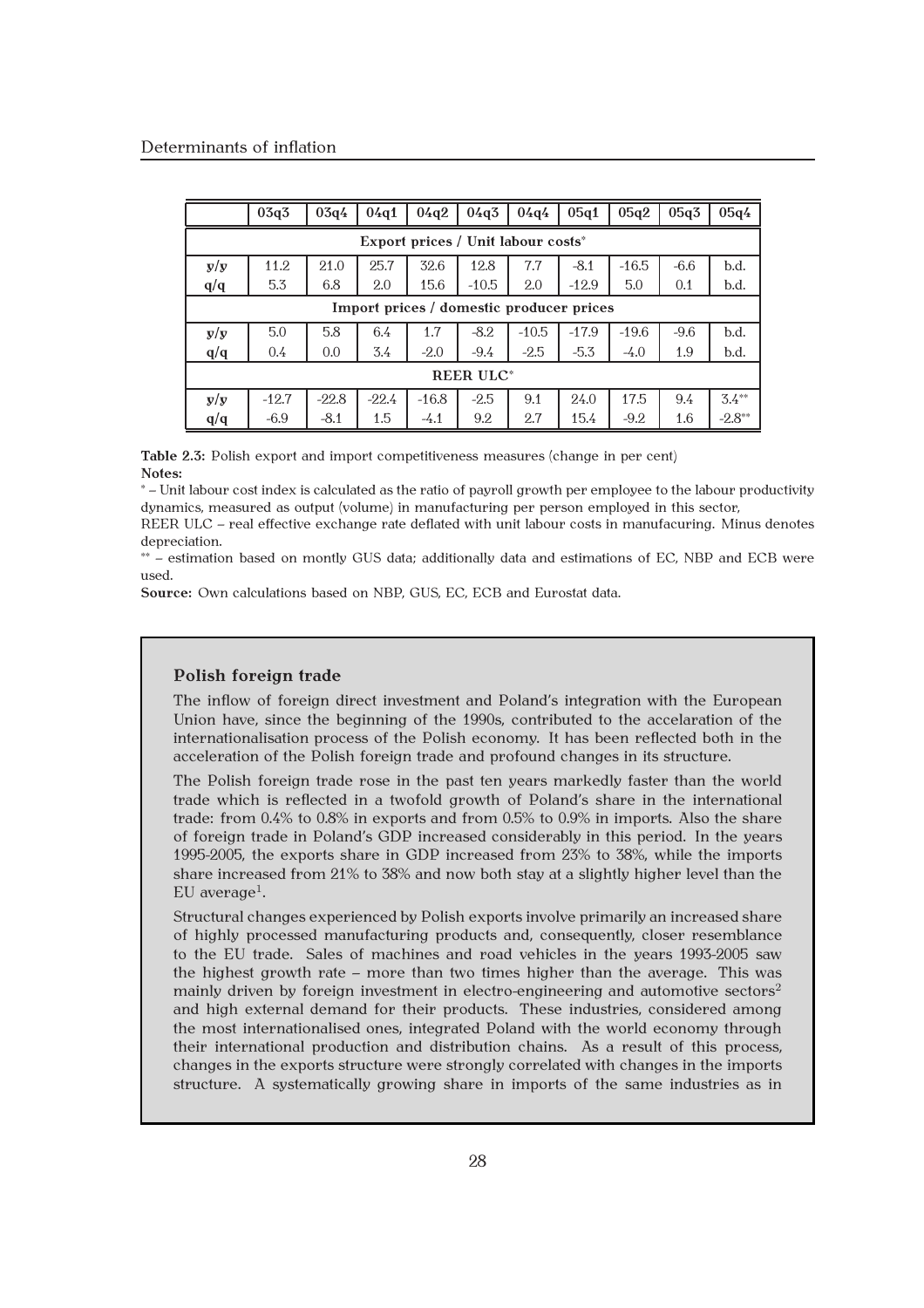exports was conducive to increasing the importance of the Polish intra-industry trade – a phenomenon characteristic of the contemporary world economy.



**Left-hand panel:** Increase of Polish exports and imports of intermediate goods compared with exports and imports of finished products (data in EUR). **Source:** Calculations based on Eurostat data.

**Right-hand panel:** Changes in the volume of exports and imports and contribution of net exports to GDP growth (annual flexible average). **Source:** GUS – national accounts.

The inclusion of the Polish economy into the international division of labour accross countries via multinational corporations leads to a growing share, in both exports and imports, of intermediate goods, namely, parts, elements and sub-assemblies of various kinds – which now account for almost 50% of exports of machines and transport equipment. Their continually growing share indicates the increasing importance of the intra-firm trade conducted in globally or regionally integrated production networks. The increased importance of this trade leads to international trade becoming less and less sensitive to exchange rate fluctuations and changes in demand.

The higher import absorption of export production, which causes the value added included in finished products to decrease in particular countries, is a global phenomenon<sup>3</sup>. It results from the division of the production process accross countries and renders changes in imports and exports are almost parallel. In Poland, like in the international trade, the growth rate of exports of intermediate goods considerably exceeds the growth rate of sales of finished products.

———

According to the NBP business tendency surveys, in 2005 Q4 the zloty exchange rate against the dollar and the euro was running at a level which was favourable for most exporters from the point of view of export sales. However, the downward revision of export forecasts in the NBP surveys – both compared with the previous quarter and

 $1$ In 2005 (Q1-Q3) the average share of exports in GDP in the 25 EU countries amounted to 37%, and the average share of imports – to 36% (Eurostat data).

 $^{2}$ In 2004, enterprises with foreign capital participation accounted for 77% of exports of plant and machinery, and for 89% of exports of motor vehicles and their parts. In 2004, foreign companies accounted for 57% of exports and 61% of imports, against 25% and 33% in 1994 (see: *Foreign Investment in Poland - Annual Report*, Foreign Trade Research Institute, Warsaw 2005).

<sup>3</sup>*Competitiveness and the export performance of the euro area*, ECB Occasional paper series No. 30, June 2005.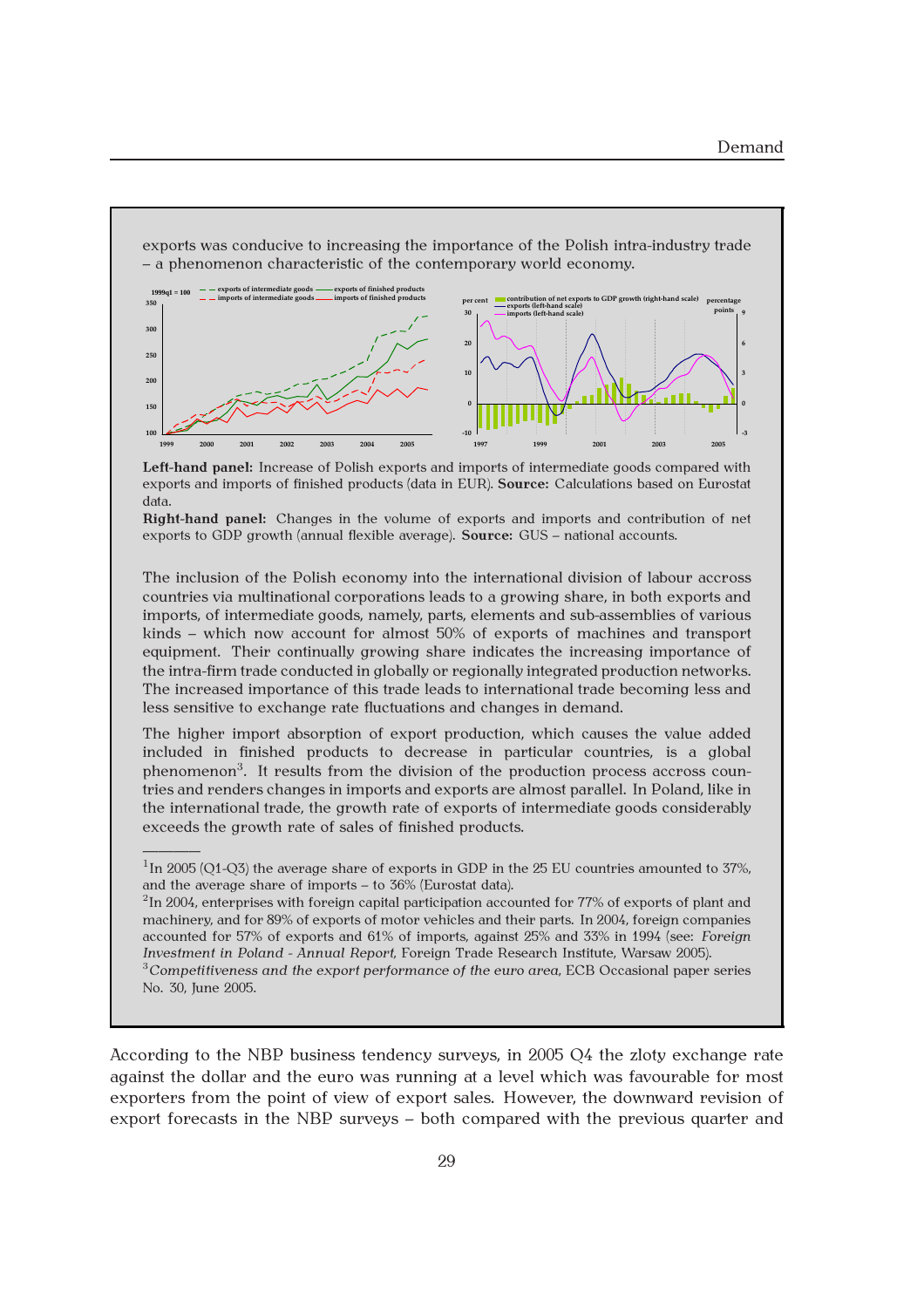the corresponding period of the previous year – may indicate a slowdown in export growth in 2006 Q1.

2005 Q3 saw, for the first time in six quarters, a slight improvement in the competitive position of domestic market producers which is signalled by an increase of 1.9%  $(q/q)$ in the ratio of the index of transaction import prices to the index of domestic producer prices in manufacturing.

Yet, according to the NBP business tendency surveys, in 2005 Q4 the price competitiveness of imported goods was boosted by the strengthening of the nominal exchange rate of the zloty against the euro.

In 2005 Q3 the majority of warning indicators used to assess the external imbalance improved and stayed at a safe level (Table 2.4).

| Warning indicator                                                                | 04q1    | 04q2     | 04q3     | $04q_{4}$ | 2004     | 05q1     | 05q2    | 05q3    |
|----------------------------------------------------------------------------------|---------|----------|----------|-----------|----------|----------|---------|---------|
| Current account balance<br>GDP calculated annually                               | $-2.5%$ | $-3.4%$  | $-4.1\%$ | $-4.1\%$  | $-4.1\%$ | $-3.3\%$ | $-2.1%$ | $-1.5%$ |
| Current account balance + capital account balance<br>GDP calculated annually     | $-2.5%$ | $-3.4\%$ | $-3.8%$  | $-3.7%$   | $-3.7\%$ | $-2.7\%$ | $-1.6%$ | $-1.2%$ |
| Trade balance<br>GDP calculated annually                                         | $-2.4%$ | $-2.7\%$ | $-2.6%$  | $-2.2%$   | $-2.2%$  | $-1.8%$  | $-1.3%$ | $-1.1%$ |
| Direct investment<br>Current account deficit                                     | 138.0%  | 74.4%    | 35.4%    | 310.6%    | 112.4%   | 214.0%   | 94.9%   | 184.0%  |
| (Current account balance + capital account)<br>balance + direct investment //GDP | 1.9%    | $-1.4%$  | $-1.6%$  | 4.1%      | $0.9\%$  | 2.8%     | 0.1%    | 1.5%    |
| Foreign debt service<br>Revenue from export of goods calculated annually         | 35.5%   | 33.0%    | 34.9%    | 41.0%     | 41.0%    | 47.2%    | 47.1%   |         |
| Foreign reserves expressed in terms of<br>monthly import of goods and services   | 5.2     | 4.3      | 4.3      | 3.8       | 4.0      | 4.4      | 4.6     | 4.4     |

**Table 2.4:** Main warning inidicators

**Source:** GUS data, NBP data, NBP calculations.

Note: 2005 Q2 – preliminary data and NBP estimates

## **2.2 Output**

In view of preliminary data for October-December 2005 it can be assessed that 2005 Q4 brought further acceleration in the annual value added growth rate. The stepping up in the annual growth rate of value added was favoured by a faster increase in value added in industry and further revival in market services (Figure 2.10). According to the NBP estimates, 2005 Q4 was the third consecutive quarter when the level of the (seasonally adjusted) quarterly value added growth rate significantly exceeded 1%.

The moderate recovery in industry which had begun in 2005 Q2 accelerated steadily over the next few months. As a result, the annual growth rate of industrial output in the final months of 2005 reached a level that had not been recorded for almost a year.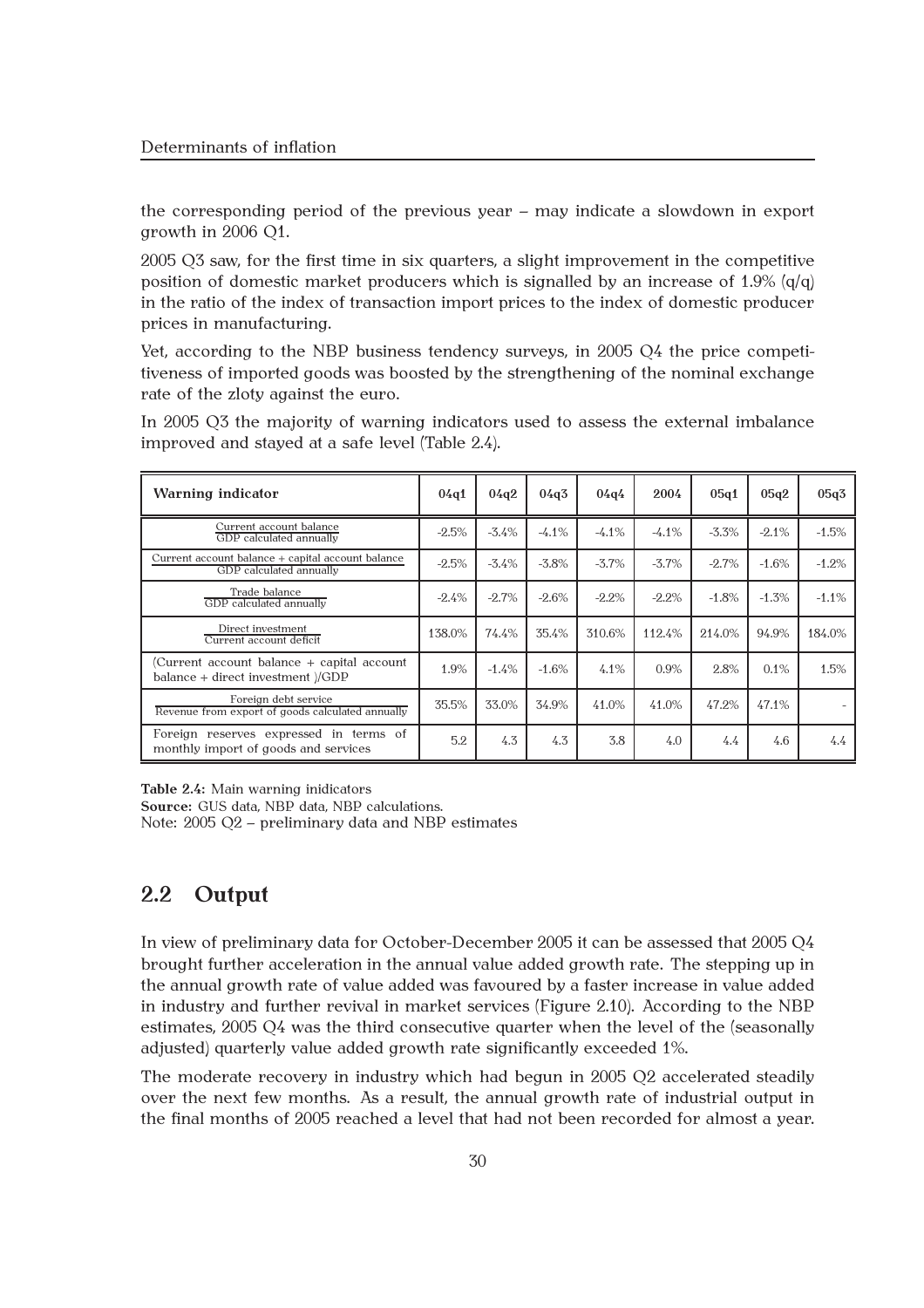

**Figure 2.10:** Sector contribution to annual gross value added growth (per cent) **Source:** NBP calculations on the basis of GUS data (2005 Q4 – NBP estimates).

| Seasonally adjusted<br>(per cent)                  | 03q2              | 03q3              | 03q <sub>4</sub>     | 04q1              | 04q2              | 04q3                     | 04q4                        | 05q1              | 05a2              | 05a3              |
|----------------------------------------------------|-------------------|-------------------|----------------------|-------------------|-------------------|--------------------------|-----------------------------|-------------------|-------------------|-------------------|
| Value added – total                                | 1.5               | 1.2               | 1.1                  | 2.4               | 0.7               | 0.5                      | 0.4                         | 0.5               | 1.4               | 1.3               |
| Industry<br>Construction<br><b>Market services</b> | 2.5<br>0.6<br>1.2 | 4.1<br>1.0<br>0.5 | 2.7<br>$-0.5$<br>1.0 | 6.3<br>1.2<br>1.6 | 0.7<br>0.0<br>0.7 | $-1.0$<br>1.3<br>$0.4\,$ | 1.0<br>3.0<br>$0.4\text{ }$ | 0.1<br>0.8<br>0.9 | 2.4<br>3.0<br>1.0 | 0.7<br>1.9<br>1.3 |

**Table 2.5:** Value added and its components (q/q seasonally adjusted) **Source:** NBP calculations on the basis of GUS data.

Ever since the beginning of 2005 there have been firm rising trends in industries with a high share of export sales, in particular in manufacture of machinery and equipment, manufacture of rubber and plastic products, fabricated metal products, and since the middle of 2005 also in the section: manufacture of radio, television and communication equipment. After the output of automotive industry had remained stable for over a year, it increased again in 2005 Q4, which, in the first place, may be attributed to the increase in this section's production capacity. In 2005 Q4 the output of the food industry was continuing on its dynamic upward path. Output falls in the coke and petroleum refining industry were halted, and, after a period of strong drops in metallurgy, a dynamic growth can be observed. There is a continuation in the stabilisation in manufacture of electrical machinery and apparatus, on the one hand, and in the stagnation in textile industry, on the other. To some extent, the high growth rate in industrial output in 2005 Q4 was fed by the renovation tax relief expiring at the year-end, which was conducive to raising sales in enterprises manufacturing construction materials in this period. To sum up, the structure of output suggests that, even though exports remain the main growth factor in industry, sales in the domestic market may be gaining more and more ground.

The GUS business tendency surveys indicate a high probability of a continued recovery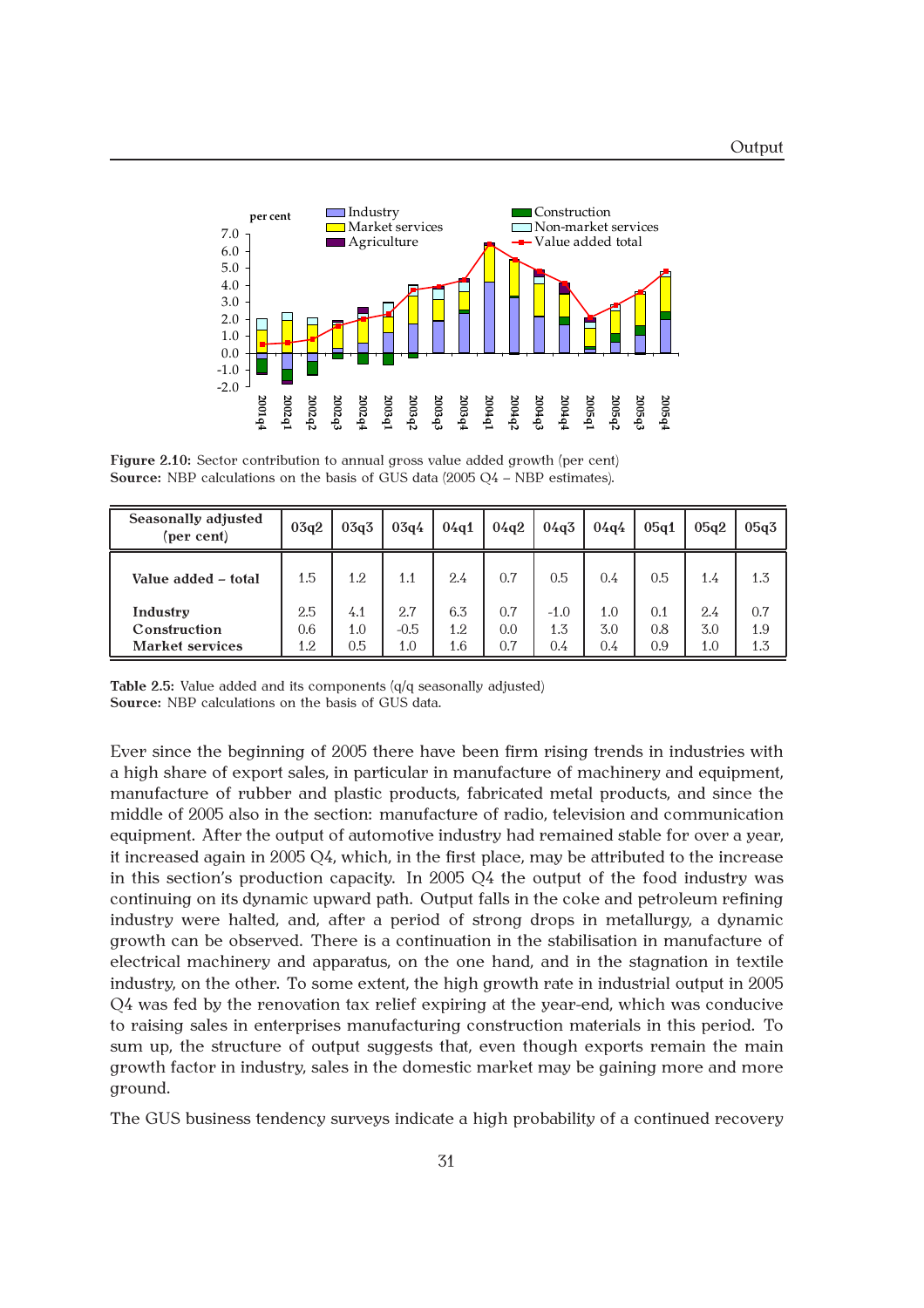in industry. In the near-term, some obstacles to further rises may be offered by an extremely high level of production capacity utilisation in manufacturing. This factor, however, should be gradually subsiding as the expected investment increase will be materialising.

According to the GUS data, 2005 Q3 marked a further stepping up in value added growth in market services, particularly in trade and repair companies. On the basis of preliminary data for October-November 2005 it may be presumed that the recovery in market services was continued in 2005 Q4. High increases were recorded in wholesale and retail sales, which were positively affected by a heightened demand associated with the expiring renovation relief. Similarly, there was a significant acceleration in the sales of transport services.

The GUS business tendency surveys indicate a favourable situation in trade enterprises but, due to the evaporation of the above-mentioned one-off factors, the first months of 2006 may be weaker than the end of 2005. In the case of other market services, the GUS business tendency surveys signal the continuation of the trends observed so far.

Following a steep acceleration in 2005 Q2, the next months of Q3 and Q4 brought a moderate weakening in the rising trends in construction. The reduction in the annual construction and assembly production growth rate referred both to the investmenttype and renovation works. Nevertheless, given the still optimistic signals flowing in from business tendency surveys and a continuously steep growth in the workload of construction-site development enterprises, the prospect for construction output growth in the coming months seems favourable. An important factor supporting the construction revival will be infrastructural investments implemented in the framework of projects co-financed by the EU.

## **2.3 Labour market**

## **2.3.1 Employment and unemployment**

In 2005 Q3 the growth of the number of working persons in the economy accelerated both according to BAEL<sup>25</sup> (in seasonally adjusted year-on-year and quarter-on-quarter terms) and the GUS data prepared on the basis of corporate reporting. Therefore, the number of working persons is steadily increasing not only in small enterprises (with up to 9 employees), which has been indicated by the BAEL data for the past seven quarters, but also in larger ones (employing more than 9 people), which has been signalled by GUS data for four quarters now.

According to the BAEL data, in 2005 Q3 there were 385 thousand working persons more than one year before (this represents a rise of 2.8% as compared to 1.9% in 2005 Q2) and almost 720 thousand people more than in the corresponding quarter of 2002, when

<sup>&</sup>lt;sup>25</sup>For the definition of a working person adopted in BAEL (Badanie Aktywności Ekonomicznej Ludności – Survey of Economic Activity of Population) see: *Quarterly Information on the Labour Market*, GUS.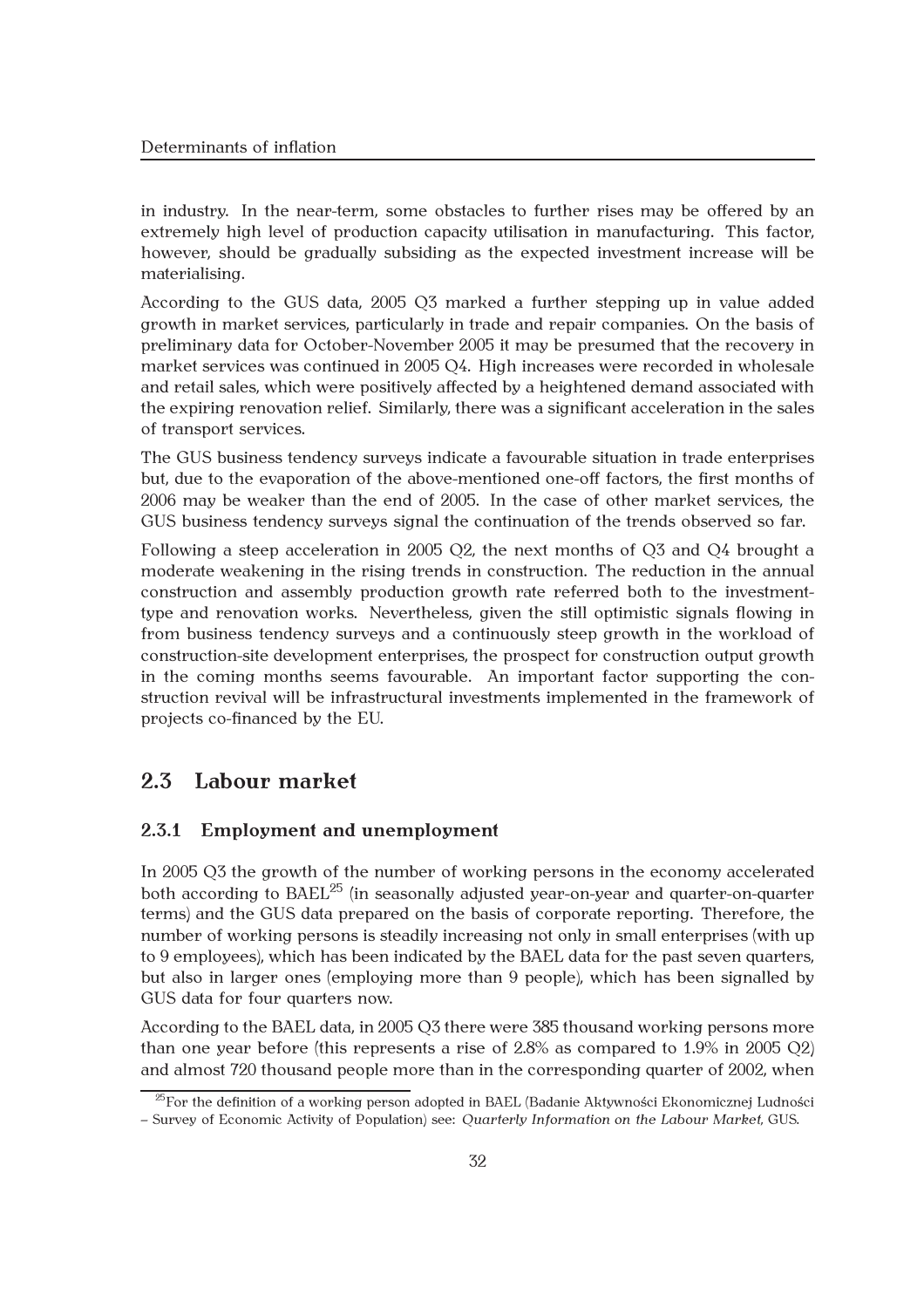

**Figure 2.11:** Employment. Left panel: working persons in the economy (according to BAEL) and in entities with more than 9 employees (thousands). Right panel: employment in the enterprise sector (thousands). **Source:** GUS data.

|                                                                                                           | Number of<br>working<br>persons in<br>2005q3<br>(thousands) | Growth<br>in<br>2005q2<br>(y/y) | Growth<br>in<br>2005q3<br>(y/y) | Growth in<br>$2005q2$ (q/q)<br>seasonally<br>adjusted | Growth in<br>$2005q3$ (q/q)<br>seasonally<br>adjusted |
|-----------------------------------------------------------------------------------------------------------|-------------------------------------------------------------|---------------------------------|---------------------------------|-------------------------------------------------------|-------------------------------------------------------|
| <b>Total</b>                                                                                              | 14 359                                                      | 1.9%                            | 2.8%                            | 0.6%                                                  | 0.9%                                                  |
| Place of residence<br>urban areas<br>rural areas                                                          | 8673<br>5686                                                | 1.2%<br>3.1%                    | 1.7%<br>4.3%                    | 0.4%<br>0.8%                                          | 0.5%<br>0.5%                                          |
| Economic sector<br>agriculture<br>industry<br>services                                                    | 2674<br>4 1 6 6<br>7 514                                    | $-1.0\%$<br>4.3%<br>1.5%        | $-0.4%$<br>2.8%<br>3.8%         | 0.5%<br>1.1%<br>0.7%                                  | 1.7%<br>0.4%<br>1.1%                                  |
| Ownership sector<br>public<br>private (excluding farms)<br>private (farms)                                | 4 1 8 1<br>7 700<br>2478                                    | $0.0\%$<br>4.3%<br>$-1.8%$      | 1.3%<br>5.0%<br>$-1.5%$         | 0.1%<br>0.3%<br>0.5%                                  | 0.1%<br>1.8%<br>1.5%                                  |
| <b>Employment status</b><br>hired employees<br>employers and self-employed<br>contributing family workers | 10 551<br>2 965<br>842                                      | 3.3%<br>$-1.5%$<br>$-3.0\%$     | 4.6%<br>$-2.6%$<br>0.1%         | 0.6%<br>$-0.5%$<br>$-1.7%$                            | 1.6%<br>$-0.6%$<br>1.4%                               |
| Type of job contract<br>fixed-term contract<br>permanent contract                                         | 2 785<br>7766                                               | 16.8%<br>$-0.7\%$               | 16.2%<br>0.9%                   | 3.1%<br>$-0.2%$                                       | 5.5%<br>0.4%                                          |

**Table 2.6:** Working population according to BAEL in selected sections **Source:** BAEL data, NBP calculations.

the recovery in the labour market had begun<sup>26</sup>. According to BAEL, excluding private farming, the number of working persons increased in 2005 Q3 by 422 thousand y/y (i.e.

 $26A$ fter Poland's accession to the EU there was a surge in the number of Poles leaving the country to work abroad. It is not known, however, how people working abroad temporarily are classified in BAEL (LSF) and so it is difficult to assess the extent to which this development impacts labour market processes, which constitutes a source of uncertainty in the assessment of the situation in the labour market.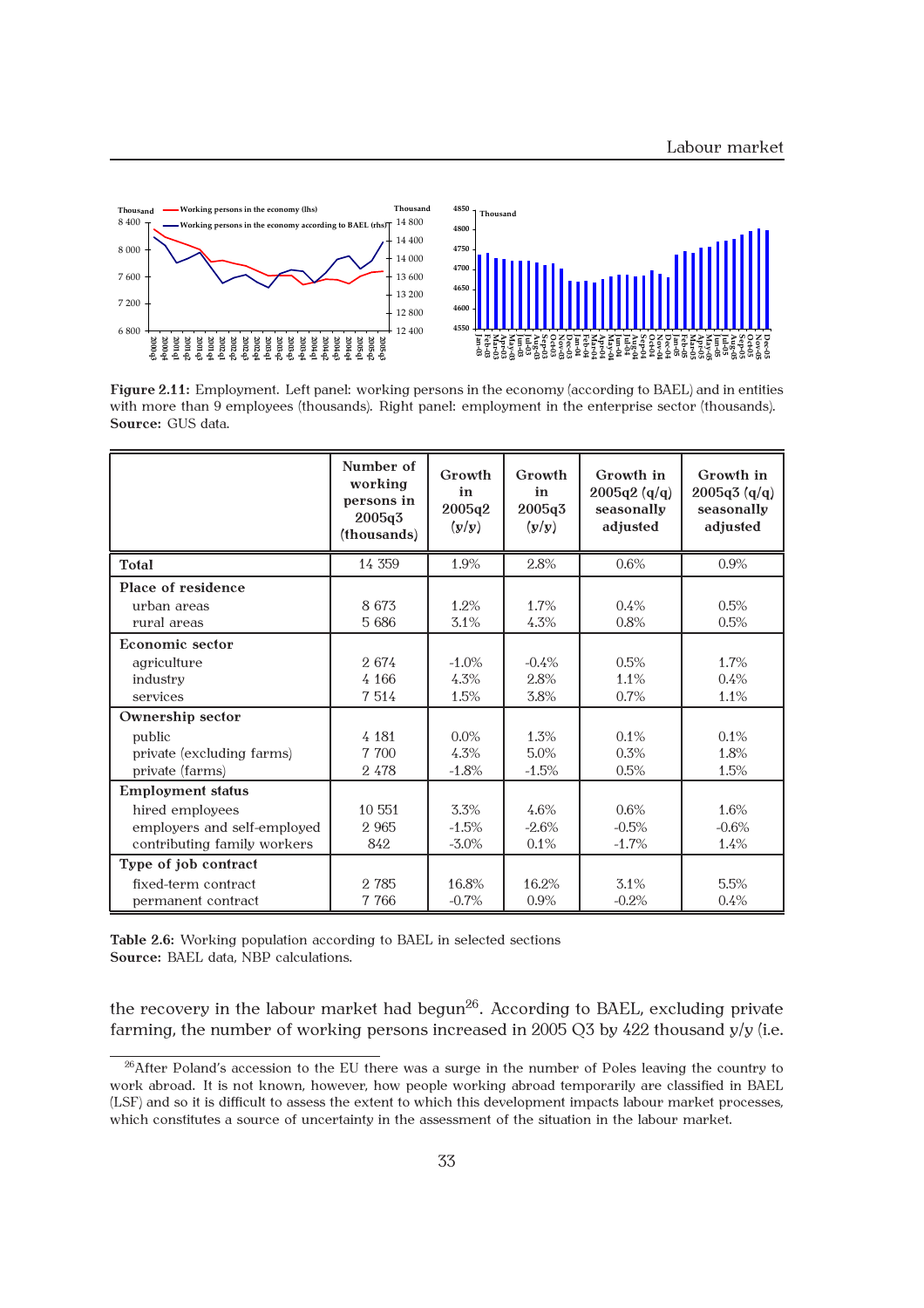a rise of  $3.7\%$  y/y as compared with  $2.7\%$  y/y in 2005 Q2). According to the data reported to the GUS by enterprises (with over 9 employees), the number of working persons rose by 123 thousand (a rise of 1.6% against 1.3% in 2005 Q2) (Figure 2.11, left-hand panel). According to BAEL, the growth in the number of working persons accelerated in services (Table 2.6), but slightly decreased in industry. In quarter-on-quarter terms, the number of people working in agriculture went up as well, though it was smaller than a year before. Moreover, the tendency of a rapid increase in the number of people working on a fixed-term contract was continued, although the number of those employed on a permanent contract basis also edged up for the first time since 1998. In this way, as the employment level is rising so is the share of people working on a fixed-term contract in the overall number of hired employees (from 23.8% in 2004 Q3 to 26.4% in 2005 Q3).

The steady growth of employment in the enterprise sector has been sustained. Between July and December 2005 the average employment level in enterprises increased by 27 thousand (Figure 2.11, right-hand panel), and since the beginning of 2006 – by 62 thousand, i.e. 1.3%. In December 2005, the annual growth of average employment in the corporate sector amounted to 2.5%.



**Figure 2.12:** Registered unemployment according to labour office data (thousands) **Source:** GUS data.

The year 2005 brought a deeper drop in unemployment than the previous years (Figure 2.12). In December 2005, the rate of unemployment registered by labour offices amounted to 17.6%, which constitutes a decrease of 1.4 percentage point in year-on-year terms. Among the unemployed who have deregistered from job offices the majority has done so for reasons other than finding employment (the average for August-December 2005 was 57%). The unemployment rate according to BAEL fell in 2005 Q3 to 17.4% down from 18.2% one year earlier. At the same time, in 2005 Q3 the economically active figure rose significantly (by 1.7%). This rise indicates that positive trends in the labour market are beginning to draw hitherto economically inactive people into the market. This may be conducive to increasing the economic potential but, at the same time, implies that the rise in the working population does not have to be accompanied with an equally rapid decline in unemployment.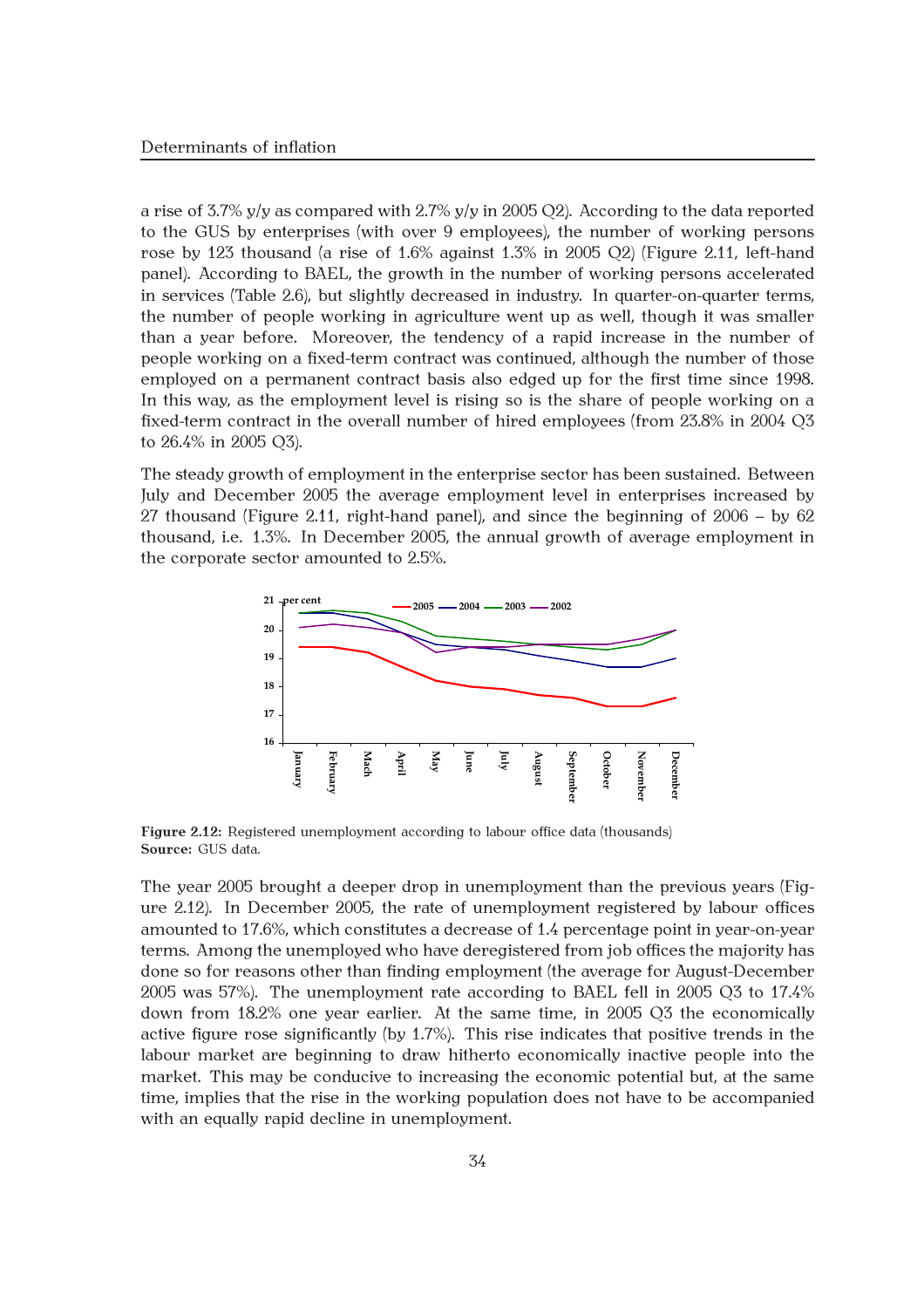The NBP business condition surveys show that in 2006 Q1 the rise of employment in enterprises will be sustained, as the net balance of employment forecasts<sup>27</sup> – in seasonally adjusted terms – in this period was a positive and the highest value in the survey history (since 2001). The GUS business tendency surveys also indicate further employment growth in enterprises.

To sum up, the data on the labour market indicate that the scale of improvement in the labour market situation is larger than expected in the previous *Report*.

### **2.3.2 Wages and productivity**

In 2005 Q3 the annual growth of nominal wages in the economy was at the lowest level since the beginning of 2004 and amounted to 3.4% (compared with 3.9% in the previous quarter). Similarly, the rise in average nominal wages in the corporate sector was lower than in the preceding quarter, at 2.7%  $y/y$  (against 3.0%  $y/y$ )<sup>28</sup> In the first two months of 2005 Q4 the wage growth rate in enterprises reported a significant expansion (up to 6% y/y). To some extent, the rise in the wage growth rate in those months resulted from time shifts in the payment of additional remunerations in some sections (post and telecommunications and mining). These shifts also reduced the wage growth rate in enterprises in December (down to 1.5%  $y/y$ ). In the whole of 2005 Q4, the wage growth rate in enterprises was at 4.8% y/y, which was higher than in the first three quarters of 2005.



**Figure 2.13:** Annual percentage growth of wages in the economy and in the corporate sector (nominal and real)

**Source:** GUS data, NBP calculations.

 $27$ The net balance of employment forecasts stands for the difference between the percentage of companies declaring to raise employment and the percentage of those declaring its reduction.

<sup>&</sup>lt;sup>28</sup>The deceleration in the growth rate of wages in 2005  $Q3$  – both in the economy and enterprises – in comparison to the preceding quarter was partly the outcome of shifting additional payments of remunerations in the section *post and telecommunications* from Q4 (in 2004) to Q3 (in 2005). On the other hand, the shift was conducive to increasing the level of wages in 2005 Q4.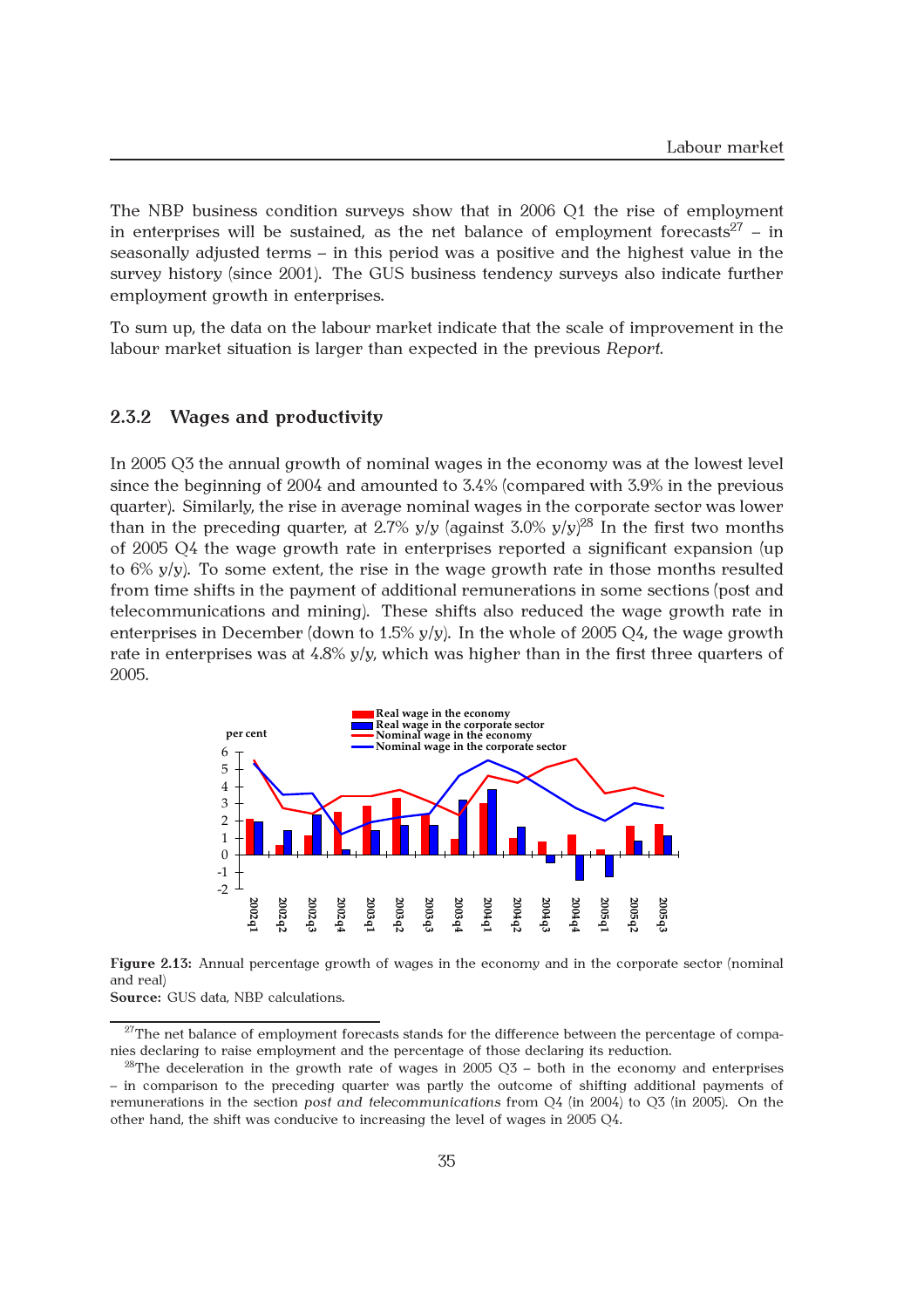In 2005 Q3 the acceleration in the employment growth rate both in the corporate sector and the economy was conducive to increasing – in relation to the preceding quarter – the growth rate of nominal aggregate wages in the economy (rise of  $5.2\%$  y/y in the economy as compared to 5.0% y/y in the previous quarter) and stabilising its growth rate in the enterprise sector (rise of 4.7% y/y against 4.8% y/y in the preceding quarter). In turn, due to significant pay rises in enterprises, Q4 brought a sizeable acceleration in the growth rate of aggregate wages in that sector (increase of  $7.3\%$  y/y).

In real terms, the annual wage growth was in 2005 Q3 slightly higher than in the previous quarter – both in enterprises and in the economy as a whole (Figure 2.13). An important contribution to this rise was the inflation drop in this period.

NBP economic climate surveys<sup>29</sup> indicate a moderate pay rise in enterprises in 2006 Q1. According to these data, in 2006 Q1 the pay rises actually intended by enterprises are lower than it was planned one year ago $^{30}$ .



**Figure 2.14:** Annual percentage growth of unit labour costs (ULC), labour productivity and nominal wages – seasonally adjusted. Left-hand panel: Economy. Right-hand panel: Industry. **Source:** GUS data, NBP calculations.

Ever since the beginning of 2005 Q3 the acceleration in labour productivity was accompanied with an increasing wage growth rate (Figure 2.14, right-hand panel). As a result, the annual growth rate of unit labour cost in industry<sup>31</sup> was close to zero. Only in November 2005, due to earlier payments of additional remunerations in some sections, the rise in nominal prices significantly outstripped the rise in labour productivity, which caused unit labour cost to rise by 2.6% y/y.

In the economy as a whole, between 2002 and 2004 Q2 a drop of unit labour costs in year-on-year terms was observed<sup>32</sup>. In turn, since  $2004$  O3 unit labour costs have been

<sup>29</sup>See *Preliminary information concerning the condition of the corporate sector and the business tendency in the first quarter of 2006*, NBP.

 $30$ Due to a short history of surveying the wage rate (which started with the beginning of 2005) it is difficult to unequivocally assess its predictory power.

 $31$ Unit labour costs in industry: average nominal wages in industry in relation to productivity in industry (productivity in industry: sold industrial output in constant prices in relation to average employment in this sector).

 $32$ Unit labour costs in the economy: average nominal wages in the economy in relation to labour productivity in the economy (labour productivity in the economy: GDP in constant prices in relation to the average number of people working in the economy according to BAEL).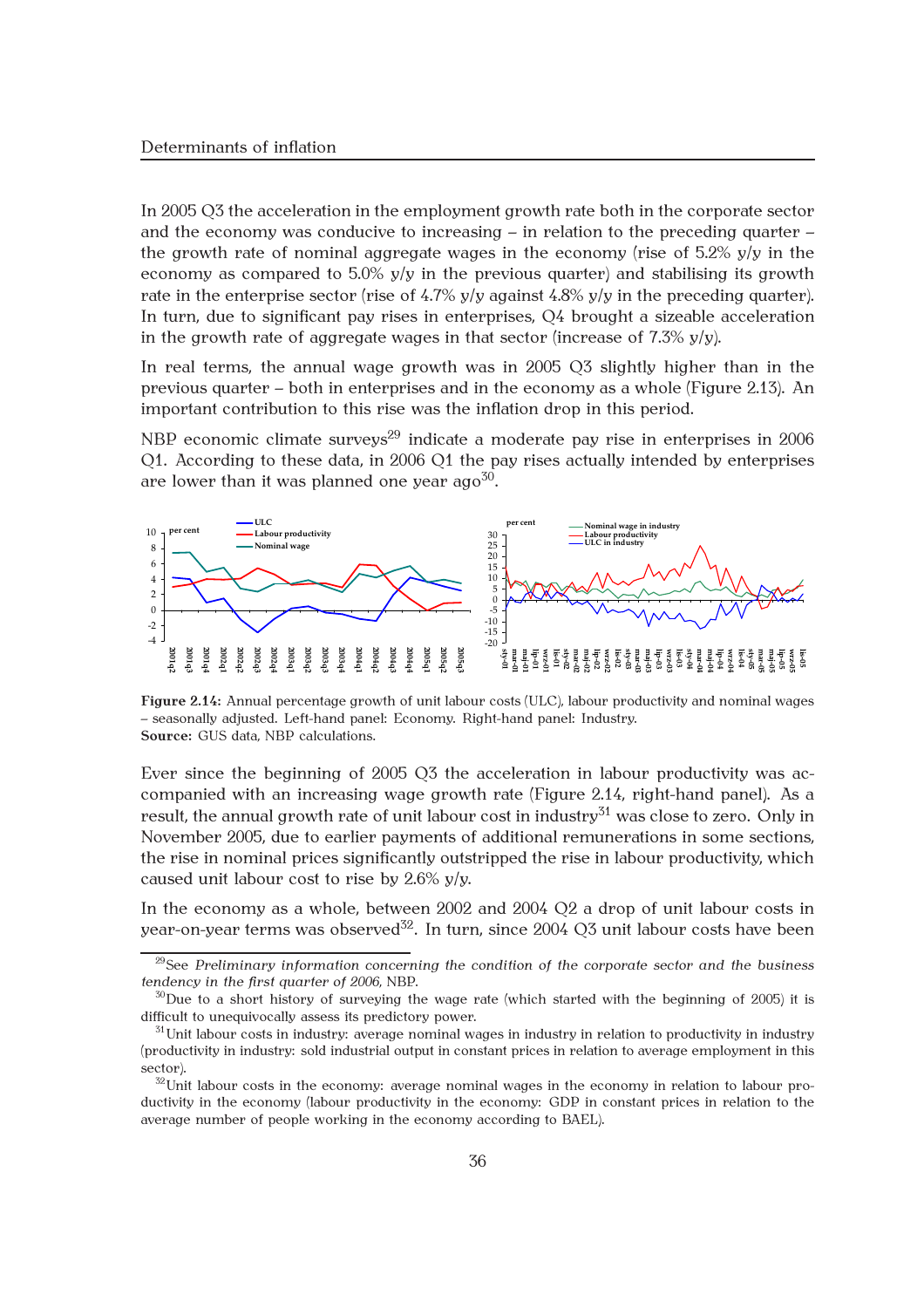growing. In 2005 Q3 their annual growth rate was positive and slightly lower than in the preceding quarter (Figure2.14, left-hand panel).

# **2.4 Other costs and prices**

### **2.4.1 External prices**

2005 Q4 saw a decrease in commodity prices in the international markets (as compared with the previous quarter) (Table 2.7). In annual terms, the commodity price growth rate in Q4 remained positive, albeit lower than in Q3. The main driving force behind this fall in commodity prices was an oil price decrease in quarterly terms. In turn, prices of non-ferrous metals continued to rise<sup>33</sup>.

|                          | $y/y$ change in per cent |        |      |                  | $q/q$ change in per cent |        |        |                  |  |
|--------------------------|--------------------------|--------|------|------------------|--------------------------|--------|--------|------------------|--|
|                          | 05q1                     | 05q2   | 05q3 | 05q <sub>4</sub> | 05q1                     | 05q2   | 05q3   | 05q <sub>4</sub> |  |
| Total                    | 29.7                     | 27.9   | 33.1 | 23.1             | 7.8                      | 7.2    | 11.1   | $-4.1$           |  |
| Non-energy raw meterials | 8.7                      | 7.4    | 11.5 | 13.0             | 10.2                     | $-0.7$ | $-0.3$ | 3.6              |  |
| food                     | $-8.4$                   | $-6.5$ | 7.6  | 10.1             | 9.2                      | 5.8    | $-3.4$ | $-1.4$           |  |
| industrial raw materials | 16.7                     | 14.2   | 13.0 | 14.1             | 10.5                     | $-3.1$ | 1.0    | 5.5              |  |
| agricultural             | 2.6                      | 0.3    | 0.3  | 2.1              | 4.2                      | $-2.7$ | $-1.1$ | 1.8              |  |
| non-ferrus metals        | 15.6                     | 14.8   | 14.2 | 19.2             | 5.3                      | $-0.7$ | 2.5    | 11.1             |  |
| Energy raw materials     | 40.8                     | 37.6   | 42.0 | 27.1             | 6.8                      | 10.5   | 15.3   | $-6.5$           |  |
| crude oil                | 44.8                     | 44.3   | 49.1 | 32.4             | 8.1                      | 11.1   | 17.0   | $-5.8$           |  |

**Table 2.7:** World prices of main raw materials' groups in USD (y/y change in per cent) **Source:** HWWA – Hamburg Institute of International Economics.

In September 2005 oil prices reached their highest level in history, and then decreased in October and November (Figure 2.15). This fall in oil prices was driven by a lower demand conditioned mainly by high fuel prices, economic disruptions in the area of the Gulf of Mexico and a warmer beginning of the heating season in the United States $^{34}$ . In December 2005, the drop in temperatures in the United States<sup>35</sup> had an effect on increasing the demand for heating fuels and contributed to further price increases of this commodity. At the beginning of January 2006, a further oil price increase was driven by the heightened political risk associated with the resumption of Iran's nuclear programme<sup>36</sup> and attacks on the oil infrastructure in Nigeria.

The lower oil demand mitigated the consequences of the disruption in oil production caused by hurricanes in the Gulf of Mexico. The lower supply in non-OPEC countries

 $33$ Mainly due to copper, whose average price in 2005 O4 hit the highest level in history (in 2005 as a whole copper prices increased by over  $40\%$ ).

<sup>&</sup>lt;sup>34</sup>In comparison to the previous *Inflation Report* the estimates of the global demand for oil in 2005 have been significantly reduced. The International Energy Agency (IEA), which in August 2005 expected crude oil demand to increase by  $2\%$  (y/y) in 2005, adjusted its forecasts in December 2005 down to 1.4%. Apart from the United States, this revision concerned mainly Asian developing countries where oil prices are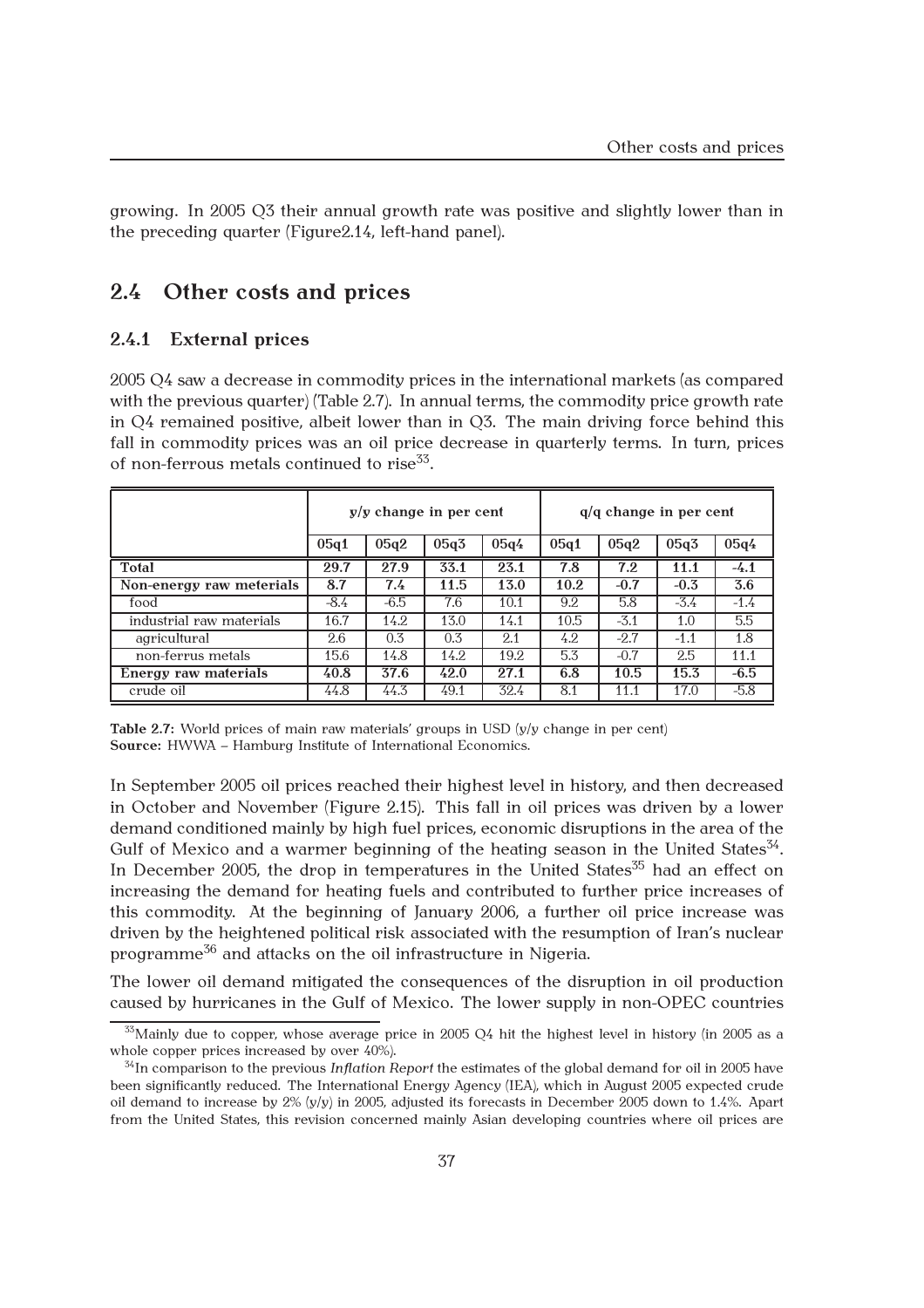

**Figure 2.15:** Brent crude oil prices in 2004-2006 (USD/barrel) **Source:** Bloomberg data.

drove up the demand for OPEC oil. Since the majority of OPEC countries produce oil within their production capacities, the possibilities of boosting oil production any further are presently very limited.

Despite the decrease in oil prices as compared with August and September 2005, many institutions left their forecasts of oil prices unchanged. Also forward market quotations show that oil prices may stay close to their current level in the coming two years. This results mainly from the analysis of fundamental factors which show that there are no significant premises justifying a significant fall or rise in oil prices in 2006. According to current forecasts of the main analytical centres<sup>37</sup> the increase in the demand for crude oil in 2006 will be higher than in 2005 (by  $1.9\%$ -2.3%  $y/y$ ). According to the US Department of Energy, the United States will be responsible for most of the world oil demand (36% of demand increase), which results from favourable growth forecasts for the US economy. Moreover, oil prices will be affected by weather conditions and the persisting political risk in major oil producing countries.

The drop in crude oil prices in the world markets in August-December 2005 was conducive to decreasing world fuel prices. Thus, it was also reflected in the developments

centrally regulated.

<sup>&</sup>lt;sup>35</sup>December 2005 was the coldest December in the United States since 1998.

<sup>&</sup>lt;sup>36</sup>Iran is, after Saudi Arabia, the second largest oil producer among OPEC countries. Oil production in Iran amounts to 4 million barrels per day, which accounts for 5% of the world supply of this commodity. There are concerns that a potential failure of the negotiations between the International Atomic Energy Agency (IAEA) and Iran may persuade the UN Security Council to impose economic sanctions on this country. In view of the fact that world spare production capacities are currently estimated at approx. 1.5 million barrels per day, a potential loss of supplies from Iran could not be compensated by increased output in other countries.

<sup>37</sup>*Monthly Oil Market Report*, December 2005, OPEC; *Oil Market Report*, December 2005, International Energy Agency and*Short-Term Energy Outlook*, December 2005, U.S. Department of Energy.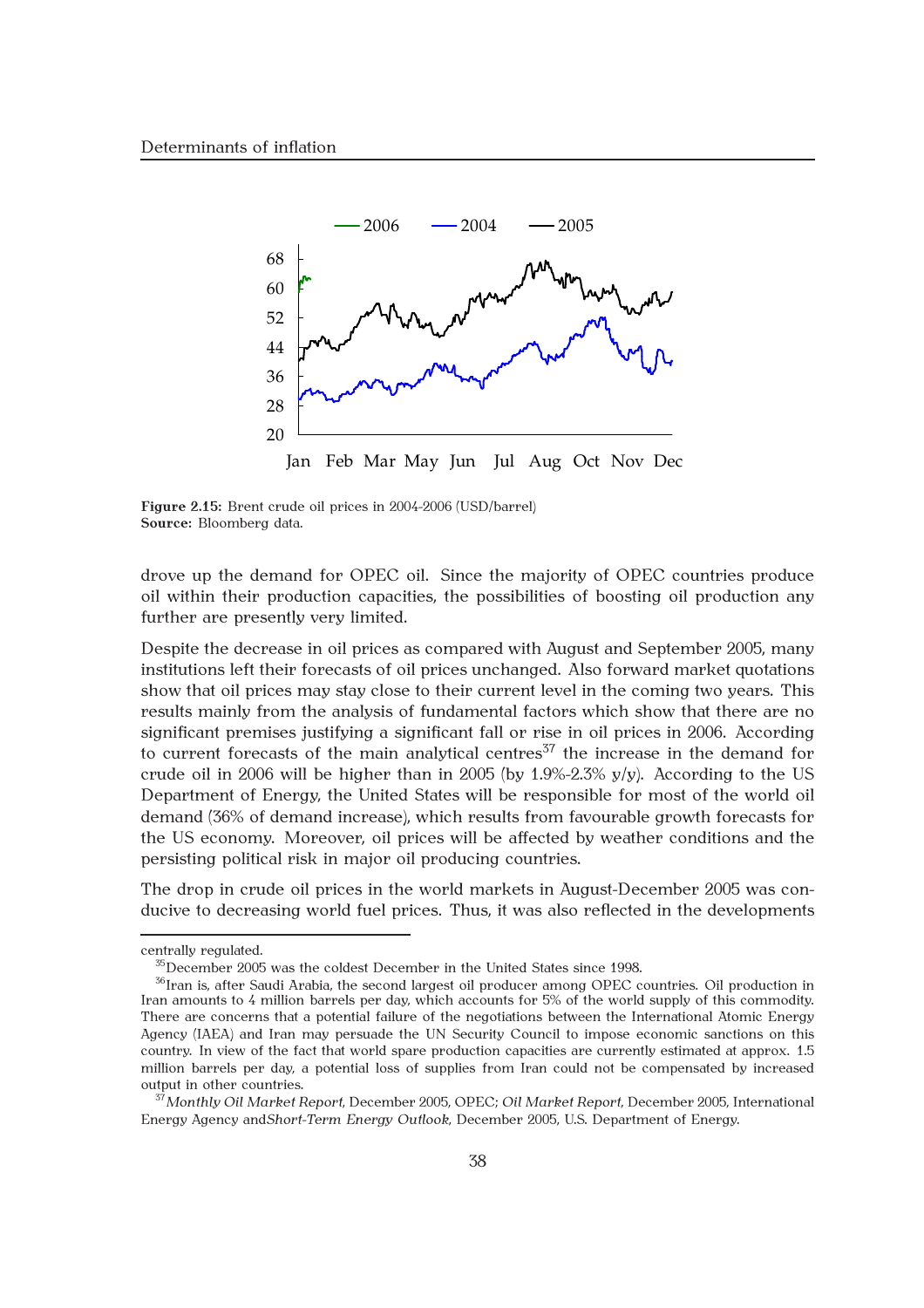of fuel prices in Poland (see Footnote 3). Nevertheless, the developments of fuel prices were additionally affected by other factors, i.e. the rise in the domestic distribution margin, the zloty exchange rate against the dollar and the cut in the excise tax rate (see Chapter 1.1 *Inflation indicators*).

High oil prices brought about an acceleration in inflation in two world's largest economies – in the United States and the euro area – in the second half of 200538. In September 2005, in the United States the annual index of consumer goods and services (CPI) increased to the level of 4.7% (from 3.6% in August), i.e. the highest level since June 1991, while in the euro area the harmonised index of consumer prices (HICP) increased to 2.6% (from 2.2% in August) (previously, a similar increase was observed in June 2001). However, subsequent months saw a decrease of annual inflation indicators coupled with a fall in fuel prices<sup>39</sup>. The lower share of taxes in retail prices of gasoline in the United States (just below 20%) in comparison to the euro area (in most euro area countries it exceeds 60%) creates a situation where oil price fluctuations in the United States have a greater impact on the level of CPI (as compared with the euro area) and, consequently, increase its volatility. The level of core inflation measures, which has continued almost unchanged<sup> $40$ </sup> may indicate a, so far, very limited influence of high energy prices on other consumer goods and services. Fuel price developments should not lead to inflation growth in the world's major economies in 2006, which is shown by forecasts of external institutions, according to which the average increase in prices of consumer goods and services in the United States and in the euro area in 2006 will be lower than in 2005.

## **2.4.2 Producer prices**

In line with the expectations presented in the previous *Inflation Report*, in the second half of 2005 the annual growth rate of producer prices in industry remained stable, with a slight fall observed since August 2005 (the largest fall – of 0.9% y/y – was recorded in November 2005). In turn, at the end of 2005 the PPI amounted to 0.5% y/y. In October and November 2005, falls were recorded both in domestic producer prices and export prices (Figure 2.16, left-hand panel). The fact that the growth rate of producer prices remained low may be attributed to the zloty strengthening  $(y/y)$  in the second half of 2005, which brought about a fall in both import and export prices. Moreover, the low level of PPI was influenced by a moderate growth of domestic demand.

The most significant impact on the PPI growth rate in August-December 2005 was exerted by a drop in manufacturing prices. In turn, as a result of rising prices in other

<sup>&</sup>lt;sup>38</sup>The increase in oil prices affects directly two components of the CPI basket – energy (from the group housing) and fuels (from the group transport). In the United States these two components account for 8% of the CPI basket, and in the euro area for 8.5%.

<sup>39</sup>In December 2005 they reached 3.4% in the United States, and 2.2% in the euro area.

 $^{40}$ Core inflation in August-December 2005 remained in the range of 2.0-2.2% y/y in the United States, and 1.3-1.4% y/y in the euro area. The difference in the level of core inflation measures in these two economies results, among other things, from their different rates of economic growth.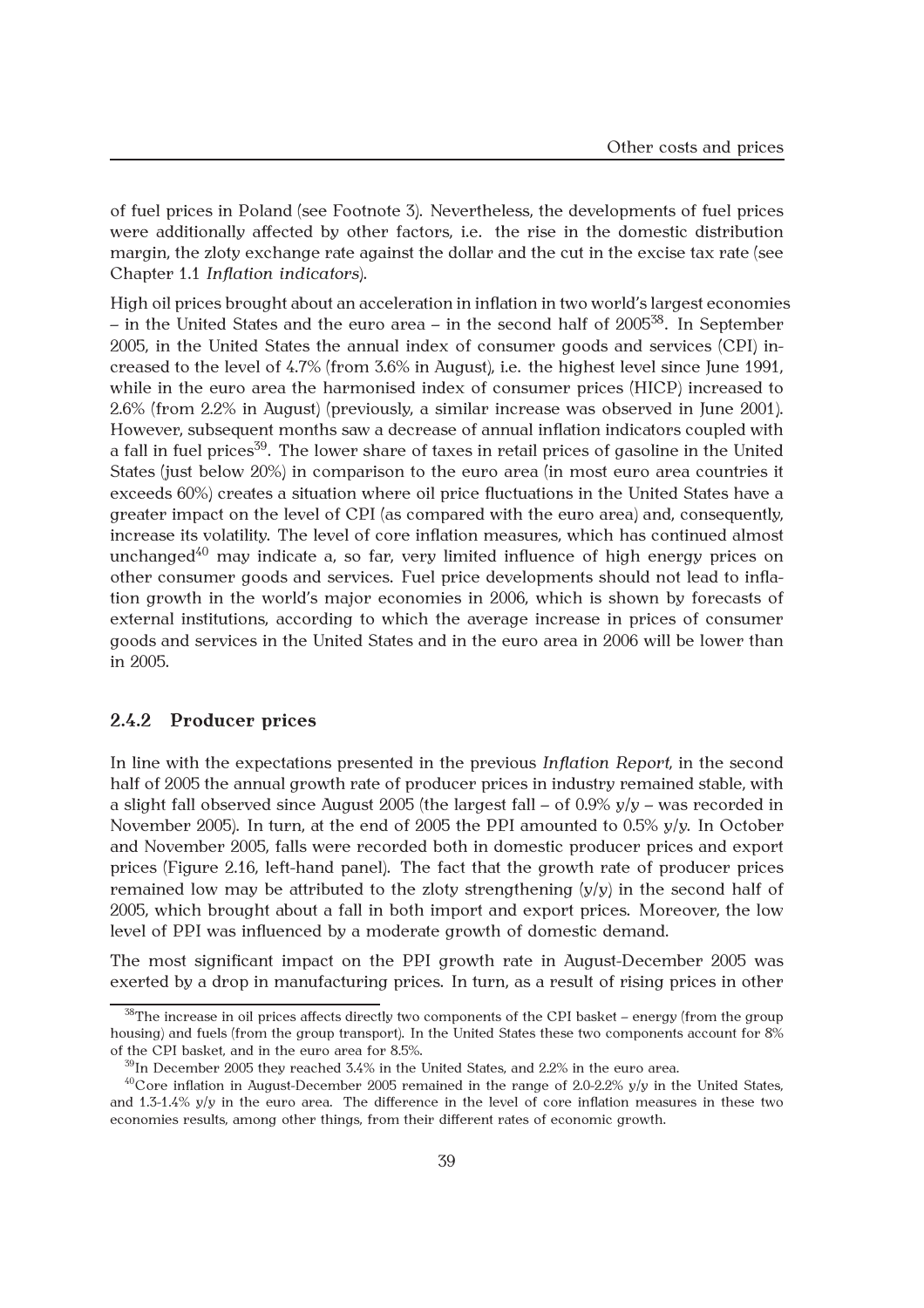sectors, those sections made a positive contribution to PPI developments. (Figure2.16, right-hand panel).



**Figure 2.16:** Producer prices in industry (PPI). Left panel: Total PPI and domestic PPI. Right panel: Contribution of producer prices growth in PPI total annual growth. **Source:** GUS data.

The PPI growth rate in the first half of 2006 may be expected to remain stable. The zloty appreciation observed in recent months will be conducive to reducing producer prices in that period. The factors behind the higher growth rate of producer prices in industry include a potential increase in commodity prices (in particular prices of crude oil and copper) $41$ .

# **2.5 Financial markets**

## **2.5.1 Asset prices/Interest rates**

## **Short-term interest rates**<sup>42</sup>

In the period from August 2005 to January 2006 short-term interest rates were subject to increased volatility (Figure 2.17). This was, among other things, due to fluctuations of inflation and real sector data, and also due to political factors associated with parliamentary and presidential elections as well as the first months of office of the new government.

The August 25-basis-point cut of the reference rate by the MPC to the level of 4.5% was consistent with market expectations. At the same time, the maintenance of the easing monetary policy bias matched with a similarly easing message of the press release from the MPC meeting (as interpreted by market analysts) and the lowered NBP projections of inflation and the GDP growth rate as compared to those presented in the May *Inflation Report* all encouraged market expectations of further interest rate

<sup>&</sup>lt;sup>41</sup>The price increase of import commodities used in production (e.g. crude oil) results in the increase of the domestic PPI and, consequently, the PPI total. The rise in prices of export commodities (e.g. copper in the case of Poland) also boosts the PPI by contributing to export price increases.

 $42$ The cut-off date for the data presented in this chapter is 23 January 2006.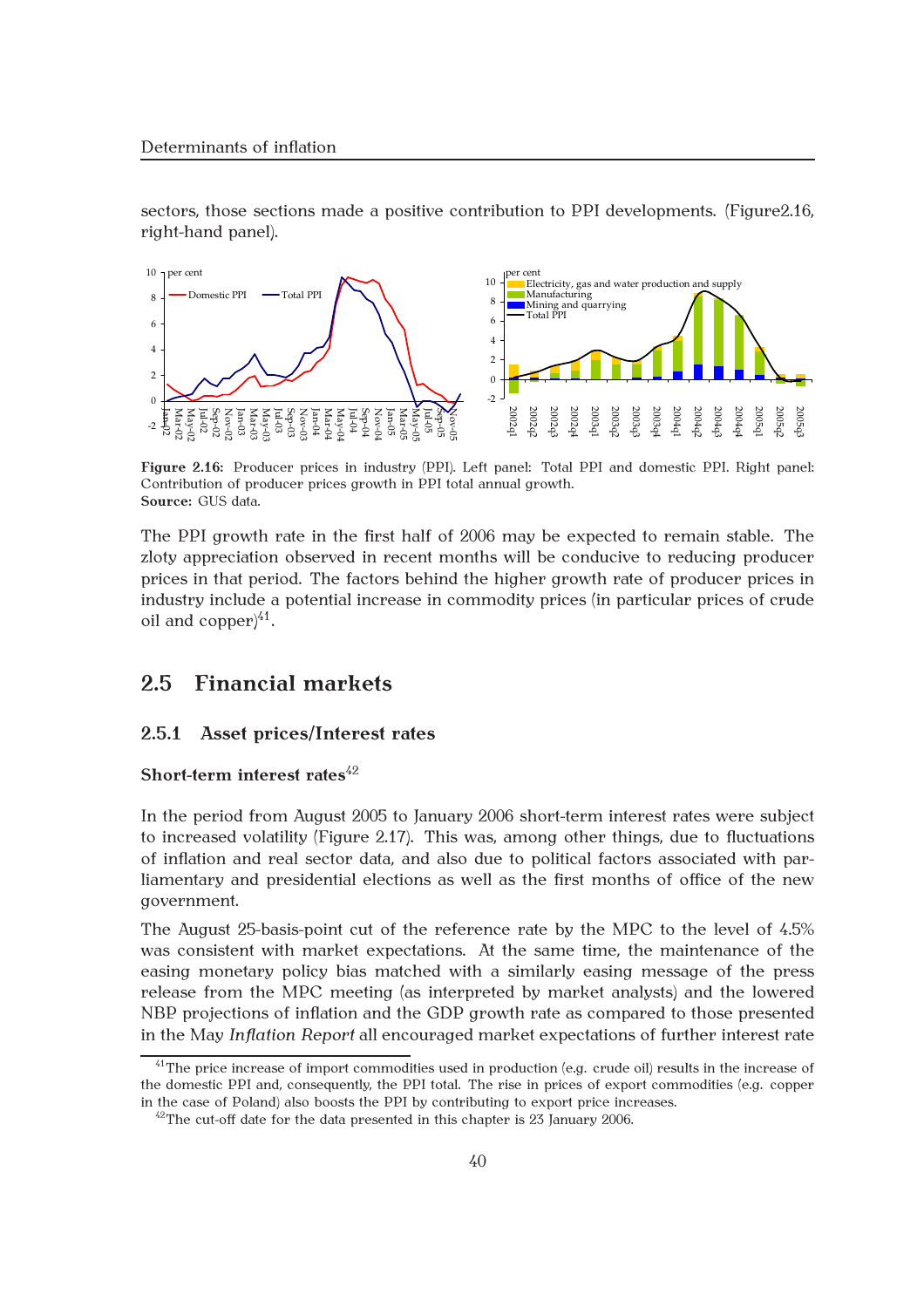

**Figure 2.17:** NBP reference rate and interest on interbank deposits (left-hand panel) and NBP reference rate and interest on FRA contracts for 3M WIBOR (right-hand panel). **Source:** Reuters data.

cuts. This tendency was further strengthened by the release of weaker data from the real sector (retail sales, manufacturing) than expected by the market and due to a low level of current inflation. Consequently, in the second half of September 2005 FRA contract quotations reached their historical lows (Figure 2.17, right-hand panel), pricing the total amount interest rates cuts in one year's horizon at another 50 basis points. A Reuters survey published in that period revealed that as many as 84% of analysts expected a reference rate cut of 0.25-0.5 percentage point by the end of 2005.

Between mid-September and mid-November 2005 there occurred a change in the direction of money market rate movements. The rise in short-term interest rates was encouraged by data signalling a stronger than expected by the market economic recovery and inflation growth (in September the CPI increased to 1.8% y/y and manufacturing production rose by 9.8% y/y), rising political risk in Poland and the September MPC press release, which indicated a possible returning of inflation to the target faster than it had been envisaged in the August inflation projection. While the rise in forward rates at the beginning of November had priced in an interest rate rise of up to 5.0% in the horizon of 9 months, analysts anticipated that the NBP's rate would be maintained at the unchanged level of 4.5%. This may indicate that a significant part of the increase in FRA rates resulted from heightened uncertainty as to the political developments and macroeconomic data which – in the opinion of the markets – could potentially affect the MPC's interest rate decisions.

The easing of political tensions (i.a. vote of confidence won by the new government) coupled with lower than expected data on inflation in November and December 2005 (1.0% y/y and 0.7% y/y) resulted in a reduction in FRA rates to the levels below the NBP's reference rate. At the end of the analysed period, FRA rates priced in one 25 basis-point cut in NBP rates in the 3-month horizon, after which the reference rate was to stabilise at an unchanged level till the end of 2006 (Figure 2.18). According to the Reuters survey of 23 January 2006, 53% of the sample anticipated a reduction in NBP rates of 0.25 percentage point, and 27% of analysts forecast a cut of 0.5 percentage point by the end of 2006 (Figure 2.18 – right-hand panel).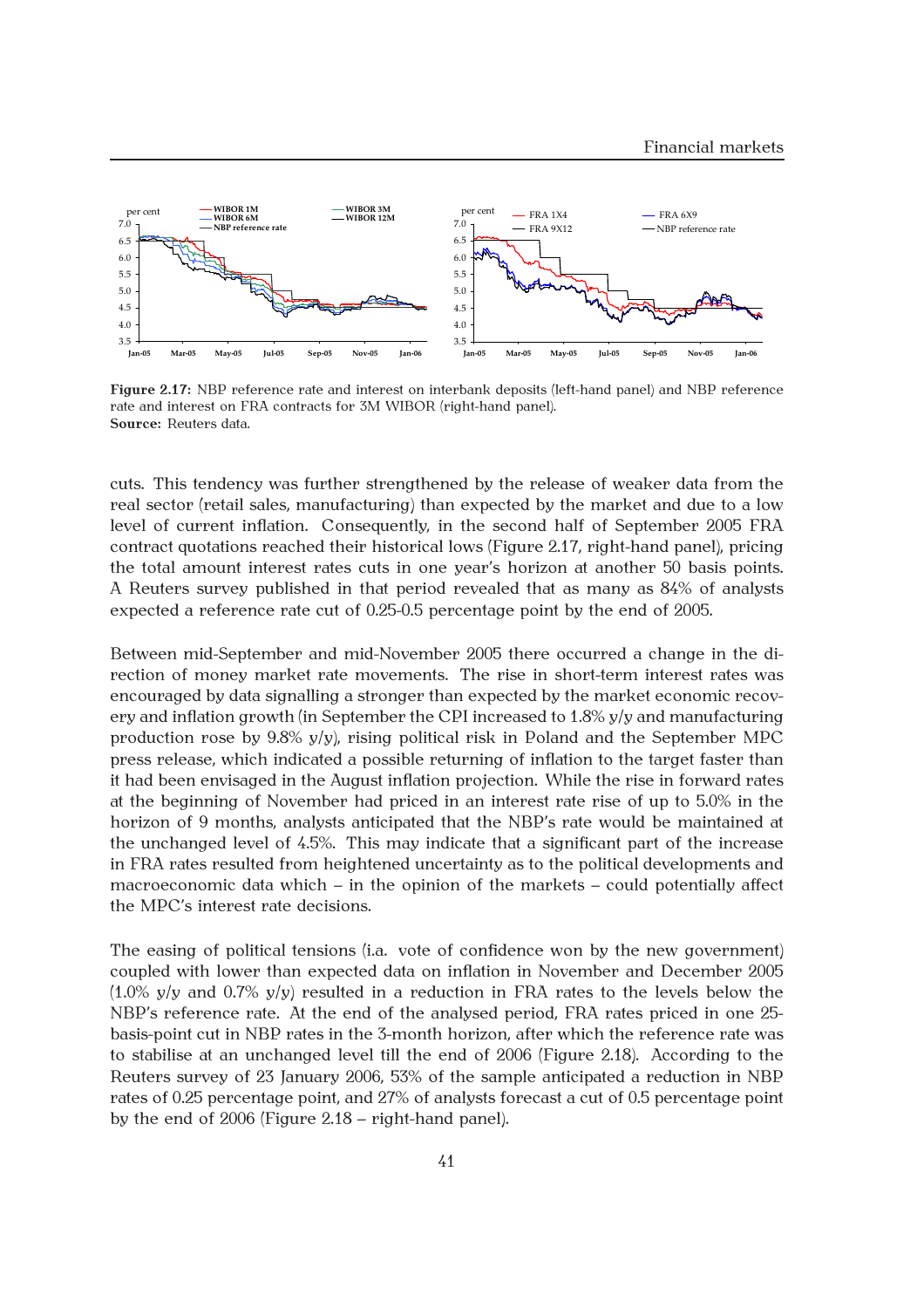

**Figure 2.18:** Three month forward curves (left-hand panel) and expected changes in NBP reference rate on the basis of FRA contracts and Reuters survey of 23 Jan 2006 (right-hand panel). **Source:** Reuters data.

#### **Trends in international financial markets**

Since the end of August 2005 the Federal Fund Rate has been raised on three occasions by the total of 75 basis points to the level of 4.25% at the end of December 2005. The decisions of the Federal Open Market Committee (FOMC) were consistent with market expectations. Currently, analysts brace for the fourteenth rate increase to be effected at the Fed's January meeting. They also point at an approaching end of the monetary policy tightening cycle in the Unites States, which finds more and more support in comments of Fed representatives, and particularly in the contents of the minutes released after the December meeting of the FOMC.

In a Reuters survey carried out in January, the majority of analysts expected the Fed to raise its interest rates by 50 basis points to the level of 4.75% by the end of 2006. The experts' forecasts seem to find support in the market expectations of the Fed interest rate changes as reflected in the prices of Fed Funds Futures.



**Figure 2.19:** Expectations on the FED interest rate changes (on the basis of Fed Funds Futures) (left-hand panel) and expectations on the ECB interest rate changes (on the basis of EONIA swaps – overnight index swaps) (right-hand panel). **Source:** Bloomberg data.

The European Central Bank (ECB) raised its repo rate for the first time in 5 years, by 0.25 percentage point to the level of 2.25% at the meeting on 1 December 2005. The Reuters survey from January indicates that analysts expect an interest rate increase of 50 basis points in 2006, to the level of 2.75% (median of expectations). At the same time,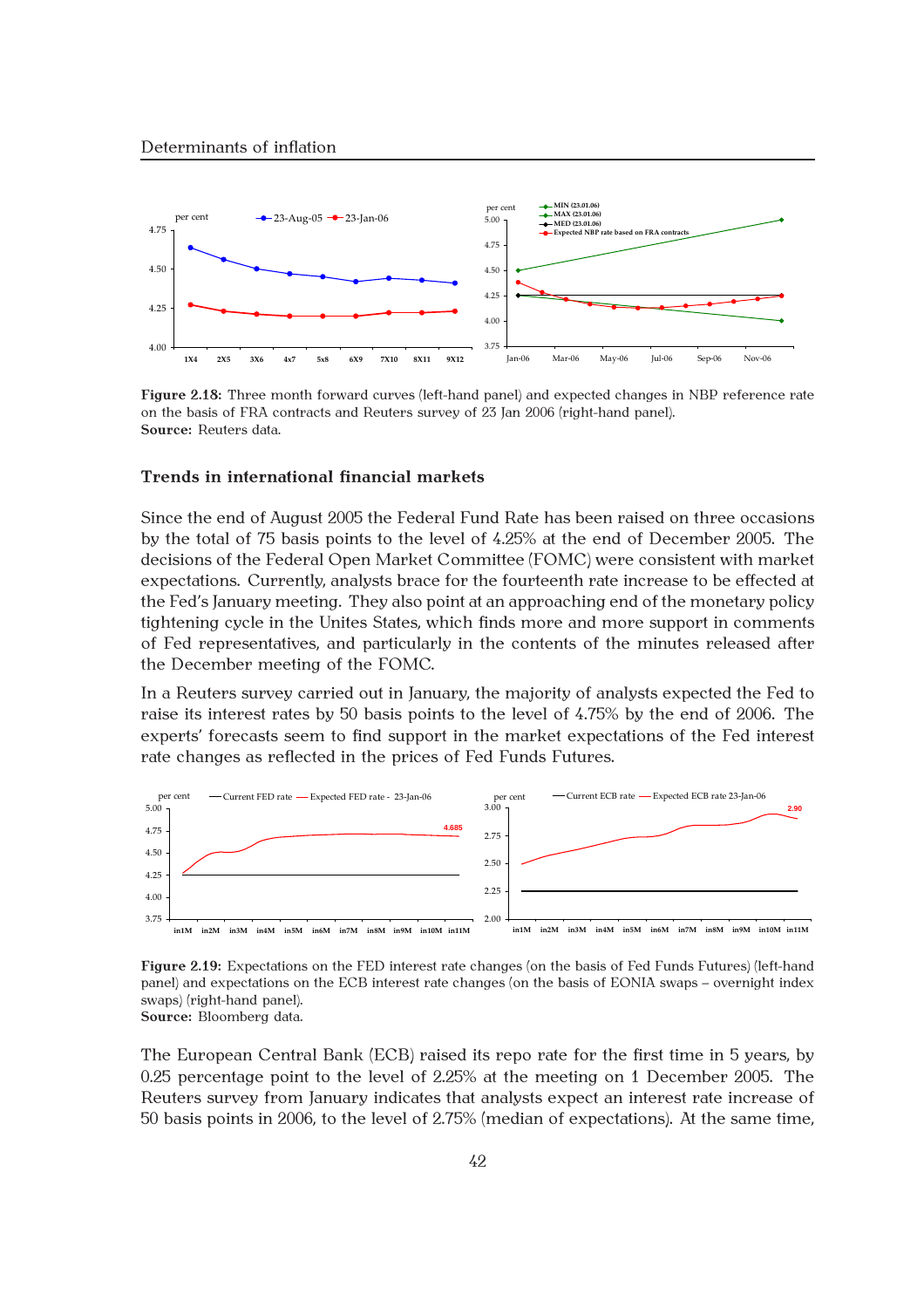market expectations as measured on the basis of EONIA swap contracts indicate an increase of the ECB interest rate at 0.5-0.75 basis points in 2006.

#### Long-term interest rates<sup>43</sup>

Up to the middle of September 2005 there had continued a falling trend in the yields on Treasury bonds (Figure 2.20). From then on, just like in the case of money market rates, the debt market saw an emergence of a strong rising trend in yields. This was primarily associated with the domestic political developments and also with the uncertainty surrounding the future economic policy of the new government. Rising trends in the domestic debt market were additionally strengthened by a rise in the yields in the so-called core markets (in the euro area, the prices of debt instruments had already begun to account for expected ECB interest rate rises) and in some new EU countries (i.a. selling off bonds in the Hungarian market in response to a dampening fiscal outlook for this economy).



**Figure 2.20:** Change in the yields of the benchmark bonds **Source:** NBP data.

Since the middle of November 2005 there has been a gradual improvement of the domestic debt market situation. This was associated with the formation of a new government and the publication of data on lower-than-expected inflation in November and December, which moulded market expectations for interest rate reductions thus leading to bond price increases. Towards the end of the analysed period fears of investors associated with the possibility of early parliamentary elections translated into falls in Treasury bond prices. Throughout the reviewed period yields on debt securities deceased, though in January 2006 they were still higher than their historical low level recorded in September 2005.

Although prices in the bond market showed greater volatility, yields on long-term Treasury securities continued to fall in average annual terms. As a result, ever since August 2005 Poland has again been complying with the interest rate criterion (for the first time

 $43$ The cut-off date for the data presented in this chapter is 23 January 2006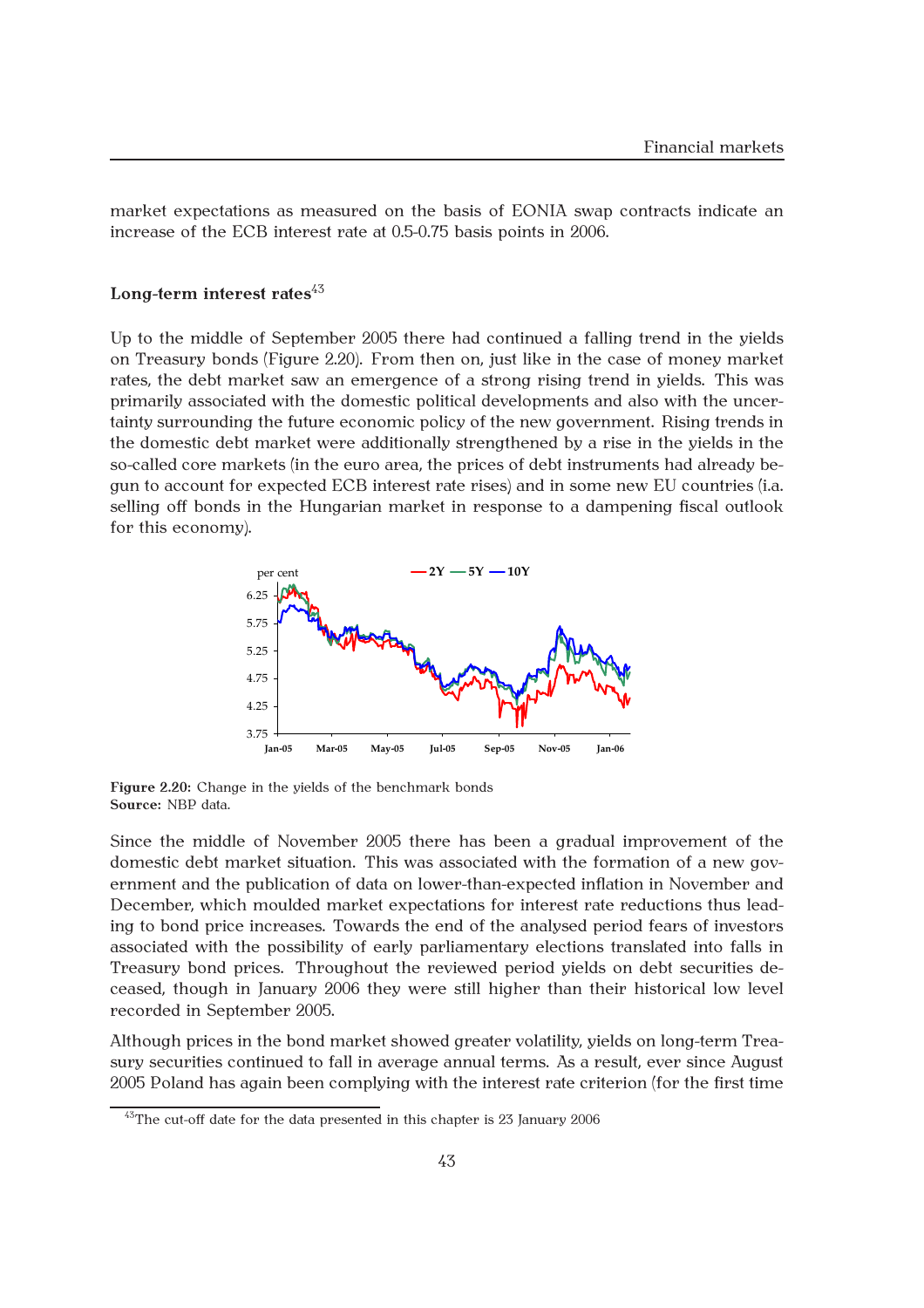since March 2004), which is one of the conditions for the euro area membership<sup>44</sup> (Figure 2.21).



**Figure 2.21:** Average annual yield (12-month moving average) for long-term Treasury bonds in Poland versus the reference value for the Maastricht criterion **Source:** NBP estimates based on Eurostat data.

In the analysed period the Treasury bond portfolio of non-residents has shrunk. At the end of November 2005, non-residents' participation in the bond market decreased by approx. PLN 5.2 billion (to PLN 69.6 billion, i.e. 24.5% of market share) in relation to the historically highest level of their investment in Polish Treasury bonds in late August 2005 (PLN 74.8 billion, i.e.27.5%).

## **Equity market**

Between 23 August 2005 and 23 January 2006 WIG20 rose by 27.2%. This was the largest rise in all the stock exchanges of the Central Europe. The Czech PX50 rose by 15.11%, Hungarian BUX by 8.79%, while the Slovak SAX dropped by 18.78%. In major world stock markets the largest increases were recorded by the Japanese NIKKEI (20.89%) and German DAX (8.4%).

The persistent growth in major Warsaw stock exchange indices in 2005 was primarily related to the rising profits of Polish companies, large capital inflows to domestic investment and pension funds, and growing prices of commodities in the world market. The last factor increased investors' interest in commodity companies. The rising stock exchange indices were accompanied in 2005 by a rise in equity turnover – the average session turnover amounted to over PLN 700 million against PLN 430 million in 2004. In the analysed period, enterprises that gained most on the Warsaw Stock Exchange were construction companies (a rise of almost 50%) and IT companies (a rise of 32%). The banking sector index rose by 21%.

 $^{44}$ A country complies with the criterion when its (12-month moving) average yield on long-term Treasury bond does not exceed the average arithmetic yield on bonds of three EU countries with the most stable prices by more than 2 percentage points. For more information about the Maastricht criteria see: *Report on the Costs and Benefits of Poland's Adoption of the Euro*, NBP, 2004.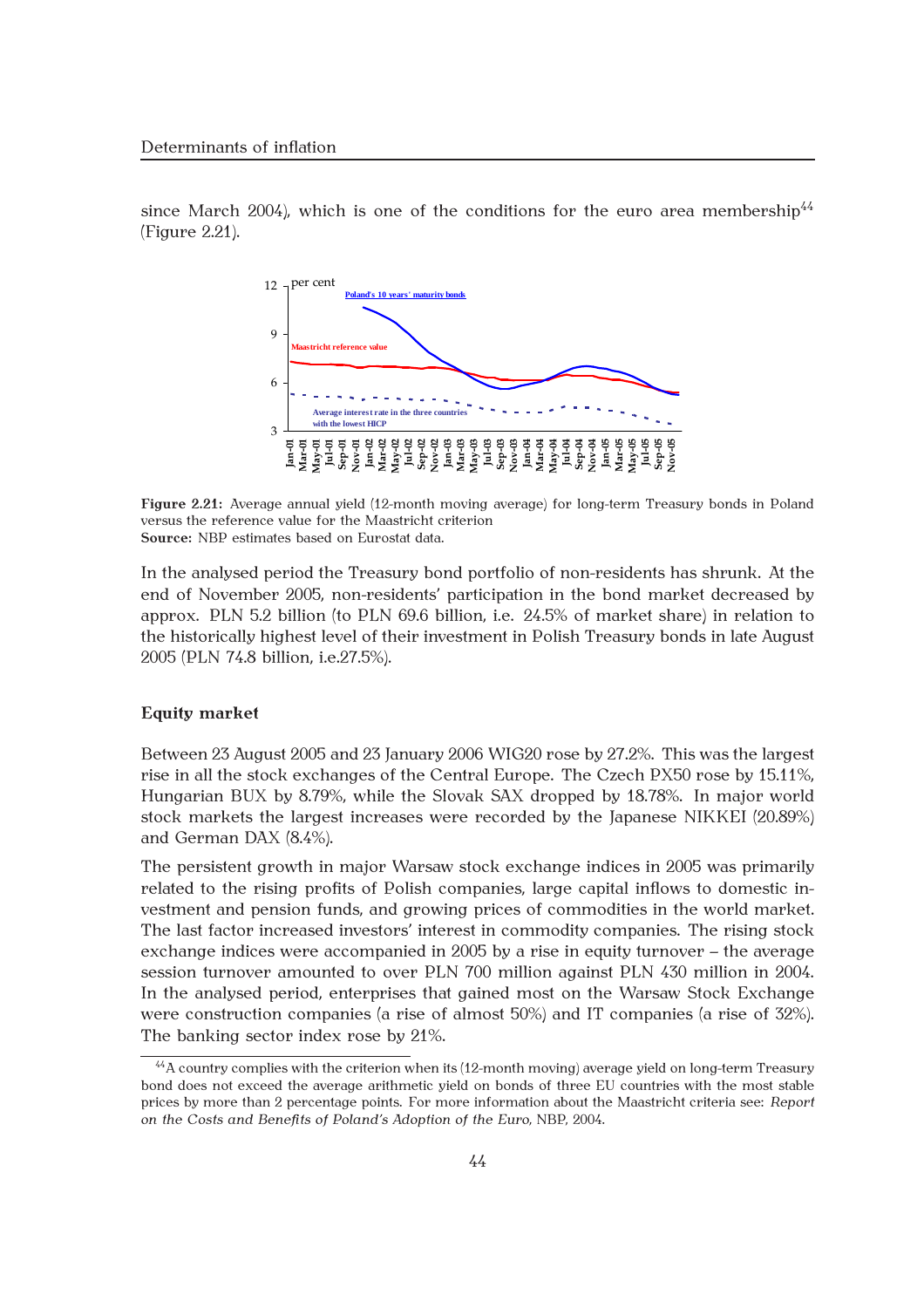The beginning of 2006 was marked with new records on the Warsaw Stock Exchange. On 20 January 2006 WIG20 reached its all-time high at 2921 points. According to fund managers this was the effect of portfolio capital inflows into the markets of the whole region.

In the opinion of market participants an important factor influencing future trends in the Polish stock market, apart from the economic climate, will be the behaviour of domestic and foreign investment funds. According to many analysts, however, the situation on the Warsaw Stock Exchange in 2006 will not be as good as in 2005.

#### **2.5.2 Exchange rate**

In August-December 2005 the zloty was strengthening. In this period the average monthly nominal exchange rate of the Polish currency appreciated by 4.1%. Due to the changes in cross rates, the scale of its appreciation was smaller in relation to the American dollar (1.1%) than against the euro (4.9%). Shifts in the nominal exchange rate were accompanied by the appreciation of the real effective exchange rate deflated with CPI (REER CPI), but due to a low producer price growth rate and a low growth rate of unit labour costs in manufacturing, in 2005 Q4 the real effective zloty exchange rate deflated with these price indices depreciated (Figure 2.22, left-hand panel).



**Figure 2.22:** Zloty real effective exchange rate (left-hand panel) and nominal exchange rates of Central European currencies against the euro (right-hand panel). Increase denotes appreciation. **Source:** NBP, European Commission and EcoWin data.

**Note:** For unit labour costs (in manufacturing): quarterly data, NBP estimates based on GUS, ECB and European Commission data.

Following a temporary drop in the correlation between EUR/PLN and the exchange rates of euro against other Central European currencies, from November the positive correlation between movements in the value of the zloty and the values of the Czech and Slovak currencies became visible again (Figure 2.22, right-hand panel). In this period, the strengthening of these currencies may have been encouraged by, among other things, the agreement on the EU budget for 2007-2013. Other factors supporting the strengthening of Central European currencies still include the inflow of direct investment and transfers from the EU.

However, the strongest impact on the movements in the value of the zloty in the analysed period was exerted by domestic factors. Signals pointing to the continuation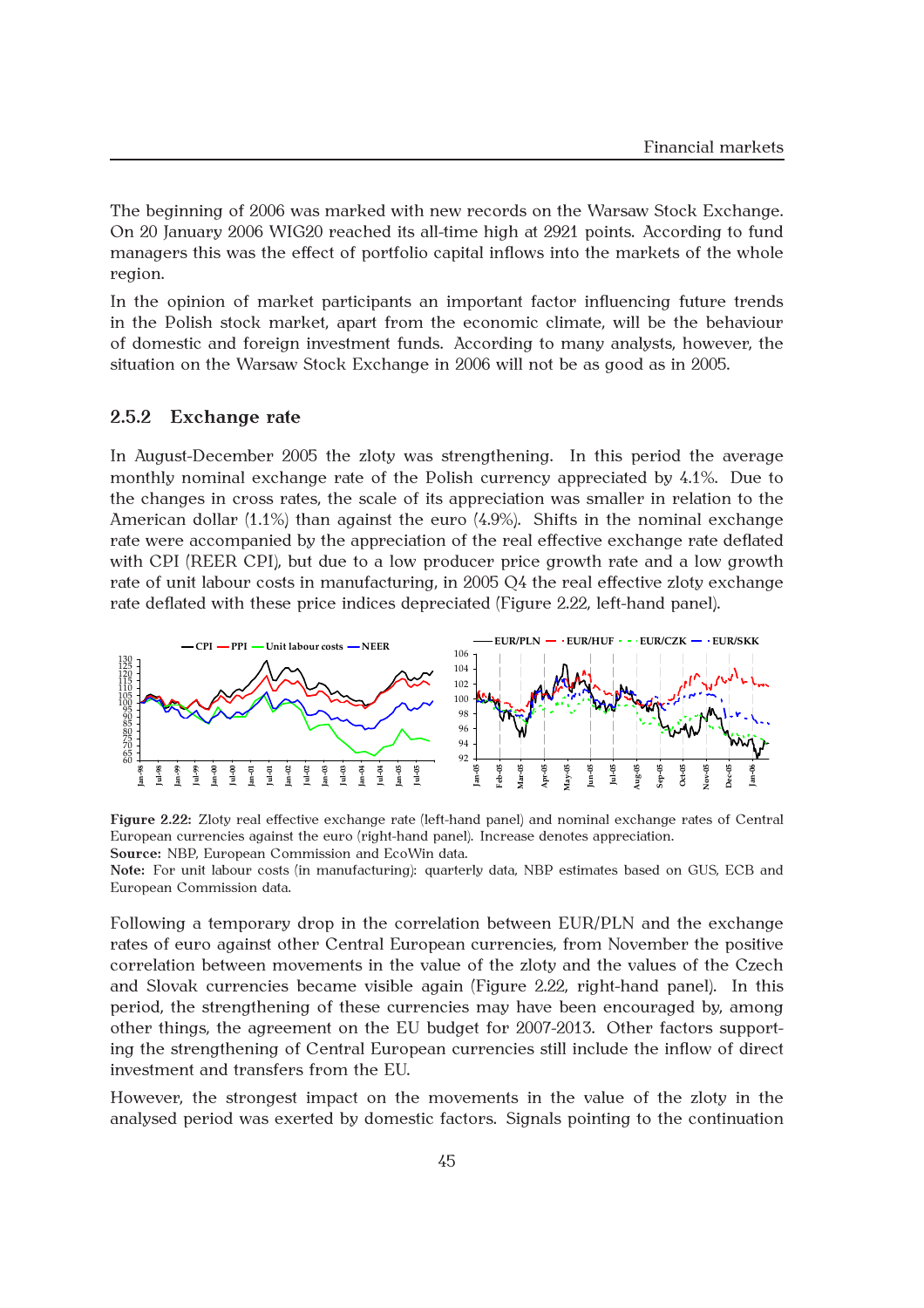of a low deficit in trade in goods and services coupled with data indicating an advancing economic recovery and a lower than planned execution of the 2005 budget deficit were conductive to the zloty strengthening. The appreciation was also fostered by the currency exchange effected by the Ministry of Finance in the Polish foreign exchange market and the announcements that similar operations would be repeated in the future. In contrast, the transitory fluctuations of the zloty exchange rate were strongly affected by political developments (general and presidential elections, formation and first decisions of the government), in particular the related uncertainty in regard to the prospects of public finances.

#### **2.5.3 Credit and money**

#### **Corporate sector**

In the second half of 2005 the nominal value of total indebtedness of enterprises at commercial banks amounted to approx. PLN 120 billion (Figure 2.23). The increase that has been observed since the middle of 2004 in the value of zloty loans to enterprises weakened in the second half of 2005. At the same time, starting from mid-2004 a drop was observed in the zloty value of foreign currency loans to enterprises, mainly due to the concurrent appreciation of the zloty exchange rate. This drop slowed down in the second half of 2005.



**Figure 2.23:** Loans to enterprises in nominal terms, with no adjustments for the impact of exchange rate fluctuations. Left panel: outstanding amounts (bn PLN). Right panel: y/y changes (per cent) **Source:** NBP data.

On account of the corporate indebtedness structure a more appropriate picture of developments in the loan market emerges from the analysis of data adjusted for the impact of exchange rate fluctuations<sup>45</sup> (Figure 2.24). They indicate that the annual growth rate of total loans, after rising for about a year decreased slightly in the second half of 2005.

The slight decrease in the corporate loan activity is also supported by the findings of the NBP's survey studies<sup>46</sup>. After a considerable rise in 2005 Q3, in Q4 the net balance of the

<sup>&</sup>lt;sup>45</sup>In the later part of this section all numerical data on changes in loans to enterprises and their components refer to data adjusted for the impact of exchange rate fluctuations, unless otherwise indicated.

<sup>46</sup>*Preliminary information concerning the condition of the corporate sector and the business tendency in the fourth quarter of 2005* – available at www.nbp.pl.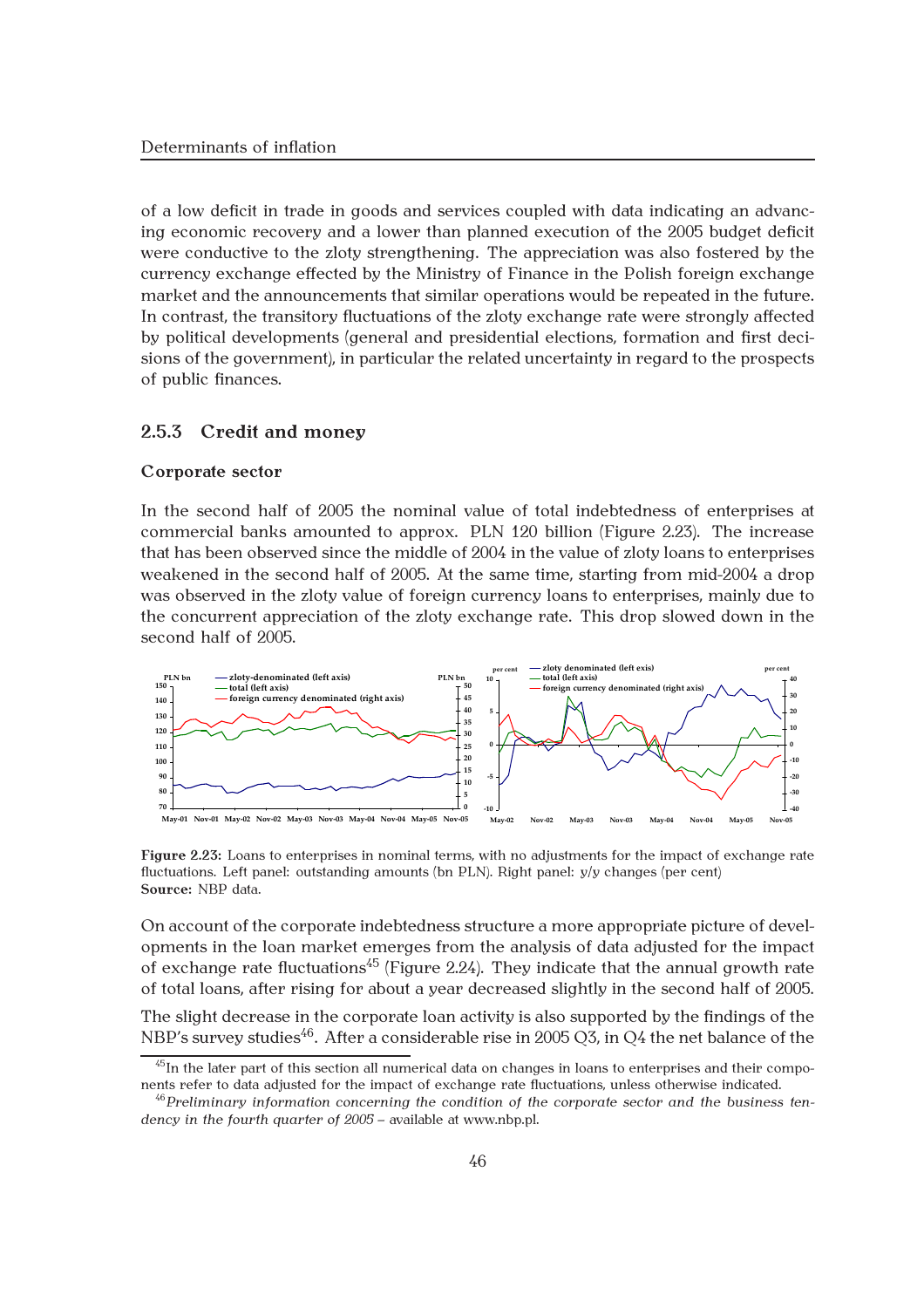

**Figure 2.24:** Loans to enterprises, data adjusted for the exchange rate fluctuations. Left panel: outstanding loans (index, Dec 2002 = 100). Right panel: y/y changes (per cent). **Source:** NBP data.

forecasts of credit indebtedness made by enterprises polled by the NBP (the percentage of forecasts of growth minus the percentage of forecasts of fall) slid to a level close to that recorded in the first half of 2005 and the preliminary results of the poll carried out at the end of December 2005 indicate that this decline will be deepening in 2006 Q1. Also the responses to the survey questions concerning the sources of financing new investments may indicate a decreasing interest in loans. In 2005 Q4 enterprises reported a rise in the importance of own funds and a decrease in the importance of bank loans in comparison to the previous quarter.



**Figure 2.25:** Loans to enterprises on current account, working-capital loans and investment loans (y/y growth in per cent), investment loans (m/m growth in per cent). Data adjusted for impact of exchange rate movements.

**Source:** NBP data.

A slowdown in corporate demand for loans that is visible in surveys submitted by enterprises does not find support in the results of surveys filled out by loan committees at commercial banks<sup> $47$ </sup>, according to which the corporate demand for loans felt by

<sup>47</sup>*Senior Loan Officer Opinion Survey on Bank Lending Practices and Credit Conditions (4th Quarter 2005)* – available at www.nbp.pl.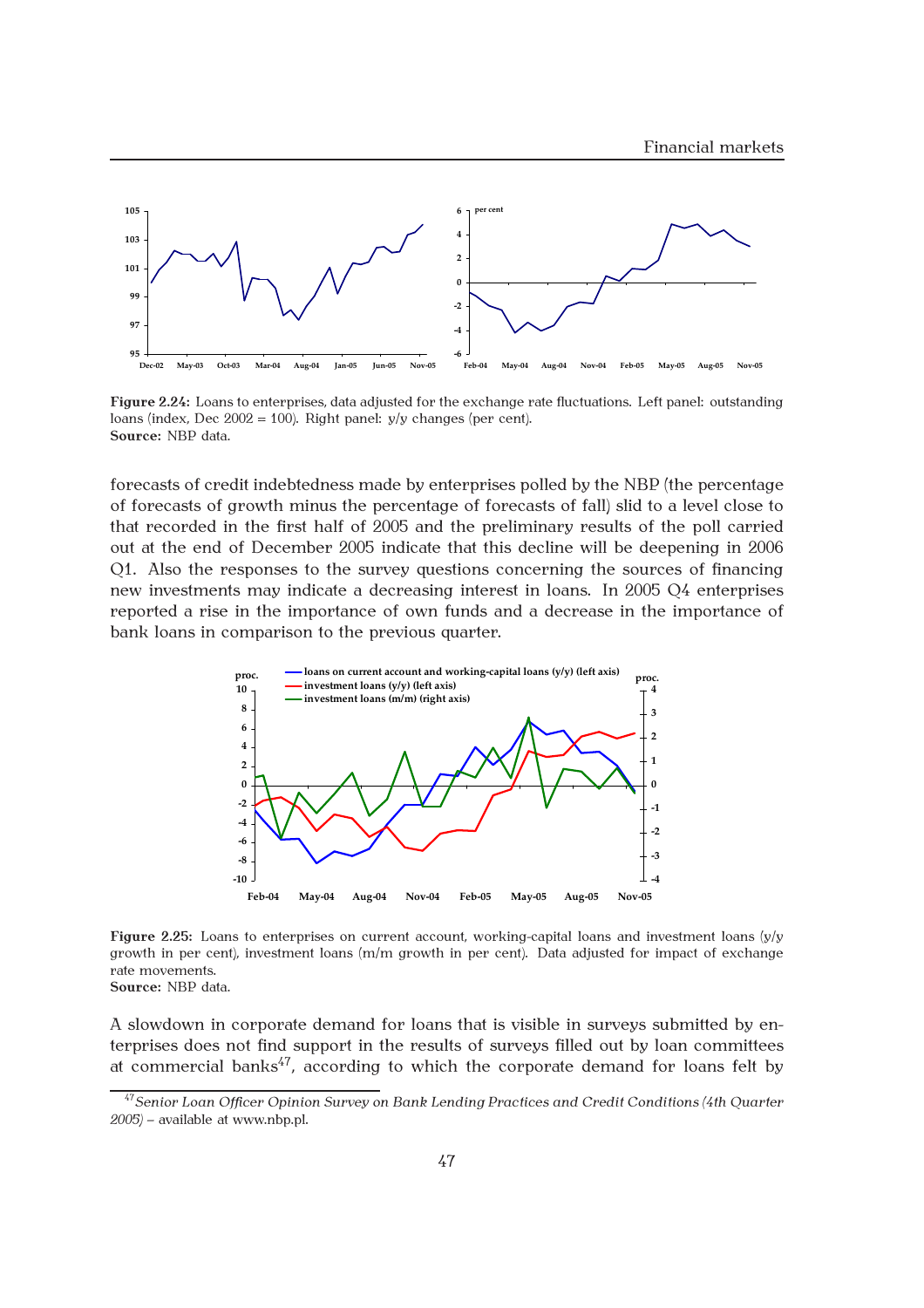commercial banks in the second half of 2005 remains at a moderate level.

The NBP surveys results disclose a rise in uncertainty about the sustainability of the revival in the corporate credit market observed since mid-2004. This uncertainty is supported by banking sector statistics. They indicate that in the second half of 2005 the rising trend of working capital loans and authorised overdraft was halted, which resulted in decelerating this category's growth rate to  $-0.6\%$  y/y in November down from over 5% y/y recorded in the summer months (Figure 2.25). On the other hand, the rising trend in the value of investment loans has been preserved, though their shrinking month-on-month growth rates attest to its gradual deceleration (Figure 2.25).

The lack of clear recovery in the domestic corporate credit market is matched by an increase in enterprises' foreign debt. The foreign debt of enterprises currently constitutes over a half of their total indebtedness and is characterised by strong concentration<sup>48</sup>. Its value at the end of 2005 Q3 amounted to EUR  $43.9$  billion<sup> $49$ </sup>, which constitutes a rise of EUR 1.7 billion in relation to the previous quarter (for comparison: the rise in 2005 Q1 was EUR 0.3 billion and in Q2 - EUR 0.9 billion). The main growth component in 2005 Q3 was the rise in borrowing due to loans from direct investors and other (non-trade) loans – a rise of EUR 1.4 billion. The remaining EUR 0.3 billion represents positive exchange rate shifts and valuation differences. The opportunity of foreign financing is mainly taken by enterprises having a strong market position that, in most cases, have a foreign investor, which facilitates access to foreign financial markets.

|           | Loans |            |             | Deposits |            |             |  |
|-----------|-------|------------|-------------|----------|------------|-------------|--|
|           | total | households | enterprises | total    | households | enterprises |  |
| $Dec-04$  | 10.4  | 12.1       | 8.3         | 3.7      | 3.8        | 3.4         |  |
| $Jan-05$  | 10.3  | 12.0       | 8.4         | 3.7      | 3.8        | 3.4         |  |
| $Feb-05$  | 10.2  | 11.9       | 8.2         | 3.7      | 3.8        | 3.3         |  |
| $Mar-05$  | 10.0  | 11.7       | 8.0         | 3.7      | 3.8        | 3.3         |  |
| Apr- $05$ | 9.6   | 11.5       | 7.4         | 3.4      | 3.5        | 3.1         |  |
| $May-05$  | 9.6   | 11.4       | 7.3         | 3.1      | 3.1        | 2.9         |  |
| $Jun-05$  | 9.2   | 11.0       | 6.8         | 3.0      | 3.1        | 2.8         |  |
| $Iul-05$  | 8.9   | 10.7       | 6.6         | 2.9      | 3.0        | 2.5         |  |
| Aug- $05$ | 8.9   | 10.6       | 6.5         | 2.9      | 3.1        | 2.3         |  |
| $Sep-05$  | 8.8   | 10.5       | 6.4         | 2.7      | 2.8        | 2.2         |  |
| $Oct-05$  | 8.6   | 10.3       | 6.3         | 2.7      | 2.8        | 2.2         |  |
| $Nov-05$  | 8.7   | 10.3       | 6.3         | 2.7      | 2.8        | 2.2         |  |

**Table 2.8:** Average weighted interest rate on loans and deposits in commercial banks **Source:** NBP data.

Commercial banks retained their loan margins practically unchanged in the second half of 2005, and thus the interest on corporate loans was decreasing in this period at a pace similar to the NBP's rate shifts (Table 2.8). The NBP's survey studies suggest

<sup>48</sup>About 30% of the foreign debt of non-government and non-bank sectors represents the liabilities of 28 enterprises, and a half of it represents the debt incurred by 104 enterprises.

<sup>&</sup>lt;sup>49</sup> Available data on non-government and non-bank sector indebtedness cover the period through 2005 Q3.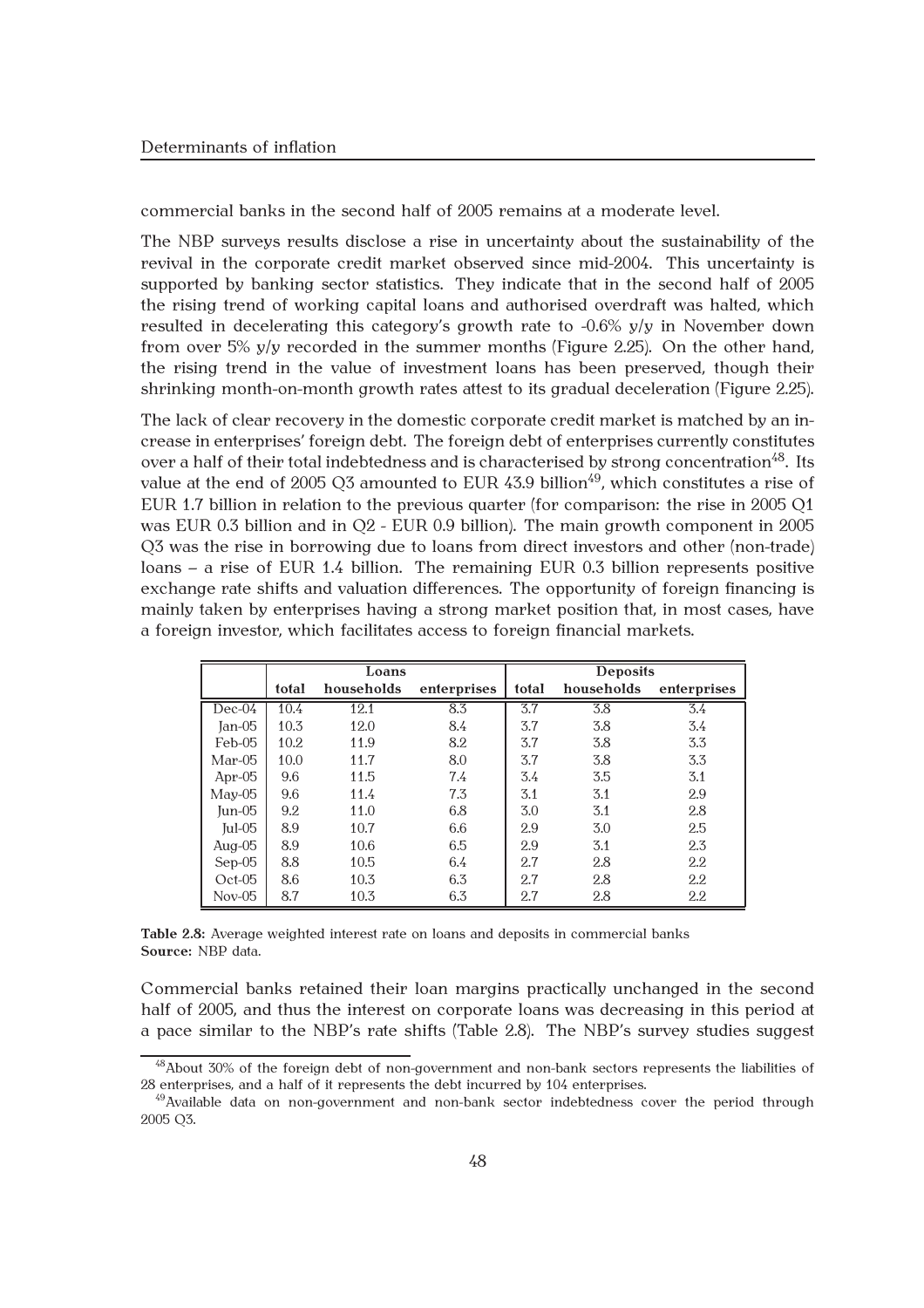that the cost of credit does not impede the development of corporate activity – in 2005 Q4 only 2.6% of the surveyed enterprises named interest on loans as one of the factors limiting their activity (in 2005 Q3 the percentage was 3.4%).

The growth in corporate deposits is continuing. After a short period of deceleration in 2005 Q2, in the second half of the year the annual growth rate in corporate deposits accelerated to approx. 20%. Due to the very good current financial situation of enterprises, in particular a significant amount of own funds, it can be expected in line with the pecking-order theory (see Box) that companies will finance their new investment first of all from own funds. Thus, in view of the expected investment recovery some slowdown should be anticipated in the corporate deposit growth.

#### **Pecking-order theory**

Pecking-order theory – Myers, S.C., *The capital structure puzzle*, Journal of Finance 39/1984 and Myers, S.C., Majluf, N., *Corporate financing and investment decisions when firms have information that investors do not have*, Journal of Financial Economics, 13/1984 - claims that, due to the information asymmetry in the assessment of the actual state of the enterprise between new investors and its current owners, the quality of good companies' liabilities is sometimes undervaluated. This asymmetry is most pronounced in case the additional capital is raised by issuing new shares. In this situation the asymmetry leads to disproportional increase in the new investors' share in the profit at the expense of the "old" ones. To a lesser extent, this phenomenon occurs in case of debt issuance, but it does not occur at all in case of own fund financing. That's why these funds are deemed as the basic financing source for the enterprise's undertakings, while the other sources are only recoursed to once own funds have been drained, in the order presented above. More recent research studies demonstrate that enterprises may tend to keep considerable own funds even after the completion of bigger investment projects. In light of new empirical research, the pecking-order theory copes extremely well with accounting for short-term financial decisions of enterprises. Large empirical literature (Mayer C., Sussman, O., *A New Test of Capital Structure*, Said Business School, University of Oxford, March 2002, Rajan R. Zingales L. *What do we know about capital structure? Some evidence from international data*, Journal of Finance, 50/1995) also confirms that own funds are the main financing source of "normal" investment activity.

Both the data on changes in the volume and structure of corporate indebtedness in the second half of 2005 and the findings of survey studies on crediting enterprises' activities by banks indicate rising uncertainty as to the scale of the expected enlargement of corporate investment activity in the nearest future. However, the moderate growth rate of domestic corporate lending may also stem from the scale of financing investment and current operations of enterprises with own funds and the rising foreign debt of enterprises. Nevertheless, as the anticipated investment recovery is consolidating, a stepping up may be expected in the growth rate of corporate indebtedness, which may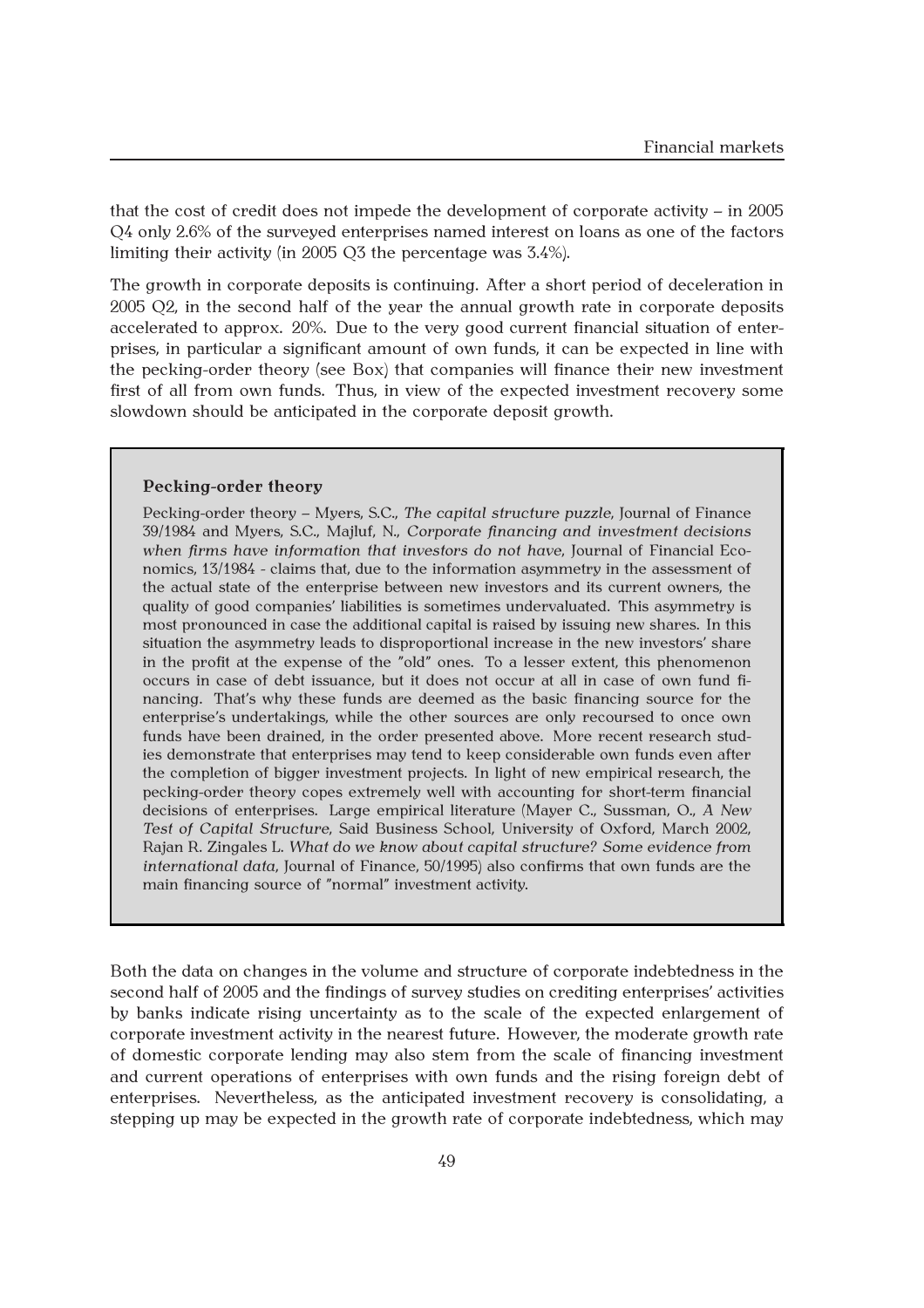be additionally encouraged by strong competition between banks and their easing of requirements for borrowers.

#### **Household sector**

Loans to households are still building up fast. In the second half of 2005 their nominal growth rate remained at approx. 20% (Figure 2.26, left-hand panel). Housing loans have been on a steep incline. However, as had been signalled in the last two *Reports*, around the middle of 2004 their growth ceased to be the only source of growth for the aggregate as a whole. The increase in consumer loans is similarly important at the moment. Housing loans denominated in foreign currencies have been growing faster than zloty loans (Figure 2.26, right-hand panel), which has been increasing the share of foreign currency loans in total housing loans – at the end of November 2005 their contribution reached 63.4%.



**Figure 2.26:** Loans to households in nominal terms, with no adjustment for the impact of exchange rate fluctuations. Left panel: total loans to households (y/y growth in per cent). Right panel: outstanding amount of housing loans to households – currency breakdown. **Source:** NBP data.

The analysis of loan growth is hampered by fluctuations in the zloty exchange rate. Therefore, Figure 2.27 shows the annual rates of change of total loans to households and also housing and consumer loans adjusted for exchange rate movements<sup>50</sup>. The growth rate of housing loans, following a transient decline to approx. 30% in the middle of 2005, accelerated again over the last few months to reach the level of 39.1% in November 2005. The growth rate of consumer loans also remained on a rising path, reaching 20.0% in November 2005. Absolute increases in both these categories are similar – the value of housing loans rose in the twelve months from November 2004 by PLN 14.4 billion, while the value of consumer loans – by PLN 10.6 billion (Figure 2.28, left-hand panel).

The dynamic growth in housing loans is being stimulated by a strong demand from households and also by banks' endeavours to improve loan availability. The factors that

<sup>&</sup>lt;sup>50</sup>All considerations in the later part of this section, unless otherwise indicated, refer to series adjusted for the impact of exchange rate fluctuations.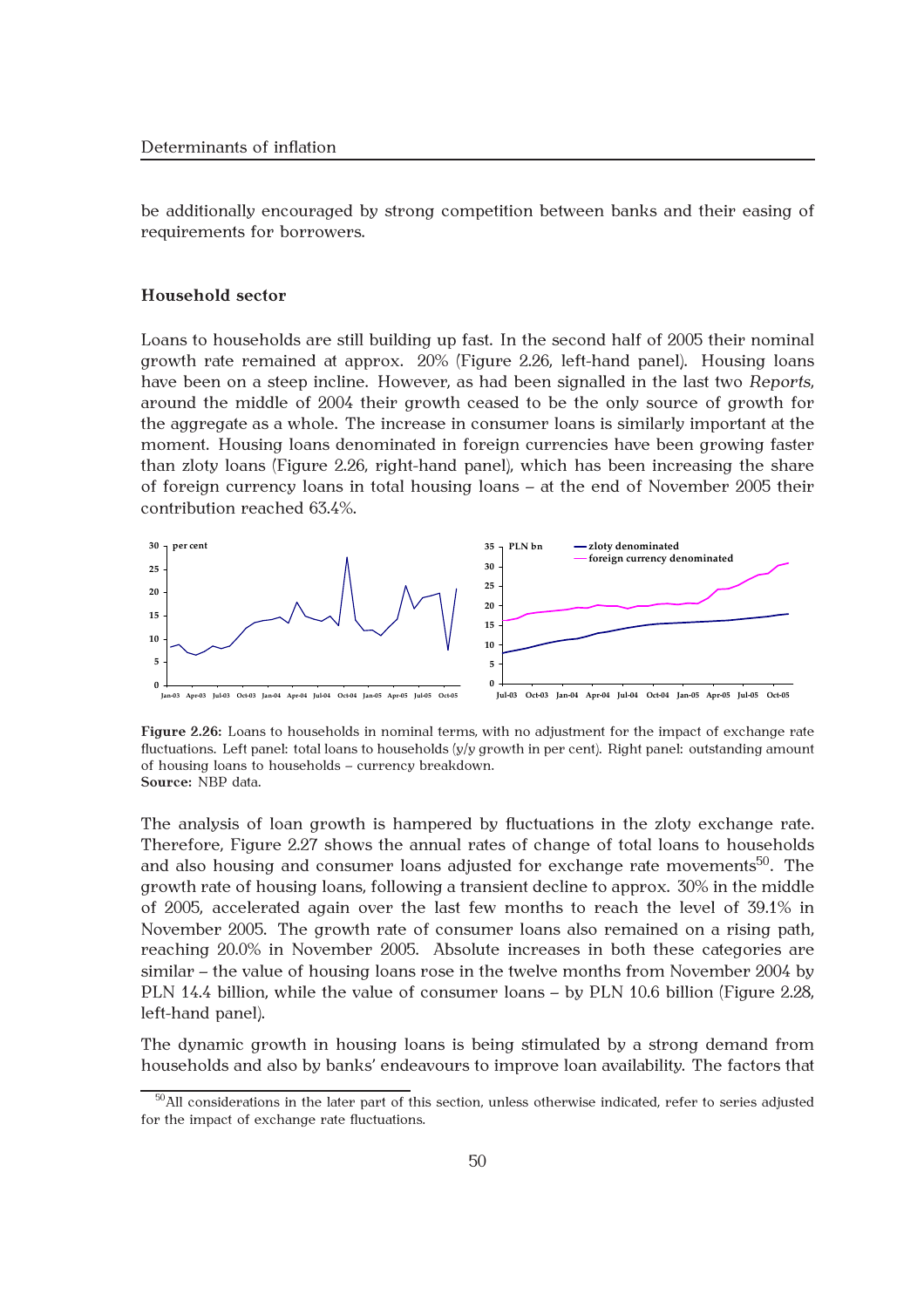

**Figure 2.27:** Loans to households (y/y growth in per cent, data adjusted for the impact of exchange rate movements) **Source:** NBP data.



**Figure 2.28:** Growth structure of loans to households (data adjusted for the impact of exchange rate fluctuations). Left panel: cumulative monthly changes of loans in the period from January 2003. As can be seen, starting from the middle of 2004 the increases of consumer loans are almost equal to those of housing loans. Right panel: monthly changes of zloty denominated and foreign currency denominated housing loans.

**Source:** NBP data.

have been contributing to consolidating the demand for housing loans include improving financial prospects for households, the anticipated rise in the VAT rate on new flats, Poland's demographic situation<sup>51</sup> and, finally, the expectations for further increases in flat prices, particularly in the largest urban areas. According to the findings of the NBP survey studies<sup>52</sup> the value of granted housing loans is also increasing due to activities of banks, particularly their easing requirements for borrowers, which is an outcome of a strong competition in the housing loan market, the development of loan intermediation, extending loan maturities and enlarging the offer of foreign currency loans with

<sup>&</sup>lt;sup>51</sup>Young people born in boomer years are currently entering the labour market. The demand is further increased by migrations to the largest cities, mostly in search of employment.

<sup>52</sup>*Senior Loan Officer Opinion Survey on Bank Lending Practices and Credit Conditions (4th Quarter 2005)* – available at www.nbp.pl.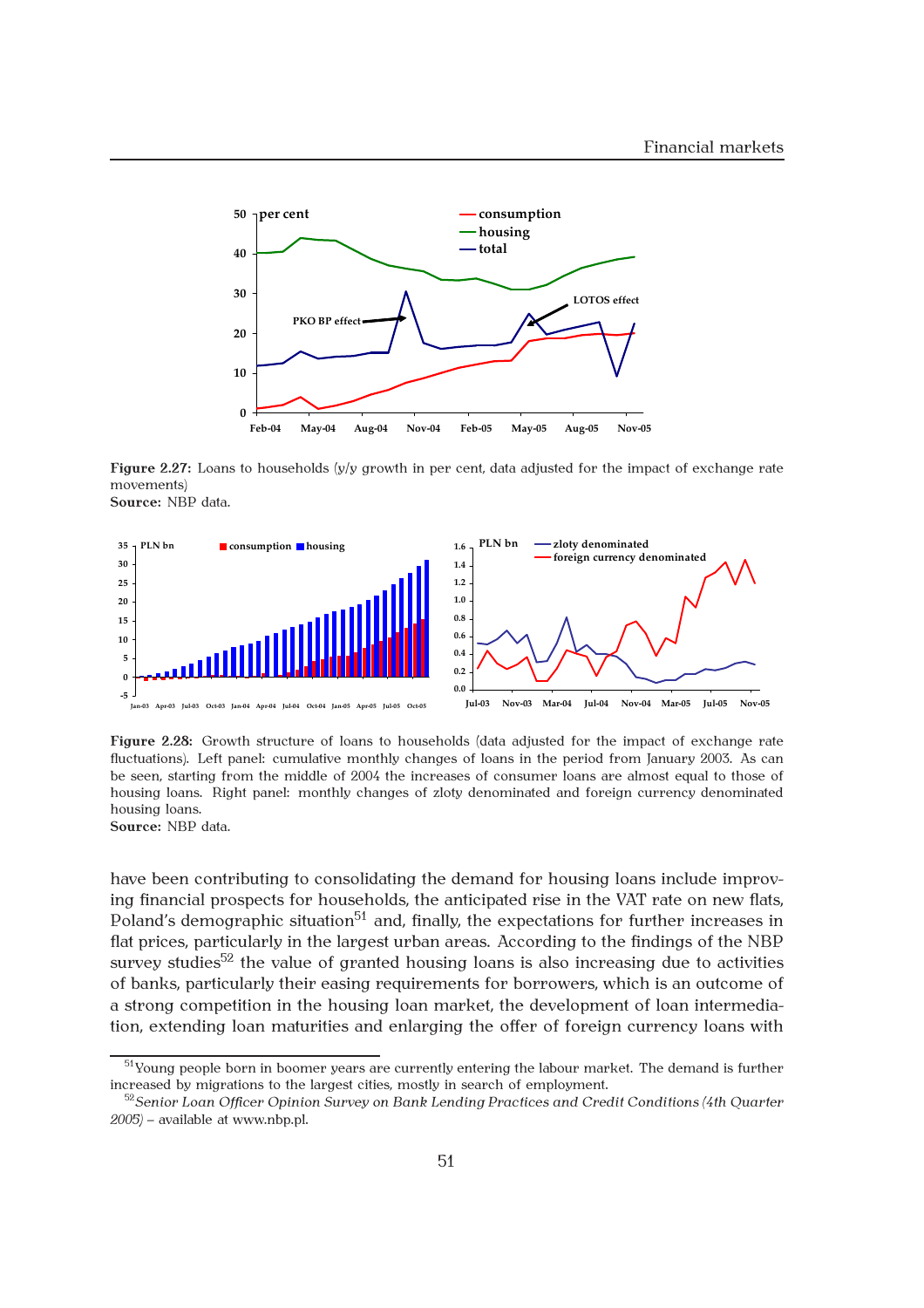relatively low interest. Another factor raising the demand for housing loans are the decreasing interest rates of zloty loans, which are closely following the movements of WIBOR. In November 2005 the average-weighted value of housing loans interest rates stood at 6.0%. The strength of reaction of the demand for housing loans to changes in domestic interest rates is rather limited due to significantly lower interest rates on available foreign currency loans (Figure 2.28, right-hand panel).

Although the interest on consumer loans remains high (at 15.2% in November 2005), they are building up quickly, mainly because the good financial condition of households increases their creditworthiness, and also due to banks' activities aimed at increasing loan availability. Even though banks surveyed by the NBP in 2005 Q3 felt a drop in the demand for consumer loans (which they claim to have resulted mainly from a decrease in the demand for financing durable goods accompanied by some worsening in the economic standing of households), in view of preliminary results of survey studies conducted in 2005 Q4 it seems that this was a one-off observation. This conclusion is also supported by GUS business tendency surveys, which do not suggest any deterioration in either current or expected financial standing of households $^{53}.$ 



**Feb-03 May-03 Aug-03 Nov-03 Feb-04 May-04 Aug-04 Nov-04 Feb-05 May-05 Aug-05 Nov-05**

**Figure 2.29:** Households' financial assets (PLN bn, data adjusted for the impact of exchange rate changes, December 2002 exchange rate relationships). **Source:** NBP estimates.

The value of households' deposits at banks has remained stable since 2005 Q2. The annual growth rate in notes and coin in circulation, after a transitory drop in late 2004 and at the beginning of 2005, is climbing up to its previously recorded level. At the same time, since the beginning of 2005 there has been a dynamic increase in the value of substitutes to bank-deposits held by households, such as investment fund units or Treasury securities. Consequently, the sum total of financial assets held by households is growing fast (Figure 2.29). The structure of households' financial assets is constantly shifting as the share of traditional bank deposits is shrinking and the contribution of alternative instruments is expanding at their expense (Figure 2.30).

The prospects for the continuation of high economic growth and, consequently, a good financial standing of households should favour further upsurge in lending to this sector.

<sup>53</sup>*Consumer Sentiment Survey, December 2005*, GUS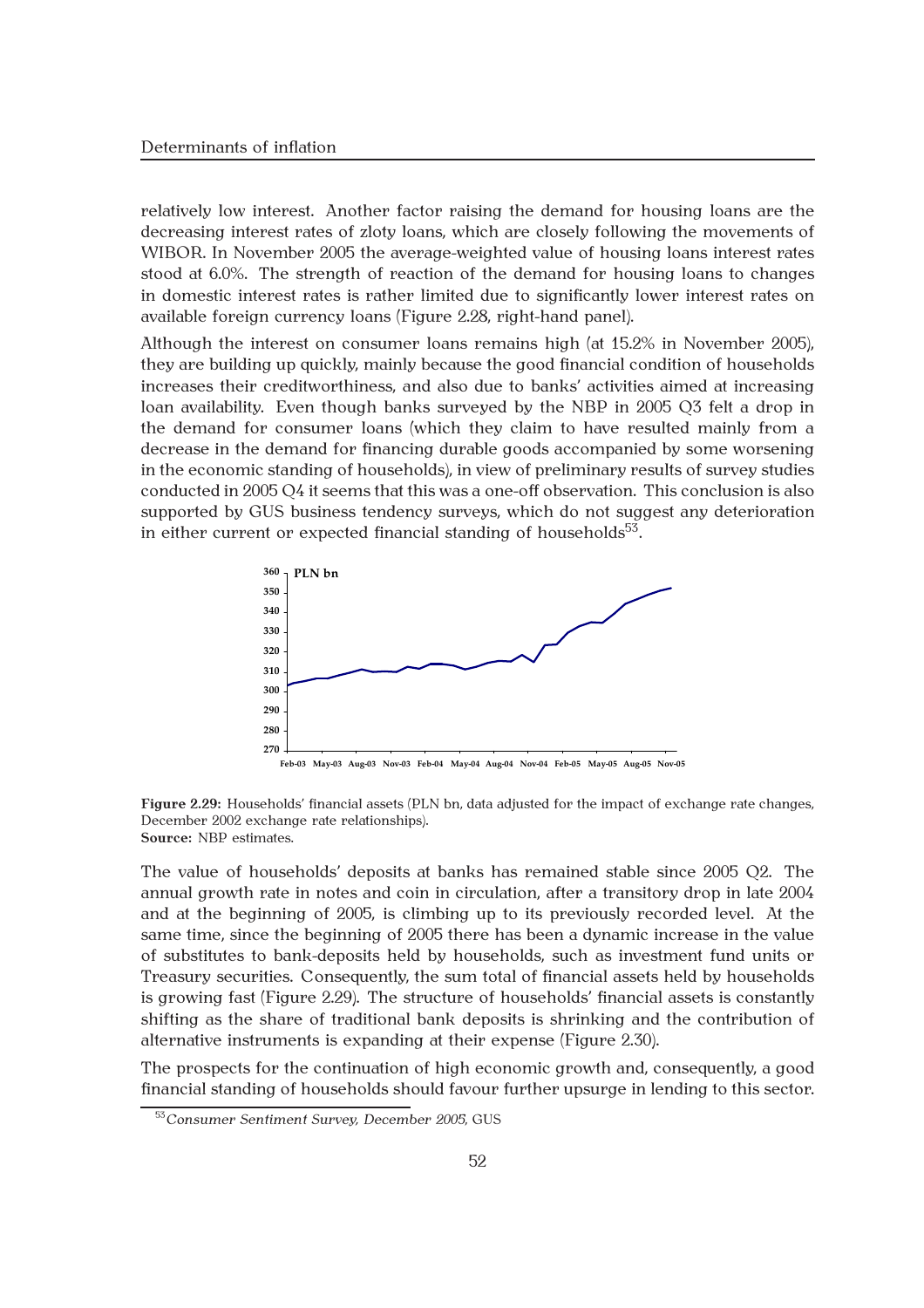

**Figure 2.30:** Structure of households' financial assets **Source:** NBP estimates.

This will apply both to housing and consumer loans, though in the latter case signals from commercial banks indicate possible modifications to the currently observed trend.

#### **Monetary aggregates**



**Figure 2.31:** M1, M3 and notes and coin in circulation (nominal y/y growth in per cent) **Note:** Methodological changes to monetary statistics introduced at the beginning of 2005 make it difficult to compare the 2005 figures with the earlier ones. The vertical line in the chart marks the boundary for data comparability. **Source:** NBP data.

The trends in loans in the banking sector find reflection in the developments of the major monetary aggregates (Figure 2.31). The change rate in broad M3 money supply remained on a rising trend and in November 2005 reached the level of 11.3%. Starting from the end of 2004, the narrow monetary aggregate M1 has been growing steadily at the rate of approx.  $13\%$  y/y. The annual growth rate of notes and coin in circulation, after a drop to approx. 2% at the beginning of 2005, rose again to 10.9% in November. Its fluctuations result from the shift that has occurred in the structure of the narrow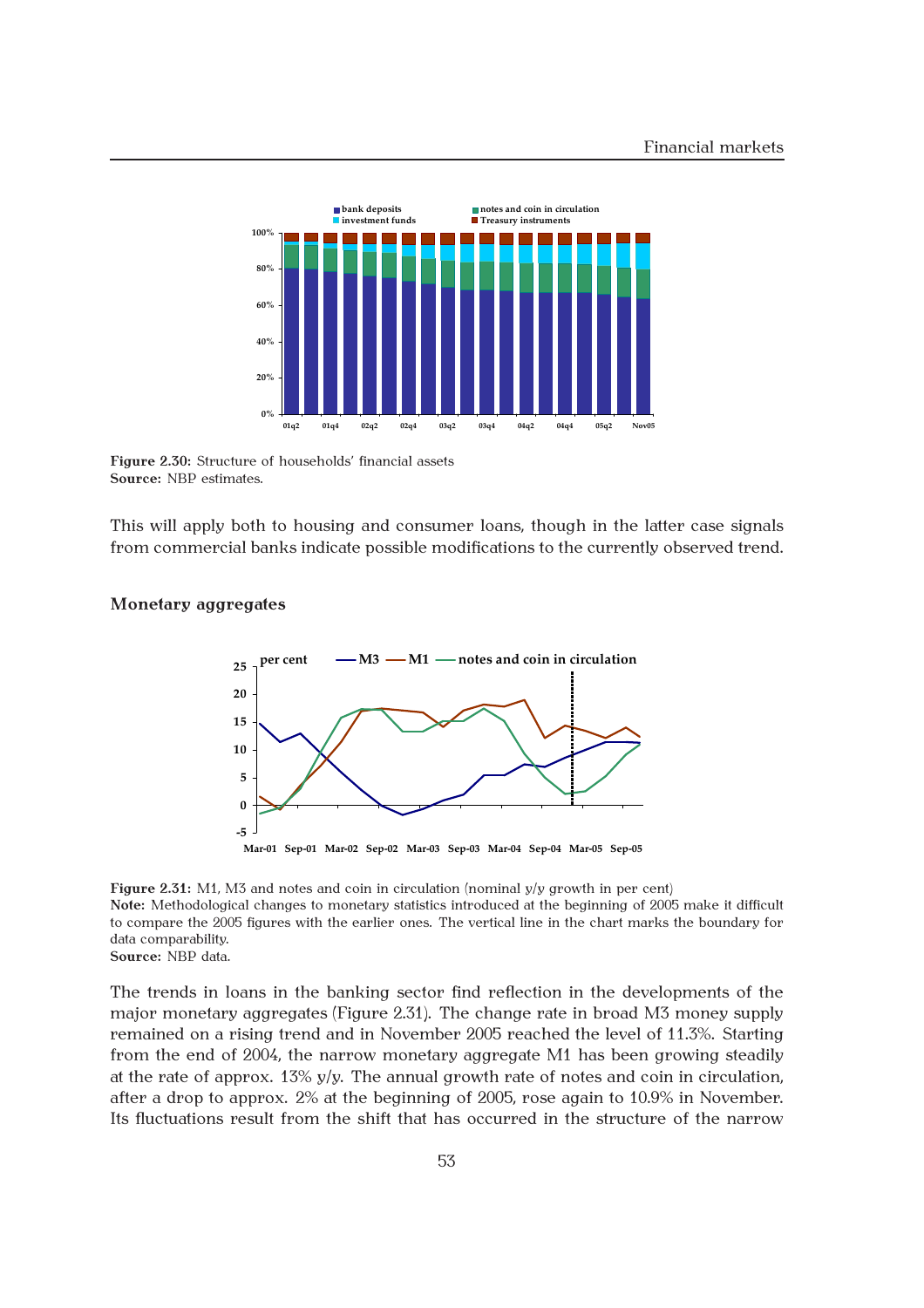money supply M1 (Figure 2.32).



**Figure 2.32:** Share of currency in circulation in M1 aggregate **Source:** NBP data.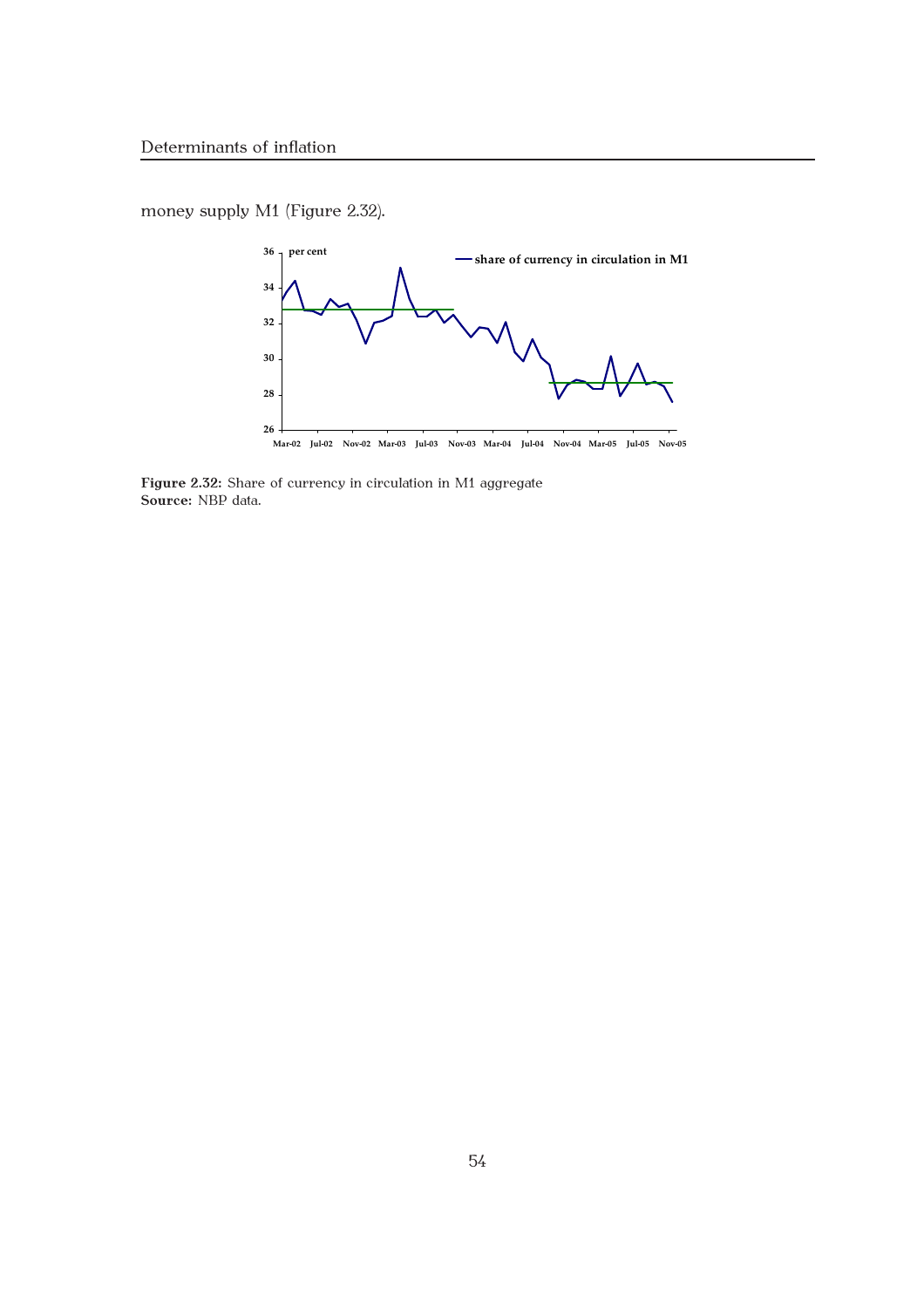# **Monetary policy in September 2005-January 2006**

In September 2005 the Council published the *Monetary Policy Guidelines for the Year 2006*, in which it maintained its previous understanding of the permanent inflation target set at the level of 2.5% with a symmetrical tolerance range for deviations of +/- 1 percentage point. The Council confirmed that the monetary policy would be focused on maintaining inflation as close as possible to the 2.5% target in the mid-term. The Council declared that in 2006 monetary policy would be conducted so as to achieve the target in the horizon of 5 to 7 quarters. However, this period might be shorter or longer depending on the type and strength of shocks affecting the Polish economy. The MPC pointed to the likely favourable changes in the functioning of the labour market, not least an increase in its flexibility, which should be conducive to limiting the impact of shocks on inflation.

In the course of preparing the *Monetary Policy Guidelines* the Council decided not to announce its monetary policy bias any more on the grounds that this instrument of communication might limit the flexibility of the pursued monetary policy. Instead of making the bias known to the public, the Council will be communicating its assessment of the balance of factors influencing future inflation. This balance is based on the inflation projection, which is an important input into monetary policy decision-process, the assessment of the actual economic developments that may deviate from the scenario presented in the projection, as well as the course of variables and information not accounted for directly in the projection.

In October 2005 the Council also decided to change the release schedule of the *Inflation Report* and projections of inflation and GDP prepared by NBP staff, which form a part of the *Report*. This decision was connected with a new release schedule of quarterly data on national accounts published by the GUS (CSO). The GDP estimates are now released no later than 60 days after the end of each quarter, i.e. a few days before or after the publication of the *Inflation Report*. Therefore, with the previous *Report* publication schedule in place, it would not be possible to include the latest GUS estimates in the NBP document. Consequently, the publication of the *Inflation Report* was shifted from November 2005 to January 2006. Subsequent *Reports* are to be released quarterly, i.e. in April, July and October 2006.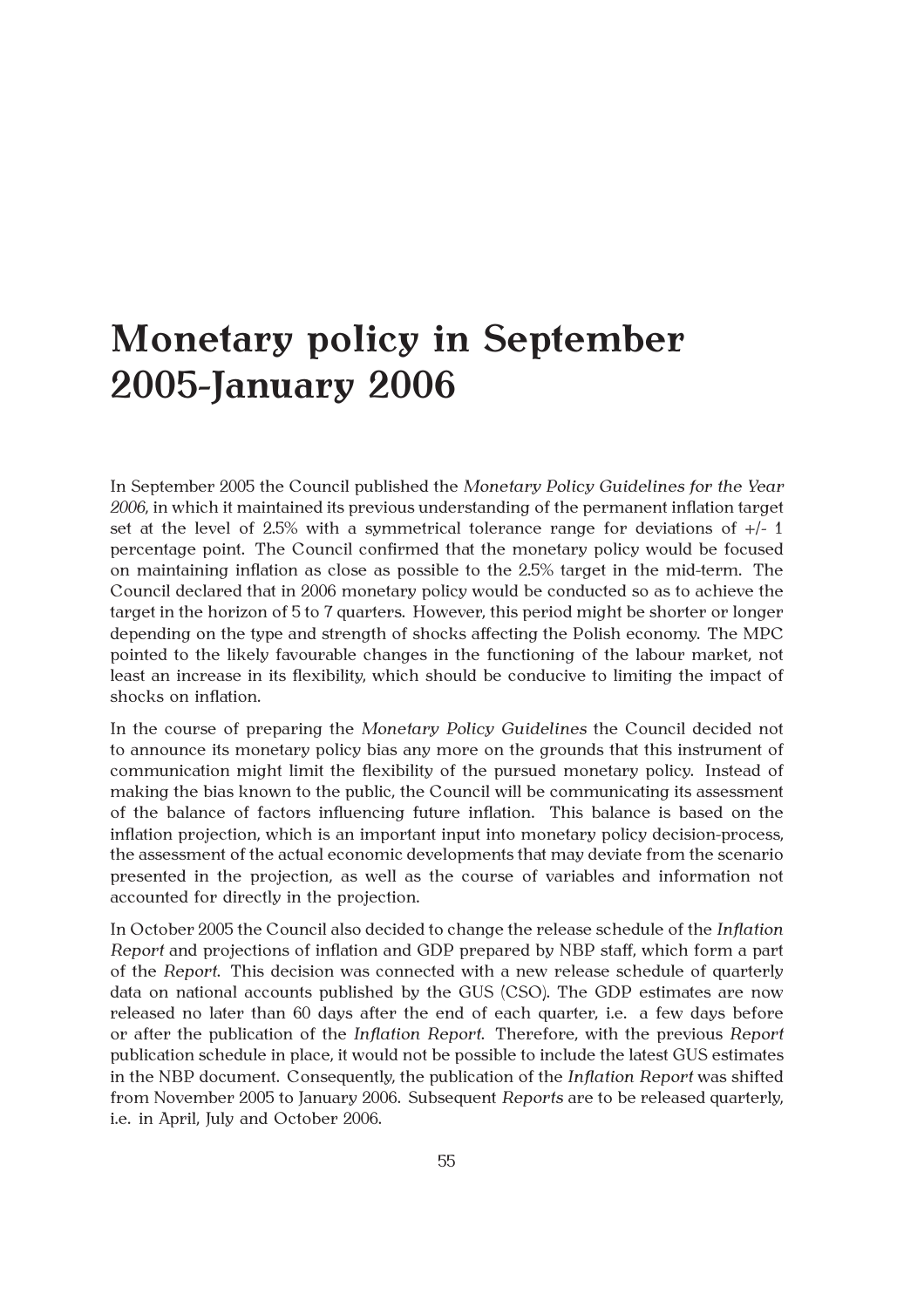In September-December 2005 the Monetary Policy Council kept the NBP's interest rates unchanged. At the same time, the MPC maintained its easing monetary policy bias, as in the view of the Council the probability of inflation running below the target level of 2.5% in the monetary policy transmission horizon exceeded the probability of inflation running above 2.5%. In January 2006 the MPC lowered interest rates by 0.25 percentage point, and thus at the end of this period the reference rate was at 4.25%, the lombard rate at 5.75%, the deposit rate at 2.75%, and the rediscount rate at 4.50%.

The data published in September 2005 – January 2006 indicated a strengthening of the economic recovery in Poland observed since 2005 Q2. There was a progressive increase in the annual growth rate in manufacturing and a moderate rising trend in retail sales. The recovery in construction continued, though its pace was decreasing in October and November. The assessment of economic climate, as signalled by enterprises in GUS business tendency surveys, did not change in any significant way, while the favourable results of the enterprise sector in the first three quarters of 2005 pointed at a good economic situation of the surveyed companies: growing revenues, high profitability and a safe level of liquidity (in 2005 Q3 this level reached the highest value in the history of GUS survey).

According to GUS estimates, the year-on-year GDP growth in Poland in 2005 Q3 was higher than in Q2 and consistent with the August *Inflation Report*. Also consistent with the NBP expectations were the growth rates of individual consumption and investments. Net exports - despite a strong appreciation of the zloty - remained the major demand factor of economic growth in 2005 Q3. The contribution of net exports to GDP growth proved significantly larger than expected in the August *Report*. At the same time, however, GUS data pointed to a gradual acceleration in domestic demand, including investment growth rate. Preliminary data on national accounts in 2005 confirm strengthening of favourable growth tendencies in the economy.

Data available in the analysed period suggested a sustained improvement in the labour market. There was a steady increase in the annual growth rate of employment in the corporate sector accompanied by a simultaneous decline in the unemployment rate. According to BAEL (Labour Force Surveys), the moderate growth rate in the number of working persons in the economy was sustained in 2005 Q2, while the data published after the MPC December meeting pointed to a significant acceleration in the number of working persons in 2005 Q3. Consequently, the data indicate that improvement in the labour market is larger than expected in the previous *Report*.

In 2005 Q3 the rate of growth in nominal wages in the economy recorded a slight drop in relation to the preceding quarter, which was connected with shifts in additional payments of remunerations in the section *post and telecommunications*. In the corporate sector, the growth rate of nominal wages in August-September remained at a moderate level. In October and November, however, corporate wages rose considerably and stabilised significantly above market expectations. To some extent, the rise in the wage growth rate in those months resulted from time shifts in the payment of additional remunerations in some sections (post and telecommunications and mining). These shifts also reduced the wage growth rate in enterprises in December (down to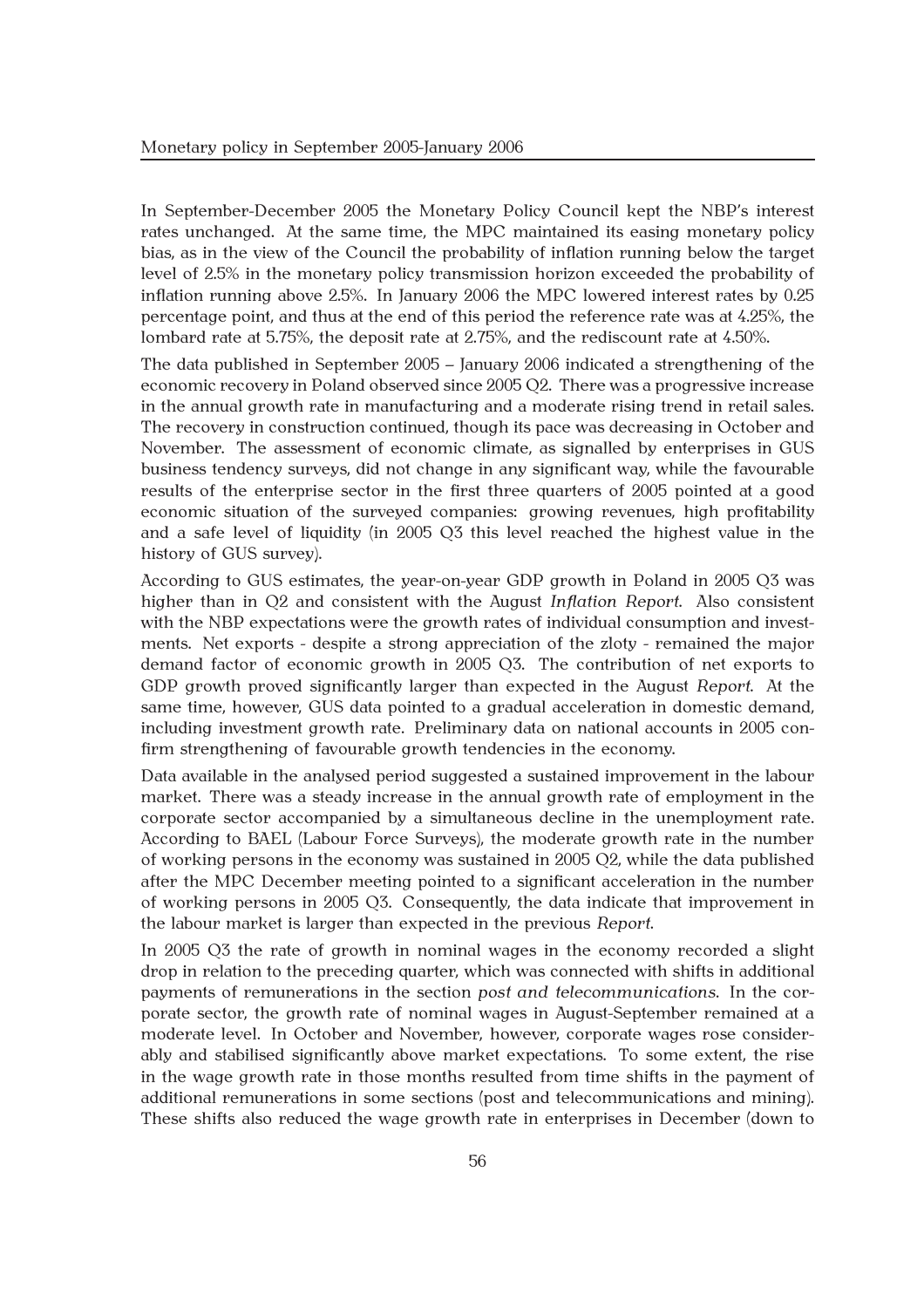1.5% y/y). In the whole of 2005, the wage growth rate in enterprises was at 4.8% y/y, which was higher than in the first three quarters of 2005.

As expected, in August-December 2005 the annual growth of consumer prices ran notably below the inflation target. In 2005 Q3 consumer price inflation was slightly above expectations presented in the August *Inflation Report*, while the data for October and November indicated that in Q4 it would be consistent with those expectations. The latter was confirmed by data on December 2005 inflation, published by GUS in January 2006.

In August 2005 inflation expectations of individuals reached their lowest value in 2005 (1.3%). They slightly increased in the two subsequent months to reach a level of 1.5% in the period from October to December 2005, i.e. 1 percentage point below the inflation target of the NBP (2.5%). In January 2006, inflation expectations of individuals dropped to the level of 0.9%, i.e. markedly below the target of 2.5%. In the whole of the analysed period, inflation forecasts of bank analysts rose slightly, but also stayed below the NBP's target level.

Despite some strengthening in the recovery of the Polish economy, in the period under review all core inflation indices went down. Low 'net inflation' indicated that the demanddriven inflation was limited. Moreover, the recorded growth rate of core inflation measures indicated the so-far limited impact of high fuel prices on the prices of other consumer goods and services.

In August-November 2005 producer prices in industry continued to fall in year-on-year terms and increased slightly in December. The low level of PPI could be attributed to a moderate growth of domestic demand and a stronger than a year before zloty exchange rate, which offset the impact of high oil prices on producer prices.

Over the period between the MPC meetings in August 2005 and January 2006 the zloty exchange rate appreciated and remained stronger than it had been accounted for in the August *Inflation Report*. The stronger zloty exchange rate had the effect of reducing inflation.

In the reviewed period, the most important sources of uncertainty accounted for by the Council were the prospects of investment activity and the impact of globalisation and commodity prices on the outlook for economic growth and inflation.

Economic recovery continued to strengthen over the analysed period accompanied by an increasing growth rate of investment. In the longer term investments are a key factor in sustaining economic growth. Still, the prospect for a further acceleration in the investment process continued to be uncertain. A very good economic standing of companies suggested that their financial situation should not be an obstacle to increasing investment outlays. Further, the conditions of external investment financing were favourable due to relatively low interest rates in Poland and the euro area and an exceptionally good situation in the capital markets. The continuing growth in corporate lending, and especially in foreign loans of enterprises, indicated rising investment activity. On the other hand, the limited growth rate in private consumption and thereupon based assessments of future demand may be conducive to slowing down investments.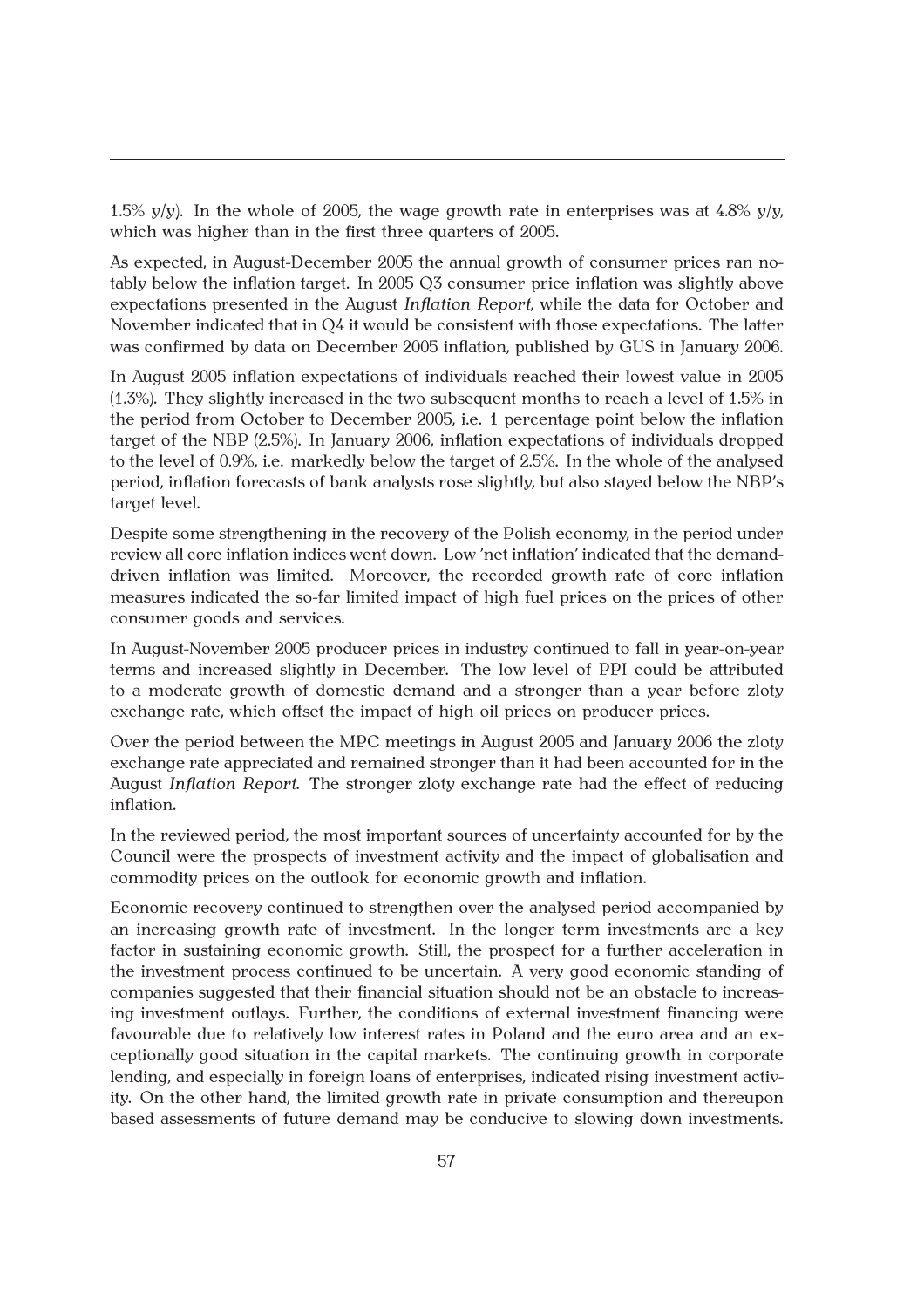Moreover, statistical data on the domestic credit market in the second half of 2005 and the findings of survey studies of credit activity of enterprises in 2005 Q4 could rebut the expectations for significant investment acceleration. This could result from fears about further appreciation of the zloty, growing political uncertainty, lack of clarity regarding the future total fiscal burden, the tax system and uncertainty as to higher oil prices. Negative impact on the propensity to invest is exerted by the lack of progress in institutional reforms, on which the investment climate in the country depends.

A factor that attracted a lot of the Council's attention was the impact of processes occurring in the surrounding of the Polish economy on inflation. Amid advancing economic growth, inflationary pressure may be reduced by the import of goods from countries with low production costs. At the same time, it can be expected that in the longer horizon the increasing scale of the production relocation by Polish companies to these countries will be curbing wage pressure. On the other hand, the outflow of labour force to other EU countries may lead to increased wage pressure and higher inflation. It is very difficult to assess the persistence and scope of the impact of globalisation on price developments in particular countries, Poland included, and thus it is one of the major uncertainty factors in pursuing monetary policy in economies open to international exchange.

The Council also discussed the impact of current and forecast oil prices on inflation. It may be expected that in the short-term heightened oil prices will lead to price increases, yet the scale of these effects will be to a large extent dependent on exchange rate movements and price policies of fuel companies. In the longer term, however, higher oil prices may lead to a contraction of demand and the associated inflationary pressure. The monetary policy decisions should also take into consideration a possible impact of heightened oil prices on wages and inflation expectations. The scale of this impact may increase as the economic recovery consolidates.

In September-November 2005 the Council was of the opinion that the persistently low growth rate of unit labour costs in the enterprise sector coupled with a drop in current inflation and continuously low values of core inflation measures indicated limited inflationary pressure. At the same time, however, the Council acknowledged the possibility that the balance of factors influencing future inflation might be modified if there appeared signals of a heightened probability of the emergence of second-round effects. Further, due to the fact that forecast oil prices were higher than those assumed in the August inflation projection and given the higher than expected inflation rate in 2005 Q3, inflation could, in the Council's assessment, return to the target sooner than it followed from the August inflation projection.

In December the Council judged that the level of CPI and core inflation measures in November, indicated a, so far, limited influence of high energy prices on prices of other consumer goods and services. This judgment led to the revision of the previous assessments concerning the impact of crude oil prices on future inflation path. The Council came to the opinion that inflation may in fact take longer to return to the target than it had been assessed in the previous meetings.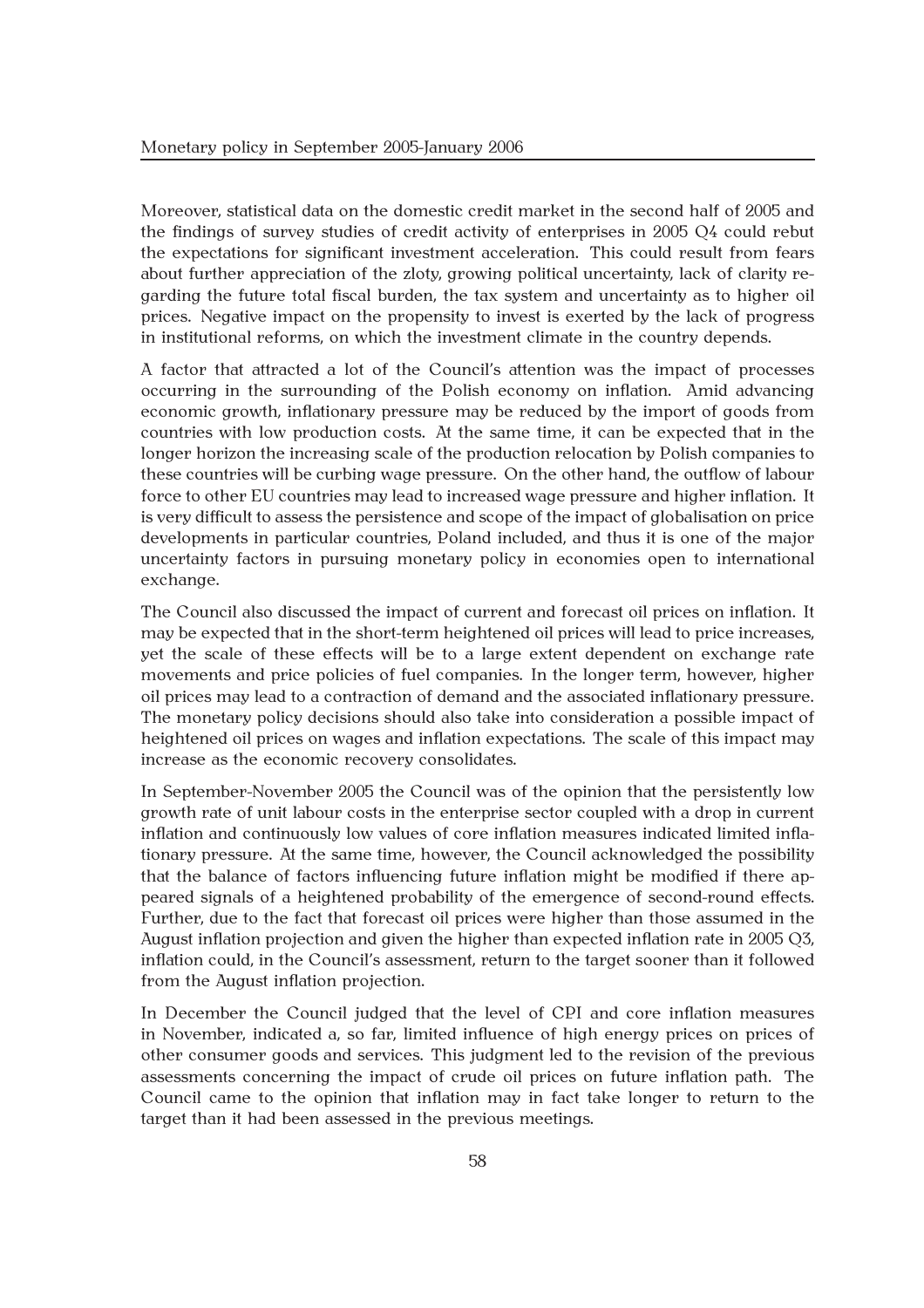The NBP inflation projection presented in the January Inflation Report was prepared on the basis of data available as of 2 January 2006 and so, among others, it does not account for the GUS estimates of GDP in 2005. The projection indicates that with a 50-percent probability the annual GDP growth should stay in the range of 3.8%-5.1% in 2006, 3.4%-5.2% in 2007 and 3.6%-5.5% in 2008, respectively. The January inflation projection indicates that growth in prices in 2006 will be lower than expected in the August projection. In 2007 inflation will accelerate and at the end of the year should be close to the level from the projection presented in August 2005. Assuming unchanged interest rates, there is a 50-percent probability that inflation will stay within the range of 0.5%-2.3% in 2006 Q4 (compared to 1.0%-3.1% in the August Report) 1.1%-3.6% in 2007 Q4 (compared to 1.2%-4.1%) and 0.8%-3.9% in 2008 Q4.

It has to be emphasised that the inflation projection and the distribution of probabilities presented in the Report do not account for all sources of uncertainty related to the scale of future rise in employment, the impact of globalisation effects on price processes, the economic policy of the government in the years to come and the path of the exchange rate. Moreover, the projectiondoes not allow for the latest developments which may have great bearing on the forecast growth of prices. On the one hand, oil prices in January 2006 were higher than accounted for in the projection. On the other, the zloty exchange rate in January was stronger and the data on national accounts indicate that the GDP growth in 2005 Q4 and the whole of 2005 was slightly lower, while the rise in investments was significantly higher, than assumed in the January projection.

The Council maintains its conviction that implementing an economic strategy focused on creating conditions which ensure the introduction of the euro at the earliest possible date would be most favourable for Poland and would contribute to higher long-term economic growth.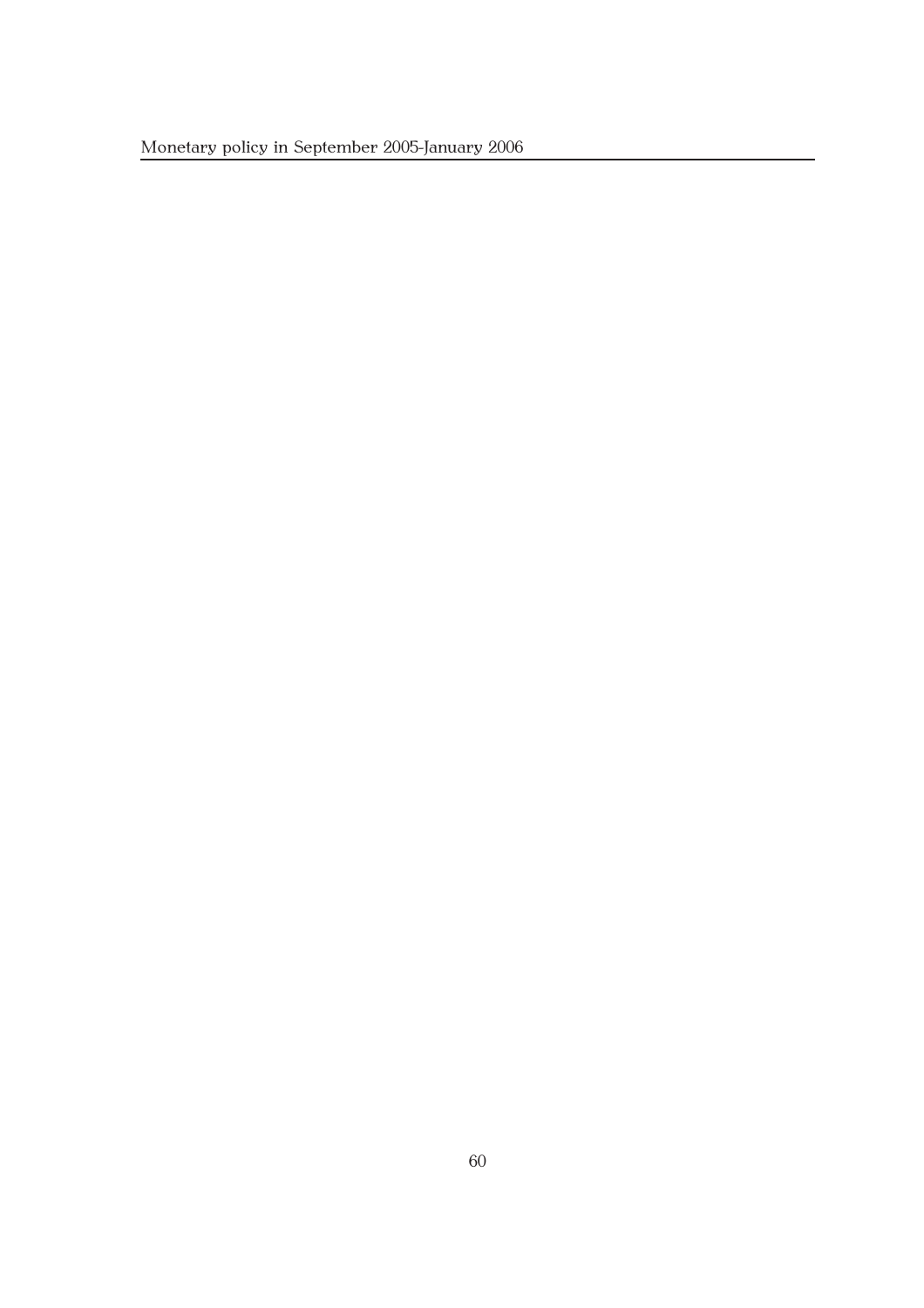# **Projection of inflation and GDP**

The projection of inflation and GDP was prepared with the use of the macroeconomic model ECMOD by a team of NBP economists led by the Director of the Macroeconomic and Structural Analyses Department Adam B. Czy'ewski. The NBP Management Board has approved the projection to be submitted to the Monetary Policy Council. The inflation projection is one of the inputs to the Monetary Policy Council's decision-making process. The cut-off date for the assumptions of the current projection was 2 January 2006. In consequence, the January projection is based on NBP estimates concerning macroeconomic categories in 2005 Q4.

# **4.1 Introduction**

Due to the fact that publication schedule of *Inflation Reports* has been adjusted to the GUS calendar of releasing quarterly data on national accounts, the gap between the previous and the present projection enlarged from 3 to 5 months. In that interval the Monetary Policy Council received a monthly balance of factors influencing future inflation prepared on the basis of released data. Monthly data on the real sector of the economy suggested that real processes and the path of GDP would be consistent with the August projection, while the constantly higher oil prices, in comparison to those accounted for in the August projection, give grounds to suspect that inflation path may in fact be running higher than in the summer projection. The shifting of the balance of risks towards higher inflation became more probable when inflation in 2005 Q3 proved higher than anticipated, and then its level in October deviated upwards from expectations. Data on national accounts in 2005 Q3 published in December confirmed previous expectations concerning the real sector. The rate of GDP growth in Q3 turned out to be consistent with the projection. At the same time, the published updates of quarterly national accounts for the past two years, which, on the one hand, adjusted upwards those components of domestic demand that are significant for the projection (such as consumption and investment outlays) and, on the other, decreased the contribution of net exports to GDP growth, made probable the materialisation of a high GDP growth rate in 2005 Q4, as projected in August. A faster than forecast in August growth in the working population in 2005 Q3 and Q4, coupled with the wage growth rate in 2005 Q3 equal to, and in 2005 Q4 even higher than that forecast in August, gave grounds to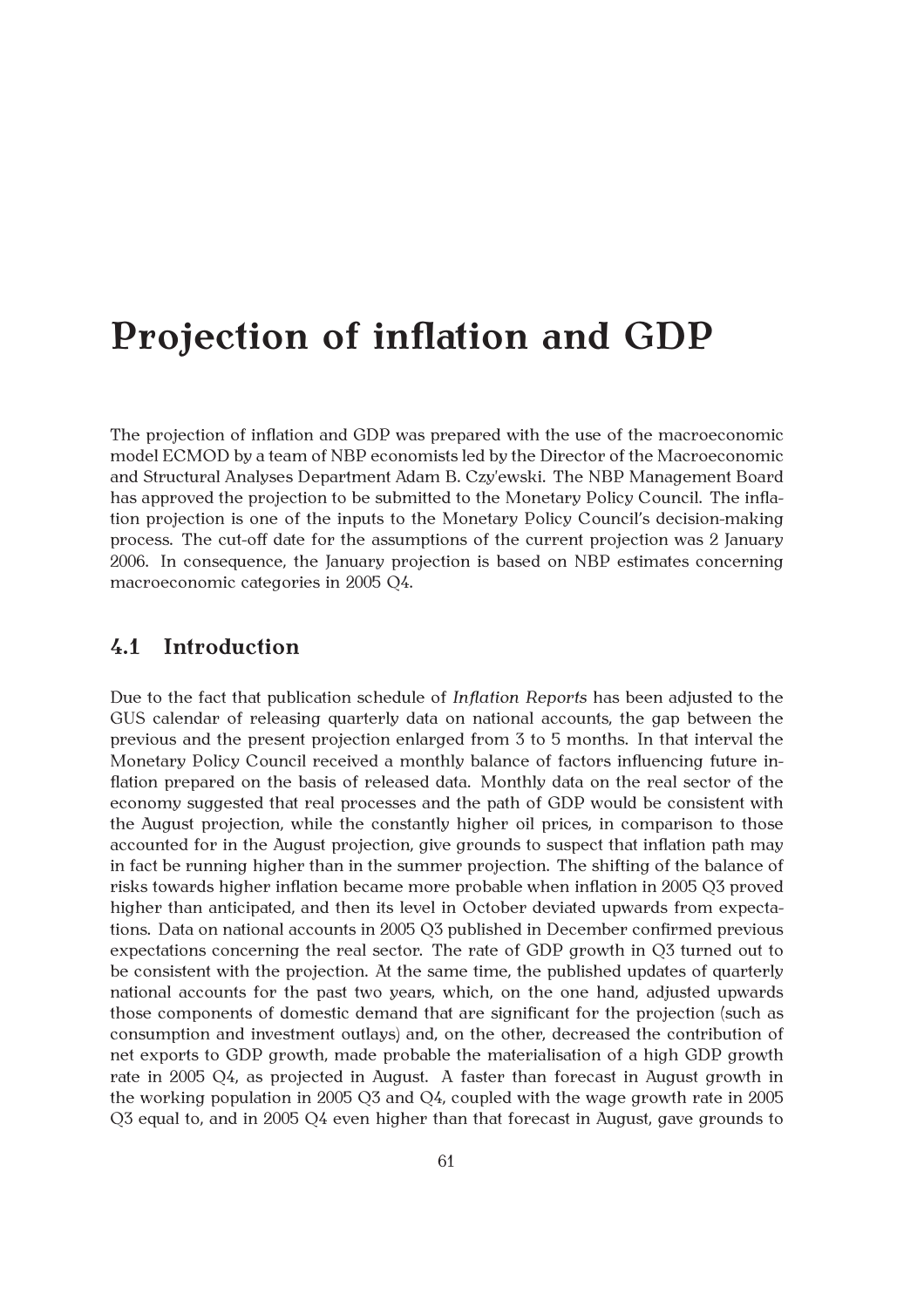expect inflation to rise above its forecast in the longer horizon, despite some drop in November and December attributable to bird flu menace and unexpected, in the face of high oil prices, slide in fuel prices, which resulted from a deeper than expected reduction in producer margins.

In line with expectations formulated in the balance of risks the inflation projection based on ECMOD model, which is discussed later on in this chapter, does not diverge significantly from the one published in the August *Inflation Report*. Main differences concern the inflation path in 2006 and are connected with a lower path of food and fuel prices, the latter being mainly affected by the considerably deeper than expected reduction of margins in December 2005 and the fact that rates of excise tax reduced in September 2005 were not raised throughout 2006. In 2007 inflation is gaining momentum and returns to the path projected in August, and throughout 2008 it remains on target.

The fundamental reason why the present projection is not higher (as anticipated in the balance of risks), in the horizon of monetary policy transmission, than that presented in August, even though the model has not been modified (parameters of the model have not been reestimated on new data) is a lower forecast growth rate of investment outlays plus a slightly lower rate of economic growth. The adjustment of assumptions concerning the utilisation of EU funds after 2006 has been an important factor in the assessment of the future investment path.

|                            | 04a1 | 04q2 | 04q3 | 04q <sub>4</sub> | 05q1   | 05q2   | 05a3   | 05q <sub>4</sub> |  |
|----------------------------|------|------|------|------------------|--------|--------|--------|------------------|--|
| GDP $y/y$                  | 6.8  | 5.9  | 4.8  | 3,9              | 2.1    | 2.8    | 3.7    | 4,8              |  |
| contributions to growth:   |      |      |      |                  |        |        |        |                  |  |
| Domestic demand            | 7,1  | 7,5  | 6.0  | 3,9              | 1.1    | $-0.6$ | 1.6    | 3,9              |  |
| $Consumption + investment$ | 4,6  | 4,9  | 4,3  | 4.0              | 1.9    | 2.2    | 2,9    | 4,0              |  |
| Change in inventories      | 2.5  | 2.6  | 1.7  | $-0.1$           | $-0.7$ | -2.8   | $-1.3$ | $-0.1$           |  |

**Table 4.9:** Contribution of domestic demand to GDP growth **Source:** GUS data, 2005q4 – NBP estimates

While assessing the current and future path of domestic demand it is, first of all, necessary to pay attention to consumption and investment. The quarterly estimates of growth in inventories published by the GUS are subject to strong fluctuations which, to some extent, distort the information on the dynamics of domestic demand (e.g. 2005 Q2 – Table 4.9), and what is more the movements in inventories are more strongly correlated with net exports than domestic demand net of inventories, i.e. the sum total of consumption and investments<sup>54</sup>. As a result there is a considerable risk of actual inventories deviating from the projection which assumes that the rise in inventories is

<sup>&</sup>lt;sup>54</sup>Correlation coefficients between the contributions in the GDP growth of inventories growth and the sum total of consumption and investments on the one hand and the rise in inventories and net exports on the other, amount to 0.19 i −0.42 for sample 1996 Q1-2005 Q4 and 0.40 i −0.85 for sample 2000 Q1-2005 Q4.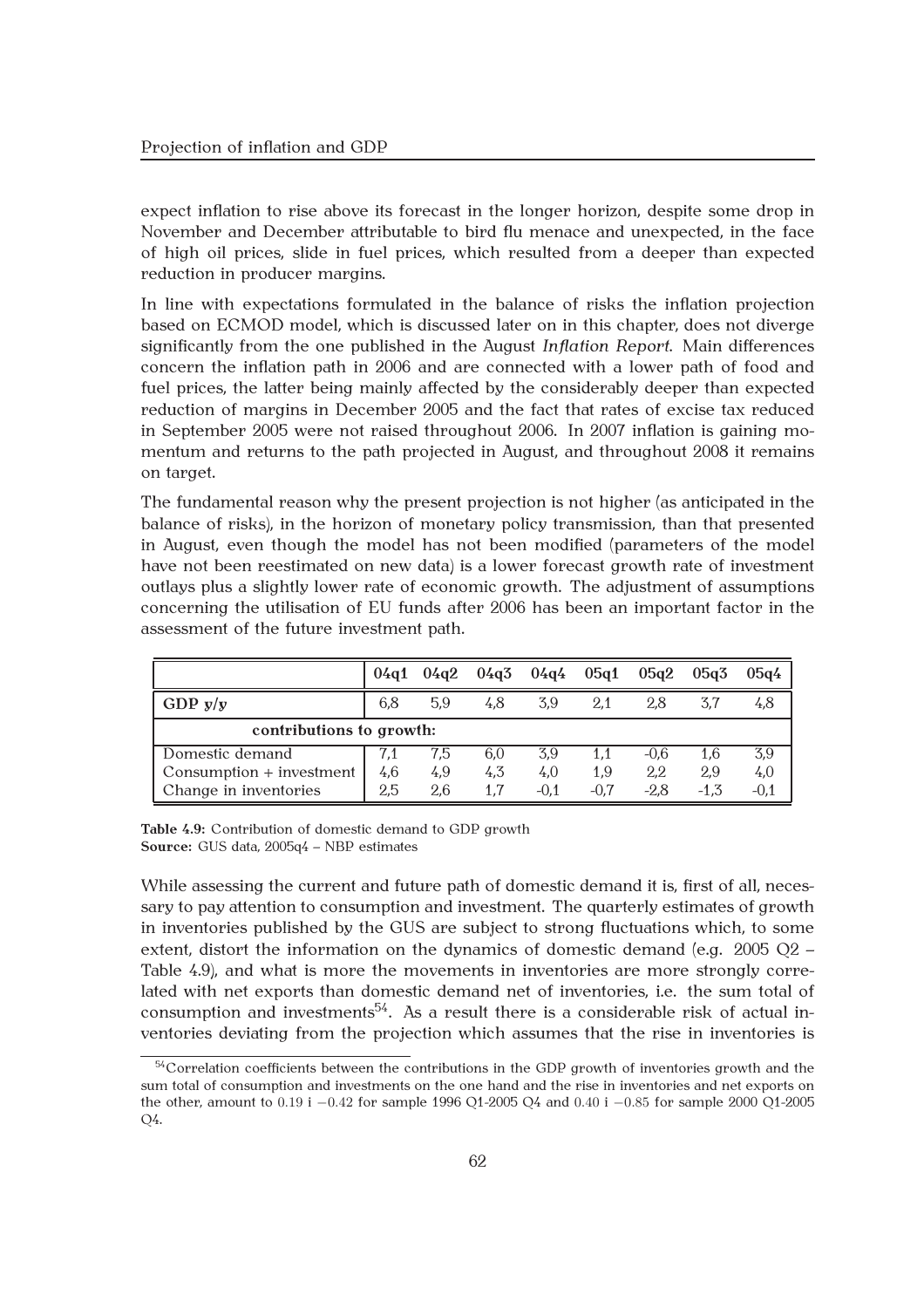roughly proportional to GDP growth. Thus, in assessing domestic demand, the analysis of the growth rate of consumption and investments is much more justified.

The uncertainty surrounding an inflation projection prepared on the basis of econometric model of economy may be divided into two subcomponents, i.e. uncertainty as to the projection itself with the assumption that model adequately describes the realityand uncertainty concerning the adequacy of the model itself. The first type of uncertainty concerns the projection, which  $-$  by definition  $-$  is treated as unbiased. Under this assumption the projection errors may be treated as random variables with a known distribution, which makes it possible to analyse the risk in probability terms and present the uncertainty in the form of a fan chart. In case of uncertainty about the adequacy of the model we suspect (assert with some probability) that the model generates biased projections. Because we are usually not able to measure the bias *ex ante*, we cannot analyse the risk in terms of probability nor can we present it in a fan chart.

Usually, while discussing the uncertainty concerning the projection it is enough to focus on the uncertainty stemming, in the projection horizon, from the path of exogenous variables and random components in the forecasting model which is assumed to adequately map inflation processes. This type of uncertainty is conventionally presented in the form of a fan chart.

Now passing on to the second-type uncertainty it has to be observed that the construction of a macroeconomic model of economy makes use of specific theoretical assumptions to derive dependencies (equations) holding between variables of the model. In turn, the parameters of the model's equations, which are, among others, responsible for its dynamic properties (the pace of adjusting the deviations of variables from their long-term paths), are estimated or calibrated on the basis of historical data. These characteristics of the model (theoretical assumptions and estimated values of parameters), determining the degree of its adequacy in describing the reality, may be an important source of deviations of future inflation realisations from their forecast values. This risk is not accounted for nor quantified, for methodological reasons, by the fan chart.

Together with the data on national accounts for 2005 Q3 the GUS published a significant update of the data on national accounts since 1995. In face of such a fundamental and deep adjustment of the sample the ECMOD model should be, in fact, reestimated. However, as the reestimation of models usually involves considerable modifications to the specification of equations and, consequently, to the way models react to typical shocks, the properties of models should be thoroughly examined after such reestimation. Due to the fact that the time-span between the release of the data update and the publication of the projection was to short to carry out the necessary tests of the model's properties with newly estimated parameters, no reestimation of ECMOD model parameters was performed, which might have deteriorated its capacity to accurately replicate some economic mechanisms thus raising the probability of the projection being biased. For this reason, the projection description pays particular attention to the second type of projection uncertainty connected with the model's adequacy, as this type of uncertainty affects the January projection to a much greater extent than it used to bear on the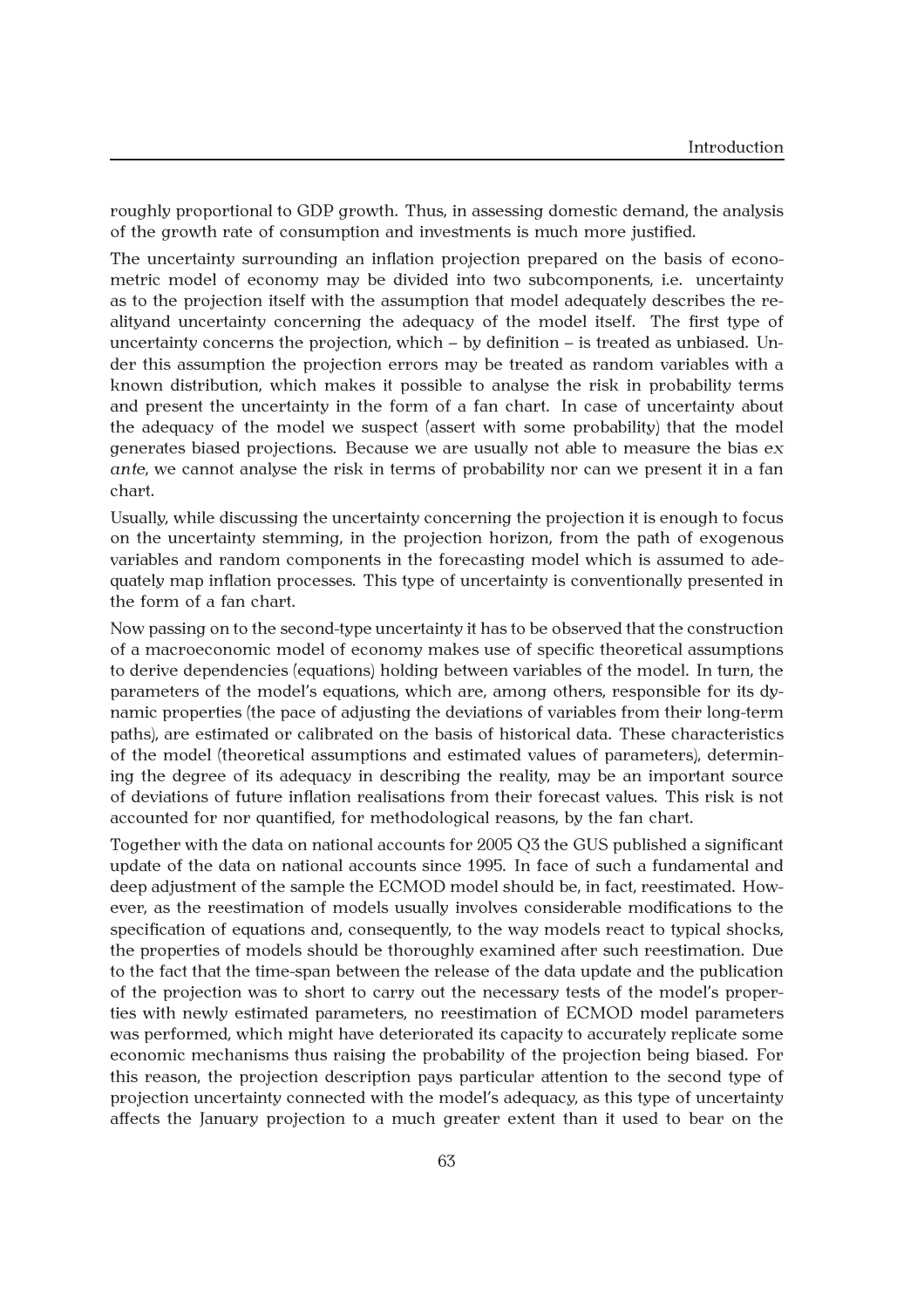August and previous projections. As mentioned before, the uncertainty concerning the model's adequacy is not accounted for in the fan chart, as the chart is constructed with the assumption that the forecasting model is adequate (does not generate biased projections). In our opinion the level of this second-type risk, which cannot be accounted for or presented in the fan chart, increased in-between the projections to the extent requiring a separate treatment, which is offered in the final section of this chapter. We have concluded that this way of discussing projection uncertainty (fan chart with no changes to the model plus extra-model analysis of uncertainty connected with a different course of economic processes than assumed in the model) is a better solution than introducing expert adjustments to the model itself in order to account for other developments than those following from model mechanisms.

A key factor in assessing the outlook for inflation, particularly in the longer-term horizon, is the consideration of reasons and persistence of changes in the labour market. Data published on the number of working persons and the economically active figure in 2005 Q3 according to BAEL were considerably higher than previously expected. A higher than forecast by experts rate of growth in the number of working persons in 2005 Q3 was accounted for while determining the starting point for the projection, but the higher number of economically active was not adjusted correspondingly. In line with the dependencies holding within the ECMOD model, where the demand for labour is, among others, dependent on the level of business activity, capital assets and real wage level, after a rise in the growth rate of working persons at the end of 2005 not matched with a corresponding rise in output that would suffice to uphold it, the growth rate of working population is gradually decreasing in the direction of long-term growth rate consistent with the constant contribution of wage bill in GDP (as implied by the Cobb-Douglas production function). In line with its internal logic, the model interpreted, against the backdrop of other macroeconomic variables, the rise in the number of working persons observed for a very short period (in proportion to the whole sample span) as an "unusual" development and so the error-correction mechanism brought the number of working persons down to the vicinity of its long-term path (the rate of growth in the number of working persons decreased from 2.3% in 2005 to 1.4% in 2006 and 0.8% in 2007-2008).

However, while assessing the risk of inflation deviating from the projection we should not disregard alternative scenarios of the situation in the labour market, i.e. scenarios entailing that the improvement observed in the labour market may, in fact, prove permanent. Because these scenarios may be assigned a significant probability of materialisation, they have been considered in the uncertainty analysis though not included in the fan chart.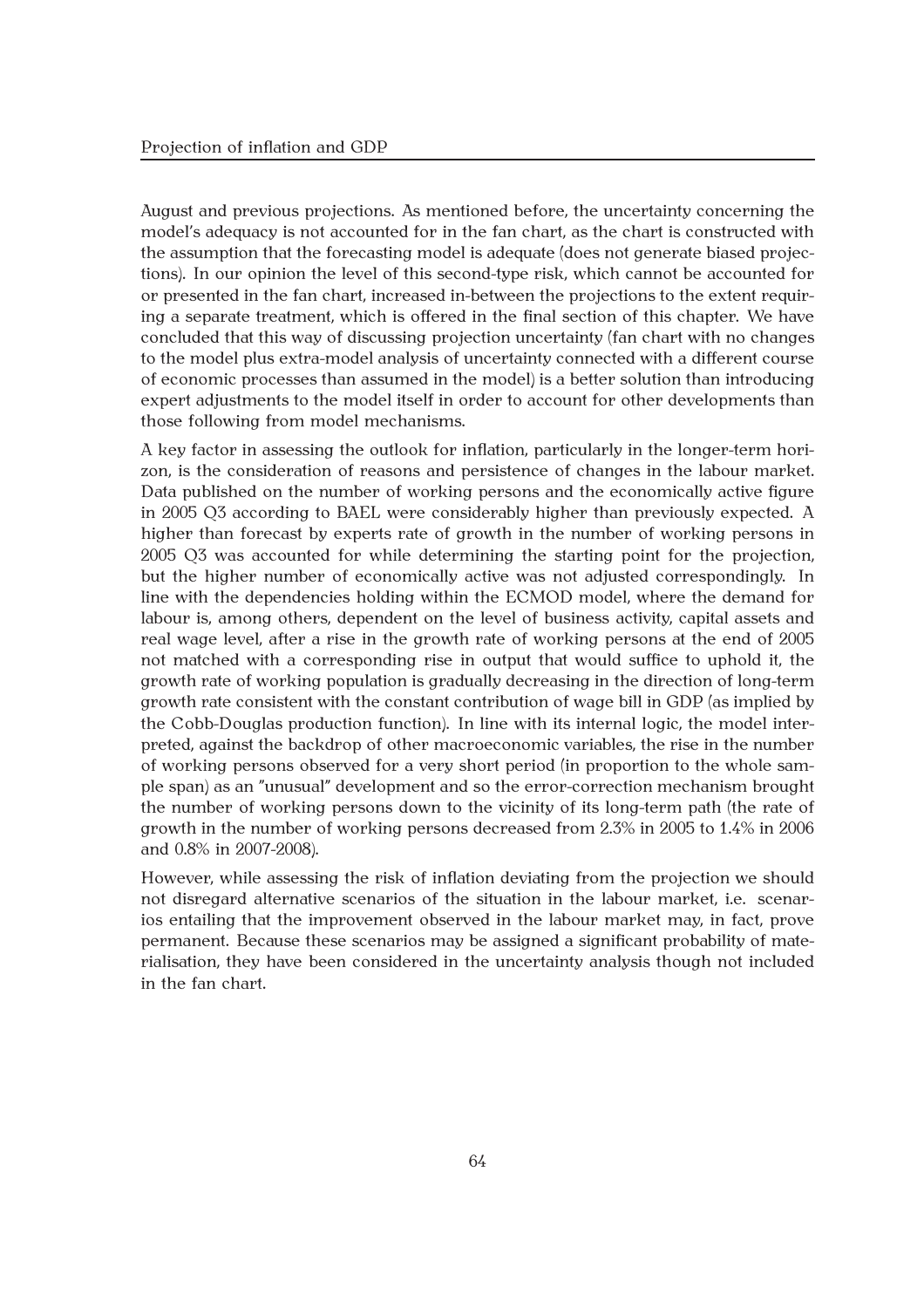# **4.2 Assumptions for the January projection of inflation and GDP**

Since August 2005 new information has been released making it possible to adjust the forecasts of the developments of variables exogenous to the model. In the assumptions on the exogenous variables only data available as of 2 January 2006 (which was the cut-off of the projection) was taken into consideration.

#### **External demand and euro area inflation**

The data on GDP growth in the euro area in 2005 O3  $(1.6\% y/y)$  was consistent with the assumptions of the August projection. The growth acceleration was driven mainly by a rise in the investment growth rate (of 1.3 percentage point up to 3.2%  $y/y$ ), while the annual individual consumption growth was moderate and reached 1.5%. According to the authors of the projection, GDP in the euro area grew by 1.4% in 2005 (against 1.3% in the August projection), while the growth forecasts for 2006, 2007 and 2008 are at 1.9% (1.9%), 2.0% (2.2%) and 2.2%, respectively. The main growth factor in the euro area should be the recovery in investment demand, which is heralded by low cost of capital and high profits of enterprises.

The slightly lower-than-expected inflation (GDP deflator) in 2005 Q2 and Q3 contributed to a certain downward revision of the inflation estimates in the euro area in 2005<sup>55</sup> (down to 1.2% from 1.3% in the August projection).

The low inflation prognosis for the euro area formulated in August has also been upheld for 2006 (1.5%) and slightly revised downwards for 2007 (down to 1.6% from 1.7% in August). The main factors contributing to the reduction of the inflationary pressure on prices in the projection horizon include a weak GDP growth rate, continuing negative output gap and a low growth rate of unit labour costs. In turn, the risk of inflation growth is associated with a change in tax rates and elevated crude oil prices, which may also lead to weaker economic growth in the euro area. At the same time, it has to be emphasised that the path of external demand will be largely affected by the economic policy pursued by the new government in Germany, where a stronger than expected recovery is in fact possible.

#### **Foreign interest rates**

The interest rate path in the euro area accounted for in the projection is consistent with the financial markets' expectations, which have been revised upwards since August 2005. The forecast 3-month LIBOR rates for the euro are increasing throughout the

<sup>&</sup>lt;sup>55</sup>The low GDP deflator-measured inflation accompanied by a growing CPI-measured inflation results from a different impact of growing oil prices on those price indicators – in the case of the GDP deflator this impact is insignificant.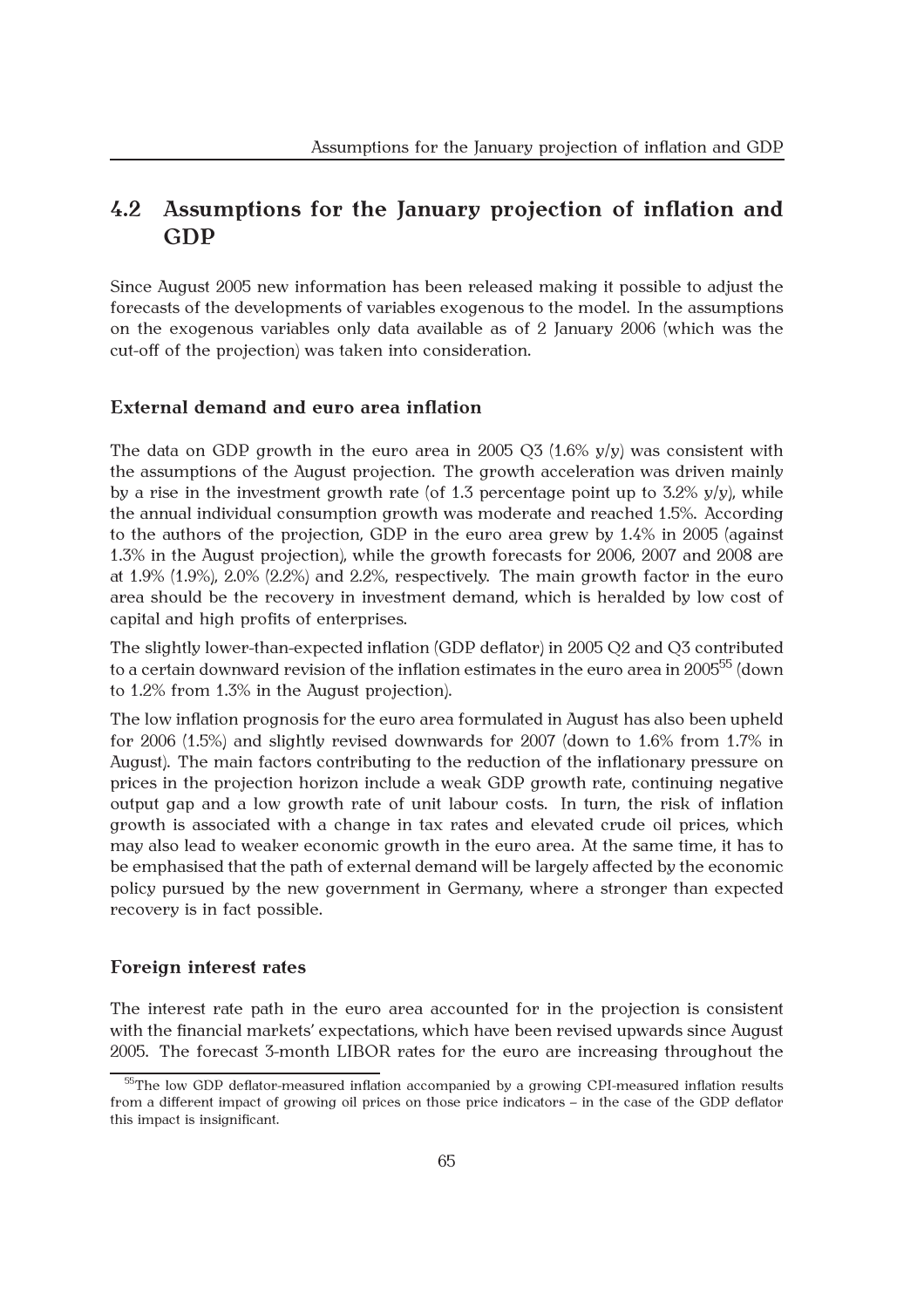projection horizon, reaching 3.18% in 2007 Q4 (against 2.83% anticipated in the August projection) and 3.24% in 2008 Q4. The nominal disparity of interest rates is lower than expected in August throughout the projection horizon.

### **Crude oil prices**

In the view of the observed upward trend in prices in the world crude oil markets, their forecast has been revised upwards in relation to August 2005. The scale of this rise corresponds to the developments in forward market prices and the adjustments made by institutions monitoring the oil market.

In the present projection it has been assumed that the average price of an oil barrel will rise to approx. USD 61 in 2006 (in the August projection: to approx. USD 54) and then drop slightly to approx. USD 58 in 2007 (approx. USD 53) and USD 52 in 2008. These assumptions are based on a long-term forecast of the US Department of Energy from December 2005. At the same time, the unstable political situation in important oil producing regions (Iran and Nigeria) constitutes a significant factor of further growth in oil prices.

In comparison with the August projection, changes in the path of fuel prices in the projection horizon were mainly the result of the above mentioned revision of the path of oil prices and change in the assumptions of the excise tax rate. In line with the declarations of the government, it was assumed that the excise tax on fuels reduced in September 2005 will not be changed in 2006. It was assumed, however, that it will only be raised from 2007. The August projection did not account for a reduction in the excise tax on fuels in 2005; instead, it assumed that the excise tax would start rising as early as 2006.

As a result, in 2006 fuel prices will increase at a lower growth rate than accounted for in the August projection. In subsequent years, despite decreasing oil prices, fuel prices will continue to rise, which results, among other things, from the forecast changes in the excise tax in 2007 and the anticipated increase in the distribution margin in retail sales of fuels resulting from the return to its multi-year average<sup>56</sup>. In 2007, the growth rate of fuel prices will be higher than accounted for in the previous projection.

## **Absorption of EU funds**

An important assumption of the ECMOD model, which is affecting the behaviour of investment processes in the projection horizon, is the degree of the absorption of transfers from EU structural funds and the cohesion fund. This assumption has been considerably adjusted in relation to the August projection and thus largely contributed to lower paths of investments, individual consumption and GDP, which lowered the inflation path

<sup>&</sup>lt;sup>56</sup>On the basis of price-determining mechanisms in the fuel sector it has been assumed that the rise in the excise tax in 2007 will significantly reduce fuel companies' propensity to change their margins in that year.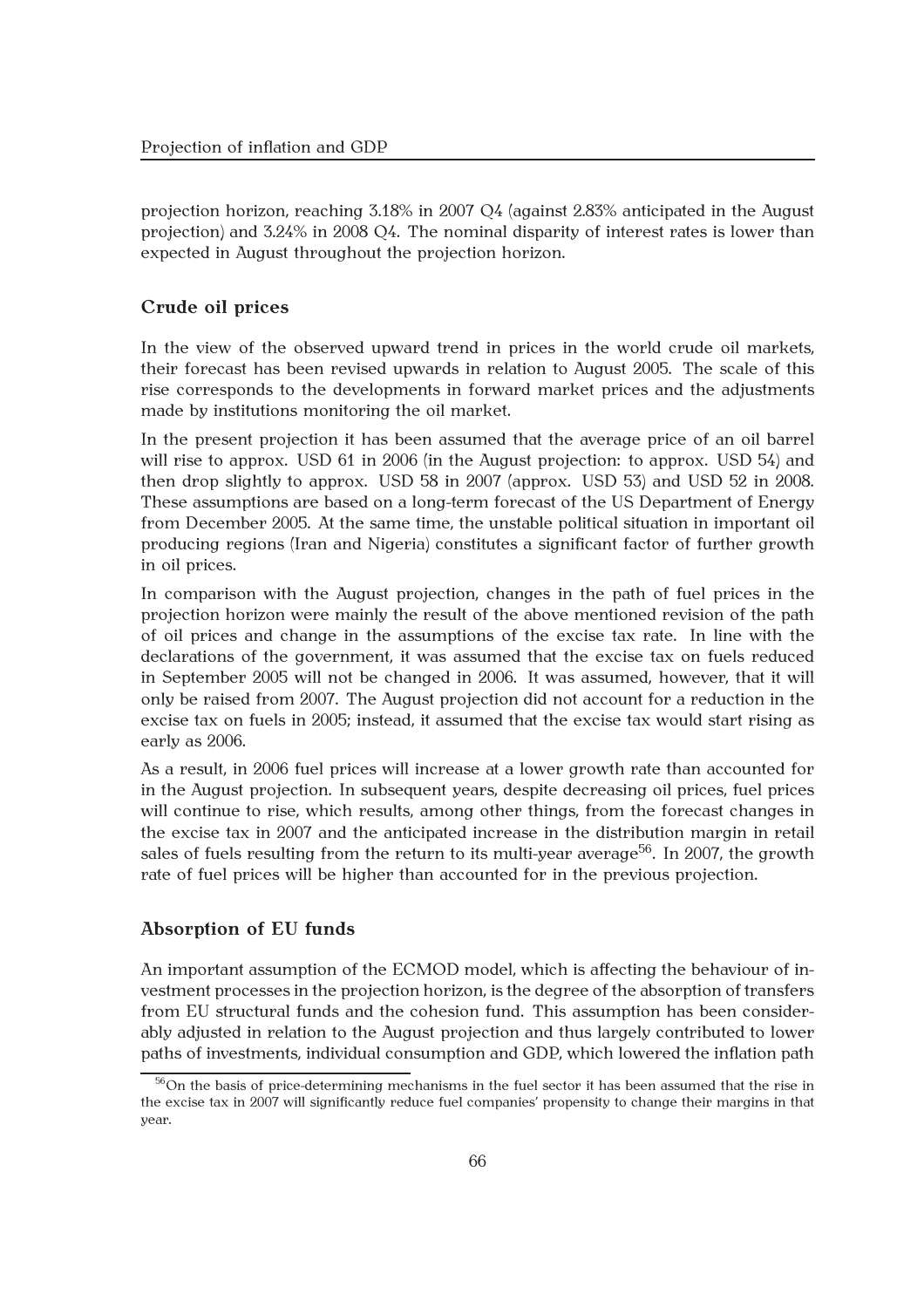in the longer projection horizon as compared with the expectations of the balance of factors affecting inflation and the August projection path.

It has now been assumed that in the projection horizon 75% of funds allocated for the years 2004-2006 will be utilised. In the case of structural funds, the originally granted period of funds utilisation has been assumed to extend from the period 2004-2006 to 2008 (taking into account the " $n + 2$  principle" of funds utilisation); in the case of the cohesion fund this period has been assumed to extend to the end of 2010. The scope of change is illustrated in Figure 4.33.



**Figure 4.33:** EU structural funds and the cohesion fund: comparison of assumptions to January 2006 and August 2005 projections. **Source:** NBP.

The scale of transfer utilisation has been lowered, as compared with the August projection, due to delays and barriers to the existing EU fund budgeting and spending (which factor is decreasing fund utilisation in 2006), and also because of anticipated difficulties in pre-financing and co-financing of the high level of EU funds from domestic sources, both public and private (starting from 2007). Lower absorption of EU transfers is one of the risk factors for the path of economic growth which have been named in the convergence programme. However, it cannot be ruled out that administration barriers will be removed sooner and the problems with co-financing will prove less serious than currently estimated.

In the forecasting model, one of the elements affecting the amount of household disposable income is the inflow of the EU-budget funds under the Common Agricultural Policy (CAP). In the assumptions for the August and January projection the total level of EU-budgetary transfers to Poland under the CAP in 2005-2007 is similar. In 2005-2007 the level of CAP transfers was assumed at EUR 5.78 billion in the August, and EUR 5.8 billion in the January path. The paths differ, however, as far as the distribution of CAP transfers in particular years is concerned. This is because the August path envisaged the CAP transfer utilisation at EUR 1.07 billion in 2005, while the NBP data revealed it to be EUR 1.8 billion. Therefore, an adjustment has been done in the allocation of funds for particular years (2005, 2006 and 2007). As a result the current path anticipates the utilisation of the CAP transfers at the level of EUR 2.05 billion in 2007 as compared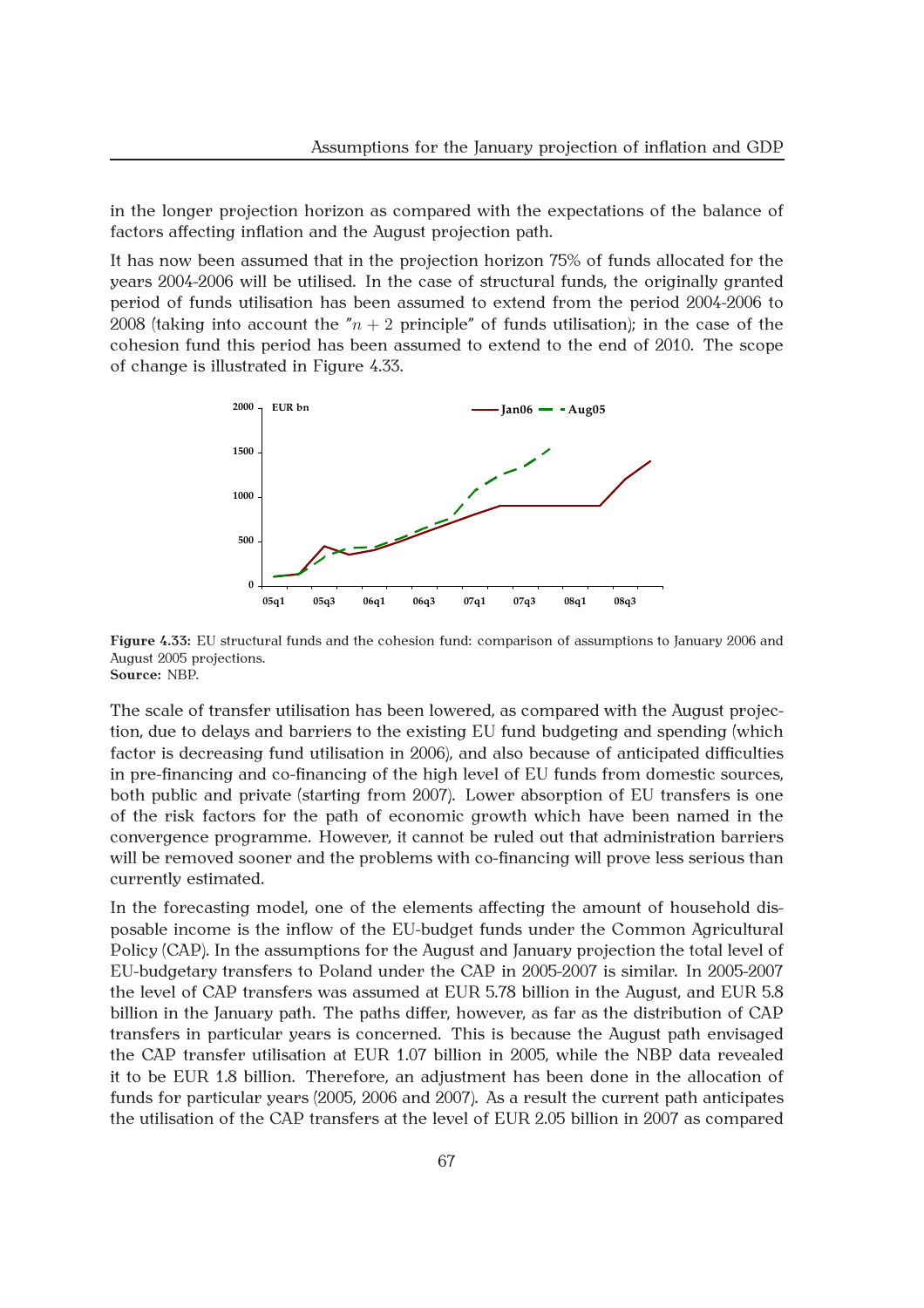to the August path, which expected the level of EUR 2.49 billion.

#### **Situation in the public finance sector**

Just like in the previous projection, the present assumptions regarding the state budget expenditure only take into consideration the effects of laws currently in force. In particular, no account has been taken of the implications of the acts signed by the President of Poland after 2 January 2006. The expenditure associated with the old-age and disability pension indexation is estimated according to the statutory regulations passed by the Parliament in 2004, i.e. in 2006 indexation by the price growth index in the years 2004-2005 and no indexation in the years 2007-2008.

The forecast revenue in main tax categories has been based on effective rates. All the effective rates, except for personal income tax rate, have been assumed at their historical levels. The effective rate of the personal income tax allows for the abolition of the renovation relief in 2006, which will affect the PIT revenue in 2007.

The projection does not assume any greater tensions in the public finance sector. Such tensions may arise e.g. in connection with higher than expected absorption of the EU transfers. The prospects of greater tensions in the public finance sector and the consequent imbalance in the financial markets are not accounted for in the fan chart.

#### **Food prices**

The external centres' forecasts of the output volume in main agricultural and horticultural crops indicate that this year's harvest should prove higher than its 5-year average, yet lower than in 2004. Due to the originally high level of stocks in the 2005/06 season, the supply of cereals will be slightly higher than in the previous season. According to the GUS assessment, also the 2005 fruit and vegetable harvest was lower than in 2004. The lower 2005 harvest will result in higher prices of certain fruit and vegetables beginning from June 2006. The assessments of these analytical centres also indicate that both the actual and expected growth in the number of pigs will lead to increased supply of slaughter hogs at least till the end of the first half of 2007. As a result of the high supply, the growth rate of purchase prices, and consequently of retail pork prices may be negative in 2006. Due to the high contribution of pork in the meat and meat product consumption, the growth rate of the whole category will also be negative, especially in the first half of 2006.

In such conditions the current forecast of annual food price growth in 2006 Q1 is lower than in August 2005, and in 2006 Q2 – close to that value. Until the autumn of 2006 it is close to zero, but then it starts to rise.

Forecasting food prices is subject to a significant risk of committing an error which has a direct impact on the CPI projection in the horizon of the next four quarters, and through uncertainty involved in forecasting food prices – over the whole projection horizon, which is an important factor influencing the shape of the fan chart. In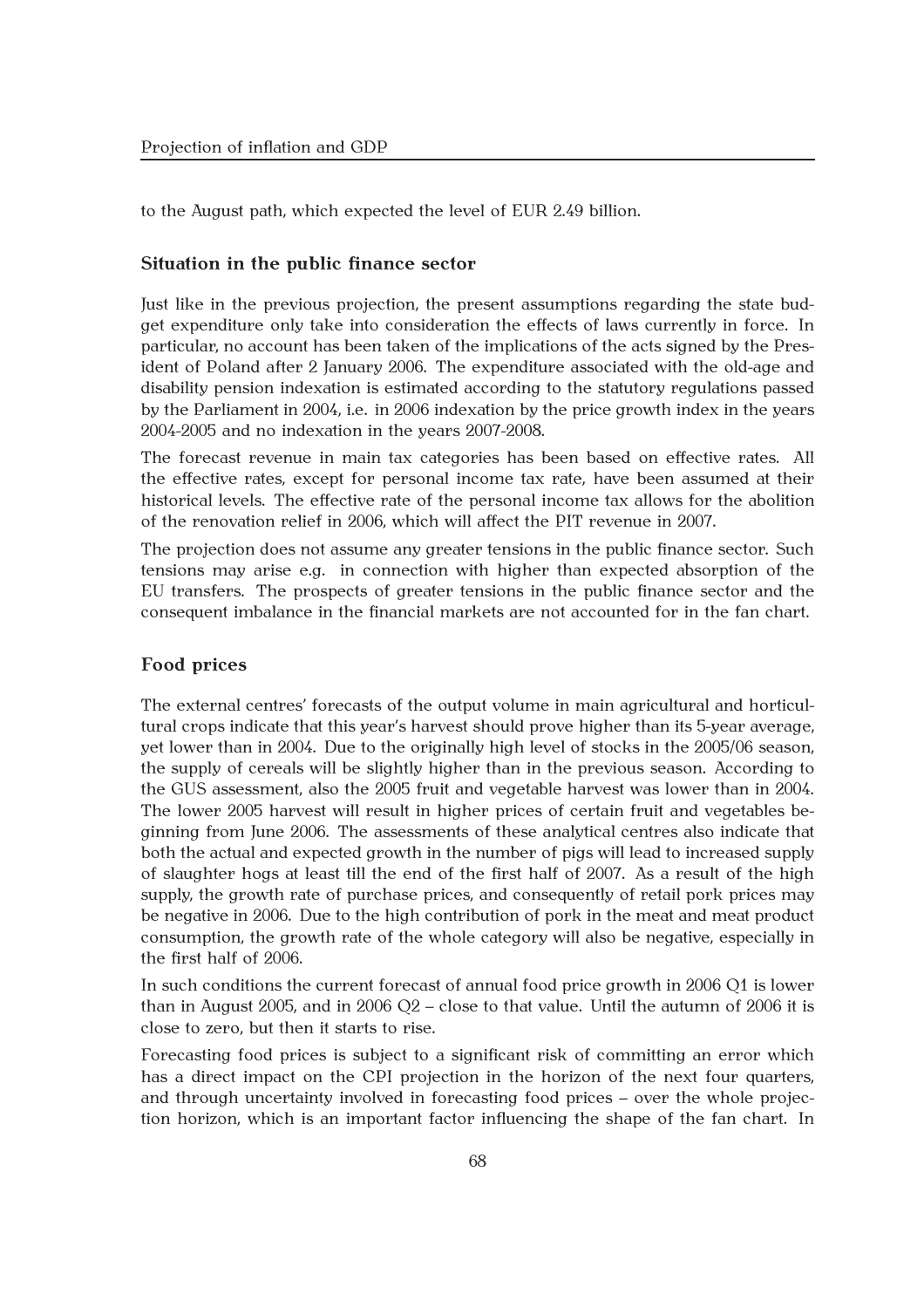the absence of the premises allowing to forecast changes in food prices in the longer horizon, the model assumes that after this period food prices are rising at the rate of net inflation<sup>57</sup>. This is not the only possible path of food prices and the probability of its significant deviation from the assumed path may be considerably higher than that accounted for in the fan chart. As the food price forecast is prepared with the assumption of a constant exchange rate, the rate depreciation expected in the projection increases (upwards) the risk asymmetry around the path of food prices. It has to be emphasised that large and unusual drops in food prices in Novemeber and December 2005<sup>58</sup> may result in "rebound effect" of these prices, though it would be released gradually due to the supply factors.

### **Demographic situation**

The assumptions as to the economically active figure (BAEL) are based on demographic forecasts and assume constant economic activity indicators across sex groups and 5 year segment age groups. The economically active figure is gradually climbing up to approx. 17.25 million at the end of the projection horizon. The forecast does not allow for BAEL data for 2005 Q3 released on 22 December 2005. If these data were accounted for, the path of economically active would rise slightly.

In the August projection the assumed rise in the number of old-age and disability pensioners is proportional to the rise in the number of people who have reached retirement age. Starting from the January projection, the forecast of number of old-age and disability pensioner allows for the Polish component of the AWG model (Ageing Working Group)<sup>59</sup>. The current forecast indicates a drop in the number of old-age and disability pensioners down to approx. 9.04 million at the end of 2008.

# **4.3 Projection of inflation and GDP**

Like in the previous *Inflation Reports*, the present projection assumes that the NBP reference rate remains constant throughout the projection horizon. In the current projection the reference rate has been set at a constant level of 4.5%. As a result, the projection is conditional in nature and shows how inflation and GDP would develop should the NBP rates remain unchanged. Furthermore, at the time when the projection was prepared only the data published before 2 January 2006 were available, and so this is the cut-off date for the assumptions of the projection.

<sup>&</sup>lt;sup>57</sup>The inflation in quarter-on-quarter terms forecast under the ECMOD model is the weighted average of "net inflation", described by the model's equation, plus the prices of fuels and exogenous food prices.

<sup>&</sup>lt;sup>58</sup>December 2005 data were still unknown at the time food price projection was being prepared. <sup>59</sup>AWG model is prepared by EU countries under the supervision of the European Commission. Old-age

and disability pensions in the Polish part of the model are forecasted with the participation of specialists from the Social Insurance Institution (ZUS), the Ministry of Labour and Social Policy and the Market Economy Research Institute (IBnGR).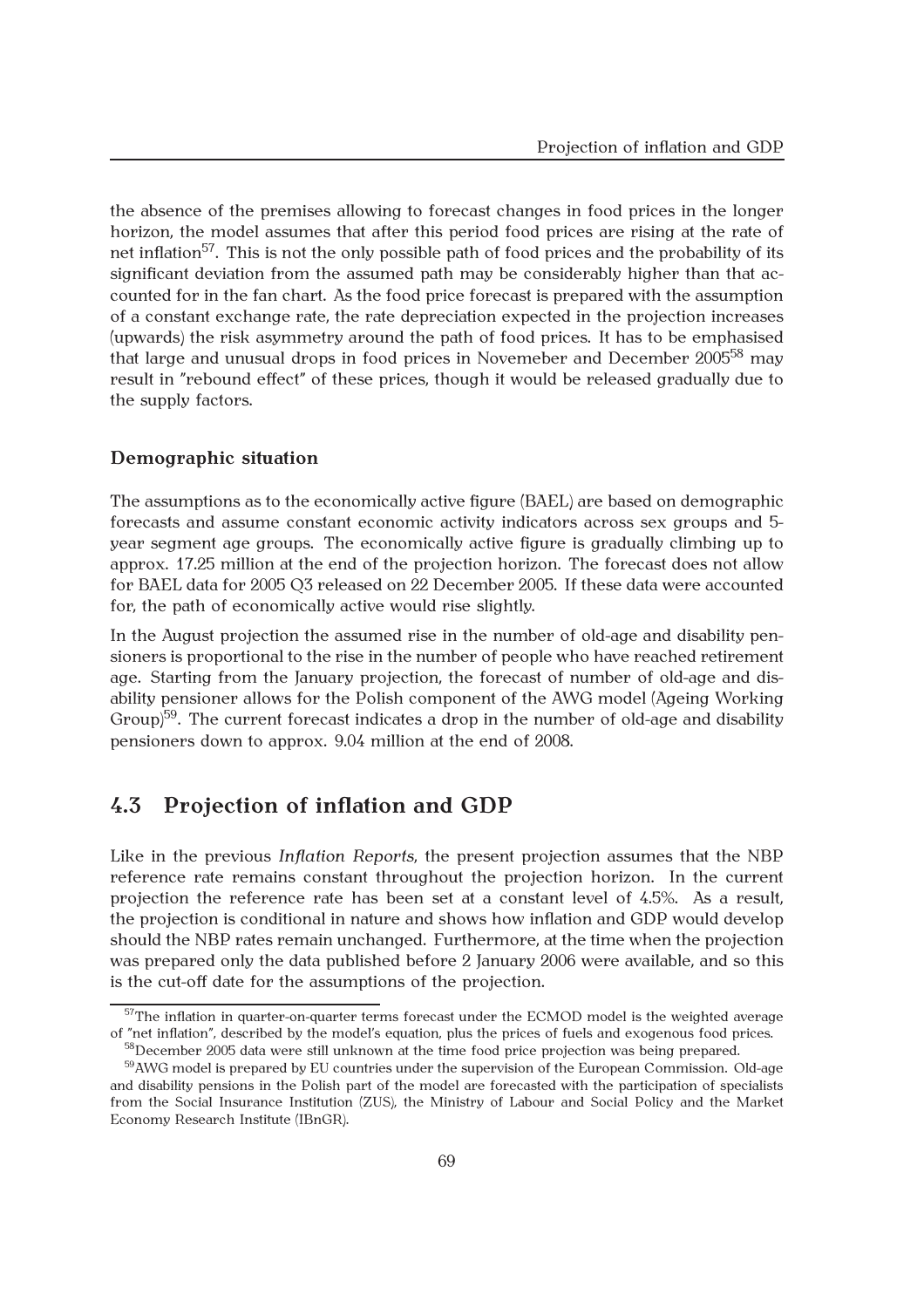As mentioned in the introduction, the most important change in assumptions in relation to the August projection concerned the utilisation of EU funds. This change was conducive to lowering the path of investment outlays as compared to the August projection. Yet, the course of the path of investment outlays in the current projection does not follow solely from the change of assumptions. From the last quarter of 2006 the investment paths have been positively revised by expert adjustments. The adjustments are grounded in the experts' conviction that the inflow of direct investments has a fundamental importance for the growth rate of total investment outlays, and the scale of the adjustments led to approx. 9% investment growth rate in the subsequent years of the projection. The growth rate path of investment outlays in 2006-2007 is on average 2 percentage points lower than in the August projection. Increasing investment outlays in the projection horizon should be encouraged by a gradual improvement of the prospects for sales in domestic and foreign markets, expected inflow of foreign direct investment as Poland will be getting more attractive as an EU member, and by still relatively low labour costs and lower cost of capital amid the historically low interest rates of the NBP.

The forecast investment path, which is strongly affected by expert adjustments, is subject to considerable uncertainty. A different size of adjustments, which would be warranted by a different expert assessment of investment climate and an accordingly different scale of foreign direct investment inflows, would render a different investment path, different path of aggregate demand and potential output and, consequently, a different inflation path. The current path has been accepted by experts as the most probable. It cannot be ruled out that the investment path could be higher provided the degree of structural fund utilisation grows higher than accounted for. On the other hand, the uncertainty concerning the shape of economic policy of the government may cause a reduction in the path of investments and may have further consequences such as financial market instability, which is not included in the fan chart.

The current projection indicates that individual consumption growth rate will be rising over the next two quarters, and will be high in the projection horizon (at over 4% in the subsequent years of the projection), though slightly lower than in the August projection (by 0.2 percentage points, on average, in succeeding years). This rise in consumption will be resulting from further improvement in the income situation of households in connection to growing labour income and increased income of private businesses, higher inflow of transfers within the framework of the Common Agricultural Policy and the indexation of old-age and disability pensions scheduled for 2006.

The improvement in the income situation of households will be slower than in the August projection, mainly due to the slower growth rate of labour income. In the present projection this income is growing at a slower rate despite a marked improvement in the labour market recorded in the second half of 2005 as compared to the August projection. In 2005 Q3 and Q4 the rise in the number of working persons was considerably higher than forecast in August. This fact has raised the question how the future growth rate of the number of working should be approached. Should the increased growth rate be treated as transitory and so can it be expected to return to its previously observed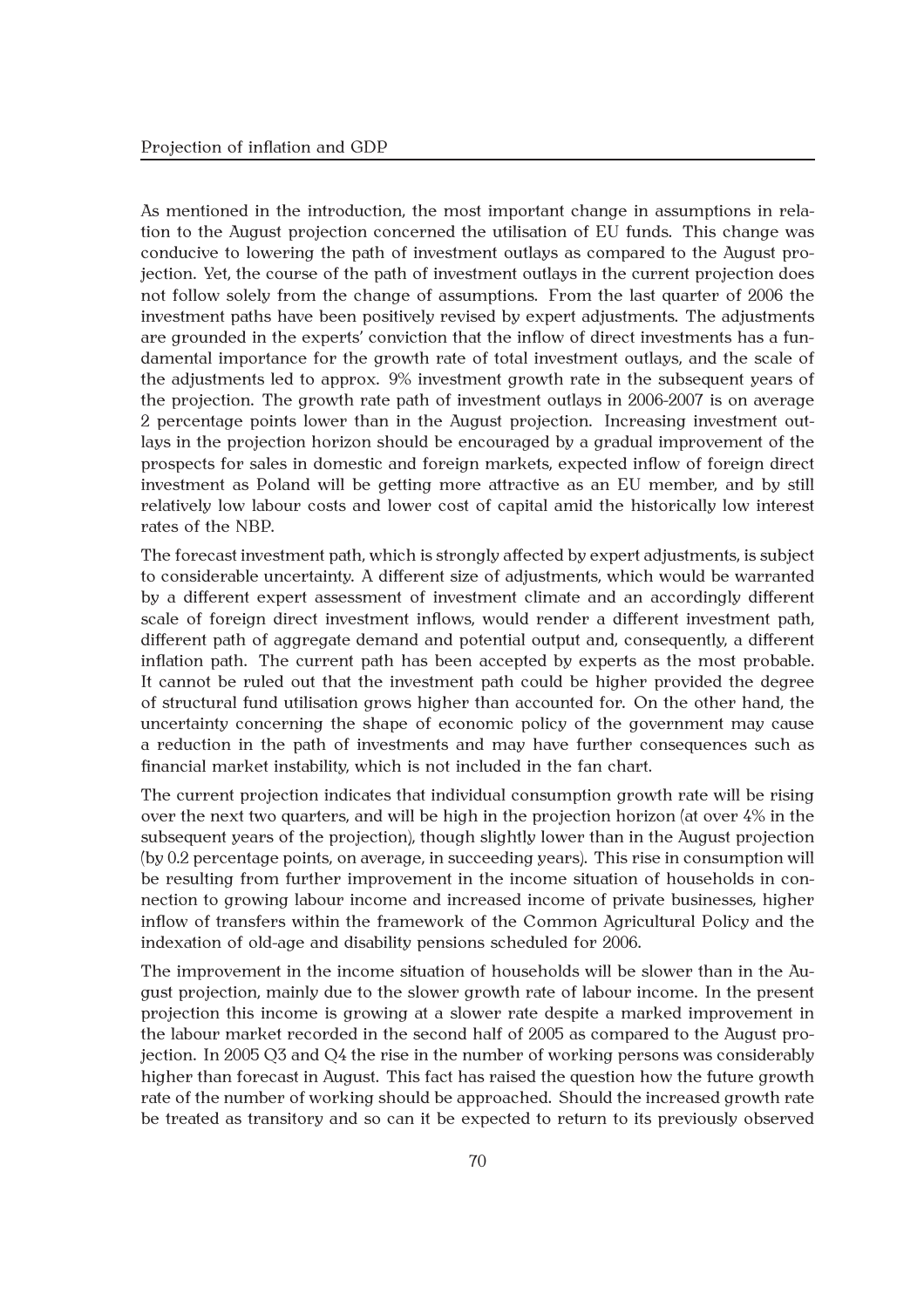levels or, rather, is it the beginning of a new tendency? The projection assumed the former interpretation, and so by the use of the error-correction mechanism the number of working persons has been brought down to the vicinity of its long-term path. As a result the forecast growth in the number of people working in the economy, despite having risen in 2005 Q3 and Q4 is currently slower than in the August projection by approx. 0.3-0.4 percentage points in subsequent years and is accompanied by slower wage growth than in the August projection (deceleration of 0.6 percentage point, on average, in subsequent years of the projection). Such an outcome of the model's mechanisms has influence on labour income, unit labour cost growth rate and inflation.

However, an alternative scenario is possible, under which the growth in the working figure would be treated as a continuation of developments from 2005 Q3 and Q4. In this scenario the number of working persons would be higher than in the present projection, which would be conducive to increasing inflation in relation to the present central projection. The impact that the sustaining of a higher growth rate in the number of working persons in the projection horizon would have on inflation would be also dependent on whether, and to what extent the rise in employment results in a parallel rise in economic activity of the society, in turn increasing the production potential of the economy. Empirical studies indicate that a large role in stimulating the economic activity of people is played by fiscal policy instruments.

While assessing the risk of inflation deviating from the projection, alternative scenarios of the situation in the labour market cannot be disregarded entailing that the improvement observed therein will prove relatively permanent or even permanent. Because these scenarios may be assigned a significant probability, they should be considered in uncertainty analysis. For reasons previously discussed, the uncertainty connected with the fact that the situation in the labour market may actually develop differently than described in the model-based projection has not been accounted for in the fan chart.

On the basis of the released quarterly data on national accounts it is estimated that both export and import growth rates in 2005 were actually lower than those forecast in August, with a much steeper and unexpected decline in the growth rate of imports (of 5.5 percentage points). As a result, the contribution of net exports to GDP growth was visibly higher throughout 2005 than accounted for in the August projection $60$  According to the current projection, subsequent years will see a continuously strong growth rate in both exports and imports (at over 7-8% and over 8-9%, respectively). The contribution of net exports to the annual GDP growth will be negative from 2006 Q2. The forecasted contribution of net exports to GDP growth in 2006-2007 has not changed significantly

 $60$ The higher contribution of net exports to GDP growth in 2005 was compensated with a high negative contribution of the change in inventories to GDP growth, which decreased the contribution of domestic demand in economic growth and suggested that GDP growth mainly resulted from the rise in net exports. It can be easily verified that in the same period the contribution of consumption and investment in GDP growth exceeded 80%. Given the aforementioned strong correlation between the contribution of net exports and changes in inventories to GDP growth observed in the whole sample, and especially in the period from 2000, the changes in domestic demand accounting for shifts in inventories should be interpreted rather cautiously, as the latter depend much more on net-exports than on the combined shifts in consumption and investments.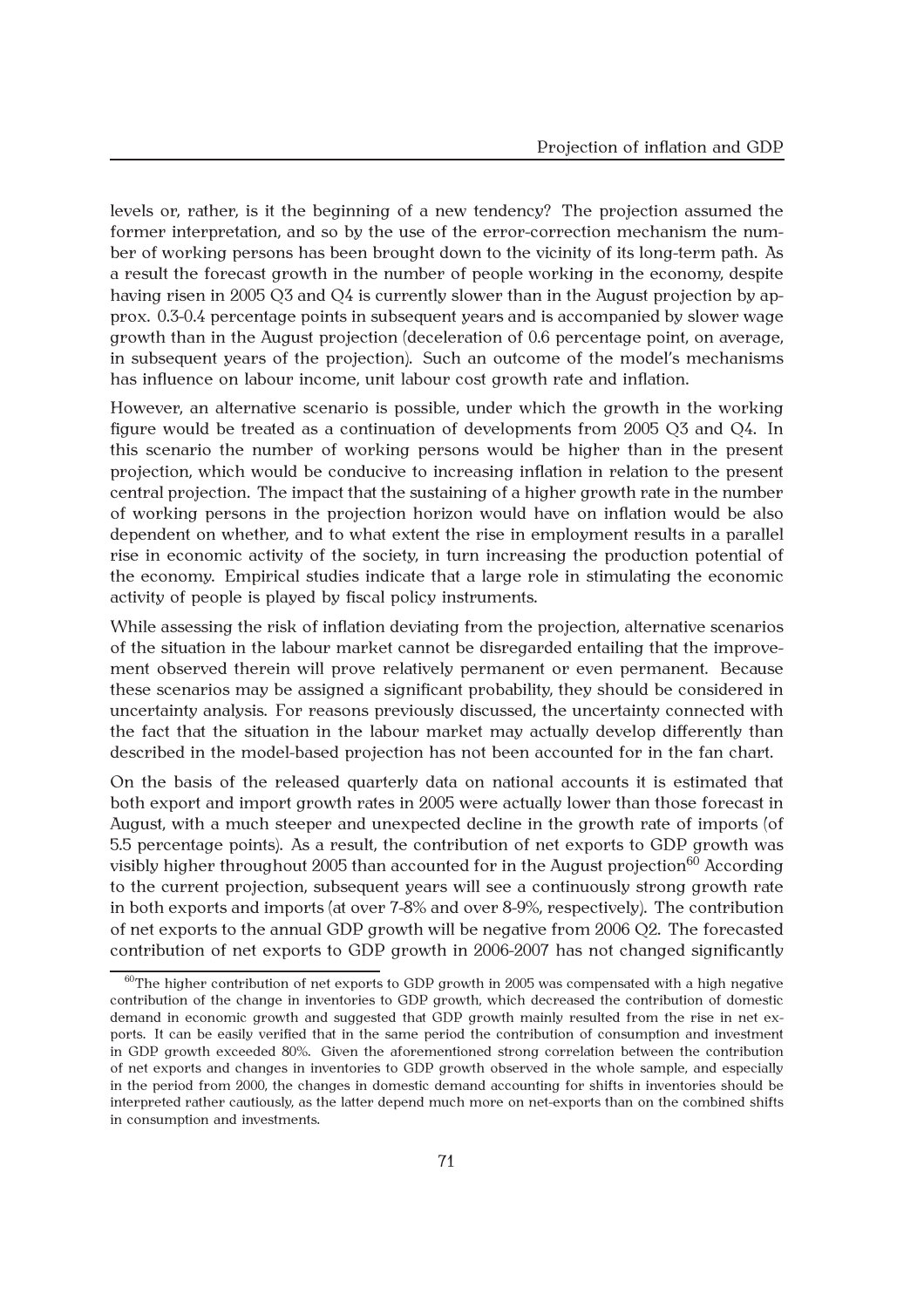in relation to the August projection.

According to the present projection, the annual GDP growth rate in 2006-2008 will run in the range of 4-5%. In 2006 the forecasted growth rate is consistent with the August projection, but it runs below it in 2007. The decline in the GDP growth rate level can be fully attributed to a weaker growth in domestic demand, and in the first place investment growth rate connected mainly with the mentioned adjustment concerning structural funds.

According to the present projection, the main supply side factors of economic growth will be the growth of total factor productivity and of physical capital, which will follow the growing investments. Due to a lower forecast of investments, the capital growth rate will be weaker than expected in the August projection. There will be, however, a slightly stronger increase in the supply of labour. As a result, similarly as in the previous projection, the growth rate of potential output will accelerate from 4% in 2006 to 4.3% in 2008. Similarly as in the August projection, the real GDP throughout the projection horizon remains below the potential product and the output gap remains negative, though slightly narrower than in the August projection (Figure 4.34). As a result, the output gap in the projection horizon will be halting inflation slightly weaker than in the August projection. At the same time, it is worth to emphasise that the estimates of the potential output and output gap are subject to large uncertainty.



**Figure 4.34:** Output gap (GDP per cent) – comparison of January 2006 and August 2005 projections **Source:** NBP.

The path of the real effective exchange rate in the projection is based on the model's mechanism, assuming that the real exchange rate will return to the appreciating path, which is consistent with the hypothesis that real convergence will also involve nominal convergence. The slope of the long-term exchange rate path changes depending on the relationship of growth rates of domestic and foreign potential products. Thus, in the longer horizon, which, however, exceeds the horizon of the current projection, the real exchange rate of the zloty will be appreciating due to the convergence of the Polish economy. In line with the model's mechanism, the future path of the real exchange rate of the zloty in relation to its long-term path depends on the interest rate disparity and the risk premium, and also on its deviation from the long-term path at the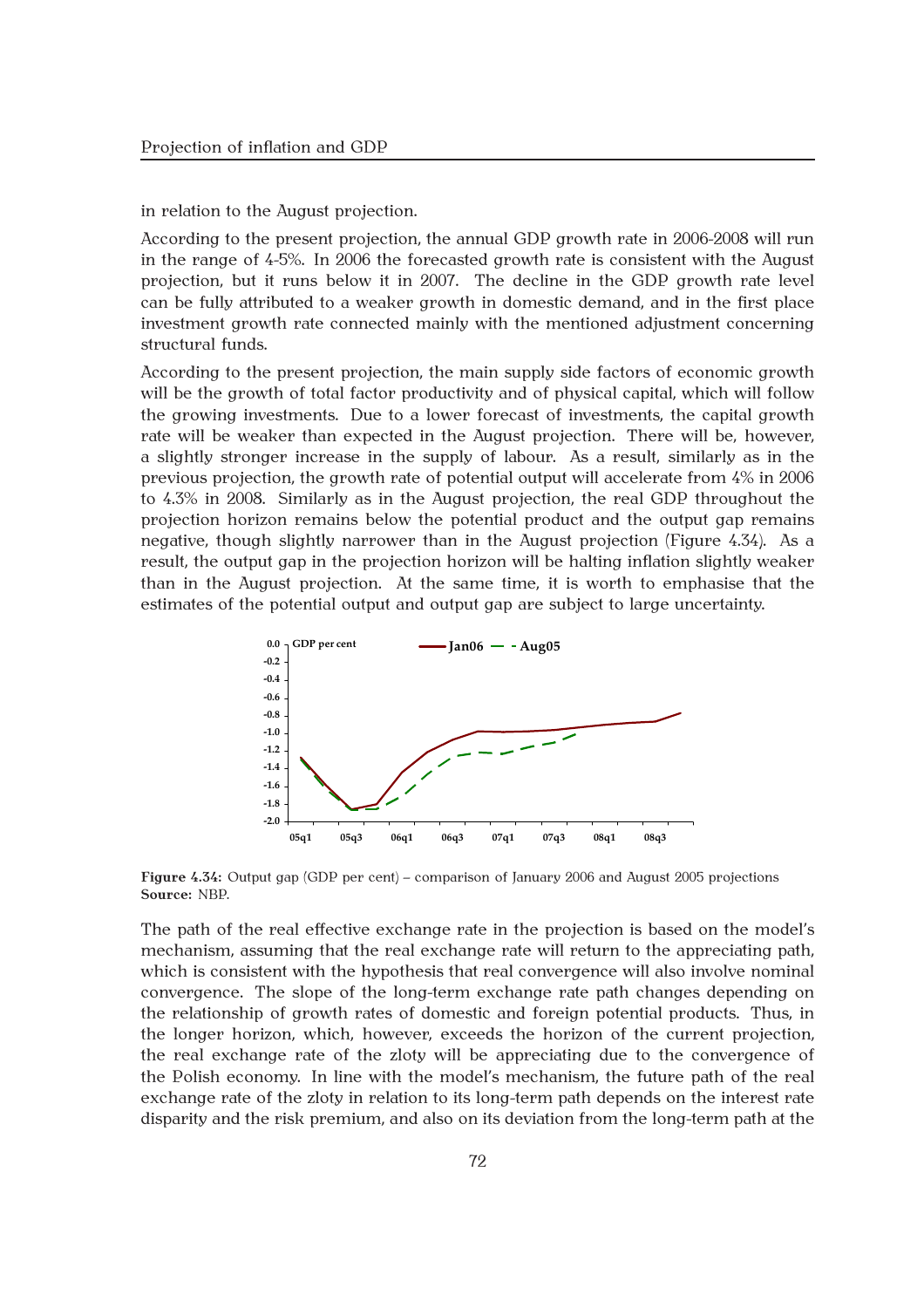starting point (a stronger rate will be depreciating and a weaker will be appreciating because of that). In the second half of 2005 the real effective exchange rate was visibly stronger than expected, despite unclear political situation both in the pre-election period and also after the elections. According to the present projection, in the short-term the exchange rate will be depreciating slowly to counterbalance the previous strengthening. In comparison to the August projection a smaller interest rate disparity will be resulting in a weaker path of the zloty exchange rate starting from 2006 Q3.

The projection anticipates that due to a very low food price growth rate, strong exchange rate and weaker than expected fuel price growth rate, the inflation rate will remain low till 2006 Q3. In subsequent quarters inflation will start growing gradually tracking the depreciation of the zloty exchange rate, growing unit labour costs and the gradually closing output gap. Another inflationary impulse in 2007 will be the rise in excise tax on fuel. Despite a clear drop in oil prices and stabilisation in the exchange rate, fuel prices will continue growing in 2008, as well. As a result, at the beginning of 2007 inflation will return to the tolerance range for deviations from the inflation target, reaching the target at the beginning of 2008.

To sum up, the deviation of the current inflation path from the path of the previous prognostic period in the first half of 2006 mainly follows from the course of food and fuel prices estimated outside the model. In successive quarters, the lower path of inflation will be primarily determined by weaker growth of investments, which is the outcome of the revision of assumptions as to the inflow of EU funds and experts' conviction of a slight dampening of the overall investment climate in Poland. Due to this expert assumption and as a result of the above described error-correction mechanism within the model which led to a "rapid" and deep downward adjustment in the projection of the high growth rate in the number of working persons and also to the reduction and then the stabilisation at a low level of the growth rate of unit labour costs, the inflation projection runs below the level envisaged in the August *Report* almost throughout the horizon. The difference is the largest in 2006, but later on the projection is stepping up to approach the level projected in August towards the end of 2007.

Calculated with the assumption that the model is able to correctly predict the developments in the labour market, the probability of inflation staying below the inflation target is higher until and through 2007 Q1 than the probability of its running above target. From 2007 Q2 both probabilities get close and the distribution of inflation projection becomes more symmetrical.

The fan charts (Figures 4.35 and 4.36) do not include the uncertainty concerning the model's adequacy. In particular the distribution of probability of future inflation deviations from the central path does not account for the probability of materialisation of the discussed scenario of a faster, than it follows from the projection, rise in the number of working persons. As this alternative scenario may be ascribed significant probability of materialisation, and in the event of its playing-out – a considerable probability of a higher inflation than that in the projection, it can be presumed that the general probability of inflation running above the central path is higher than that calculated with the assumption of the adequacy of the model.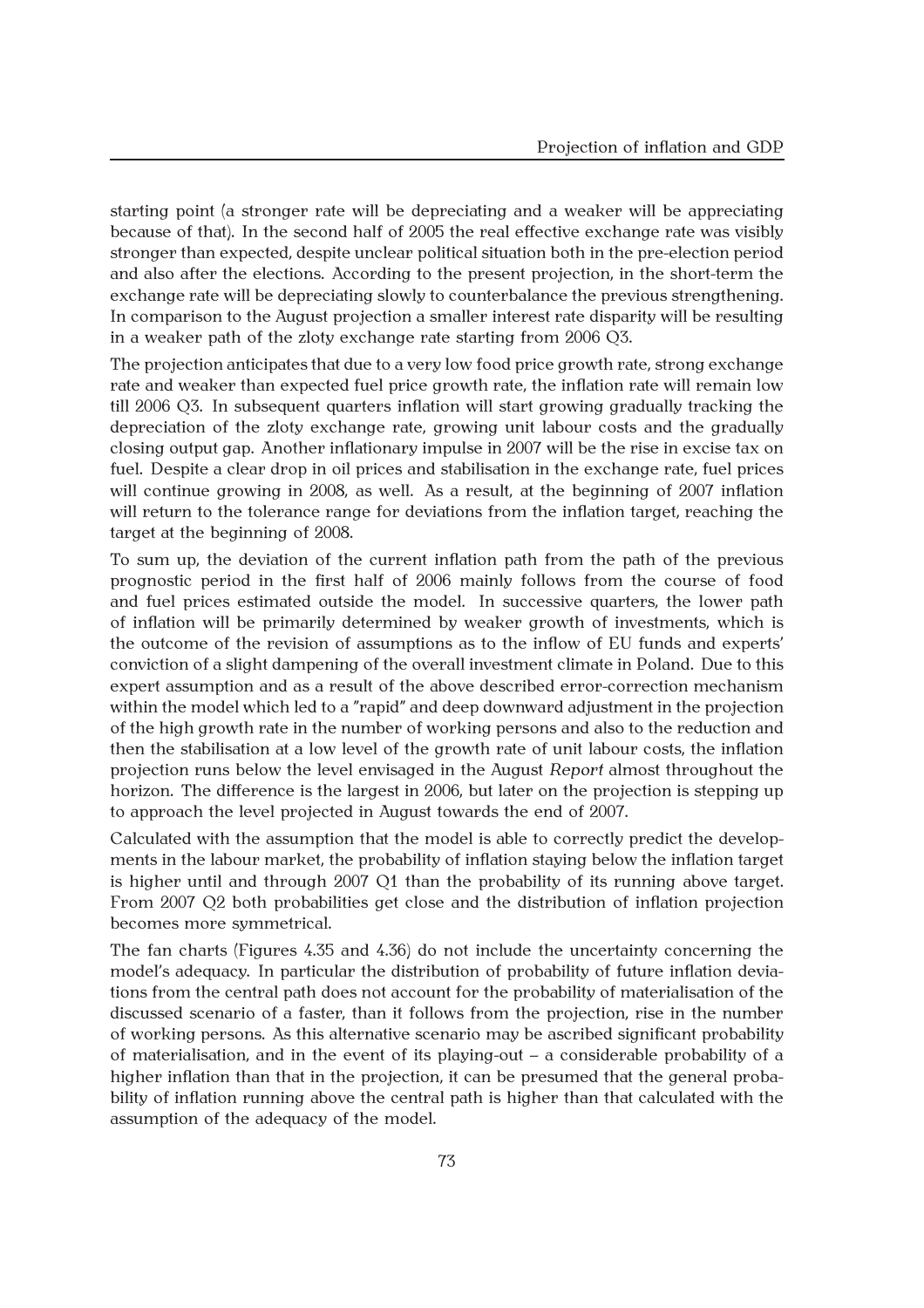

**Figure 4.35:** Inflation central projection, inflation fanchart and MPC's inflation target (y/y change in per cent) **Source:** NBP.



Figure 4.36: GDP central projection and GDP fanchart (y/y change in per cent) **Source:** NBP.

#### **How should fan charts be interpreted?**

Every projection of future values of economic variables is subject to risk and uncertainty. Central banks present the size and scope of quantifiable inflation projection risk through the use of fan charts. The width of the "fan" corresponds to the overall level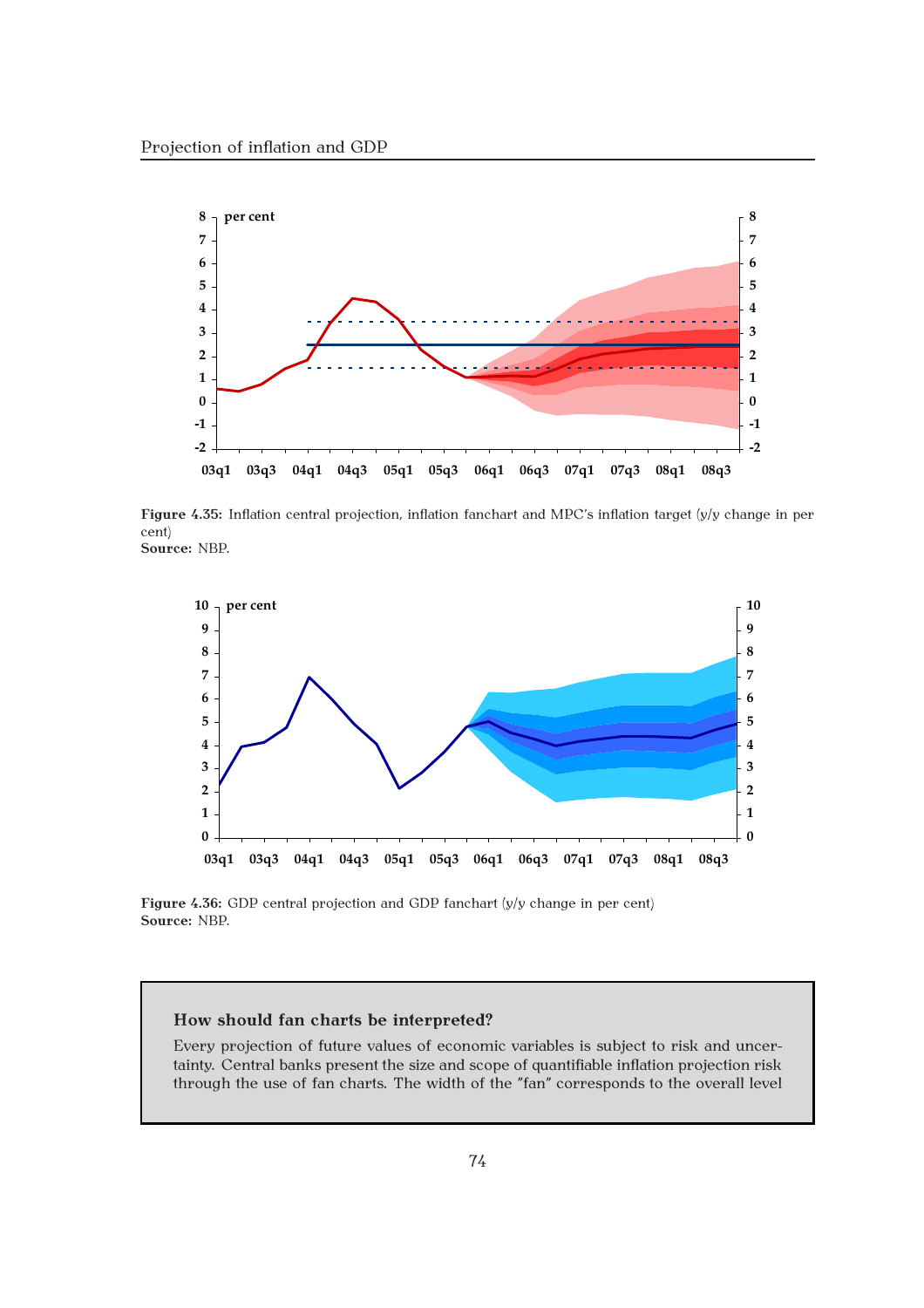of risk, which usually changes from quarter to quarter. The further ahead, the wider it gets, as the uncertainty of the assessments of the future usually grows proportionally to the length of the time horizon.

In both inflation and GDP projections prepared by the NBP, probability distribution of their possible outcomes is determined for each quarter. Starting from January 2006, the central projection is construed as the expected values of distributions in consecutive quarters (and no longer as their modes) due to their better interpretation properties: additivity, insensitiveness to multimodality of the probability distribution of future inflation and the so-called *certainty equivalence*. At the same time, 30-percent confidence intervals are constructed around the medians of distributions. These constitute the central band of the fan, indicated with the darkest shade. Thus, the probability of GDP or inflation settling within this band is equal to 30 percent. Next the fan is expanded on both sides so that the probability of the variable running between the extended boundaries increases by another 30 percentage points – 15 points on the above, and 15 on the below. The subsequent extensions create successive bands of the fan marked with increasingly lighter shades. The entire fan represents a 90-percent band of confidence around the medians – there is a 90-percent probability of inflation or GDP running within the fan.

|                    | <b>Probability of inflation:</b> |               |               |                                |                            |
|--------------------|----------------------------------|---------------|---------------|--------------------------------|----------------------------|
|                    | $below 1.5\%$                    | below $2.5\%$ | below $3.5\%$ | below<br>central<br>projection | within<br>$(1.5\%; 3.5\%)$ |
| 2006q1             | 0.870                            | 1.000         | 1.000         | 0.537                          | 0.130                      |
| 2006q2             | 0.724                            | 0.976         | 0.999         | 0.529                          | 0.275                      |
| 2006q3             | 0.672                            | 0.918         | 0.988         | 0.521                          | 0.315                      |
| 2006q <sub>4</sub> | 0.535                            | 0.798         | 0.937         | 0.519                          | 0.402                      |
| 2007q1             | 0.408                            | 0.668         | 0.861         | 0.513                          | 0.453                      |
| 2007q2             | 0.365                            | 0.607         | 0.812         | 0.506                          | 0.447                      |
| 2007q3             | 0.345                            | 0.577         | 0.778         | 0.507                          | 0.433                      |
| $2007q_{4}$        | 0.331                            | 0.543         | 0.737         | 0.508                          | 0.406                      |
| 2008q1             | 0.335                            | 0.535         | 0.723         | 0.509                          | 0.388                      |
| 2008q2             | 0.336                            | 0.528         | 0.710         | 0.509                          | 0.374                      |
| 2008q3             | 0.344                            | 0.531         | 0.705         | 0.510                          | 0.361                      |
| 2008q4             | 0.355                            | 0.529         | 0.695         | 0.509                          | 0.339                      |

The table below presents some of the properties of inflation probability distributions obtained in the January projection.

The uncertainty of inflation and GDP projections related to the exogenous assumptions and inaccuracy involved in the estimation of its equations have been illustrated in the fan charts presented below. These are constructed assuming the model's adequacy, i.e. they assume that the every model used for projection is not a source of systematic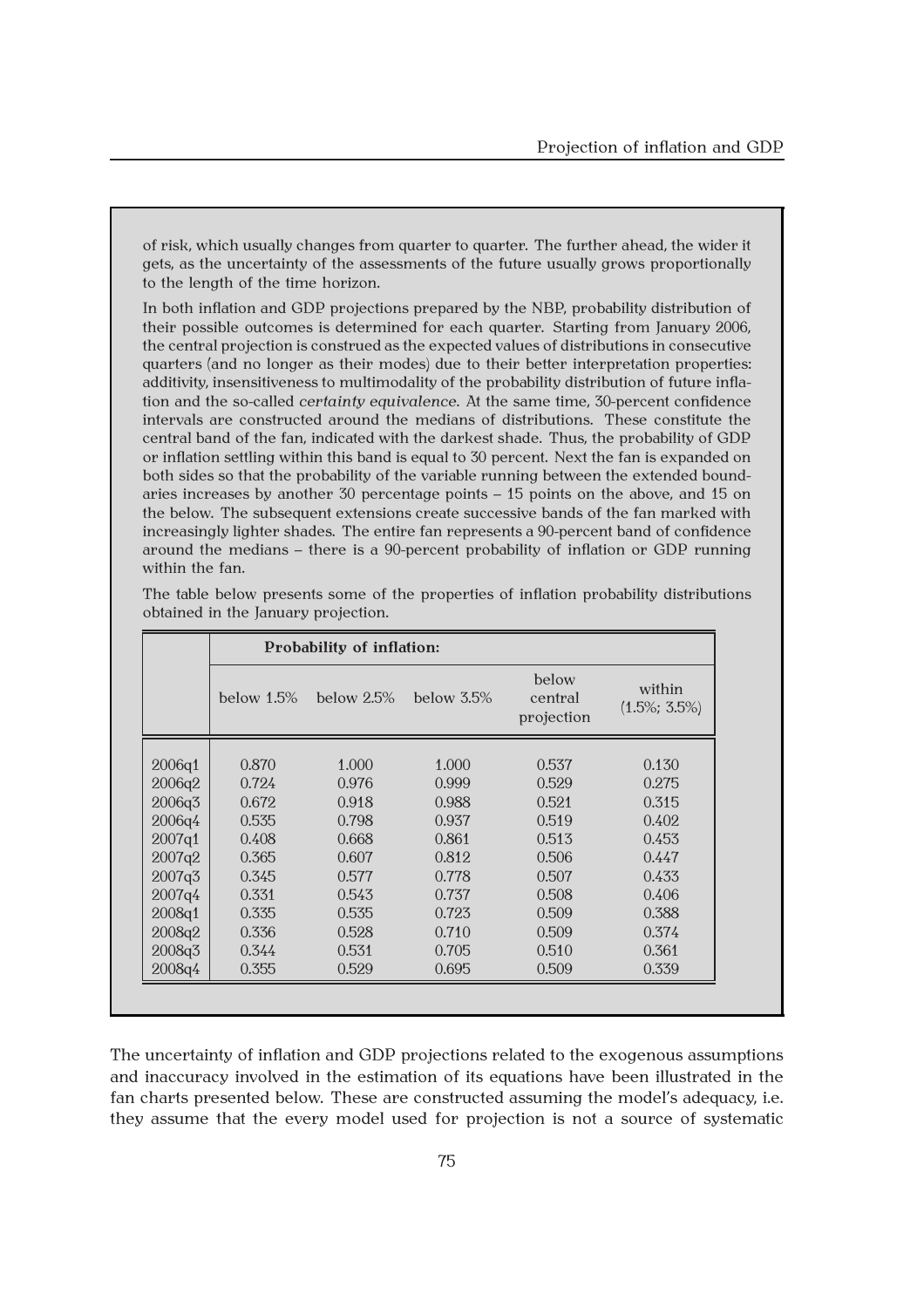error. These charts, however, do not account for all kinds of uncertainty, such as the uncertainty related to possible changes in economic structure, the approximate nature of any replication of economic reality by means of a model or the potential instability of estimated relationships over time. In the current projection, this is especially important as regards the model's ability to replicate developments in the labour market. The sources of uncertainty not accounted for in the fan chart are discussed after the description of the fan chart.

The greatest impact on the uncertainty of inflation, as presented on the fan chart, is exerted by the uncertainty of food price forecasts. Also significant is the impact of uncertainty about the future economic developments outside Poland, including in particular economic growth and inflation in the euro area and the path of external interest rates. The high uncertainty related both to the future growth rate of oil prices and the impact of the significant accumulated growth of the price of this commodity on the pace of economic growth and other prices is additionally increasing the uncertainty of the future inflation path in Poland. Another important source of uncertainty of future inflation is the uncertainty concerning the developments in the labour market and, in particular, changes in economic activity and the natural rate of unemployment (NAWRU).

The uncertainty presented in the fan chart about the future path of GDP growth mainly results from assumptions concerning economic developments outside Poland and the inaccuracy of the model's mapping of the zloty exchange rate path. Also very important here is the uncertainty as to the degree of absorption of EU funds by the Polish economy.

## **4.4 Risk of change in central projection**

Below are discussed the remaining factors significantly affecting the uncertainty of the projection by increasing the probability of a systematic error, i.e. over- or underestimation of inflation in the monetary policy transmission horizon, and also the probability of these errors having other characteristics uncalled for in the forecasting process. In particular, the uncertainty concerning the adequacy of the model has been discussed. This uncertainty may, in turn, be divided into uncertainty as to the way of treatment of inflationary processes in the model and uncertainty concerning the data themselves (and, consequently, the economic accuracy of the estimation of model parameters). The first uncertainty also refers to the situation where inflation, in the projection horizon, will be increasingly affected by processes that used to have little significance in the past (e.g. globalisation or structural changes shifting the equilibrium exchange rate).

The deep revision of GUS data in November 2005 (concerning the national accounts in 1995-2005) indicates that the previous data were not correct and reflected the economic reality with a certain systematic error. As the ECMOD forecasting model has not been re-estimated using the GUS updated data, the quality of the mapping of the reality by the model's parameters might have deteriorated. It cannot be ruled out, either, that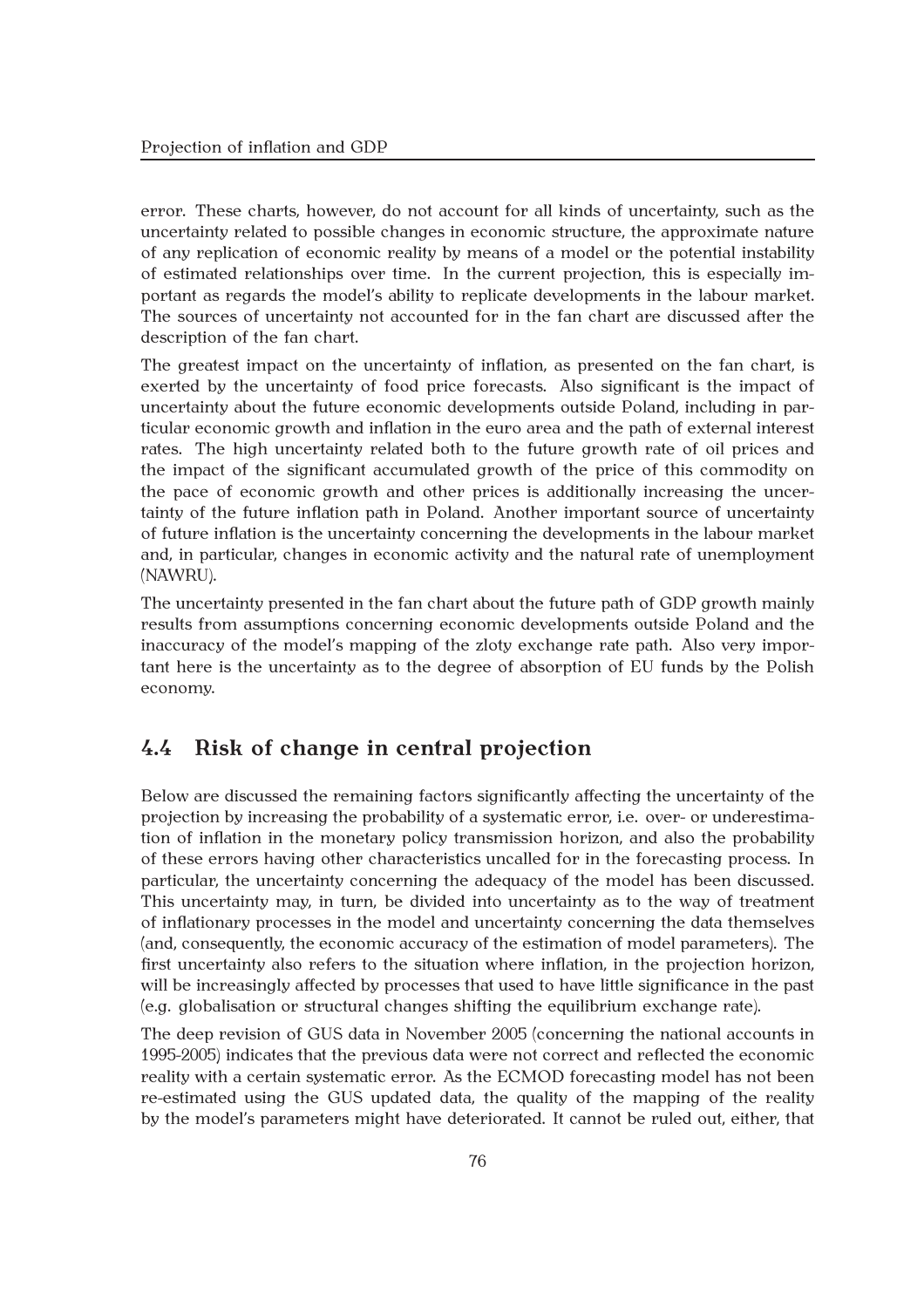structural changes in the economy and its environment, including those connected with the EU accession, weakened the degree of adequacy of some theoretical assumptions lying at the foundations of the specification of the model's equation.

#### **4.4.1 Risk of errors in the projection due to inadequacy of the model**

#### **Labour market**

Significant uncertainty is also connected with the impact of changes in the labour market on future inflation. A key factor in assessing the outlook for inflation, particularly in the long-term horizon, is the assessment of reasons and persistence of changes in the labour market. However, while assessing the risk of inflation deviating from the projection one should not disregard other scenarios – alternative to the projection – of the situation in the labour market In those scenarios it is assumed that the improvement observed in the labour market for the past six months will prove permanent. If a plausible assumption that a high growth rate of working persons is sustained in the longer horizon is accepted, and – at the same time – the assumption of a stable longterm relationship of wage bill to GDP is withdrawn or the pace of return of the model to this long-term relation is significantly reduced by the experts, then the materialisation of a higher than projected growth of disposable income, consumption demand and unit labour costs becomes possible. At the same time, it is very important for inflation in the longer horizon whether, and to what extent, the rise in the number of working persons will be matched with a corresponding growth in economic activity of the population. The risk of growth in inflation may be offset if the rise in the number of working persons is accompanied by a rise in the economically active figure. The results of empirical studies indicate that a large role in stimulating the economic activity of the population is played by fiscal policy instruments. However, without an appropriate model at hand it is difficult to assess to what extent this additional inflationary pressure would be reflected in the future inflation path. That is because the deviation from the model's assumptions is so significant that it would require reformulation of i.a. investment function. The probability of this alternative scenario – which assumes improvement in the labour market and results in inflation running above inflation projection – is significant. Therefore, this scenario has to be taken into account in the uncertainty analysis and – on this basis – it should be estimated that the probability of inflation running above the central path will be higher than that calculated on the assumption of labour market developments being consistent with the projection.

#### **Economic policy**

In the shorter term the current political situation remains a risk factor due to the possibility of earlier elections to the parliament. The political uncertainty may exert negative influence on investment decisions of enterprises, which may put at risk the supply-side foundations of economic growth, and may also contribute to weakening the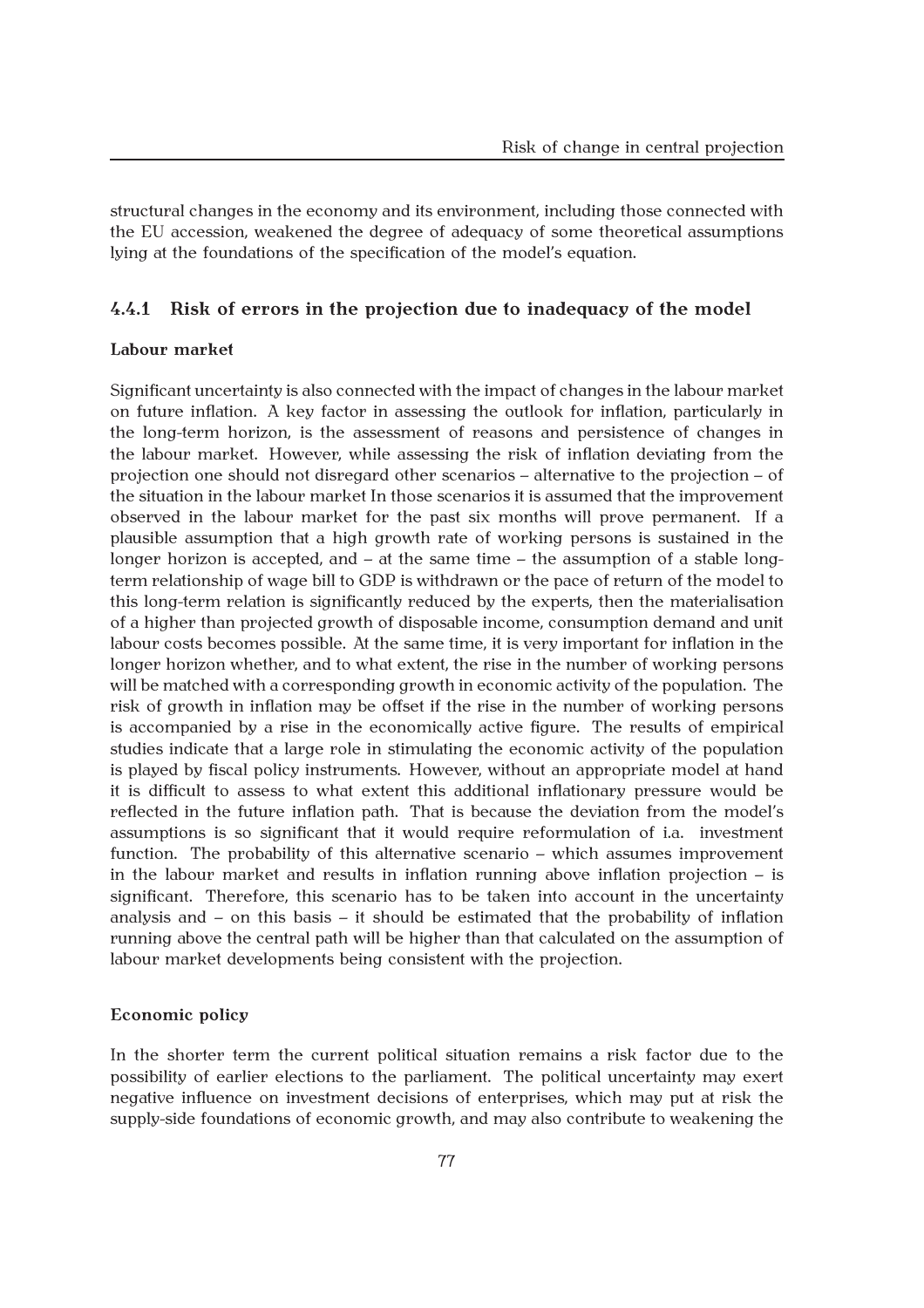exchange rate of the zloty. On the other hand, however, the fact that the zloty exchange rate in January 2006 was stronger than expected in the projection points to a possibility that it is being affected by factors not included in the forecasting model. A longer period of exchange rate at a level much stronger than in the projection would result in an increase of the probability of the inflation running below the projected level.

In the longer term, the main source of uncertainty regarding inflation is the shape of future economic policy. A sustained improvement in the investment conditions and, consequently, a higher growth of potential GDP require the streamlining of the supply mechanism of the economy. To achieve this, structural reforms aimed at eliminating the weak points of the Polish economy are necessary. Those weaknesses include, i.a.: excessive legally-determined expenditure destabilising the state budget, labour market distortions, limitations of the market mechanism in some sectors, large scale of state ownership in many crucial branches of the economy, low quality of regulations and problems with their enforcement.

#### **Globalisation**

To a large extent, the inflation path in Poland in the projection horizon will be a resultant of three factors: (1) present and forecast economic recovery, (2) improving situation in the labour market (which is reflected in growing employment and wages) and (3) increasing importance of imports of cheapening consumer goods from countries with low production costs. The first two of the above described processes are accounted for in the forecasting model, while the third one – the impact of lowering import prices – is only acknowledged in a very simplified way, even though goods whose prices are falling in connection with cheap imports – mainly from Far East countries – account for approx. 7-10% of the CPI basket. The developments in these prices are subject to large uncertainty. So far, due to the advancing trade liberalisation and significant changes in the structure of retail chains, imports and sales of goods from countries with low production costs have been growing. This process, however, may slow down with increasing saturation of retail chains. Prices of these goods in EU-15 countries, where changes in the structure of retail sales are slower, have been more stable in recent years.

The growing global imbalance (see Box *Global imbalances*, Chapter 2) raises the risk of adjustment in the form of slowdown of the world economy, which – through lower net exports – would contribute to a slowdown in domestic business activity and alleviation of inflationary pressure.

The impact of global factors also extends to labour market developments. There exists uncertainty as to the way in which wage dynamics in Poland will be affected by competition from cheap products from countries with low production costs, on the one hand, and economic migrations of the population – mainly to the old-EU countries – on the other. These migrations may lead to an increase in the wage pressure in certain sectors of the labour market. The outflow of labour force to other EU countries may lead to increased wage pressure and higher inflation.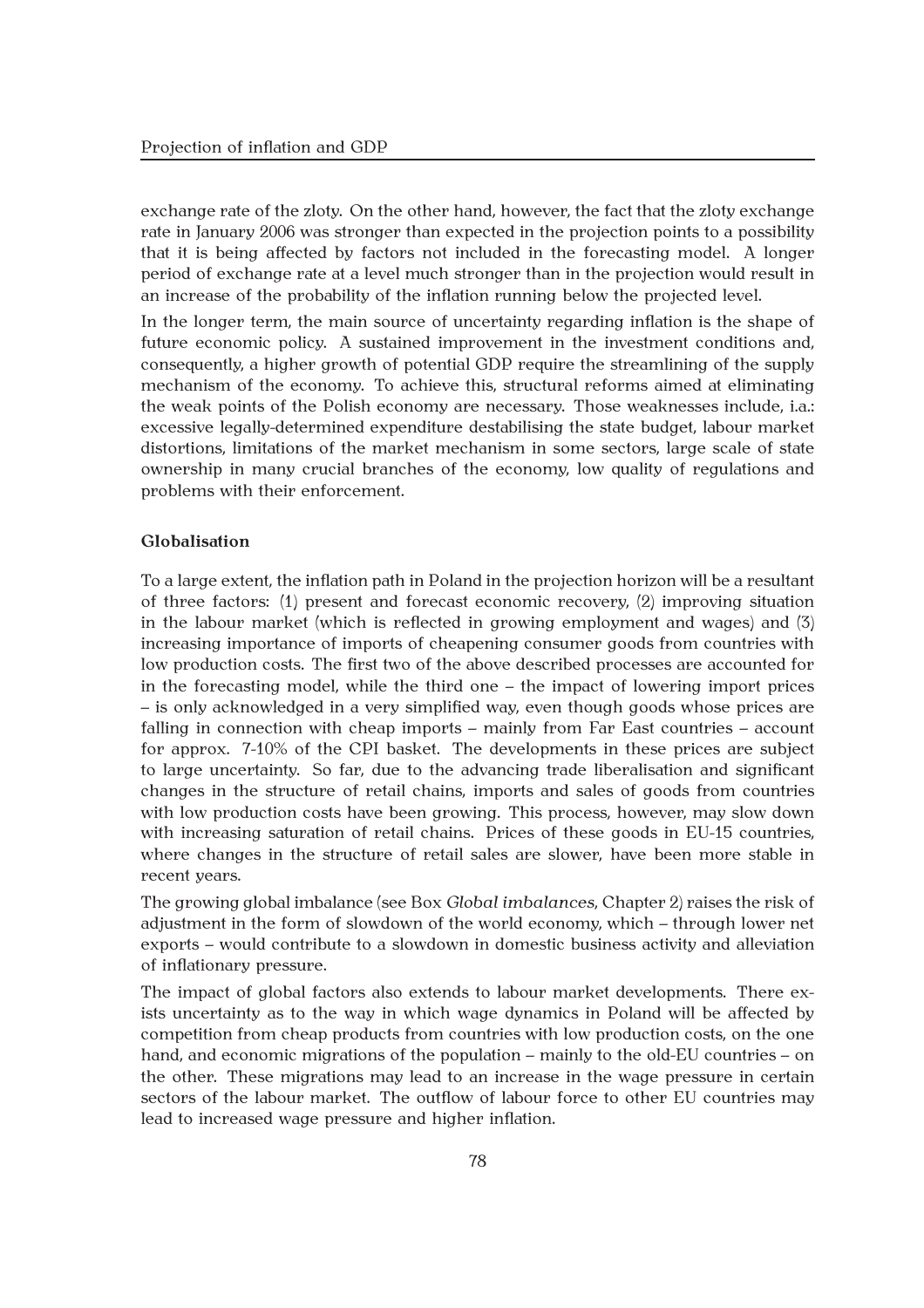## **4.4.2 Risk of errors in the projection due to uncertainty concerning statistical data**

Another considerable uncertainty for the present projection is associated with the effects of the yearly change in the composition of the consumer basket, which forms the basis for determining CPI inflation. At the beginning of each calendar year its structure is updated by the GUS, which results in adjustments of the January data. In certain cases the adjustments are significant. The consumer basket used up till 2005 did not account for mobile communications services, which are to be included in the basket from 2006 on. Due to the recently observed decrease in prices of mobile communications services it cannot be ruled out that CPI inflation determined by the GUS on the basis of the new basket will be lower than that determined on the basis of the 2005 basket. The direction of impact of other shifts in the composition of the CPI basket on the headline inflation rate is difficult to assess at the moment.

The assumptions for the projection do not take into account the possibility of changes in some indirect tax rates, which is associated with the expiry of the transition periods following from obligations to the EU. The increase of the excise tax on tobacco products will most probably be gradual<sup> $61$ </sup> and, due to the lack of any accurate estimates, was only partially included in the projection. In line with the accepted calendar of harmonising tax rates with the EU requirements, 2008 should see an increase in the VAT rate on construction and catering services, new flats, books and periodicals and unprocessed food $62$ . At the moment it is difficult to assess what will be the implications of these modifications for the central budget. They may be conducive to a sudden adjustment in prices, similar to that which occurred after Poland's accession to the EU, yet at a smaller scale.

Current world market quotations of oil prices indicate a rising uncertainty as to their future course accounted for in the projection. Unstable political situation in important oil producing regions (Iran and Nigeria) constitutes a significant factor of further oil price hikes. Moreover, the envisaged path of distribution margins in the fuel market is also subject to uncertainty in the conditions of the expected oil price decrease. Should crude oil prices remain at the level observed in the second half of January 2006, this will increase the probability of actual inflation exceeding the level envisaged in the projection.

#### **4.4.3 Discussion of data released after 2 January 2006**

The fan charts fail to account for all sources of uncertainty of the present inflation projection or data that were released after the projection's cut-off date. Still, the data published after 2 January do not diverge significantly from the assumptions concerting the starting point adopted for the projection. Particularly, the assumptions are

 $61$ The harmonisation has to be effected by the end of 2008.

 $62$ The rate is to be raised in May 2008 from 3% to 7%.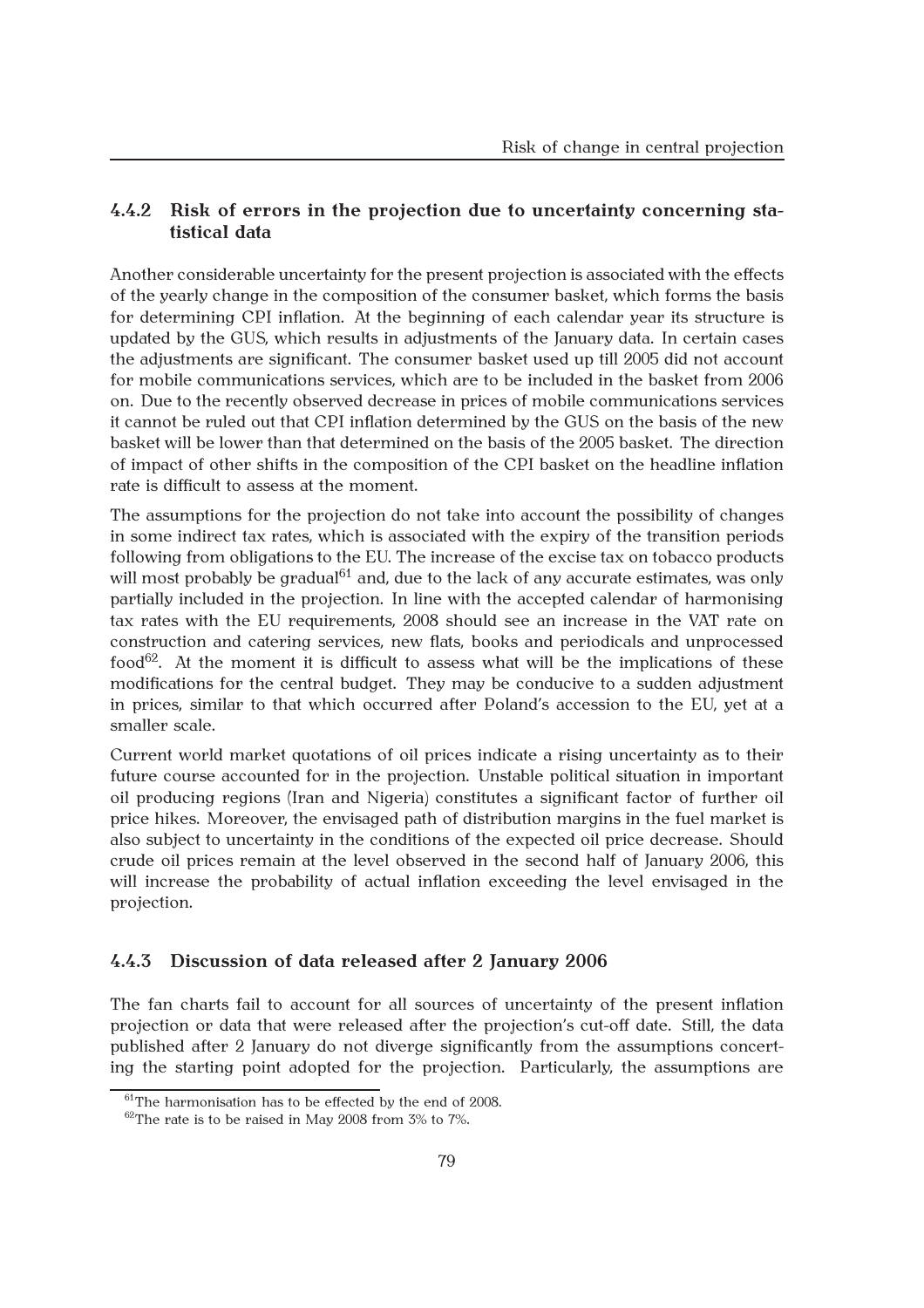consistent with the latest data on inflation rate, "net" inflation and the growth rate of employment and wages in the corporate sector. Data on the growth rate of industrial and construction and assembly output in December 2005 were higher than expected, while the actual level of retail sales was lower. The above information does not lead to a significant adjustment in the assessment of the economic growth rate in 2005 Q4 in relation to that accounted for in the projection. The fact that the data on prices of food and non-alcoholic beverages in December 2005 prove lower than expected indicates a possibility of annual CPI growth rate lowering in the period until November 2006 in relation to the January projection.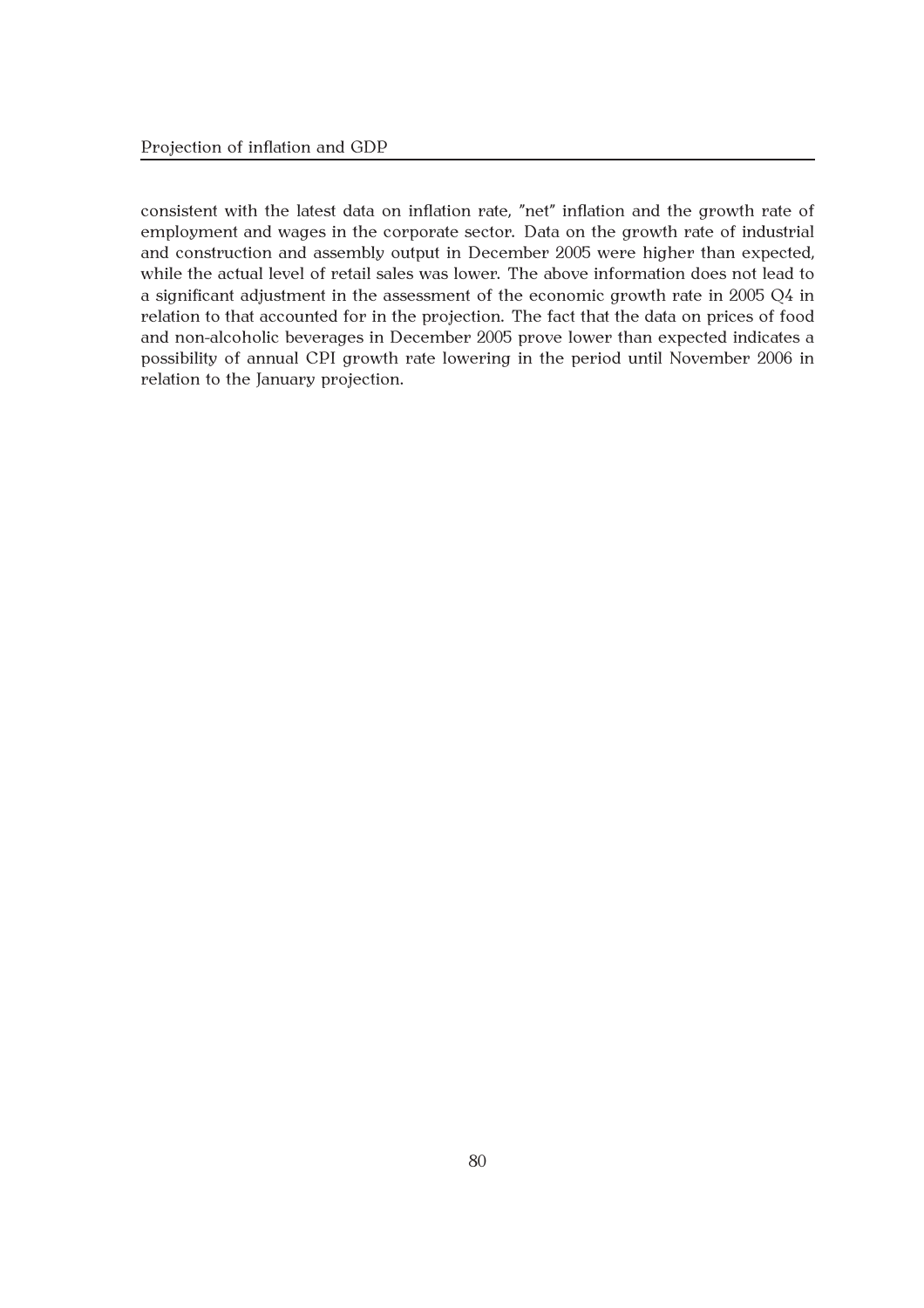# **Annex**

## **The voting of the Monetary Policy Council members on motions and resolutions adopted in July-November 2005**

• **Date:** 27 July 2005

**Subject matter of motion or resolution:** Resolution on the level of the reference rate, lombard rate, deposit rate and rediscount rate of the National Bank of Poland **MPC decision:** The MPC reduced the level of all interest rates by 0.25 percentage point

## **Voting of the MPC members:**

**For:** J. Czekaj **Against:** L. Balcerowicz S. Nieckarz D. Filar S. Owsiak M. Noga M. Pietrewicz H. Wasilewska-Trenkner A. Sławiński A. Wojtyna

• **Date:** 27 July 2005

**Subject matter of motion or resolution:** Motion to maintain the easing monetary policy bias **MPC decision:** The MPC maintained the easing monetary policy bias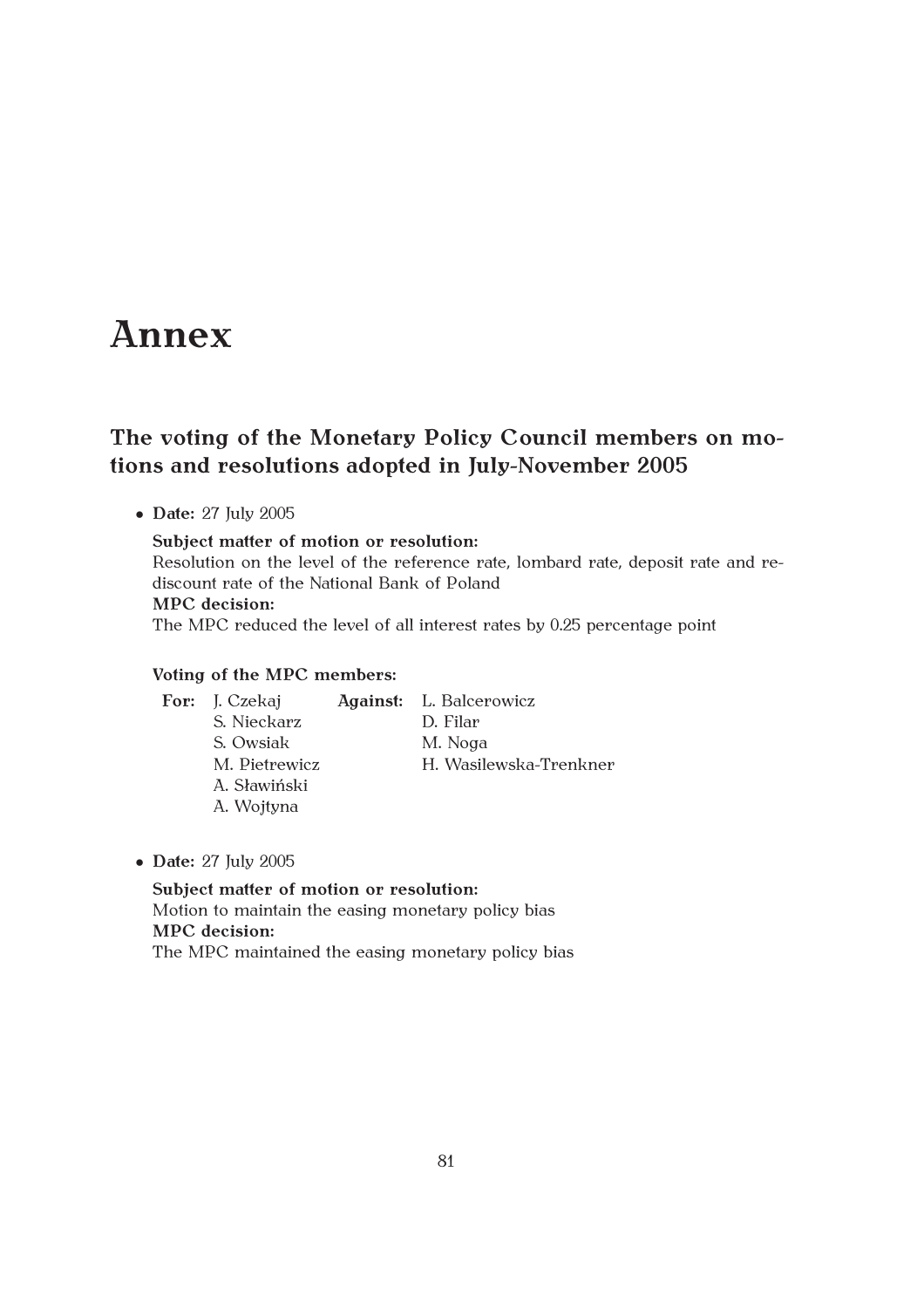#### **Voting of the MPC members:**

**For:** J. Czekaj **Against:** L. Balcerowicz S. Nieckarz D. Filar S. Owsiak M. Noga A. Sławiński A. Wojtyna

M. Pietrewicz H. Wasilewska-Trenkner

• **Date:** 27 July 2005

## **Subject matter of motion or resolution:**

Motion to change the monetary policy bias from easing to neutral **MPC decision:** The motion was not passed – MPC maintained easing monetary policy bias

#### **Voting of the MPC members:**

| <b>For:</b> L. Balcerowicz | Against: J. Czekaj |
|----------------------------|--------------------|
| D. Filar                   | S. Nieckarz        |
| M. Noga                    | S. Owsiak          |
| H. Wasilewska-Trenkner     | M. Pietrewicz      |
|                            | A. Sławiński       |
|                            | A. Wojtyna         |

• **Date:** 31 August 2005

#### **Subject matter of motion or resolution:**

Motion to reduce the reference rate, lombard rate and deposit rate by 0.25 percentage point, and rediscount rate by 0.5 percentage point **MPC decision:**

Motion received a majority vote

#### **Voting of the MPC members:**

| <b>For:</b> J. Czekaj | Against: L. Balcerowicz |
|-----------------------|-------------------------|
| S. Nieckarz           | D. Filar                |
| S. Owsiak             | M. Noga                 |
| M. Pietrewicz         | H. Wasilewska-Trenkner  |
| A. Sławiński          |                         |
| A. Wojtyna            |                         |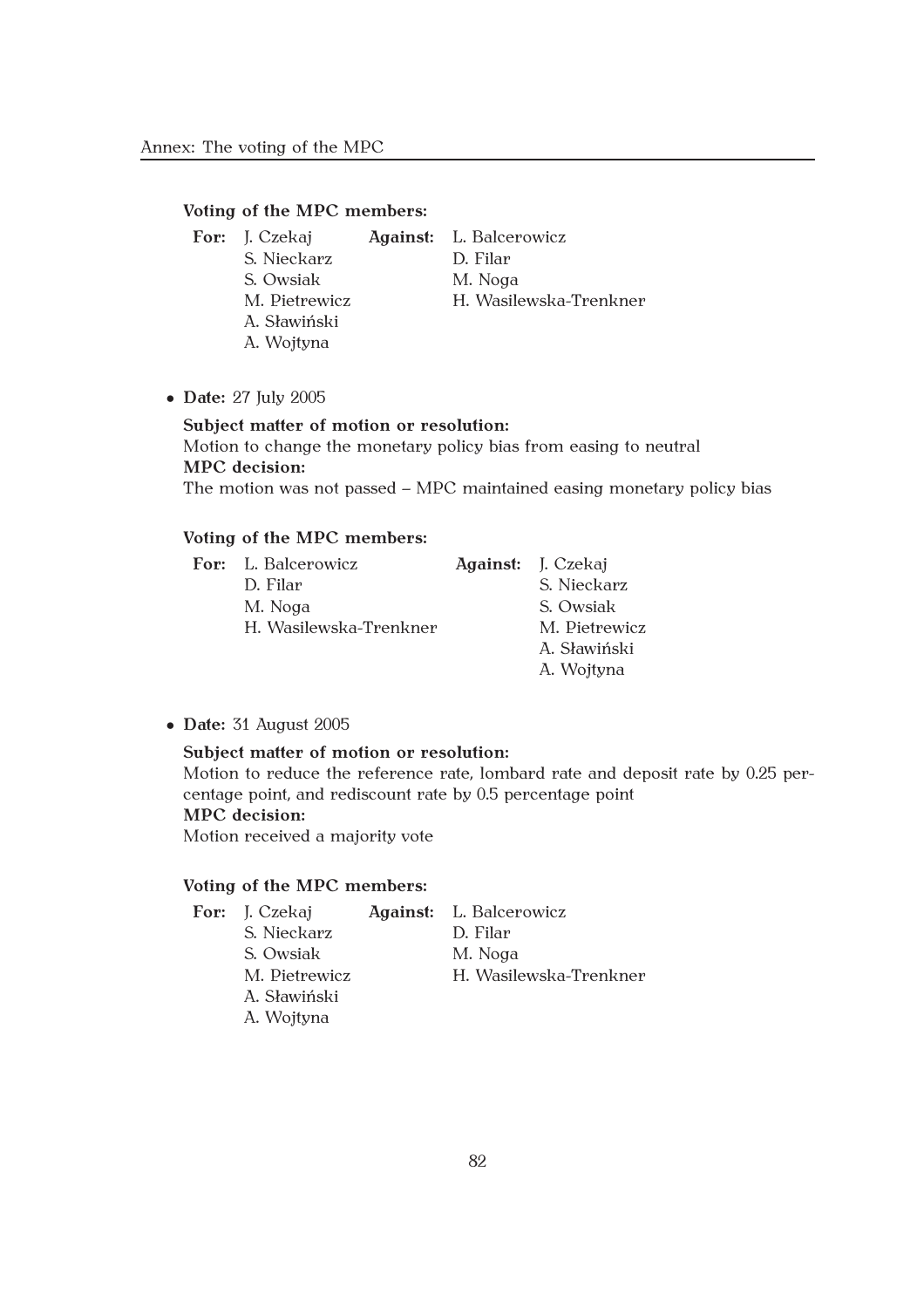• **Date:** 31 August 2005

#### **Subject matter of motion or resolution:**

Resolution on the level of the reference rate, lombard rate, deposit rate and rediscount rate of the National Bank of Poland

#### **MPC decision:**

Reduction of the reference rate, lombard rate and deposit rate by 0.25 percentage points, and rediscount rate by 0.5 percentage point

#### **Voting of the MPC members:**

| <b>For:</b> J. Czekaj | <b>Against:</b> L. Balcerowicz |
|-----------------------|--------------------------------|
| S. Nieckarz           | D. Filar                       |
| S. Owsiak             | M. Noga                        |
| M. Pietrewicz         | H. Wasilewska-Trenkner         |
| A. Sławiński          |                                |
| A. Wojtyna            |                                |
|                       |                                |

• **Date:** 31 August 2005

## **Subject matter of motion or resolution:** Motion to change the monetary policy bias from easing to neutral **MPC decision:** Motion did not receive a majority vote – the MPC maintained its easing monetary policy bias

## **Voting of the MPC members:**

| <b>For:</b> L. Balcerowicz | Against: J. Czekaj |
|----------------------------|--------------------|
| D. Filar                   | S. Nieckarz        |
| M. Noga                    | S. Owsiak          |
| H. Wasilewska-Trenkner     | M. Pietrewicz      |
|                            | A. Sławiński       |
|                            | A. Wojtyna         |

#### • **Date:** 27 September 2005

#### **Subject matter of motion or resolution:**

Resolution on establishing the upper limit for liabilities incurred by the National Bank of Poland by way of loans from foreign banking and financial institutions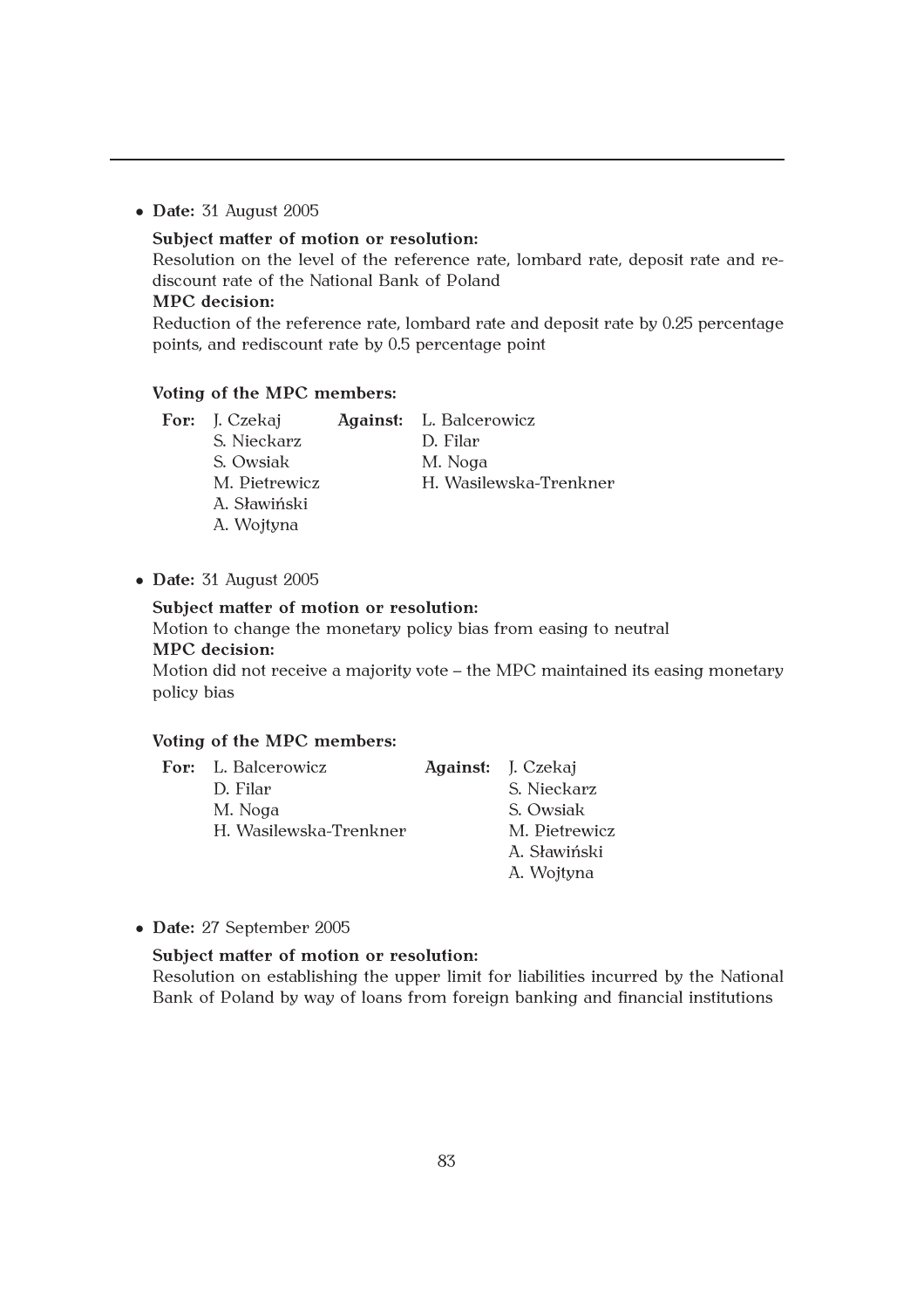#### **Voting of the MPC members:**

| <b>For:</b> L. Balcerowicz S. Owsiak |                        | Against: |
|--------------------------------------|------------------------|----------|
| J. Czekaj                            | M. Pietrewicz          |          |
| D. Filar                             | A. Sławiński           |          |
| S. Nieckarz                          | H. Wasilewska-Trenkner |          |
| M. Noga                              | A. Wojtyna             |          |
|                                      |                        |          |

• **Date:** 28 September 2005

#### **Subject matter of motion or resolution:**

Motion for the Monetary Policy Council to cease making use of monetary policy bias

#### **MPC decision:**

The motion received a majority vote – the MPC decided to no longer use monetary policy bias

#### **Voting of the MPC members:**

| <b>For:</b> L. Balcerowicz | Against: J. Czekaj |
|----------------------------|--------------------|
| D. Filar                   | S. Nieckarz        |
| M. Noga                    | A. Sławiński       |
| S. Owsiak                  | A. Wojtyna         |
| M. Pietrewicz              |                    |
| H. Wasilewska-Trenkner     |                    |

• **Date:** 28 September 2005

#### **Subject matter of motion or resolution:** Resolution on adopting the *Monetary Policy Guidelines* for 2006

#### **Voting of the MPC members:**

| Against: |
|----------|
|          |
|          |
|          |
|          |
|          |

• **Date:** 25 October 2005

#### **Subject matter of motion or resolution:**

Resolution on appointing an auditor to audit NBP annual financial statement for the business year 2005 and for the year 2006